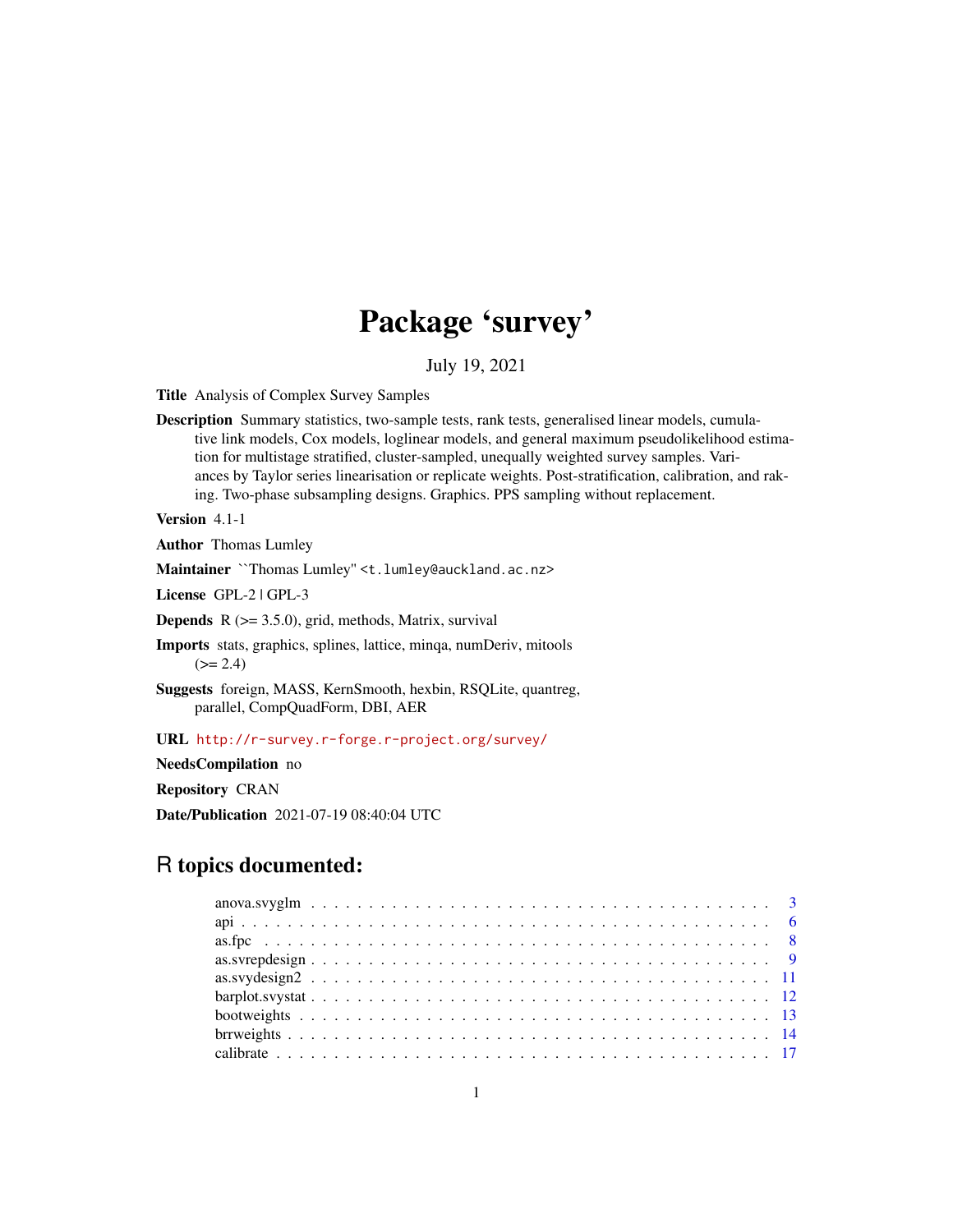|                          | 23 |
|--------------------------|----|
|                          | 24 |
|                          | 25 |
|                          | 26 |
|                          | 27 |
|                          | 28 |
|                          | 30 |
|                          | 31 |
|                          | 32 |
|                          | 34 |
|                          | 35 |
|                          | 36 |
|                          | 37 |
|                          | 38 |
|                          | 39 |
|                          | 42 |
|                          | 42 |
|                          | 44 |
|                          | 47 |
|                          | 48 |
|                          |    |
|                          |    |
|                          |    |
|                          |    |
|                          |    |
|                          | 57 |
|                          | 59 |
|                          | 60 |
|                          | 61 |
|                          | 62 |
|                          | 63 |
|                          | 64 |
|                          | 67 |
|                          | 71 |
|                          | 72 |
|                          | 72 |
|                          | 76 |
|                          | 77 |
| svyciprop                | 79 |
| svycontrast<br>svycoplot | 81 |
|                          | 82 |
| svycoxph                 | 84 |
| svyCprod                 |    |
| svycralpha.              | 86 |
| svydesign                | 87 |
| svyfactanal              | 90 |
| svyglm $\ldots$          | 91 |
| syygofchisq              | 95 |
|                          | 96 |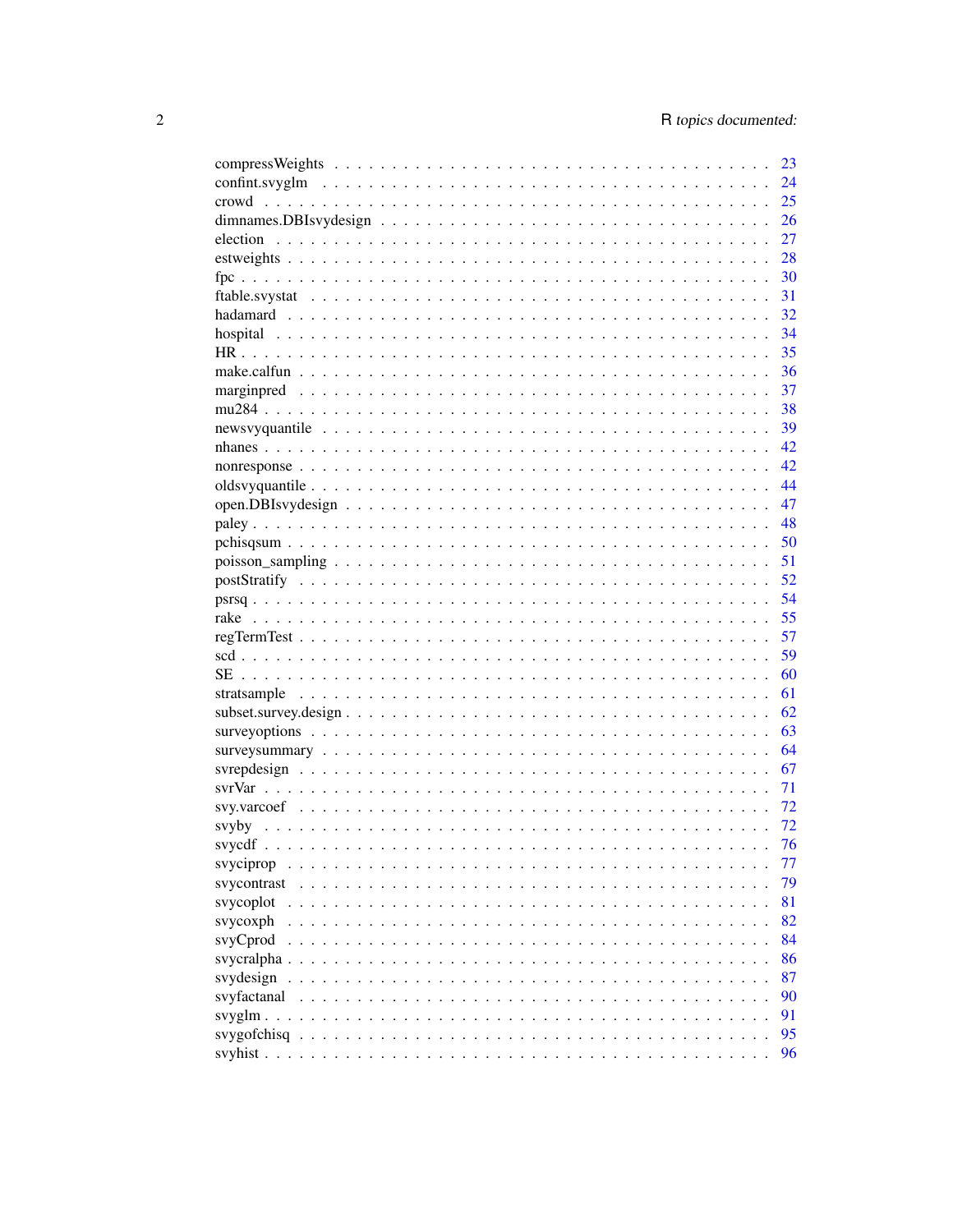<span id="page-2-0"></span>

| Index | 143 |
|-------|-----|
|       |     |
|       |     |
|       |     |
|       |     |
|       |     |
|       |     |
|       |     |
|       |     |
|       |     |
|       |     |
|       |     |
|       |     |
|       |     |
|       |     |
|       |     |
|       |     |
|       |     |
|       |     |
|       |     |
|       |     |
|       |     |
|       |     |
|       |     |
|       |     |
|       |     |
|       |     |
|       |     |
|       |     |

anova.svyglm *Model comparison for glms.*

# Description

A method for the [anova](#page-0-0) function, for use on [svyglm](#page-90-1) objects. With a single model argument it produces a sequential anova table, with two arguments it compares the two models.

#### Usage

```
## S3 method for class 'svyglm'
anova(object, object2 = NULL, test = c("F", "Chisq"),method = c("LRT", "Wald"), tolerance = 1e-05, ..., force = FALSE)## S3 method for class 'svyglm'
AIC(object,...,k=2, null_has_intercept=TRUE)
## S3 method for class 'svyglm'
BIC(object,...,maximal)
```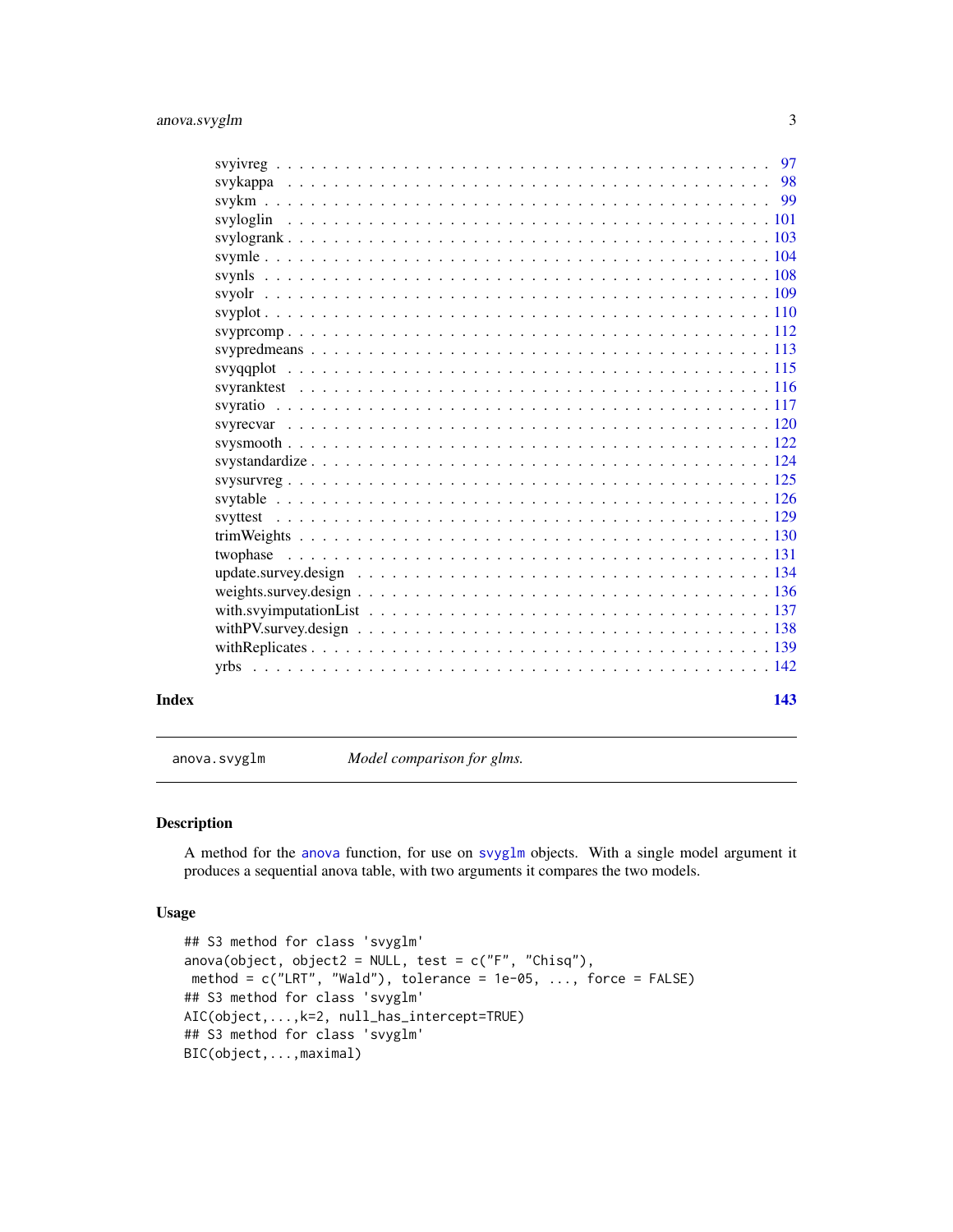```
## S3 method for class 'svyglm'
extractAIC(fit,scale,k=2,..., null_has_intercept=TRUE)
## S3 method for class 'svrepglm'
extractAIC(fit,scale,k=2,..., null_has_intercept=TRUE)
```
#### Arguments

| object, fit                 | A svyglm object.                                                                                                      |
|-----------------------------|-----------------------------------------------------------------------------------------------------------------------|
| object2                     | Optionally, another syyglm object.                                                                                    |
| test                        | Use (linear combination of) F or chi-squared distributions for p-values. F is<br>usually preferable.                  |
| method                      | Use weighted deviance difference (LRT) or Wald tests to compare models                                                |
| tolerance                   | For models that are not symbolically nested, the tolerance for deciding that a<br>term is common to the models.       |
| $\ddots$                    | For AIC and BIC, optionally more svyglm objects                                                                       |
| scale<br>null_has_intercept | not used                                                                                                              |
|                             | Does the null model for AIC have an intercept or not?                                                                 |
| force                       | Force the tests to be done by explicit projection even if the models are symboli-<br>cally nested (eg, for debugging) |
| maximal                     | A svyglm model that object (and  if supplied) are nested in.                                                          |
| k                           | Multiplier for effective df in AIC. Usually 2. There is no choice of k that will<br>give BIC                          |

# Details

The reference distribution for the LRT depends on the misspecification effects for the parameters being tested (Rao and Scott, 1984). If the models are symbolically nested, so that the relevant parameters can be identified just by manipulating the model formulas, anova is equivalent to [regTermTest](#page-56-1).If the models are nested but not symbolically nested, more computation using the design matrices is needed to determine the projection matrix on to the parameters being tested. In the examples below, model1 and model2 are symbolically nested in model0 because model0 can be obtained just by deleting terms from the formulas. On the other hand, model2 is nested in model1 but not symbolically nested: knowing that the model is nested requires knowing what design matrix columns are produced by stype and as.numeric(stype). Other typical examples of models that are nested but not symbolically nested are linear and spline models for a continuous covariate, or models with categorical versions of a variable at different resolutions (eg, smoking yes/no or smoking never/former/current).

A saddlepoint approximation is used for the LRT with numerator df greater than 1.

AIC is defined using the Rao-Scott approximation to the weighted loglikelihood (Lumley and Scott, 2015). It replaces the usual penalty term p, which is the null expectation of the log likelihood ratio, by the trace of the generalised design effect matrix, which is the expectation under complex sampling. For computational reasons everything is scaled so the weights sum to the sample size.

BIC is a BIC for the (approximate) multivariate Gaussian models on regression coefficients from the maximal model implied by each submodel (ie, the models that say some coefficients in the maximal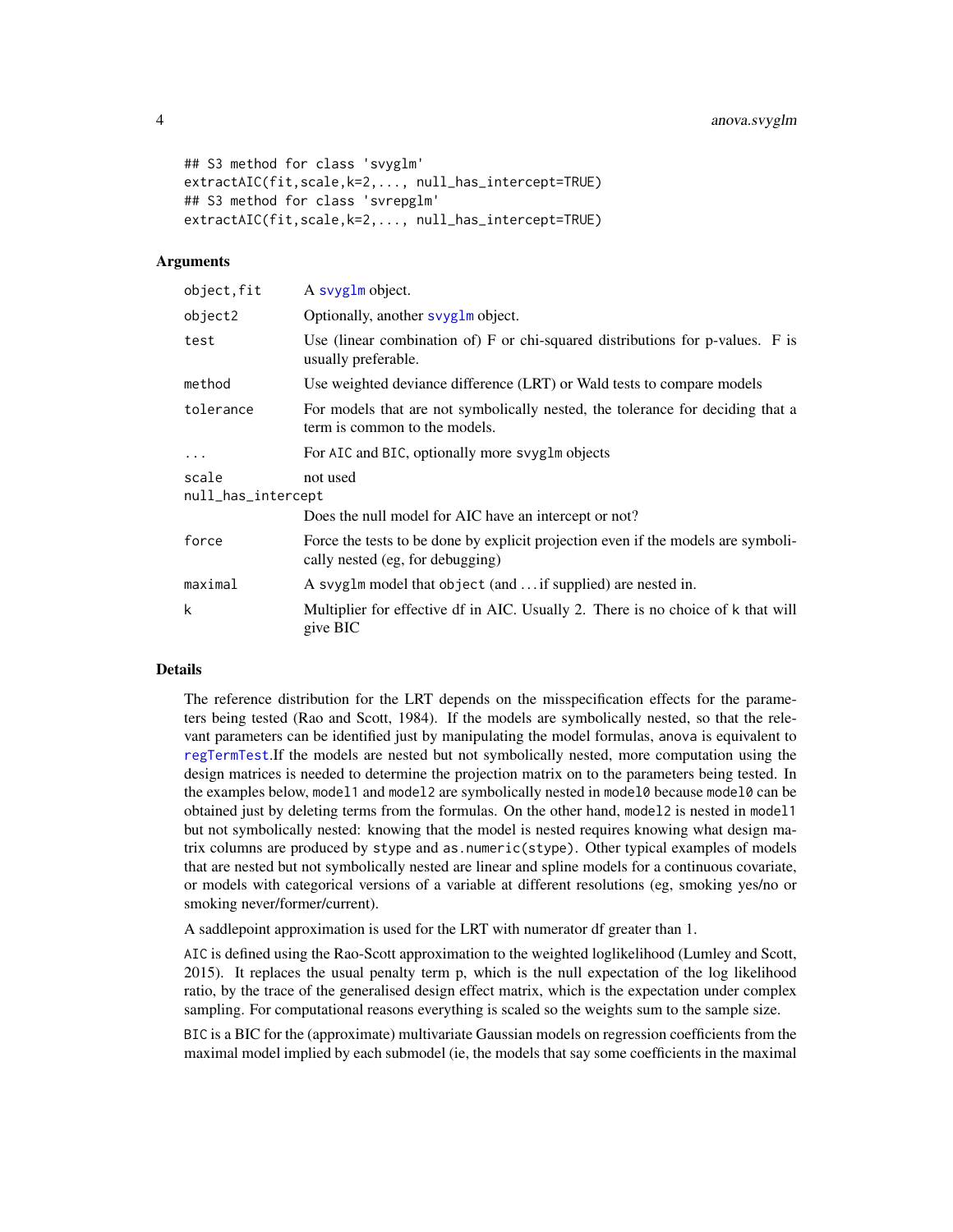# anova.svyglm 5

model are zero) (Lumley and Scott, 2015). It corresponds to comparing the models with a Wald test and replacing the sample size in the penalty by an effective sample size. For computational reasons, the models must not only be nested, the names of the coefficients must match.

extractAIC for a model with a Gaussian link uses the actual AIC based on maximum likelihood estimation of the variance parameter as well as the regression parameters.

#### Value

Object of class seqanova.svyglm if one model is given, otherwise of class regTermTest or regTermTestLRT

# Note

At the moment, AIC works only for models including an intercept.

# References

Rao, JNK, Scott, AJ (1984) "On Chi-squared Tests For Multiway Contingency Tables with Proportions Estimated From Survey Data" Annals of Statistics 12:46-60.

Lumley, T., & Scott, A. (2014). "Tests for Regression Models Fitted to Survey Data". Australian and New Zealand Journal of Statistics, 56 (1), 1-14.

Lumley T, Scott AJ (2015) "AIC and BIC for modelling with complex survey data" J Surv Stat Methodol 3 (1): 1-18.

# See Also

[regTermTest](#page-56-1), [pchisqsum](#page-49-1)

#### Examples

```
data(api)
dclus2<-svydesign(id=~dnum+snum, weights=~pw, data=apiclus2)
model0<-svyglm(I(sch.wide=="Yes")~ell+meals+mobility, design=dclus2, family=quasibinomial())
model1<-svyglm(I(sch.wide=="Yes")~ell+meals+mobility+as.numeric(stype),
     design=dclus2, family=quasibinomial())
model2<-svyglm(I(sch.wide=="Yes")~ell+meals+mobility+stype, design=dclus2, family=quasibinomial())
anova(model2)
anova(model0,model2)
anova(model1, model2)
anova(model1, model2, method="Wald")
AIC(model0,model1, model2)
BIC(model0, model2,maximal=model2)
```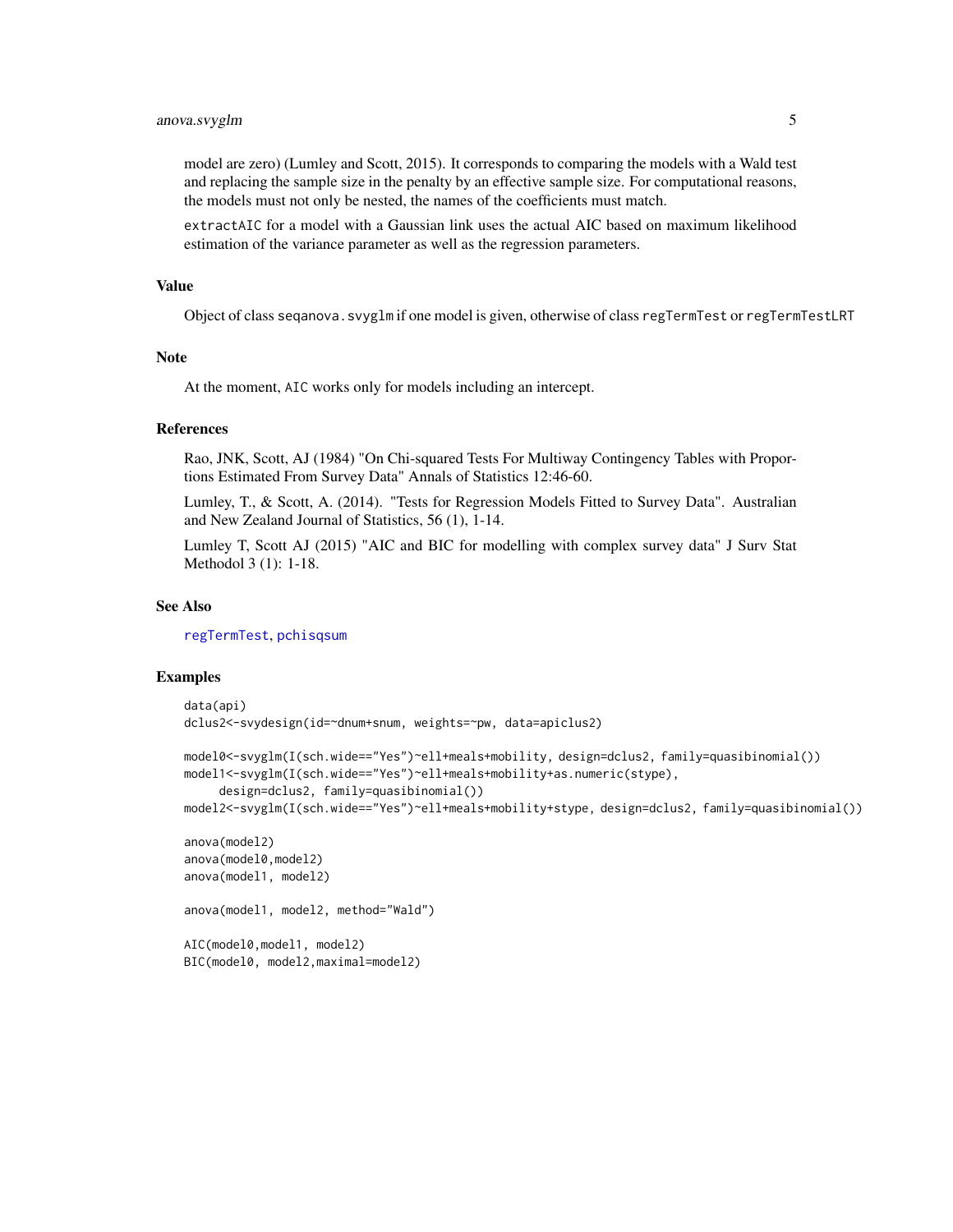#### <span id="page-5-0"></span>Description

The Academic Performance Index is computed for all California schools based on standardised testing of students. The data sets contain information for all schools with at least 100 students and for various probability samples of the data.

# Usage

data(api)

# Format

The full population data in apipop are a data frame with 6194 observations on the following 37 variables.

cds Unique identifier stype Elementary/Middle/High School name School name (15 characters) sname School name (40 characters) snum School number dname District name dnum District number cname County name cnum County number flag reason for missing data pcttest percentage of students tested api00 API in 2000 api99 API in 1999 target target for change in API growth Change in API sch.wide Met school-wide growth target? comp.imp Met Comparable Improvement target both Met both targets awards Eligible for awards program meals Percentage of students eligible for subsidized meals ell 'English Language Learners' (percent) yr.rnd Year-round school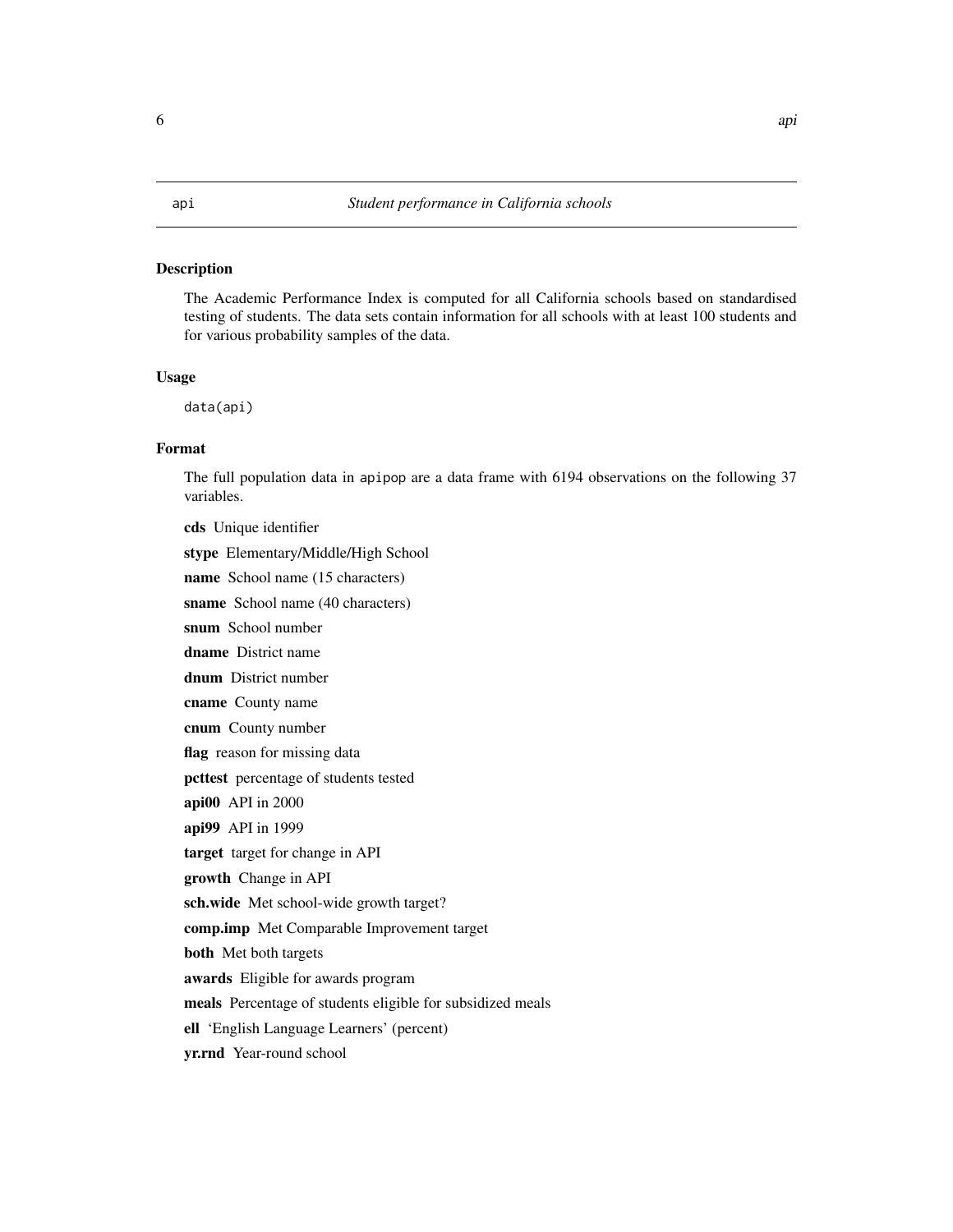api 2008 - 2008 - 2008 - 2008 - 2008 - 2008 - 2008 - 2008 - 2008 - 2008 - 2008 - 2008 - 2008 - 2008 - 2008 - 2<br>Digwyddiadau

mobility percentage of students for whom this is the first year at the school

acs.k3 average class size years K-3

acs.46 average class size years 4-6

acs.core Number of core academic courses

pct.resp percent where parental education level is known

not.hsg percent parents not high-school graduates

hsg percent parents who are high-school graduates

some.col percent parents with some college

col.grad percent parents with college degree

grad.sch percent parents with postgraduate education

avg.ed average parental education level

full percent fully qualified teachers

emer percent teachers with emergency qualifications

enroll number of students enrolled

api.stu number of students tested.

The other data sets contain additional variables pw for sampling weights and fpc to compute finite population corrections to variance.

# Details

apipop is the entire population, apisrs is a simple random sample, apiclus1 is a cluster sample of school districts, apistrat is a sample stratified by stype, and apiclus2 is a two-stage cluster sample of schools within districts. The sampling weights in apiclus1 are incorrect (the weight should be 757/15) but are as obtained from UCLA.

# Source

Data were obtained from the survey sampling help pages of UCLA Academic Technology Services; these pages are no longer on line.

#### References

The API program has been discontinued at the end of 2018. Information is archived at [https:](https://www.cde.ca.gov/re/pr/api.asp) [//www.cde.ca.gov/re/pr/api.asp](https://www.cde.ca.gov/re/pr/api.asp)

# Examples

```
library(survey)
data(api)
mean(apipop$api00)
sum(apipop$enroll, na.rm=TRUE)
#stratified sample
dstrat<-svydesign(id=~1,strata=~stype, weights=~pw, data=apistrat, fpc=~fpc)
summary(dstrat)
```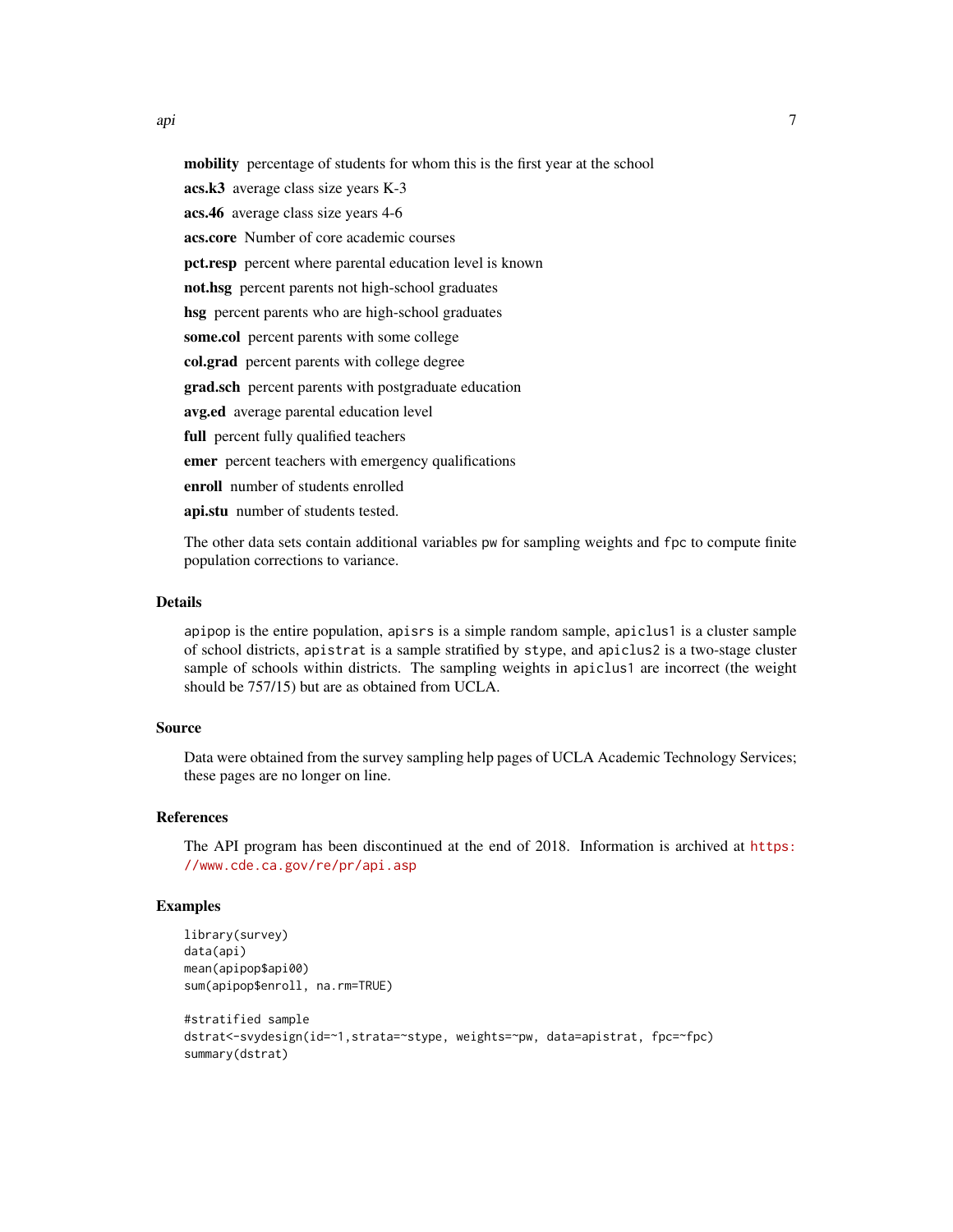#### <span id="page-7-0"></span>8 as. fpc

```
svymean(~api00, dstrat)
svytotal(~enroll, dstrat, na.rm=TRUE)
# one-stage cluster sample
dclus1<-svydesign(id=~dnum, weights=~pw, data=apiclus1, fpc=~fpc)
summary(dclus1)
svymean(~api00, dclus1)
svytotal(~enroll, dclus1, na.rm=TRUE)
# two-stage cluster sample
dclus2<-svydesign(id=~dnum+snum, fpc=~fpc1+fpc2, data=apiclus2)
summary(dclus2)
svymean(~api00, dclus2)
svytotal(~enroll, dclus2, na.rm=TRUE)
# two-stage `with replacement'
dclus2wr<-svydesign(id=~dnum+snum, weights=~pw, data=apiclus2)
summary(dclus2wr)
svymean(~api00, dclus2wr)
svytotal(~enroll, dclus2wr, na.rm=TRUE)
# convert to replicate weights
rclus1<-as.svrepdesign(dclus1)
summary(rclus1)
svymean(~api00, rclus1)
svytotal(~enroll, rclus1, na.rm=TRUE)
# post-stratify on school type
pop.types<-xtabs(~stype, data=apipop)
rclus1p<-postStratify(rclus1, ~stype, pop.types)
dclus1p<-postStratify(dclus1, ~stype, pop.types)
summary(dclus1p)
summary(rclus1p)
svymean(~api00, dclus1p)
svytotal(~enroll, dclus1p, na.rm=TRUE)
svymean(~api00, rclus1p)
svytotal(~enroll, rclus1p, na.rm=TRUE)
```
as.fpc *Package sample and population size data*

# Description

This function creates an object to store the number of clusters sampled within each stratum (at each stage of multistage sampling) and the number of clusters available in the population. It is called by svydesign, not directly by the user.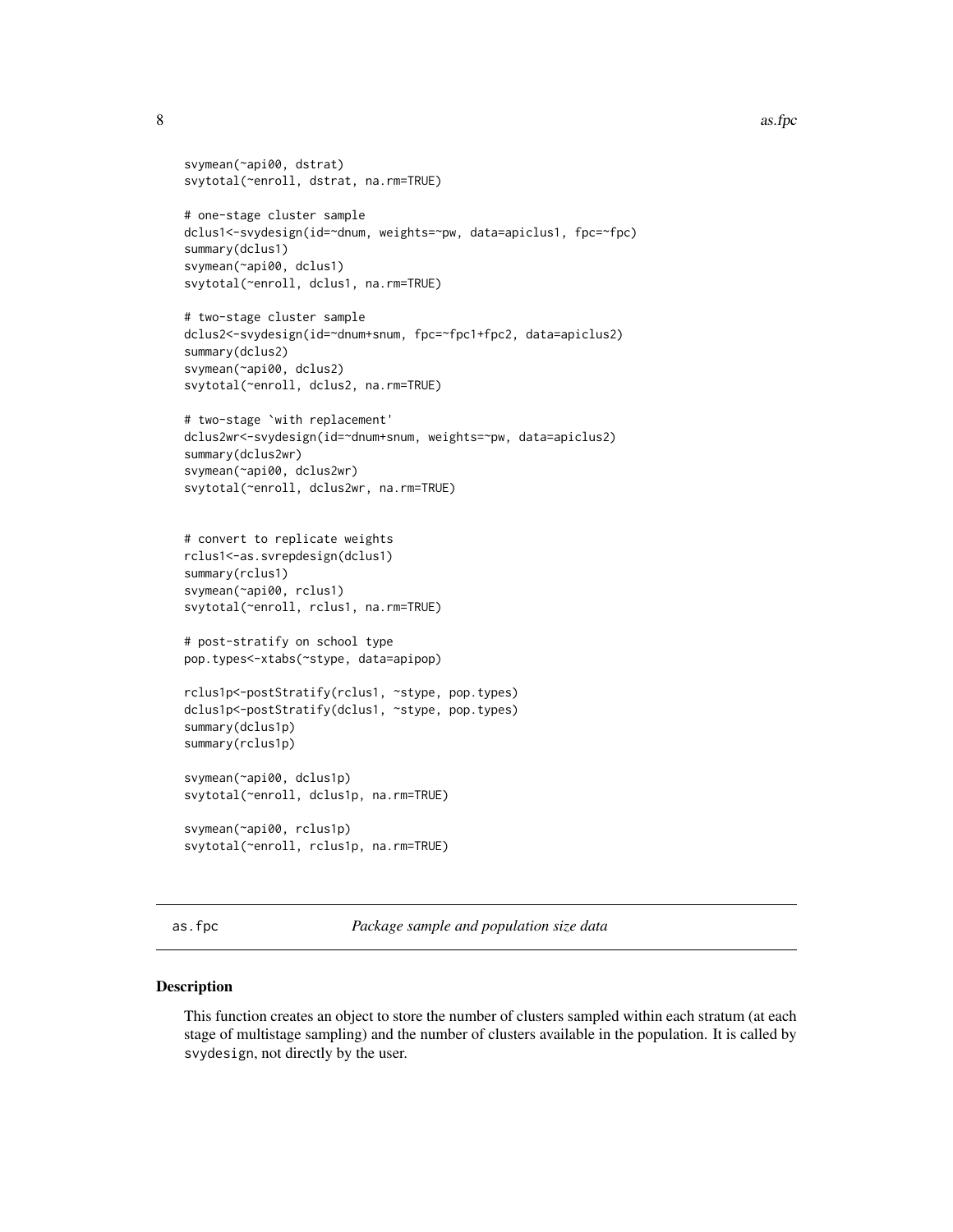# <span id="page-8-0"></span>as.svrepdesign 9

#### Usage

as.fpc(df, strata, ids,pps=FALSE)

#### Arguments

| df     | A data frame or matrix with population size information                                                                    |
|--------|----------------------------------------------------------------------------------------------------------------------------|
| strata | A data frame giving strata at each stage                                                                                   |
| ids    | A data frame giving cluster ids at each stage                                                                              |
| pps    | if TRUE, fpc information may vary within a stratum and must be specified as a<br>proportion rather than a population sizes |

#### Details

The population size information may be specified as the number of clusters in the population or as the proportion of clusters sampled.

#### Value

An object of class survey\_fpc

#### See Also

[svydesign](#page-86-1),[svyrecvar](#page-119-1)

<span id="page-8-1"></span>as.svrepdesign *Convert a survey design to use replicate weights*

# Description

Creates a replicate-weights survey design object from a traditional strata/cluster survey design object. JK1 and JKn are jackknife methods, BRR is Balanced Repeated Replicates and Fay is Fay's modification of this, bootstrap is Canty and Davison's bootstrap, subbootstrap is Rao and Wu's  $(n - 1)$  bootstrap, and mrbbootstrap is Preston's multistage rescaled bootstrap. With a svyimputationList object, the same replicate weights will be used for each imputation if the sampling weights are all the same and separate.replicates=FALSE.

#### Usage

```
as.svrepdesign(design,...)
## Default S3 method:
as.svrepdesign(design, type=c("auto", "JK1", "JKn", "BRR", "bootstrap",
   "subbootstrap","mrbbootstrap","Fay"),
   fay.rho = 0, fpc=NULL,fpctype=NULL,..., compress=TRUE,
   mse=getOption("survey.replicates.mse"))
## S3 method for class 'svyimputationList'
as.svrepdesign(design, type=c("auto", "JK1", "JKn", "BRR", "bootstrap",
```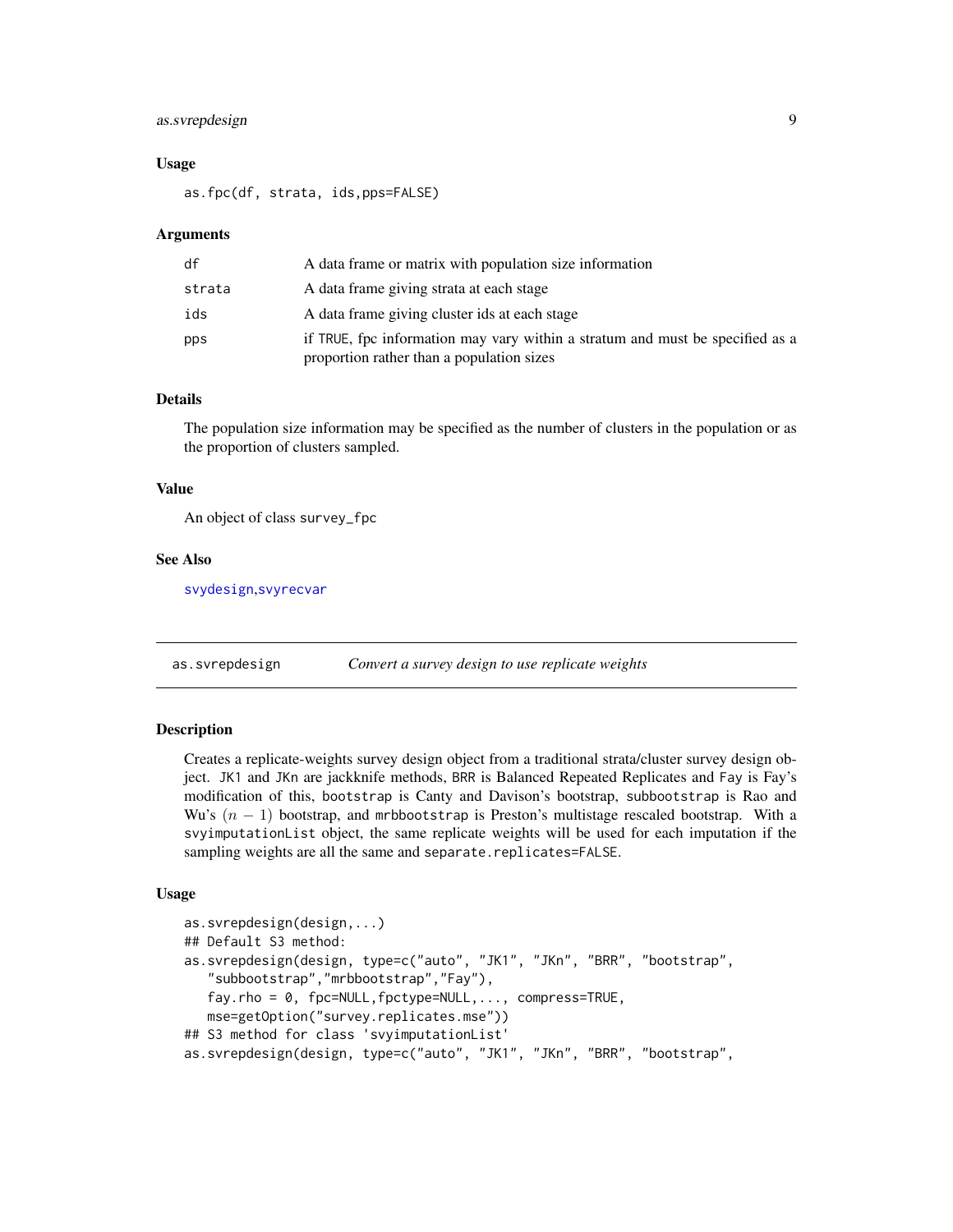```
"subbootstrap","mrbbootstrap","Fay"),
fay.rho = 0, fpc=NULL,fpctype=NULL, separate.replicates=FALSE, ..., compress=TRUE,
mse=getOption("survey.replicates.mse"))
```
# Arguments

| design                 | Object of class survey. design or svyimputationList                                                                  |
|------------------------|----------------------------------------------------------------------------------------------------------------------|
| type                   | Type of replicate weights. "auto" uses JKn for stratified, JK1 for unstratified<br>designs                           |
| fay.rho                | Tuning parameter for Fay's variance method                                                                           |
| $fpc, fpctype, \ldots$ |                                                                                                                      |
|                        | Passed to jk1weights, jknweights, brrweights, bootweights, subbootweights,<br>or mrbweights.                         |
| separate.replicates    |                                                                                                                      |
|                        | Compute replicate weights separately for each design (useful for the bootstrap<br>types, which are not deterministic |
| compress               | Use a compressed representation of the replicate weights matrix.                                                     |
| mse                    | if TRUE, compute variances from sums of squares around the point estimate,<br>rather than the mean of the replicates |
|                        |                                                                                                                      |

# Value

Object of class svyrep.design.

# References

Canty AJ, Davison AC. (1999) Resampling-based variance estimation for labour force surveys. The Statistician 48:379-391

Judkins, D. (1990), "Fay's Method for Variance Estimation," Journal of Official Statistics, 6, 223- 239.

Preston J. (2009) Rescaled bootstrap for stratified multistage sampling. Survey Methodology 35(2) 227-234

Rao JNK, Wu CFJ. Bootstrap inference for sample surveys. Proc Section on Survey Research Methodology. 1993 (866–871)

# See Also

[brrweights](#page-13-1), [svydesign](#page-86-1), [svrepdesign](#page-66-1), [bootweights](#page-12-1), [subbootweights](#page-12-2), [mrbweights](#page-12-2)

# Examples

```
data(scd)
scddes<-svydesign(data=scd, prob=~1, id=~ambulance, strata=~ESA,
nest=TRUE, fpc=rep(5,6))
scdnofpc<-svydesign(data=scd, prob=~1, id=~ambulance, strata=~ESA,
nest=TRUE)
```
# convert to BRR replicate weights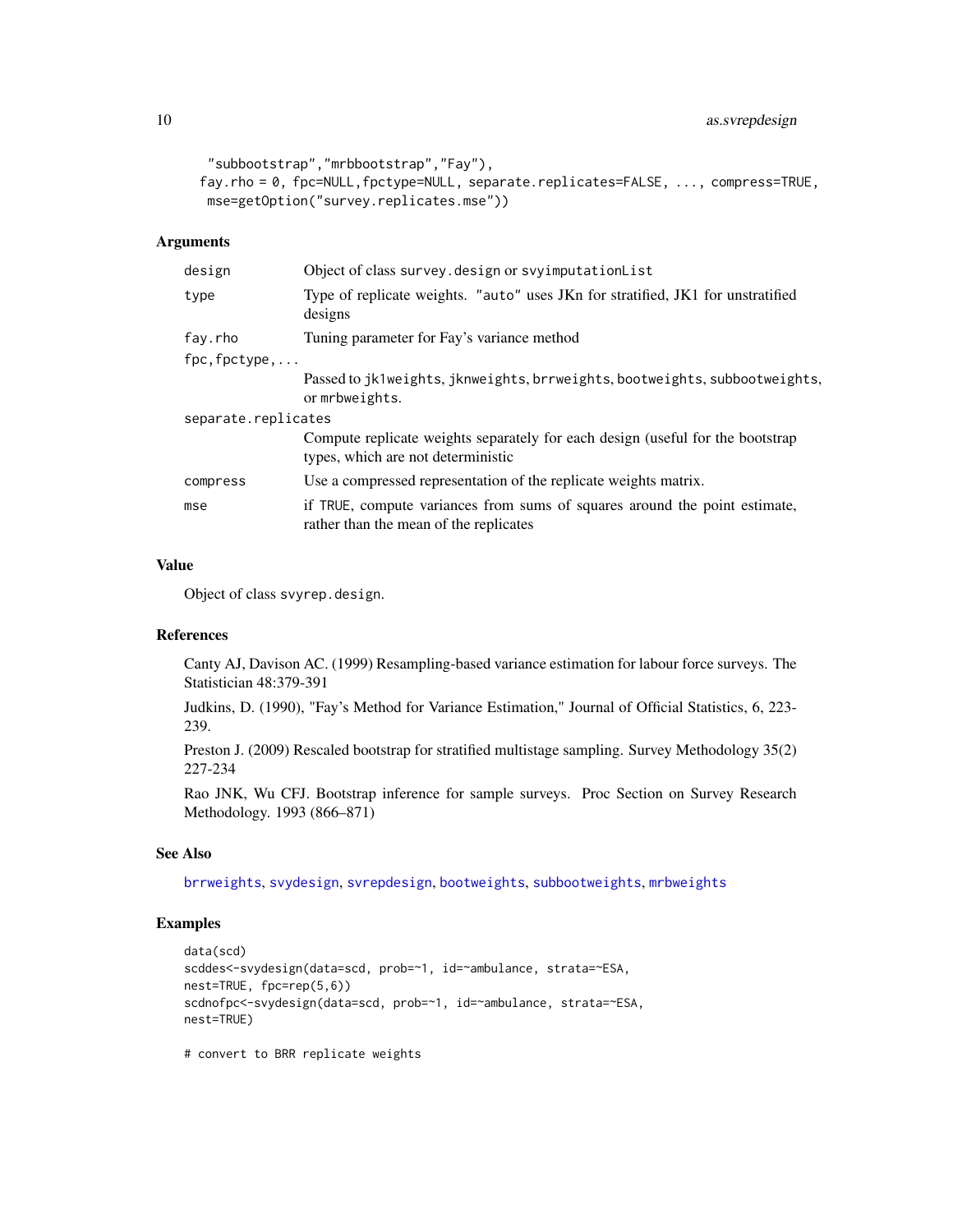```
scd2brr <- as.svrepdesign(scdnofpc, type="BRR")
scd2fay <- as.svrepdesign(scdnofpc, type="Fay",fay.rho=0.3)
# convert to JKn weights
scd2jkn <- as.svrepdesign(scdnofpc, type="JKn")
# convert to JKn weights with finite population correction
scd2jknf <- as.svrepdesign(scddes, type="JKn")
## with user-supplied hadamard matrix
scd2brr1 <- as.svrepdesign(scdnofpc, type="BRR", hadamard.matrix=paley(11))
svyratio(~alive, ~arrests, design=scd2brr)
svyratio(~alive, ~arrests, design=scd2brr1)
svyratio(~alive, ~arrests, design=scd2fay)
svyratio(~alive, ~arrests, design=scd2jkn)
svyratio(~alive, ~arrests, design=scd2jknf)
data(api)
## one-stage cluster sample
dclus1<-svydesign(id=~dnum, weights=~pw, data=apiclus1, fpc=~fpc)
## convert to JK1 jackknife
rclus1<-as.svrepdesign(dclus1)
## convert to bootstrap
bclus1<-as.svrepdesign(dclus1,type="bootstrap", replicates=100)
svymean(~api00, dclus1)
svytotal(~enroll, dclus1)
svymean(~api00, rclus1)
svytotal(~enroll, rclus1)
svymean(~api00, bclus1)
svytotal(~enroll, bclus1)
dclus2\lt-svydesign(id = \ltdnum + snum, fpc = \ltfpc1 + fpc2, data = apiclus2)
mrbclus2<-as.svrepdesign(dclus2, type="mrb",replicates=100)
svytotal(~api00+stype, dclus2)
svytotal(~api00+stype, mrbclus2)
```

```
as.svydesign2 Update to the new survey design format
```
#### Description

The structure of survey design objects changed in version 2.9, to allow standard errors based on multistage sampling. as.svydesign converts an object to the new structure and .svycheck warns if an object does not have the new structure.

You can set options (survey.want.obsolete=TRUE) to suppress the warnings produced by . svycheck and options(survey.ultimate.cluster=TRUE) to always compute variances based on just the first stage of sampling.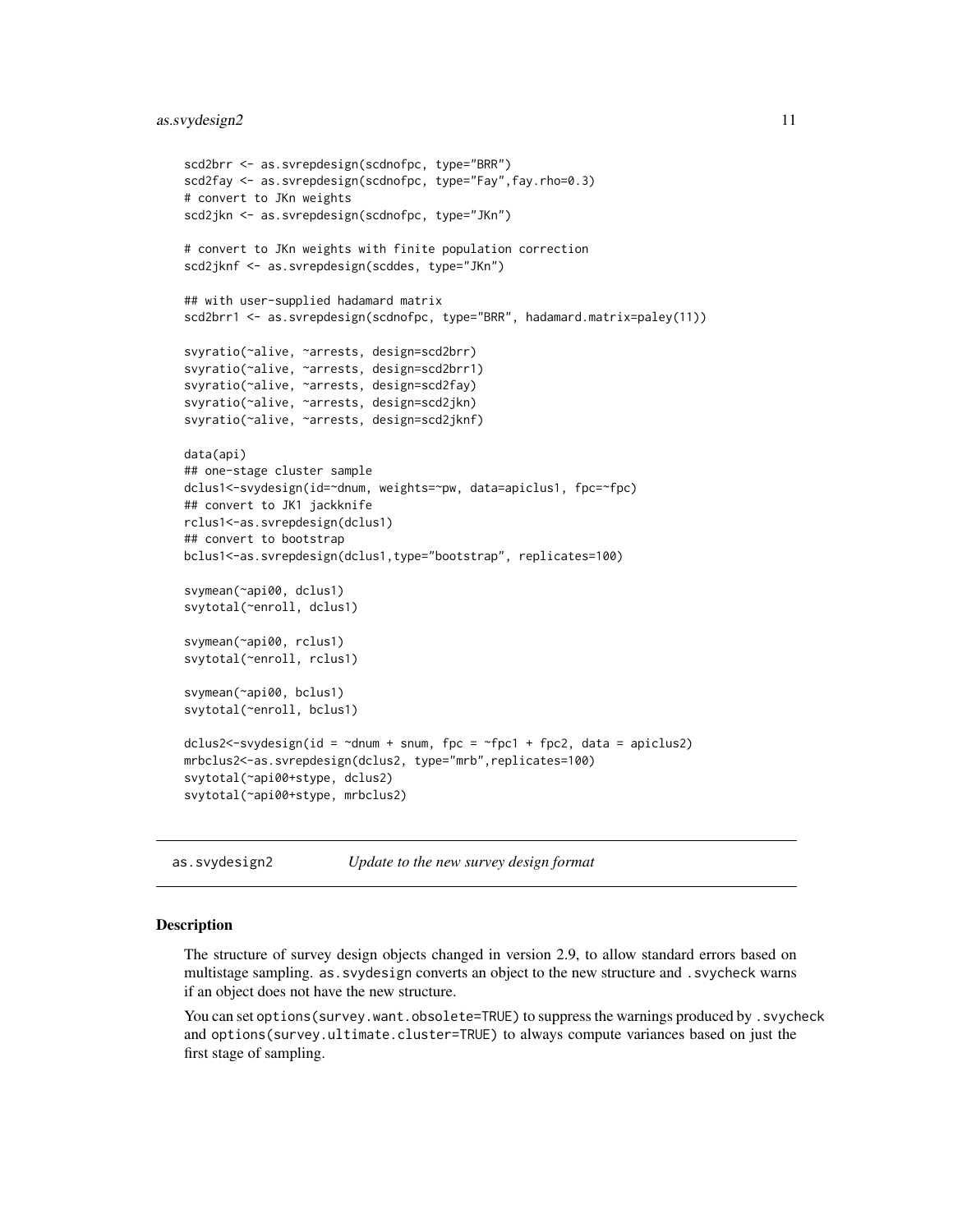# <span id="page-11-0"></span>Usage

```
as.svydesign2(object)
.svycheck(object)
```
#### Arguments

object produced by svydesign

# Value

Object of class survey.design2

# See Also

[svydesign](#page-86-1), [svyrecvar](#page-119-1)

barplot.svystat *Barplots and Dotplots*

# Description

Draws a barplot or dotplot based on results from a survey analysis. The default barplot method already works for results from [svytable](#page-125-1).

#### Usage

```
## S3 method for class 'svystat'
barplot(height, ...)
## S3 method for class 'svrepstat'
barplot(height, ...)
## S3 method for class 'svyby'
barplot(height,beside=TRUE, ...)
## S3 method for class 'svystat'
```

```
dotchart(x,...,pch=19)
## S3 method for class 'svrepstat'
dotchart(x,...,pch=19)
## S3 method for class 'svyby'
dotchart(x,...,pch=19)
```
# Arguments

| height,x                | Analysis result                           |
|-------------------------|-------------------------------------------|
| beside                  | Grouped, rather than stacked, bars        |
| $\cdot$ $\cdot$ $\cdot$ | Arguments to barplot or dotchart          |
| pch                     | Overrides the default in dotchart.default |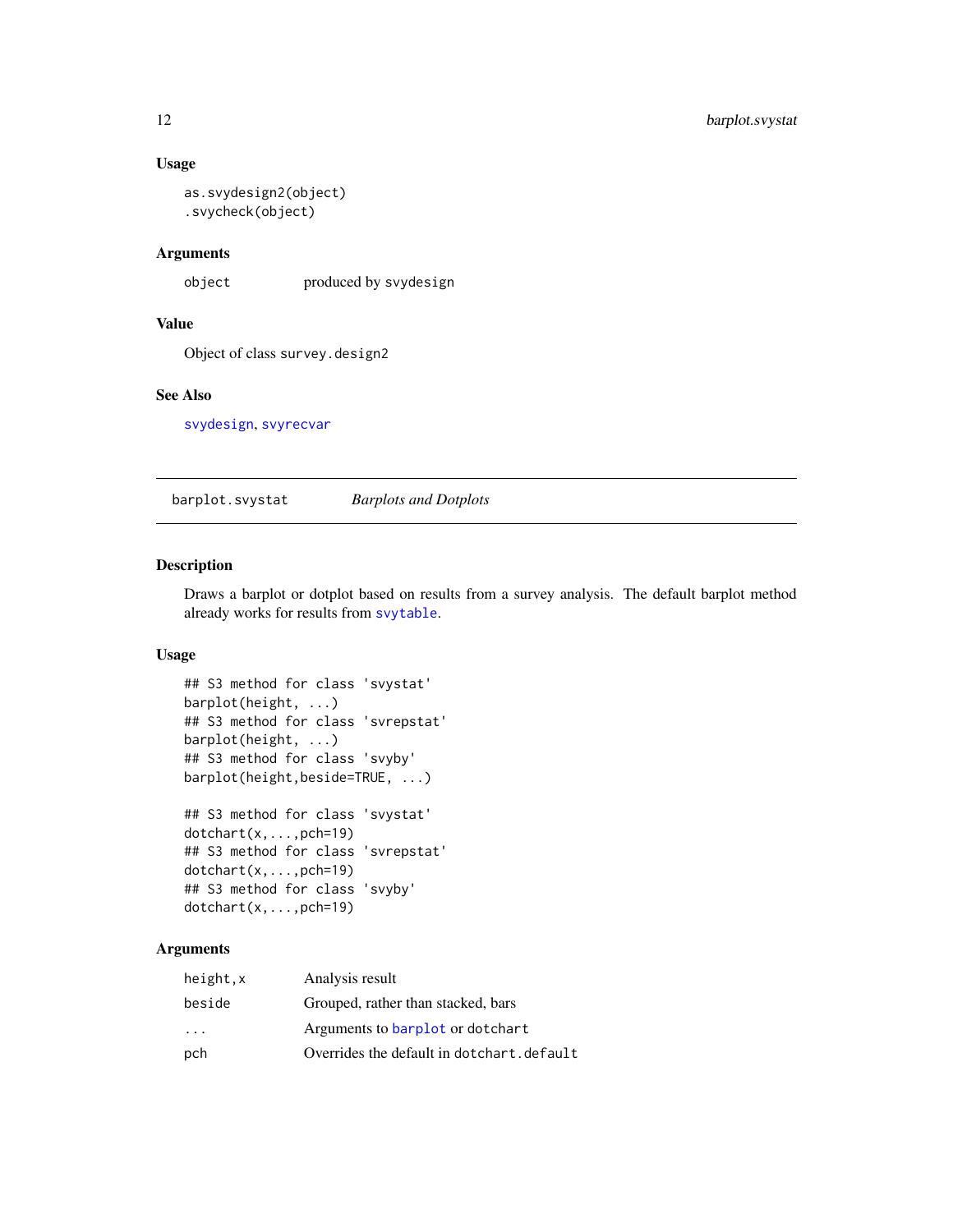# <span id="page-12-0"></span>bootweights and the state of the state of the state of the state of the state of the state of the state of the state of the state of the state of the state of the state of the state of the state of the state of the state o

# Examples

```
data(api)
dclus1<-svydesign(id=~dnum, weights=~pw, data=apiclus1, fpc=~fpc)
a<-svymean(~stype, dclus1)
barplot(a)
barplot(a, names.arg=c("Elementary","High","Middle"), col="purple",
 main="Proportions of school level")
b<-svyby(~enroll+api.stu, ~stype, dclus1, svymean)
barplot(b,beside=TRUE,legend=TRUE)
dotchart(b)
```
<span id="page-12-1"></span>bootweights *Compute survey bootstrap weights*

# <span id="page-12-2"></span>Description

Bootstrap weights for infinite populations ('with replacement' sampling) are created by sampling with replacement from the PSUs in each stratum. subbootweights() samples n-1 PSUs from the n available (Rao and Wu), bootweights samples n (Canty and Davison).

For multistage designs or those with large sampling fractions, mrbweights implements Preston's multistage rescaled bootstrap. The multistage rescaled bootstrap is still useful for single-stage designs with small sampling fractions, where it reduces to a half-sample replicate method.

#### Usage

```
bootweights(strata, psu, replicates = 50, fpc = NULL,
         fpctype = c("population", "fraction", "correction"),
         compress = TRUE)
subbootweights(strata, psu, replicates = 50, compress = TRUE)
mrbweights(clusters, stratas, fpcs, replicates=50,
        multicore=getOption("survey.multicore"))
```
# Arguments

| strata     | Identifier for sampling strata (top level only)                        |
|------------|------------------------------------------------------------------------|
| stratas    | data frame of strata for all stages of sampling                        |
| psu        | Identifier for primary sampling units                                  |
| clusters   | data frame of identifiers for sampling units at each stage             |
| replicates | Number of bootstrap replicates                                         |
| fpc        | Finite population correction (top level only)                          |
| fpctype    | Is fpc the population size, sampling fraction, or 1-sampling fraction? |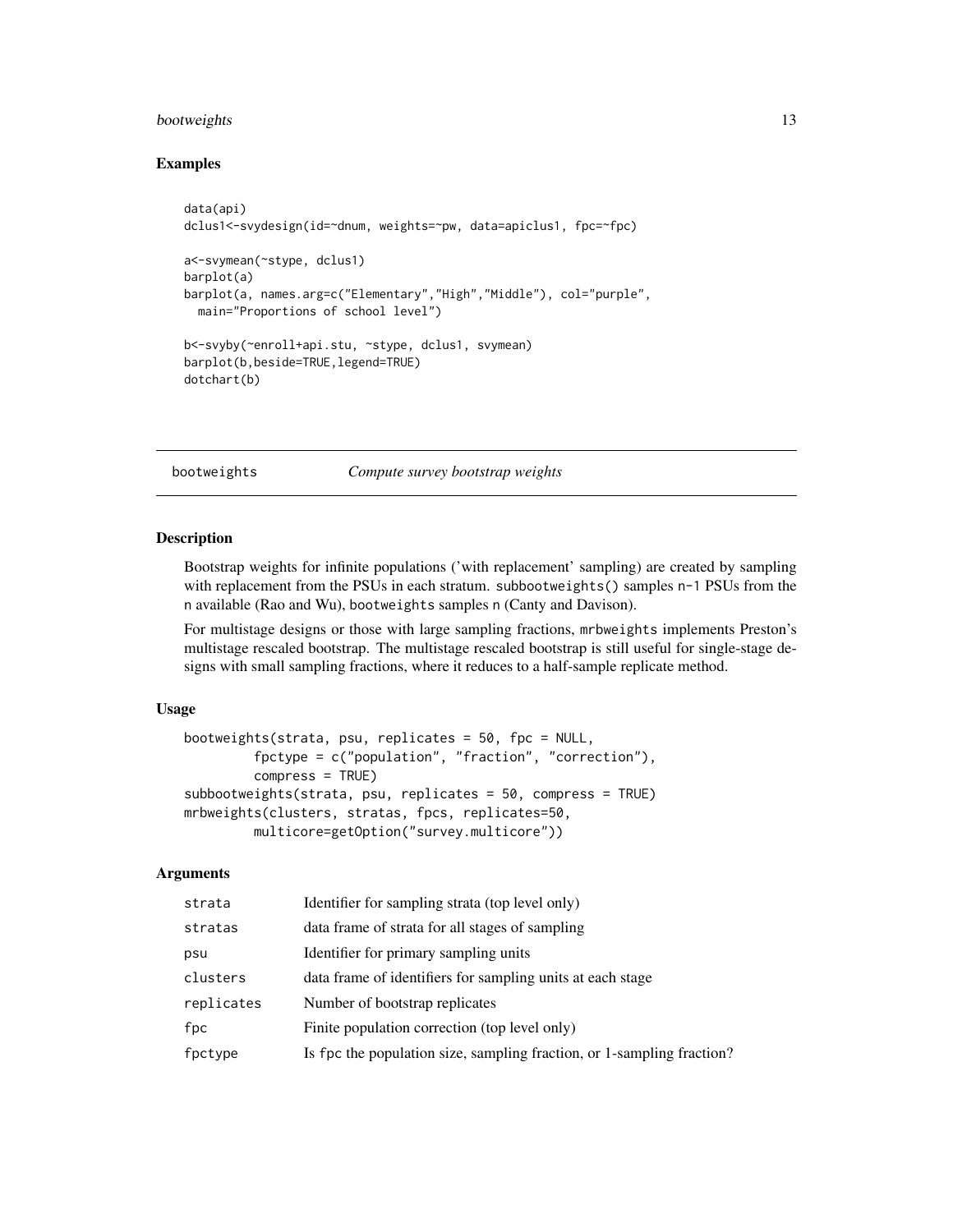#### <span id="page-13-0"></span>14 brrweights and the set of the set of the set of the set of the set of the set of the set of the set of the set of the set of the set of the set of the set of the set of the set of the set of the set of the set of the se

| fpcs      | survey_fpc object with population and sample size at each stage  |
|-----------|------------------------------------------------------------------|
| compress  | Should the replicate weights be compressed?                      |
| multicore | Use the multicore package to generate the replicates in parallel |

#### Value

A set of replicate weights

#### warning

With multicore=TRUE the resampling procedure does not use the current random seed, so the results cannot be exactly reproduced even by using set.seed()

#### Note

These bootstraps are strictly appropriate only when the first stage of sampling is a simple or stratified random sample of PSUs with or without replacement, and not (eg) for PPS sampling. The functions will not enforce simple random sampling, so they can be used (approximately) for data that have had non-response corrections and other weight adjustments. It is preferable to apply these adjustments after creating the bootstrap replicate weights, but that may not be possible with public-use data.

#### References

Canty AJ, Davison AC. (1999) Resampling-based variance estimation for labour force surveys. The Statistician 48:379-391

Judkins, D. (1990), "Fay's Method for Variance Estimation" Journal of Official Statistics, 6, 223- 239.

Preston J. (2009) Rescaled bootstrap for stratified multistage sampling. Survey Methodology 35(2) 227-234

Rao JNK, Wu CFJ. Bootstrap inference for sample surveys. Proc Section on Survey Research Methodology. 1993 (866–871)

# See Also

[as.svrepdesign](#page-8-1)

<span id="page-13-1"></span>brrweights *Compute replicate weights*

#### <span id="page-13-2"></span>Description

Compute replicate weights from a survey design. These functions are usually called from as. svrepdesign rather than directly by the user.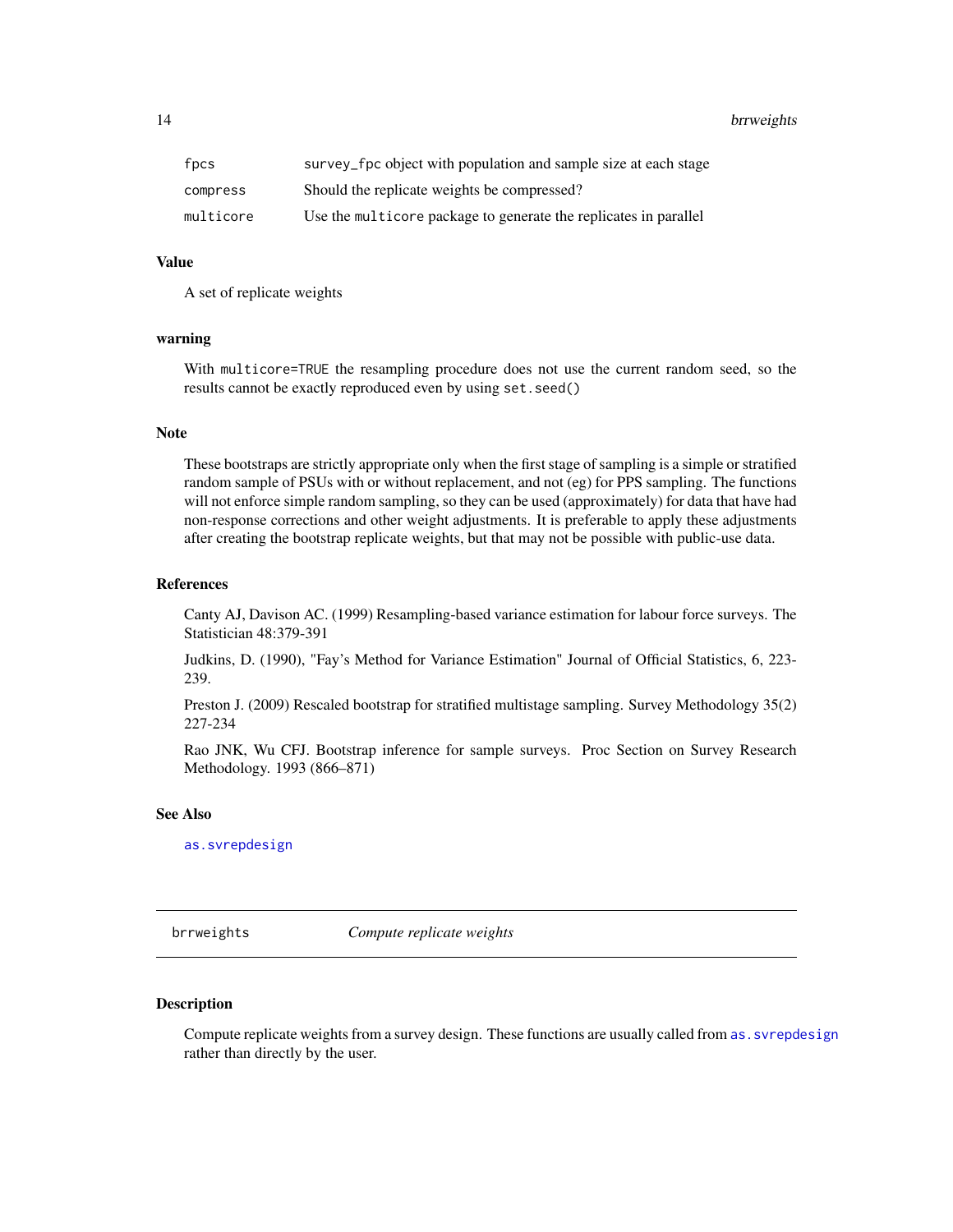#### brrweights that the contract of the contract of the contract of the contract of the contract of the contract of the contract of the contract of the contract of the contract of the contract of the contract of the contract o

#### Usage

```
brrweights(strata, psu, match = NULL,
              small = c("fail","split","merge"),
              large = c("split", "merge", "fail"),
              fay.rho=0, only.weights=FALSE,
              compress=TRUE, hadamard.matrix=NULL)
jk1weights(psu,fpc=NULL,
              fpctype=c("population","fraction","correction"),
              compress=TRUE)
jknweights(strata,psu, fpc=NULL,
              fpctype=c("population","fraction","correction"),
              compress=TRUE,
              lonely.psu=getOption("survey.lonely.psu"))
```
# Arguments

| strata          | Stratum identifiers                                                |
|-----------------|--------------------------------------------------------------------|
| psu             | PSU (cluster) identifier                                           |
| match           | Optional variable to use in matching.                              |
| small1          | How to handle strata with only one PSU                             |
| large           | How to handle strata with more than two PSUs                       |
| fpc             | Optional population (stratum) size or finite population correction |
| fpctype         | How fpc is coded.                                                  |
| fay.rho         | Parameter for Fay's extended BRR method                            |
| only.weights    | If TRUE return only the matrix of replicate weights                |
| compress        | If TRUE, store the replicate weights in compressed form            |
| hadamard.matrix |                                                                    |
|                 | Optional user-supplied Hadamard matrix for brrweights              |
| lonely.psu      | Handling of non-certainty single-PSU strata                        |

# Details

JK1 and JKn are jackknife schemes for unstratified and stratified designs respectively. The finite population correction may be specified as a single number, a vector with one entry per stratum, or a vector with one entry per observation (constant within strata). When fpc is a vector with one entry per stratum it may not have names that differ from the stratum identifiers (it may have no names, in which case it must be in the same order as unique(strata)). To specify population stratum sizes use fpctype="population", to specify sampling fractions use fpctype="fraction" and to specify the correction directly use fpctype="correction"

The only reason not to use compress=TRUE is that it is new and there is a greater possibility of bugs. It reduces the number of rows of the replicate weights matrix from the number of observations to the number of PSUs.

In BRR variance estimation each stratum is split in two to give half-samples. Balanced replicated weights are needed, where observations in two different strata end up in the same half stratum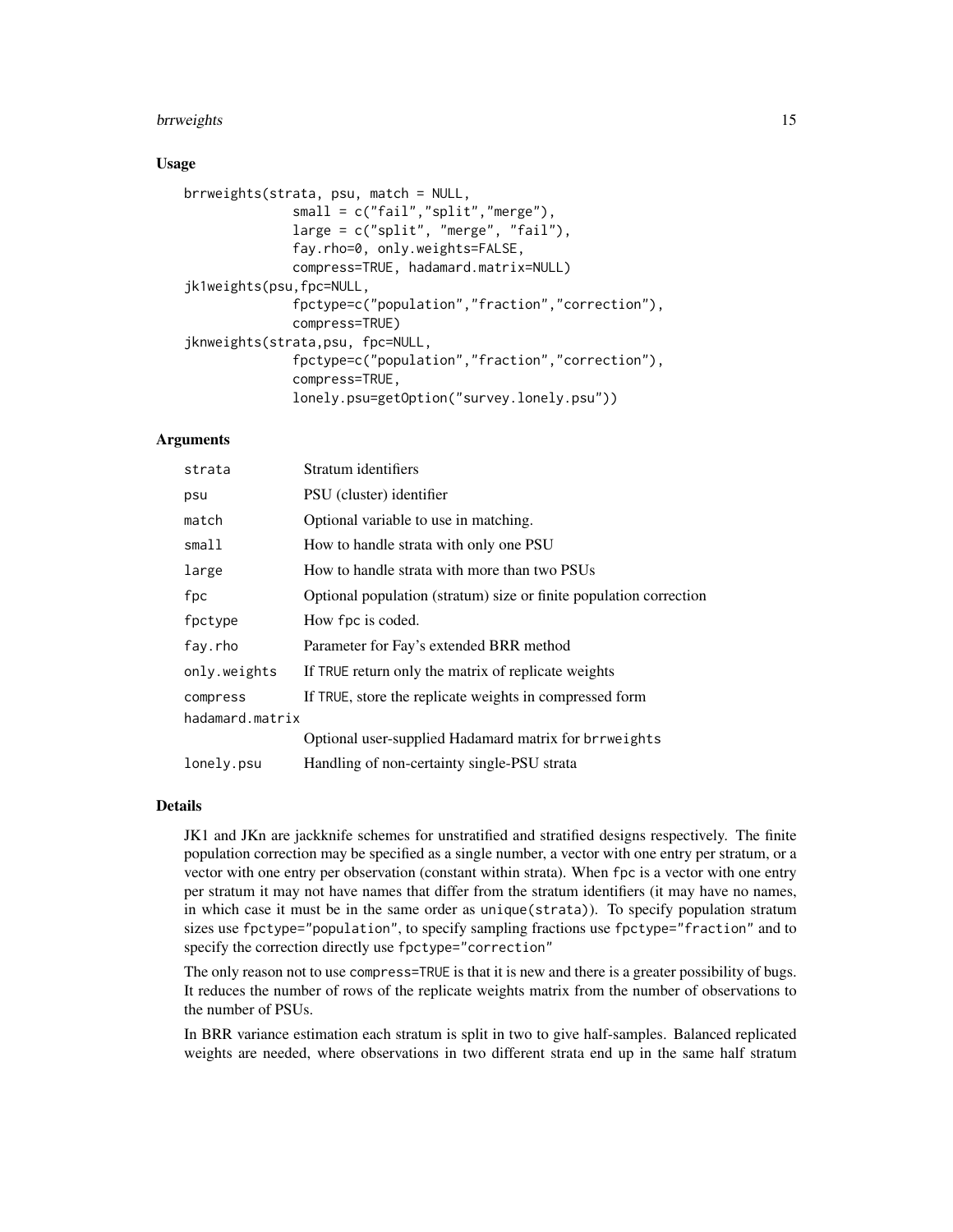as often as in different half-strata.BRR, strictly speaking, is defined only when each stratum has exactly two PSUs. A stratum with one PSU can be merged with another such stratum, or can be split to appear in both half samples with half weight. The latter approach is appropriate for a PSU that was deterministically sampled.

A stratum with more than two PSUs can be split into multiple smaller strata each with two PSUs or the PSUs can be merged to give two superclusters within the stratum.

When merging small strata or grouping PSUs in large strata the match variable is used to sort PSUs before merging, to give approximate matching on this variable.

If you want more control than this you should probably construct your own weights using the Hadamard matrices produced by [hadamard](#page-31-1)

#### Value

For brrweights with only.weights=FALSE a list with elements

| weights  | two-column matrix indicating the weight for each half-stratum in one particular<br>set of split samples |
|----------|---------------------------------------------------------------------------------------------------------|
| wstrata  | New stratum variable incorporating merged or split strata                                               |
| strata   | Original strata for distinct PSUs                                                                       |
| psu      | Distinct PSU <sub>s</sub>                                                                               |
| npairs   | Dimension of Hadamard matrix used in BRR construction                                                   |
| sampler  | function returning replicate weights                                                                    |
| compress | Indicates whether the sampler returns per PSU or per observation weights                                |
|          |                                                                                                         |

For jk1weights and jknweights a data frame of replicate weights and the scale and rscale arguments to [svrVar](#page-70-1).

### References

Levy and Lemeshow "Sampling of Populations". Wiley.

Shao and Tu "The Jackknife and Bootstrap". Springer.

#### See Also

[hadamard](#page-31-1), [as.svrepdesign](#page-8-1), [svrVar](#page-70-1), [surveyoptions](#page-62-1)

# Examples

```
data(scd)
scdnofpc<-svydesign(data=scd, prob=~1, id=~ambulance, strata=~ESA,
nest=TRUE)
## convert to BRR replicate weights
scd2brr <- as.svrepdesign(scdnofpc, type="BRR")
```
svymean(~alive, scd2brr) svyratio(~alive, ~arrests, scd2brr)

## with user-supplied hadamard matrix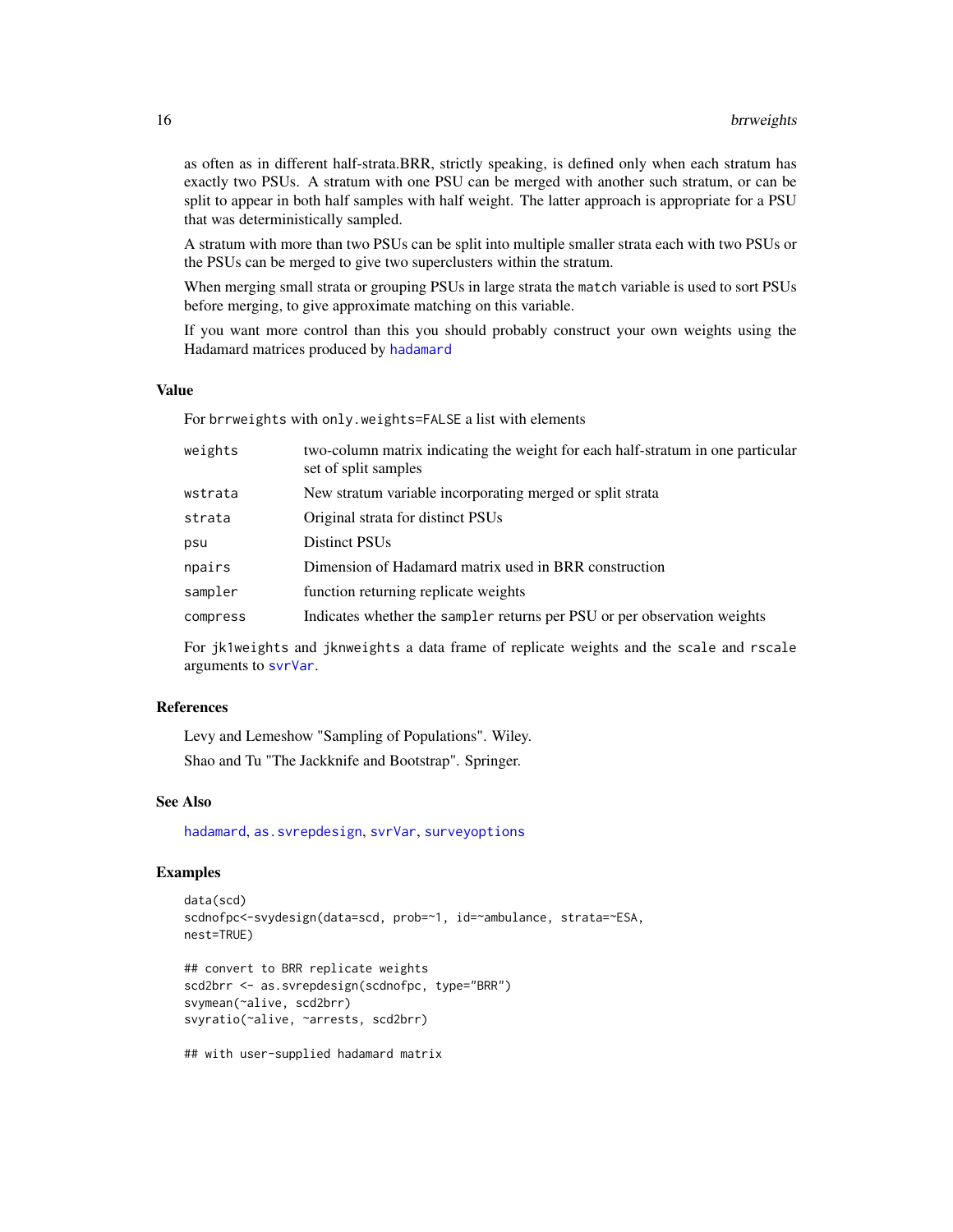#### <span id="page-16-0"></span>calibrate the contract of the contract of the contract of the contract of the contract of the contract of the contract of the contract of the contract of the contract of the contract of the contract of the contract of the

```
scd2brr1 <- as.svrepdesign(scdnofpc, type="BRR", hadamard.matrix=paley(11))
svymean(~alive, scd2brr1)
svyratio(~alive, ~arrests, scd2brr1)
```
#### <span id="page-16-1"></span>calibrate *Calibration (GREG) estimators*

#### Description

Calibration, generalized raking, or GREG estimators generalise post-stratification and raking by calibrating a sample to the marginal totals of variables in a linear regression model. This function reweights the survey design and adds additional information that is used by svyrecvar to reduce the estimated standard errors.

#### Usage

```
calibrate(design,...)
## S3 method for class 'survey.design2'
calibrate(design, formula, population,
       aggregate.stage=NULL, stage=0, variance=NULL,
       bounds=c(-Inf,Inf), calfun=c("linear","raking","logit"),
       maxit=50,epsilon=1e-7,verbose=FALSE,force=FALSE,trim=NULL,
       bounds.const=FALSE, sparse=FALSE,...)
## S3 method for class 'svyrep.design'
calibrate(design, formula, population,compress=NA,
       aggregate.index=NULL, variance=NULL, bounds=c(-Inf,Inf),
       calfun=c("linear","raking","logit"),
       maxit=50, epsilon=1e-7, verbose=FALSE,force=FALSE,trim=NULL,
       bounds.const=FALSE, sparse=FALSE,...)
## S3 method for class 'twophase'
calibrate(design, phase=2,formula, population,
       calfun=c("linear","raking","logit","rrz"),...)
grake(mm,ww,calfun,eta=rep(0,NCOL(mm)),bounds,population,epsilon,
  verbose,maxit,variance=NULL)
cal_names(formula,design,...)
```
#### Arguments

| design     | Survey design object                                                                                                                                                                                        |
|------------|-------------------------------------------------------------------------------------------------------------------------------------------------------------------------------------------------------------|
| formula    | Model formula for calibration model, or list of formulas for each margin                                                                                                                                    |
| population | Vectors of population column totals for the model matrix in the calibration<br>model, or list of such vectors for each cluster, or list of tables for each margin.<br>Required except for two-phase designs |
| compress   | compress the resulting replicate weights if TRUE or if NA and weights were pre-<br>viously compressed                                                                                                       |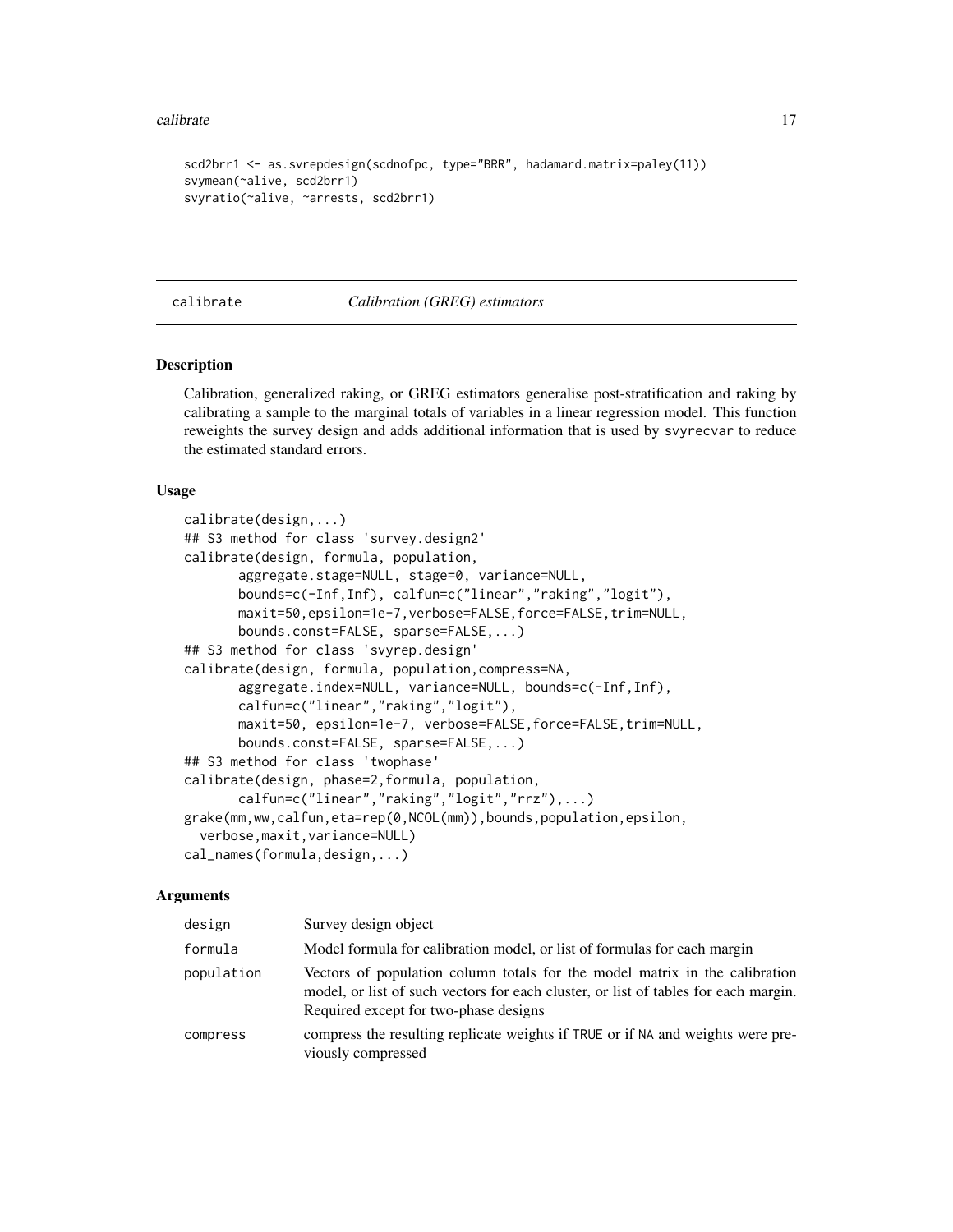| stage           | See Details below                                                                                               |
|-----------------|-----------------------------------------------------------------------------------------------------------------|
| variance        | Coefficients for variance in calibration model (heteroskedasticity parameters)<br>(see Details below)           |
| aggregate.stage |                                                                                                                 |
|                 | An integer. If not NULL, make calibration weights constant within sampling units<br>at this stage.              |
| aggregate.index |                                                                                                                 |
|                 | A vector or one-sided formula. If not NULL, make calibration weights constant<br>within levels of this variable |
| bounds          | Bounds for the calibration weights, optional except for calfun="logit"                                          |
| bounds.const    | Should be TRUE if bounds have been spcified as constant values rather than<br>multiplicative values             |
| trim            | Weights outside this range will be trimmed to these bounds.                                                     |
| $\cdots$        | Options for other methods                                                                                       |
| calfun          | Calibration function: see below                                                                                 |
| maxit           | Number of iterations                                                                                            |
| epsilon         | Tolerance in matching population total. Either a single number or a vector of the<br>same length as population  |
| verbose         | Print lots of uninteresting information                                                                         |
| force           | Return an answer even if the specified accuracy was not achieved                                                |
| phase           | Phase of a two-phase design to calibrate (only phase=2 currently implemented.)                                  |
| mm              | Model matrix                                                                                                    |
| WW              | Vector of weights                                                                                               |
| eta             | Starting values for iteration                                                                                   |
| sparse          | Use sparse matrices for faster computation                                                                      |

# Details

The formula argument specifies a model matrix, and the population argument is the population column sums of this matrix. The function cal\_names shows what the column names of this model matrix will be.

For the important special case where the calibration totals are (possibly overlapping) marginal tables of factor variables, as in classical raking, the formula and population arguments may be lists in the same format as the input to [rake](#page-54-1).

If the population argument has a names attribute it will be checked against the names produced by model.matrix(formula) and reordered if necessary. This protects against situations where the (locale-dependent) ordering of factor levels is not what you expected.

Numerical instabilities may result if the sampling weights in the design object are wrong by multiple orders of magnitude. The code now attempts to rescale the weights first, but it is better for the user to ensure that the scale is reasonable.

The calibrate function implements linear, bounded linear, raking, bounded raking, and logit calibration functions. All except unbounded linear calibration use the Newton-Raphson algorithm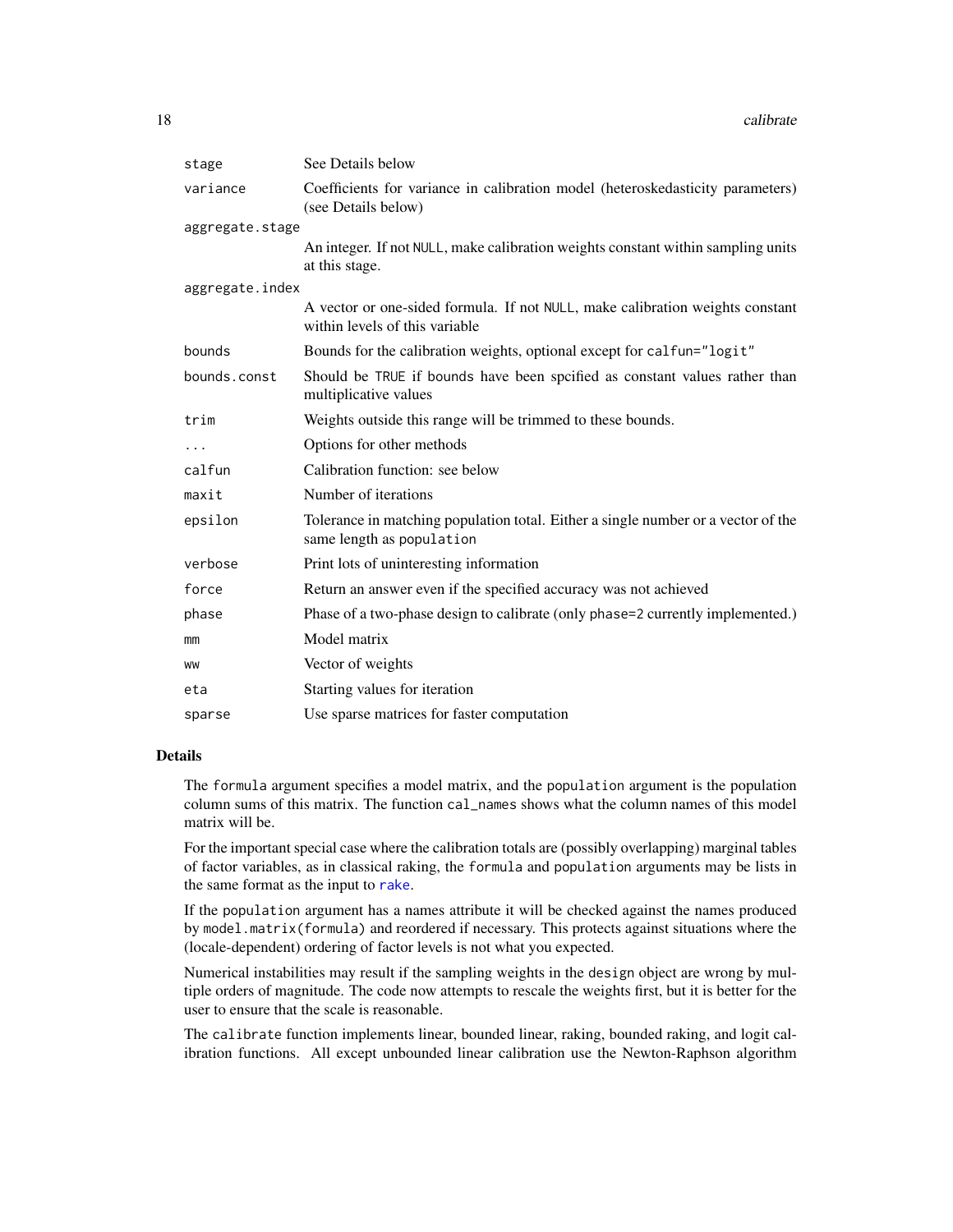#### calibrate the contract of the contract of the contract of the contract of the contract of the contract of the contract of the contract of the contract of the contract of the contract of the contract of the contract of the

described by Deville et al (1993). This algorithm is exposed for other uses in the grake function. Unbounded linear calibration uses an algorithm that is less sensitive to collinearity. The calibration function may be specified as a string naming one of the three built-in functions or as an object of class calfun, allowing user-defined functions. See [make.calfun](#page-35-1) for details.

The bounds argument can be specified as global upper and lower bounds e.g bounds= $c(0.5,2)$ or as a list with lower and upper vectors e.g. bounds=list(lower=lower,upper=upper). This allows for individual boundary constraints for each unit. The lower and upper vectors must be the same length as the input data. The bounds can be specified as multiplicative values or constant values. If constant, bounds.const must be set to TRUE.

Calibration with bounds, or on highly collinear data, may fail. If force=TRUE the approximately calibrated design object will still be returned (useful for examining why it failed). A failure in calibrating a set of replicate weights when the sampling weights were successfully calibrated will give only a warning, not an error.

When calibration to the desired set of bounds is not possible, another option is to trim weights. To do this set bounds to a looser set of bounds for which calibration is achievable and set trim to the tighter bounds. Weights outside the bounds will be trimmed to the bounds, and the excess weight distributed over other observations in proportion to their sampling weight (and so this may put some other observations slightly over the trimming bounds). The projection matrix used in computing standard errors is based on the feasible bounds specified by the bounds argument. See also [trimWeights](#page-129-1), which trims the final weights in a design object rather than the calibration adjustments.

For two-phase designs calfun="rrz" estimates the sampling probabilities using logistic regression as described by Robins et al (1994). [estWeights](#page-27-1) will do the same thing.

Calibration may result in observations within the last-stage sampling units having unequal weight even though they necessarily are sampled together. Specifying aggegrate.stage ensures that the calibration weight adjustments are constant within sampling units at the specified stage; if the original sampling weights were equal the final weights will also be equal. The algorithm is as described by Vanderhoeft (2001, section III.D). Specifying aggregate.index does the same thing for replicate weight designs; a warning will be given if the original weights are not constant within levels of aggregate.index.

In a model with two-stage sampling, population totals may be available for the PSUs actually sampled, but not for the whole population. In this situation, calibrating within each PSU reduces with second-stage contribution to variance. This generalizes to multistage sampling. The stage argument specifies which stage of sampling the totals refer to. Stage 0 is full population totals, stage 1 is totals for PSUs, and so on. The default, stage=NULL is interpreted as stage 0 when a single population vector is supplied and stage 1 when a list is supplied. Calibrating to PSU totals will fail (with a message about an exactly singular matrix) for PSUs that have fewer observations than the number of calibration variables.

The variance in the calibration model may depend on covariates. If variance=NULL the calibration model has constant variance. If variance is not NULL it specifies a linear combination of the columns of the model matrix and the calibration variance is proportional to that linear combination. Alternatively variance can be specified as a vector of values the same length as the input data specifying a heteroskedasticity parameter for each unit.

The design matrix specified by formula (after any aggregation) must be of full rank, with one exception. If the population total for a column is zero and all the observations are zero the column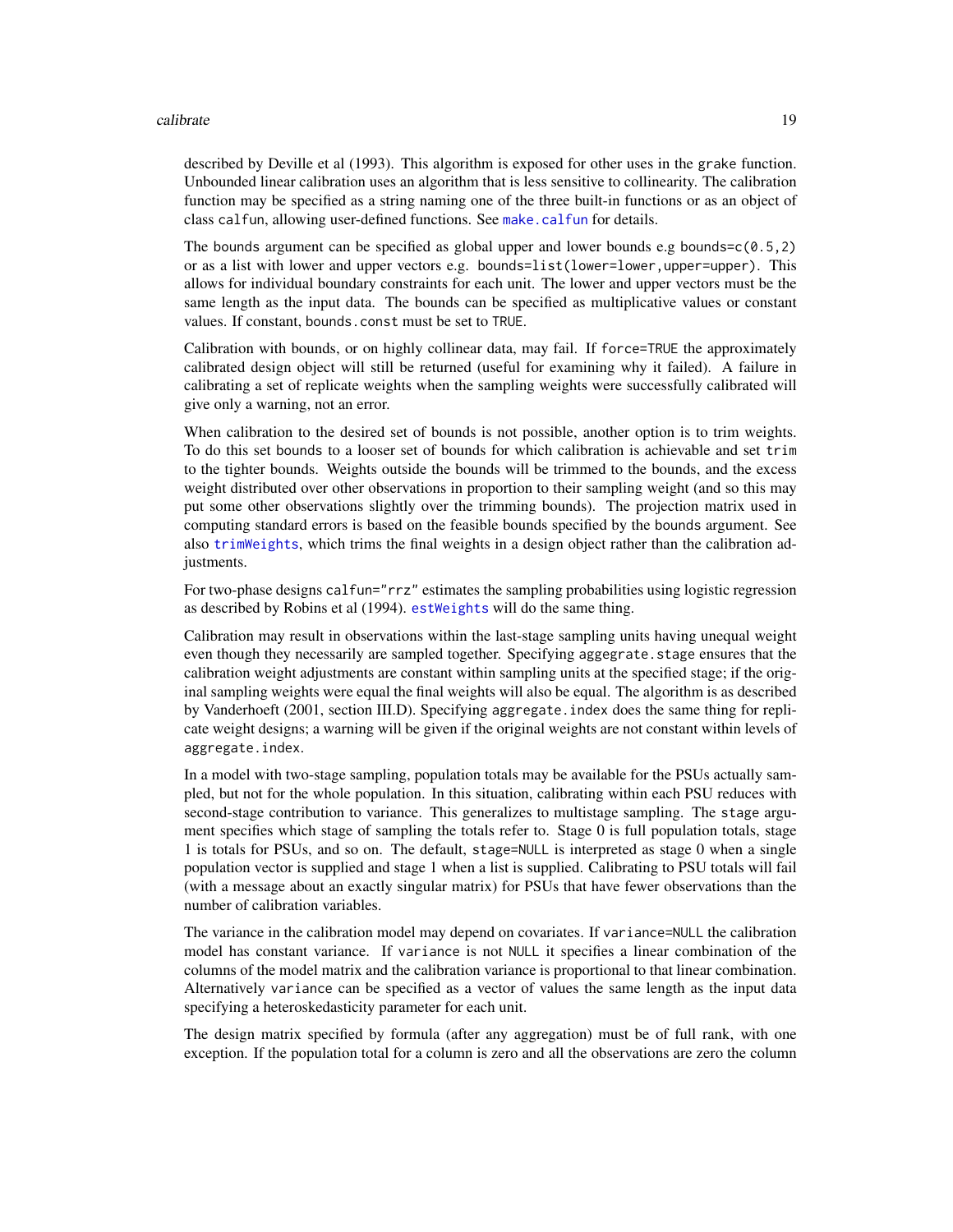will be ignored. This allows the use of factors where the population happens to have no observations at some level.

In a two-phase design, population may be omitted when phase=2, to specify calibration to the phase-one sample. If the two-phase design object was constructed using the more memory-efficient method="approx" argument to [twophase](#page-130-1), calibration of the first phase of sampling to the population is not supported.

#### Value

A survey design object.

#### References

Breslow NE, Lumley T, Ballantyne CM, Chambless LE, Kulich M. Using the whole cohort in the analysis of case-cohort data. Am J Epidemiol. 2009;169(11):1398-1405. doi:10.1093/aje/kwp055

Deville J-C, Sarndal C-E, Sautory O (1993) Generalized Raking Procedures in Survey Sampling. JASA 88:1013-1020

Kalton G, Flores-Cervantes I (2003) "Weighting methods" J Official Stat 19(2) 81-97

Lumley T, Shaw PA, Dai JY (2011) "Connections between survey calibration estimators and semiparametric models for incomplete data" International Statistical Review. 79:200-220. (with discussion 79:221-232)

Sarndal C-E, Swensson B, Wretman J. "Model Assisted Survey Sampling". Springer. 1991.

Rao JNK, Yung W, Hidiroglou MA (2002) Estimating equations for the analysis of survey data using poststratification information. Sankhya 64 Series A Part 2, 364-378.

Robins JM, Rotnitzky A, Zhao LP. (1994) Estimation of regression coefficients when some regressors are not always observed. Journal of the American Statistical Association, 89, 846-866.

Vanderhoeft C (2001) Generalized Calibration at Statistics Belgium. Statistics Belgium Working Paper No 3.

# See Also

[postStratify](#page-51-1), [rake](#page-54-1) for other ways to use auxiliary information

[twophase](#page-130-1) and vignette("epi") for an example of calibration in two-phase designs

survey/tests/kalton.R for examples replicating those in Kalton & Flores-Cervantes (2003)

[make.calfun](#page-35-1) for user-defined calibration distances.

[trimWeights](#page-129-1) to trim final weights rather than calibration adjustments.

# Examples

```
data(api)
dclus1<-svydesign(id=~dnum, weights=~pw, data=apiclus1, fpc=~fpc)
cal_names(~stype, dclus1)
pop.totals<-c(`(Intercept)`=6194, stypeH=755, stypeM=1018)
```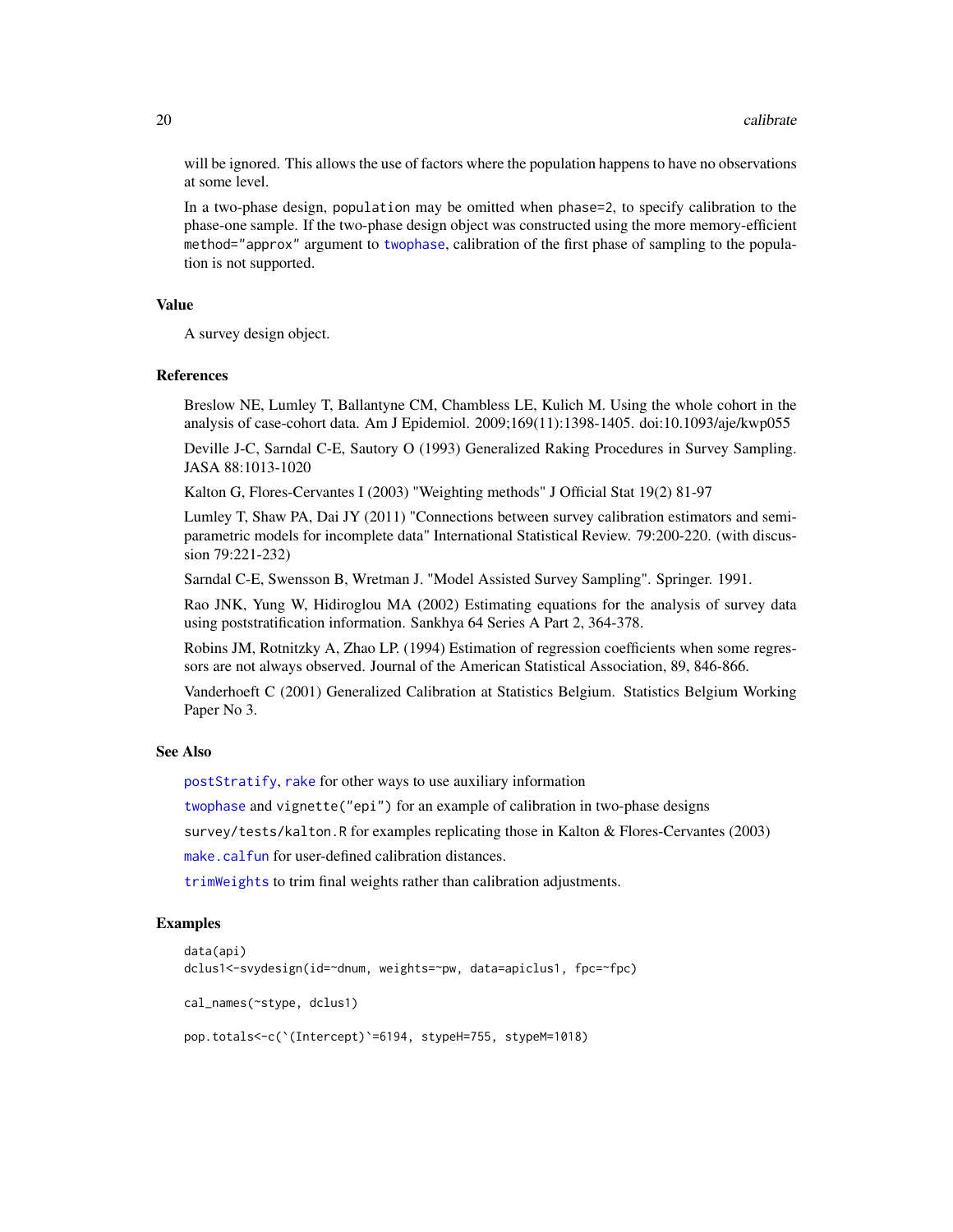#### calibrate 21

```
## For a single factor variable this is equivalent to
## postStratify
(dclus1g<-calibrate(dclus1, ~stype, pop.totals))
svymean(~api00, dclus1g)
svytotal(~enroll, dclus1g)
svytotal(~stype, dclus1g)
## Make weights constant within school district
(dclus1agg<-calibrate(dclus1, ~stype, pop.totals, aggregate=1))
svymean(~api00, dclus1agg)
svytotal(~enroll, dclus1agg)
svytotal(~stype, dclus1agg)
## Now add sch.wide
cal_names(~stype+sch.wide, dclus1)
(dclus1g2 <- calibrate(dclus1, ~stype+sch.wide, c(pop.totals, sch.wideYes=5122)))
svymean(~api00, dclus1g2)
svytotal(~enroll, dclus1g2)
svytotal(~stype, dclus1g2)
## Finally, calibrate on 1999 API and school type
cal_names(~stype+api99, dclus1)
(dclus1g3 <- calibrate(dclus1, ~stype+api99, c(pop.totals, api99=3914069)))
svymean(~api00, dclus1g3)
svytotal(~enroll, dclus1g3)
svytotal(~stype, dclus1g3)
## Same syntax with replicate weights
rclus1<-as.svrepdesign(dclus1)
(rclus1g3 <- calibrate(rclus1, ~stype+api99, c(pop.totals, api99=3914069)))
svymean(~api00, rclus1g3)
svytotal(~enroll, rclus1g3)
svytotal(~stype, rclus1g3)
(rclus1agg3 <- calibrate(rclus1, ~stype+api99, c(pop.totals,api99=3914069), aggregate.index=~dnum))
svymean(~api00, rclus1agg3)
svytotal(~enroll, rclus1agg3)
svytotal(~stype, rclus1agg3)
###
## Bounded weights
range(weights(dclus1g3)/weights(dclus1))
```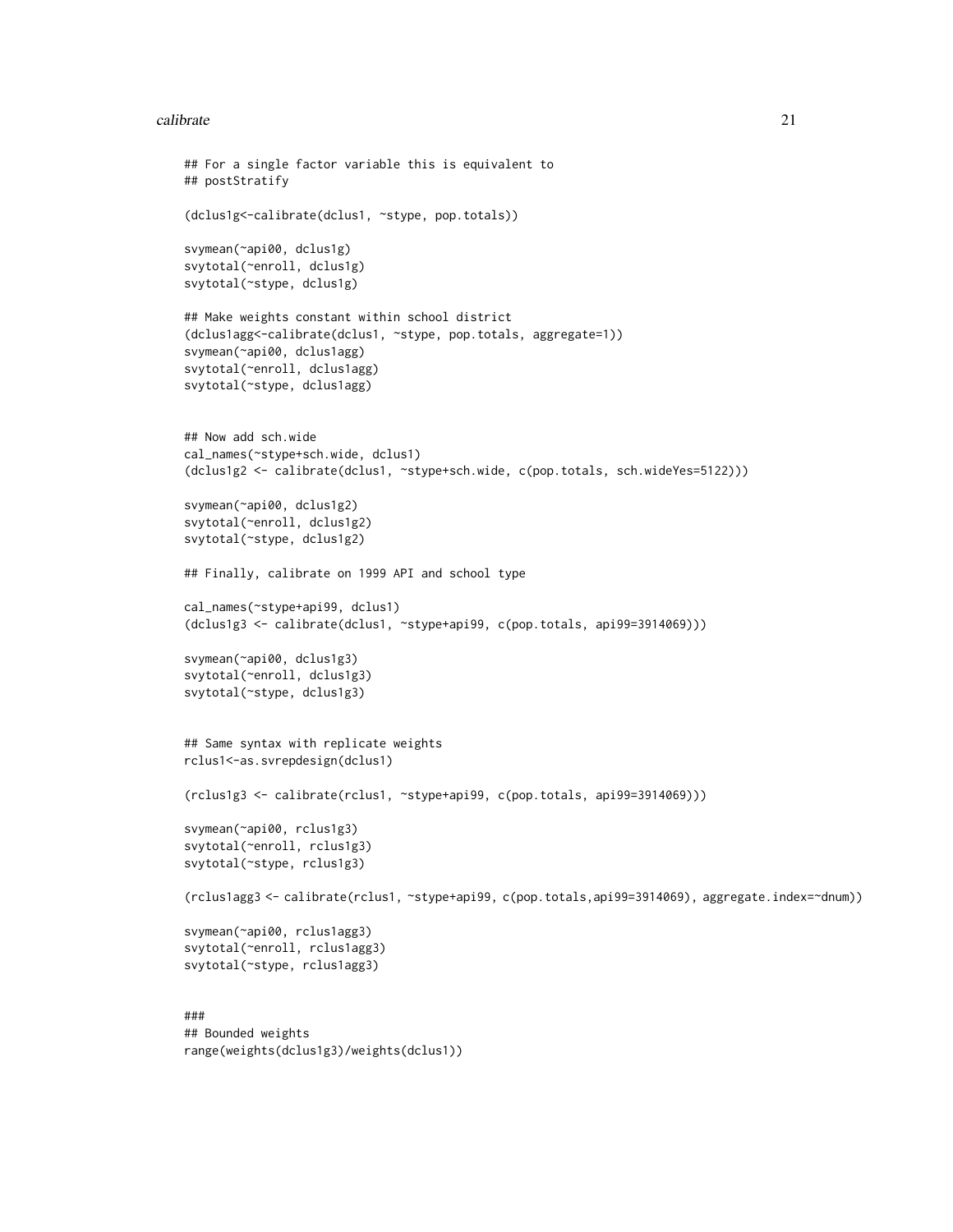```
dclus1g3b <- calibrate(dclus1, ~stype+api99, c(pop.totals, api99=3914069),bounds=c(0.6,1.6))
range(weights(dclus1g3b)/weights(dclus1))
svymean(~api00, dclus1g3b)
svytotal(~enroll, dclus1g3b)
svytotal(~stype, dclus1g3b)
## Individual boundary constraints as constant values
# the first weight will be bounded at 40, the rest free to move
bnds <- list(
 lower = rep(-Inf, nrow(apiclus1)),
 upper = c(40, rep(Inf, nrow(apiclus1)-1)))head(weights(dclus1g3))
dclus1g3b1 <- calibrate(dclus1, ~stype+api99, c(pop.totals, api99=3914069),
 bounds=bnds, bounds.const=TRUE)
head(weights(dclus1g3b1))
svytotal(~api.stu, dclus1g3b1)
## trimming
dclus1tr <- calibrate(dclus1, ~stype+api99, c(pop.totals, api99=3914069),
  bounds=c(0.5,2), trim=c(2/3,3/2))
svymean(~api00+api99+enroll, dclus1tr)
svytotal(~stype,dclus1tr)
range(weights(dclus1tr)/weights(dclus1))
rclus1tr <- calibrate(rclus1, ~stype+api99, c(pop.totals, api99=3914069),
   bounds=c(0.5,2), trim=c(2/3,3/2))
svymean(~api00+api99+enroll, rclus1tr)
svytotal(~stype,rclus1tr)
## Input in the same format as rake() for classical raking
pop.table <- xtabs(~stype+sch.wide,apipop)
pop.table2 <- xtabs(~stype+comp.imp,apipop)
dclus1r<-rake(dclus1, list(~stype+sch.wide, ~stype+comp.imp),
               list(pop.table, pop.table2))
gclus1r<-calibrate(dclus1, formula=list(~stype+sch.wide, ~stype+comp.imp),
     population=list(pop.table, pop.table2),calfun="raking")
svymean(~api00+stype, dclus1r)
svymean(~api00+stype, gclus1r)
## generalised raking
dclus1g3c <- calibrate(dclus1, ~stype+api99, c(pop.totals,
    api99=3914069), calfun="raking")
range(weights(dclus1g3c)/weights(dclus1))
(dclus1g3d <- calibrate(dclus1, ~stype+api99, c(pop.totals,
    api99=3914069), calfun=cal.logit, bounds=c(0.5,2.5)))
range(weights(dclus1g3d)/weights(dclus1))
```
## Ratio estimators are calibration estimators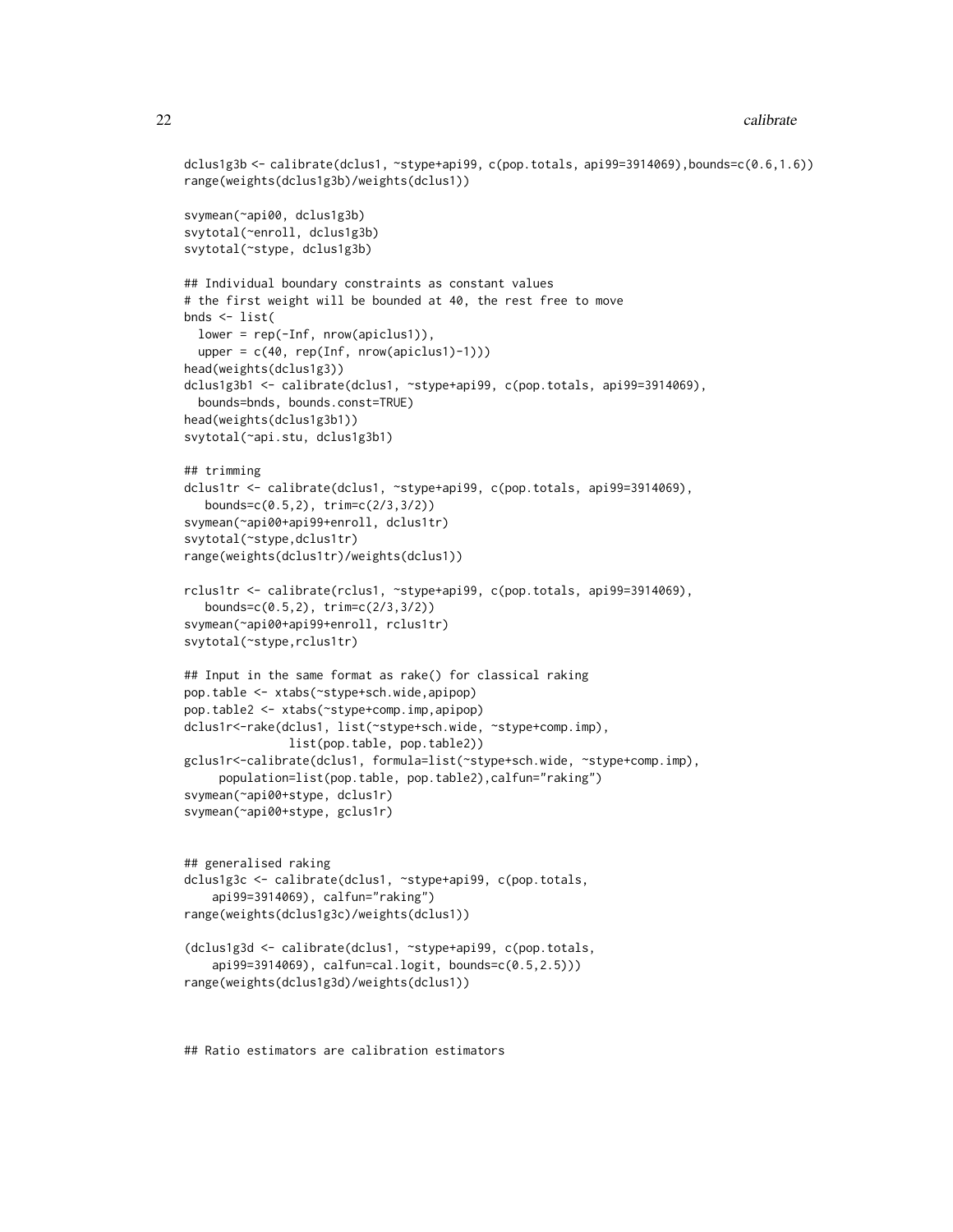# <span id="page-22-0"></span>compressWeights 23

```
dstrat<-svydesign(id=~1,strata=~stype, weights=~pw, data=apistrat, fpc=~fpc)
svytotal(~api.stu,dstrat)
common<-svyratio(~api.stu, ~enroll, dstrat, separate=FALSE)
predict(common, total=3811472)
pop<-3811472
## equivalent to (common) ratio estimator
dstratg1<-calibrate(dstrat,~enroll-1, pop, variance=1)
svytotal(~api.stu, dstratg1)
# Alternatively specifying the heteroskedasticity parameters directly
dstratgh <- calibrate(dstrat,~enroll-1, pop, variance=apistrat$enroll)
svytotal(~api.stu, dstratgh)
```
compressWeights *Compress replicate weight matrix*

# Description

Many replicate weight matrices have redundant rows, such as when weights are the same for all observations in a PSU. This function produces a compressed form. Methods for as.matrix and as.vector extract and expand the weights.

#### Usage

```
compressWeights(rw, ...)
## S3 method for class 'svyrep.design'
compressWeights(rw,...)
## S3 method for class 'repweights_compressed'
as.matrix(x,...)## S3 method for class 'repweights_compressed'
as.vector(x,...)
```
#### Arguments

| rw       | A set of replicate weights or a svyrep. design object |
|----------|-------------------------------------------------------|
|          | A compressed set of replicate weights                 |
| $\cdots$ | For future expansion                                  |

#### Value

An object of class repweights\_compressed or a svyrep.design object with repweights element of class repweights\_compressed

# See Also

[jknweights](#page-13-2),[as.svrepdesign](#page-8-1)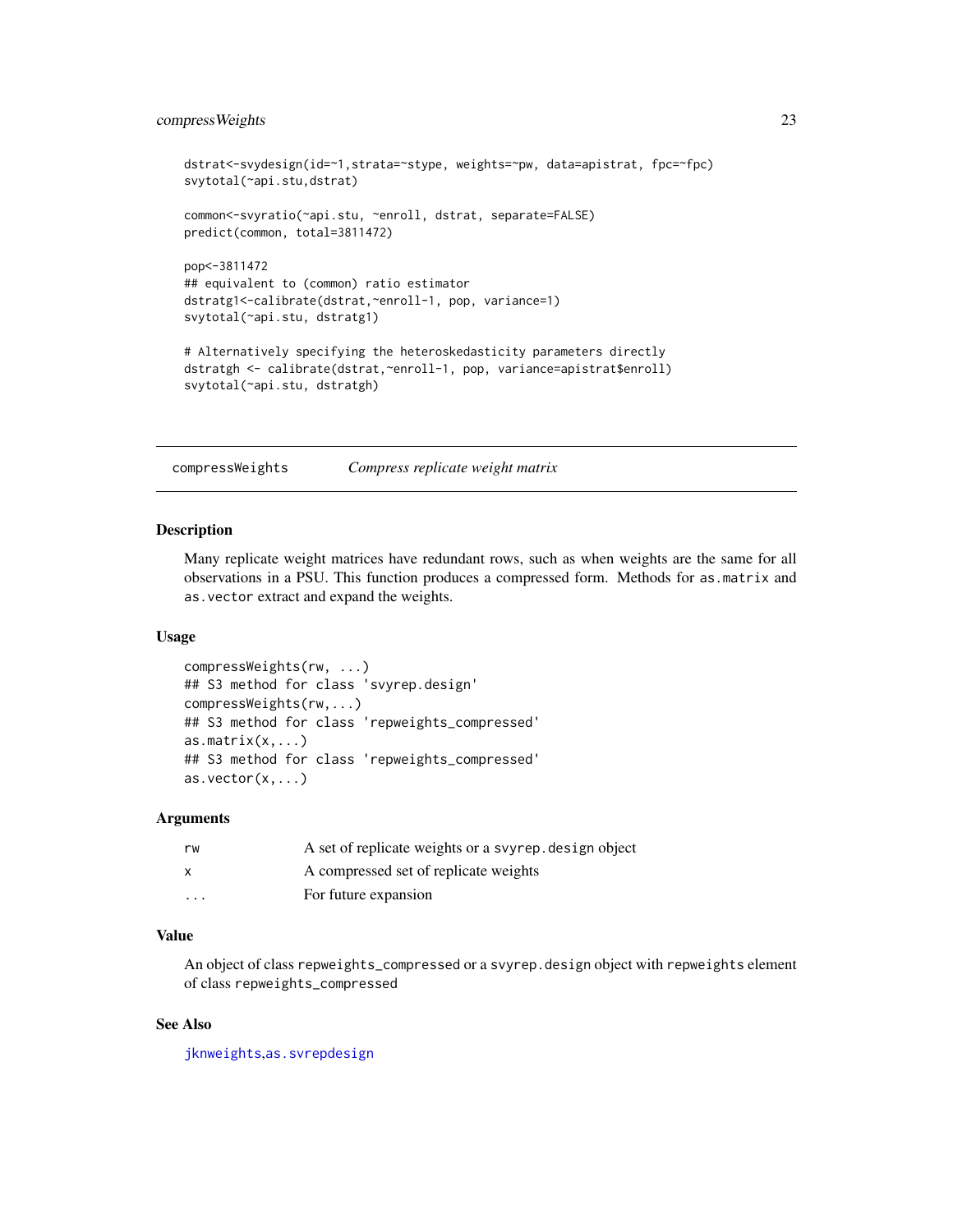# Examples

```
data(api)
dclus1<-svydesign(id=~dnum, weights=~pw, data=apiclus1, fpc=~fpc)
rclus1c<-as.svrepdesign(dclus1,compress=TRUE)
rclus1<-as.svrepdesign(dclus1,compress=FALSE)
```
confint.svyglm *Confidence intervals for regression parameters*

# Description

Computes confidence intervals for regression parameters in [svyglm](#page-90-1) objects. The default is a Waldtype confidence interval, adding and subtracting a multiple of the standard error. The method="likelihood" is an interval based on inverting the Rao-Scott likelihood ratio test. That is, it is an interval where the working model deviance is lower than the threshold for the Rao-Scott test at the specified level.

#### Usage

```
## S3 method for class 'svyglm'
confint(object, parm, level = 0.95, method = c("Wald", "likelihood"), ddf = NULL, ...)
```
# Arguments

| object    | svyglm object                                                                                                                            |
|-----------|------------------------------------------------------------------------------------------------------------------------------------------|
| parm      | numeric or character vector indicating which parameters to construct intervals<br>for.                                                   |
| level     | desired coverage                                                                                                                         |
| method    | See description above                                                                                                                    |
| ddf       | Denominator degrees of freedom for "likelihood" method, to use a t distribu-<br>tion rather than norma. If NULL, use object\$df.residual |
| $\ddotsc$ | for future expansion                                                                                                                     |

#### Value

A matrix of confidence intervals

# References

J. N. K. Rao and Alistair J. Scott (1984) On Chi-squared Tests For Multiway Contigency Tables with Proportions Estimated From Survey Data. Annals of Statistics 12:46-60

# See Also

[confint](#page-0-0)

<span id="page-23-0"></span>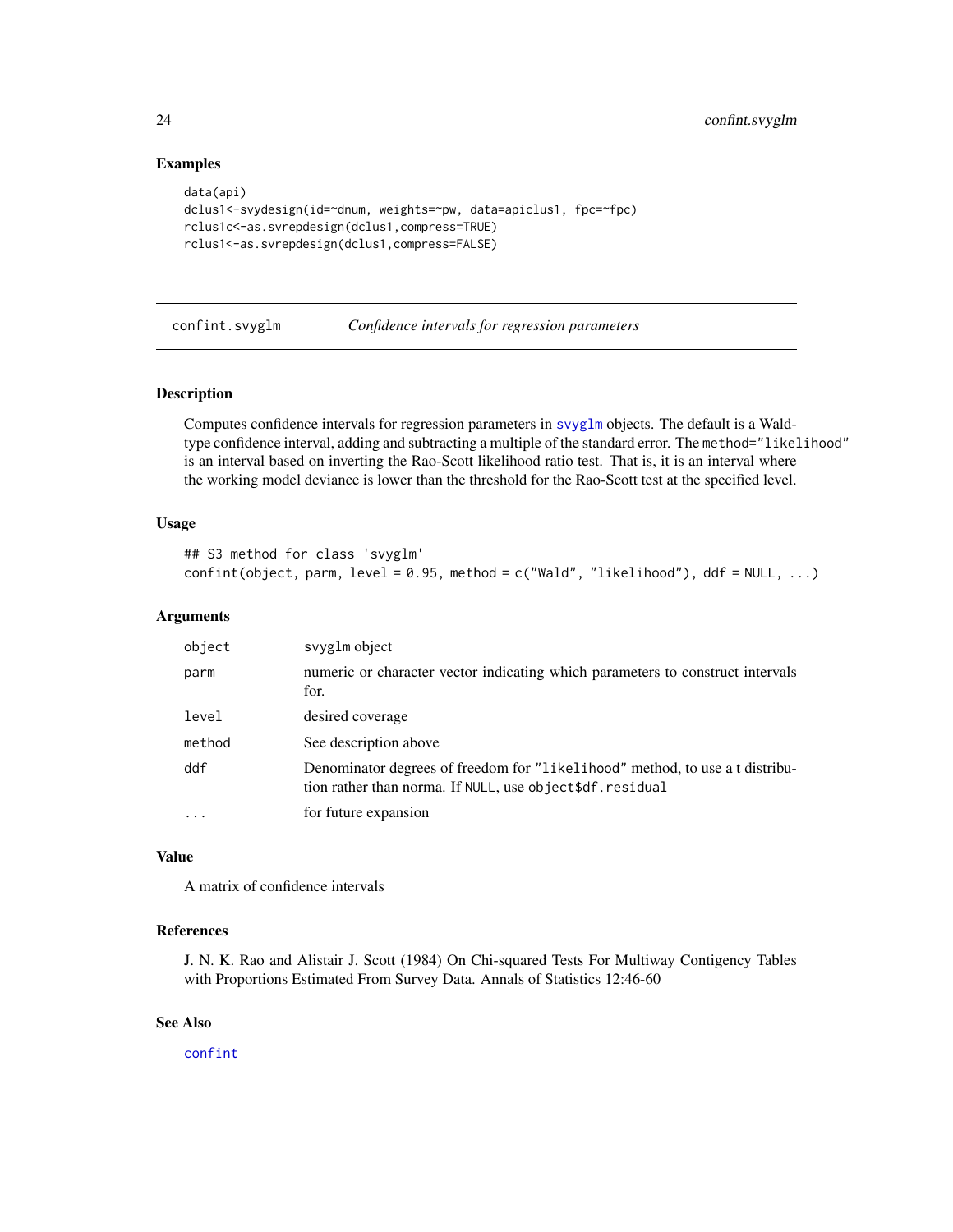#### <span id="page-24-0"></span>crowd 25

### Examples

```
data(api)
dclus2<-svydesign(id=~dnum+snum, fpc=~fpc1+fpc2, data=apiclus2)
m<-svyglm(I(comp.imp=="Yes")~stype*emer+ell, design=dclus2, family=quasibinomial)
confint(m)
confint(m, method="like",ddf=NULL, parm=c("ell","emer"))
```
crowd *Household crowding*

# Description

A tiny dataset from the VPLX manual.

#### Usage

data(crowd)

# Format

A data frame with 6 observations on the following 5 variables.

rooms Number of rooms in the house

person Number of people in the household

weight Sampling weight

cluster Cluster number

stratum Stratum number

# Source

Manual for VPLX, Census Bureau.

# Examples

```
data(crowd)
```

```
## Example 1-1
i1.1<-as.svrepdesign(svydesign(id=~cluster, weight=~weight,data=crowd))
i1.1<-update(i1.1, room.ratio=rooms/person,
overcrowded=factor(person>rooms))
svymean(~rooms+person+room.ratio,i1.1)
svytotal(~rooms+person+room.ratio,i1.1)
svymean(~rooms+person+room.ratio,subset(i1.1,overcrowded==TRUE))
svytotal(~rooms+person+room.ratio,subset(i1.1,overcrowded==TRUE))
```
## Example 1-2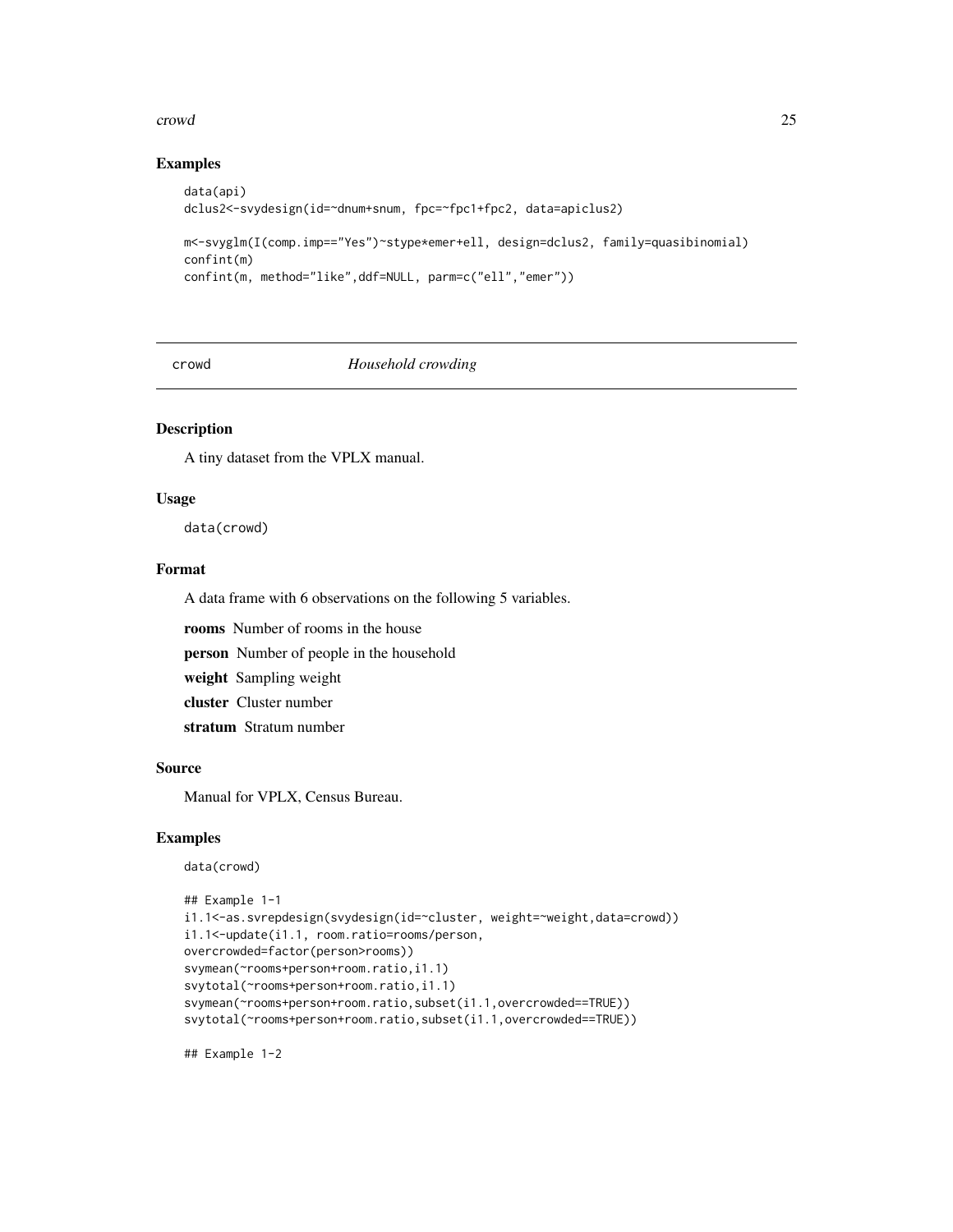```
i1.2<-as.svrepdesign(svydesign(id=~cluster,weight=~weight,strata=~stratum, data=crowd))
svymean(~rooms+person,i1.2)
svytotal(~rooms+person,i1.2)
```
dimnames.DBIsvydesign *Dimensions of survey designs*

#### Description

dimnames returns variable names and row names for the data variables in a design object and dim returns dimensions. For multiple imputation designs there is a third dimension giving the number of imputations. For database-backed designs the second dimension includes variables defined by update. The first dimension excludes observations with zero weight.

#### Usage

```
## S3 method for class 'survey.design'
dim(x)
## S3 method for class 'svyimputationList'
dim(x)
## S3 method for class 'survey.design'
dimnames(x)
## S3 method for class 'DBIsvydesign'
dimnames(x)
## S3 method for class 'svyimputationList'
dimnames(x)
```
#### Arguments

x Design object

# Value

A vector of numbers for dim, a list of vectors of strings for dimnames.

### See Also

[update.DBIsvydesign](#page-133-1), [with.svyimputationList](#page-136-1)

# Examples

```
data(api)
dclus1 <- svydesign(ids=~dnum,weights=~pw,data=apiclus1,fpc=~fpc)
dim(dclus1)
dimnames(dclus1)
colnames(dclus1)
```
<span id="page-25-0"></span>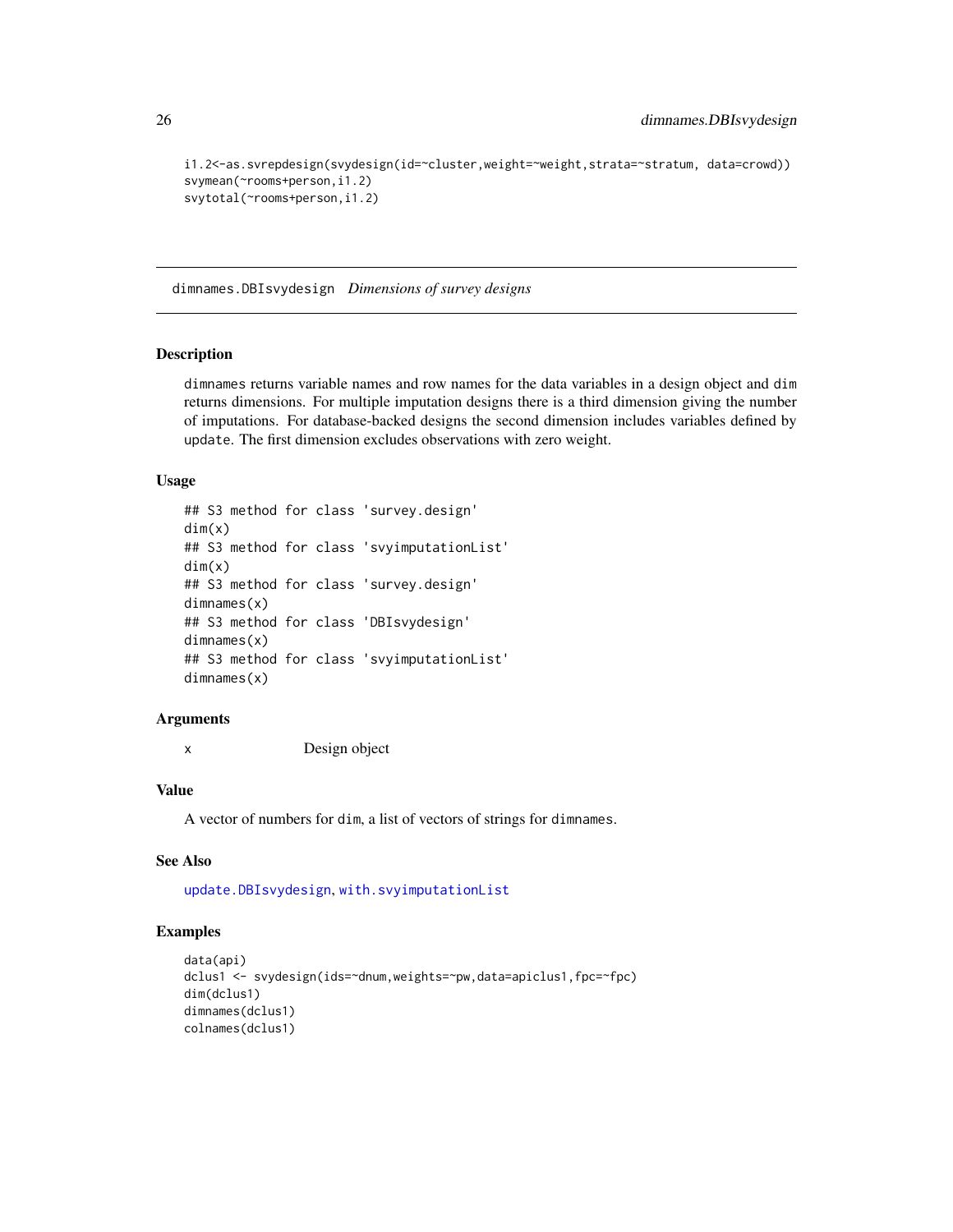<span id="page-26-1"></span><span id="page-26-0"></span>

#### **Description**

A sample of voting data from US states or counties (depending on data availability), sampled with probability proportional to number of votes. The sample was drawn using Tille's splitting method, implemented in the "sampling" package.

#### Usage

data(election)

# Format

election is a data frame with 4600 observations on the following 8 variables.

County A factor specifying the state or country

TotPrecincts Number of precincts in the state or county

PrecinctsReporting Number of precincts supplying data

Bush Votes for George W. Bush

Kerry Votes for John Kerry

Nader Votes for Ralph Nader

votes Total votes for those three candidates

p Sampling probability, proportional to votes

election\_pps is a sample of 40 counties or states taken with probability proportional to the number of votes. It includes the additional column wt with the sampling weights.

election\_insample indicates which rows of election were sampled.

election\_jointprob are the pairwise sampling probabilities and election\_jointHR are approximate pairwise sampling probabilities using the Hartley-Rao approximation.

#### Source

#### Examples

.

```
data(election)
## high positive correlation between totals
plot(Bush~Kerry,data=election,log="xy")
## high negative correlation between proportions
plot(I(Bush/votes)~I(Kerry/votes), data=election)
## Variances without replacement
```
## Horvitz-Thompson type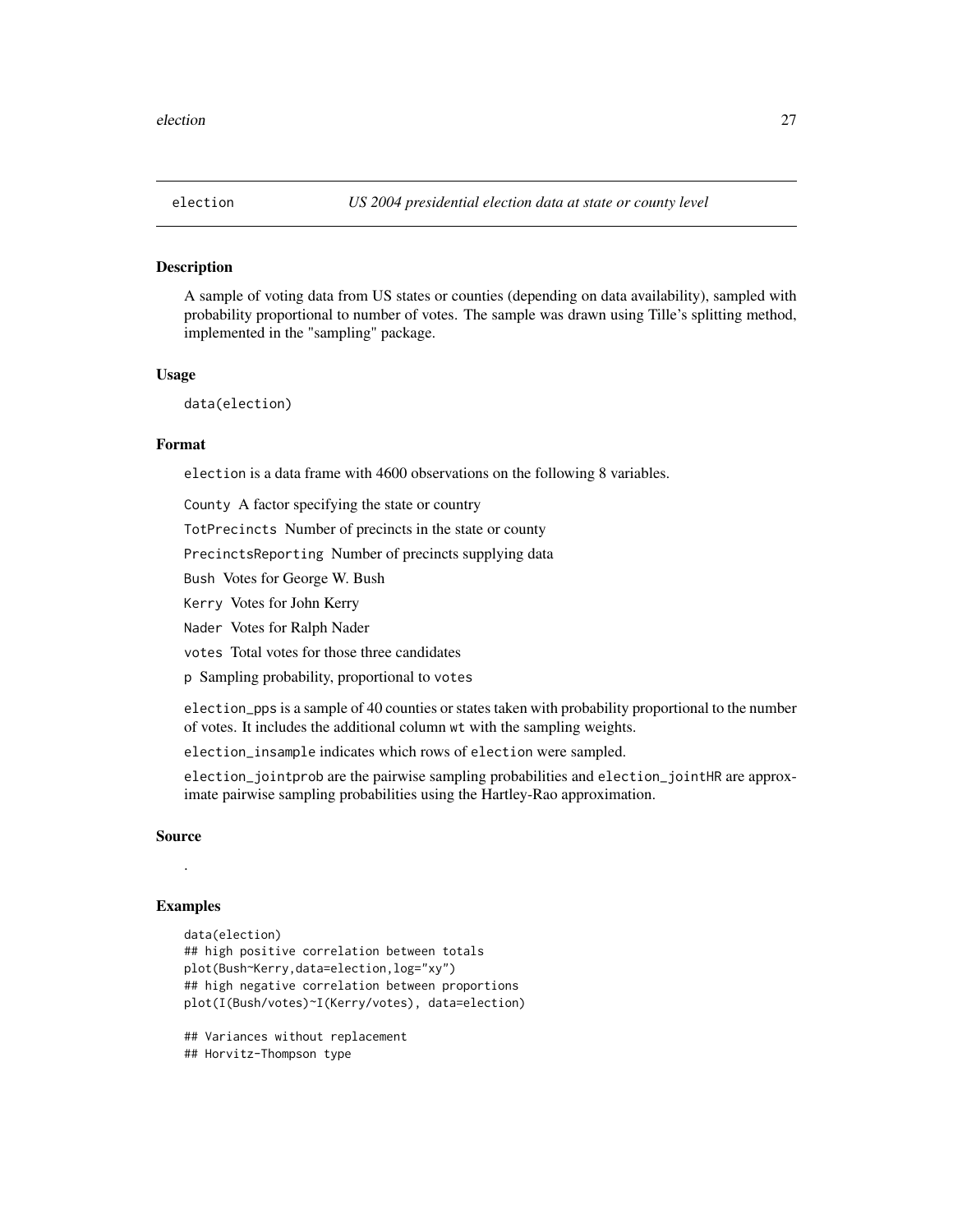```
dpps_br<- svydesign(id=~1, fpc=~p, data=election_pps, pps="brewer")
dpps_ov<- svydesign(id=~1, fpc=~p, data=election_pps, pps="overton")
dpps_hr<- svydesign(id=~1, fpc=~p, data=election_pps, pps=HR(sum(election$p^2)/40))
dpps_hr1<- svydesign(id=~1, fpc=~p, data=election_pps, pps=HR())
dpps_ht<- svydesign(id=~1, fpc=~p, data=election_pps, pps=ppsmat(election_jointprob))
## Yates-Grundy type
dpps_yg<- svydesign(id=~1, fpc=~p, data=election_pps, pps=ppsmat(election_jointprob),variance="YG")
dpps_hryg<- svydesign(id=~1, fpc=~p, data=election_pps, pps=HR(sum(election$p^2)/40),variance="YG")
## The with-replacement approximation
dppswr <-svydesign(id=~1, probs=~p, data=election_pps)
svytotal(~Bush+Kerry+Nader, dpps_ht)
svytotal(~Bush+Kerry+Nader, dpps_yg)
svytotal(~Bush+Kerry+Nader, dpps_hr)
svytotal(~Bush+Kerry+Nader, dpps_hryg)
svytotal(~Bush+Kerry+Nader, dpps_hr1)
svytotal(~Bush+Kerry+Nader, dpps_br)
svytotal(~Bush+Kerry+Nader, dpps_ov)
svytotal(~Bush+Kerry+Nader, dppswr)
```
estweights *Estimated weights for missing data*

#### <span id="page-27-1"></span>Description

Creates or adjusts a two-phase survey design object using a logistic regression model for secondphase sampling probability. This function should be particularly useful in reweighting to account for missing data.

#### Usage

```
estWeights(data,formula,...)
## S3 method for class 'twophase'
estWeights(data,formula=NULL, working.model=NULL,...)
## S3 method for class 'data.frame'
estWeights(data,formula=NULL, working.model=NULL,
      subset=NULL, strata=NULL,...)
```
#### Arguments

| data          | two phase design object or data frame                                                   |
|---------------|-----------------------------------------------------------------------------------------|
| formula       | Predictors for estimating weights                                                       |
| working.model | Model fitted to complete (ie phase 1) data                                              |
| subset        | Subset of data frame with complete data (ie phase 1). If NULL use all complete<br>cases |
| strata        | Stratification (if any) of phase 2 sampling                                             |
| $\cdots$      | for future expansion                                                                    |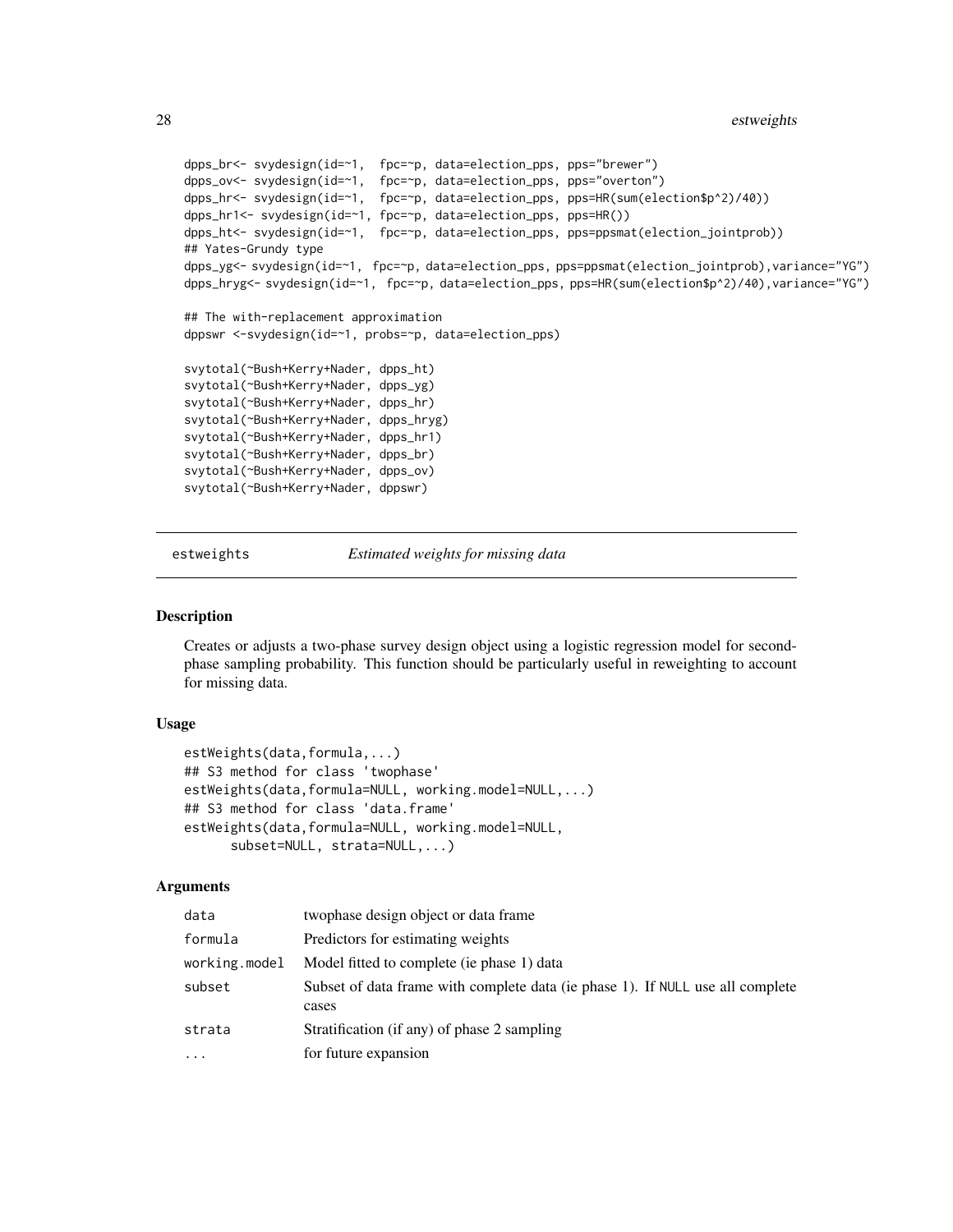#### estweights 29

#### Details

If data is a data frame, estWeights first creates a two-phase design object. The strata argument is used only to compute finite population corrections, the same variables must be included in formula to compute stratified sampling probabilities.

With a two-phase design object, estWeights estimates the sampling probabilities using logistic regression as described by Robins et al (1994) and adds information to the object to enable correct sandwich standard errors to be computed.

An alternative to specifying formula is to specify working.model. The estimating functions from this model will be used as predictors of the sampling probabilities, which will increase efficiency to the extent that the working model and the model of interest estimate the same parameters (Kulich \& Lin 2004).

The effect on a two-phase design object is very similar to [calibrate](#page-16-1), and is identical when formula specifies a saturated model.

#### Value

A two-phase survey design object.

#### References

Breslow NE, Lumley T, Ballantyne CM, Chambless LE, Kulich M. (2009) Using the Whole Cohort in the Analysis of Case-Cohort Data. Am J Epidemiol. 2009 Jun 1;169(11):1398-405.

Robins JM, Rotnitzky A, Zhao LP. (1994) Estimation of regression coefficients when some regressors are not always observed. Journal of the American Statistical Association, 89, 846-866.

Kulich M, Lin DY (2004). Improving the Efficiency of Relative-Risk Estimation in Case-Cohort Studies. Journal of the American Statistical Association, Vol. 99, pp.832-844

Lumley T, Shaw PA, Dai JY (2011) "Connections between survey calibration estimators and semiparametric models for incomplete data" International Statistical Review. 79:200-220. (with discussion 79:221-232)

#### See Also

[postStratify](#page-51-1), [calibrate](#page-16-1), [twophase](#page-130-1)

#### Examples

data(airquality)

## ignoring missingness, using model-based standard error summary(lm(log(Ozone)~Temp+Wind, data=airquality))

```
## Without covariates to predict missingness we get
## same point estimates, but different (sandwich) standard errors
daq<-estWeights(airquality, formula=~1,subset=~I(!is.na(Ozone)))
summary(svyglm(log(Ozone)~Temp+Wind,design=daq))
```

```
## Reweighting based on weather, month
d2aq<-estWeights(airquality, formula=~Temp+Wind+Month,
```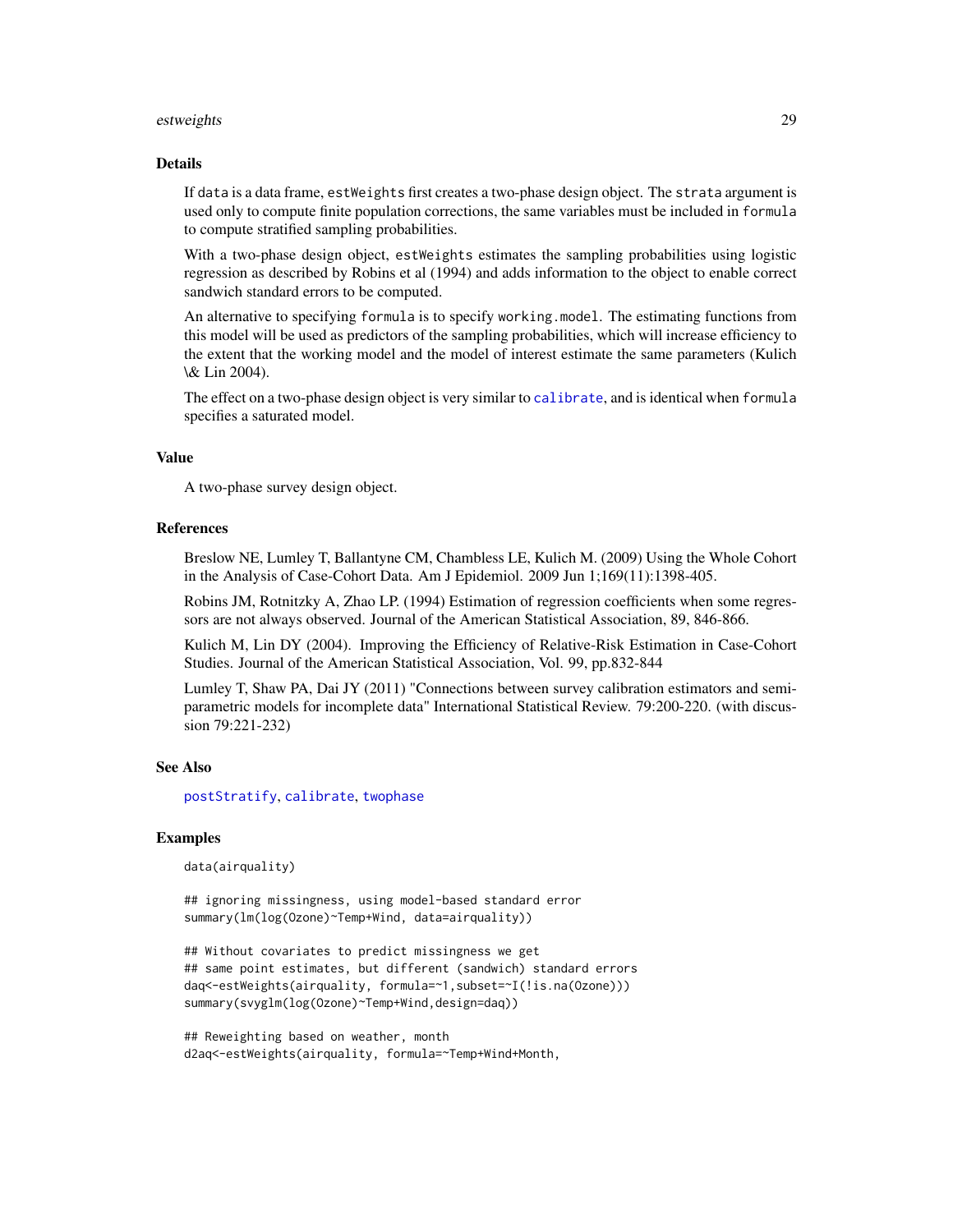# <span id="page-29-0"></span>subset=~I(!is.na(Ozone))) summary(svyglm(log(Ozone)~Temp+Wind,design=d2aq))

# fpc *Small survey example*

# Description

The fpc data frame has 8 rows and 6 columns. It is artificial data to illustrate survey sampling estimators.

#### Usage

data(fpc)

#### Format

This data frame contains the following columns:

stratid Stratum ids

psuid Sampling unit ids

weight Sampling weights

nh number sampled per stratum

Nh population size per stratum

x data

# Source

<https://www.stata-press.com/data/r7/fpc.dta>

# Examples

```
data(fpc)
fpc
```
withoutfpc<-svydesign(weights=~weight, ids=~psuid, strata=~stratid, variables=~x, data=fpc, nest=TRUE)

withoutfpc svymean(~x, withoutfpc)

```
withfpc<-svydesign(weights=~weight, ids=~psuid, strata=~stratid,
fpc=~Nh, variables=~x, data=fpc, nest=TRUE)
```
withfpc svymean(~x, withfpc)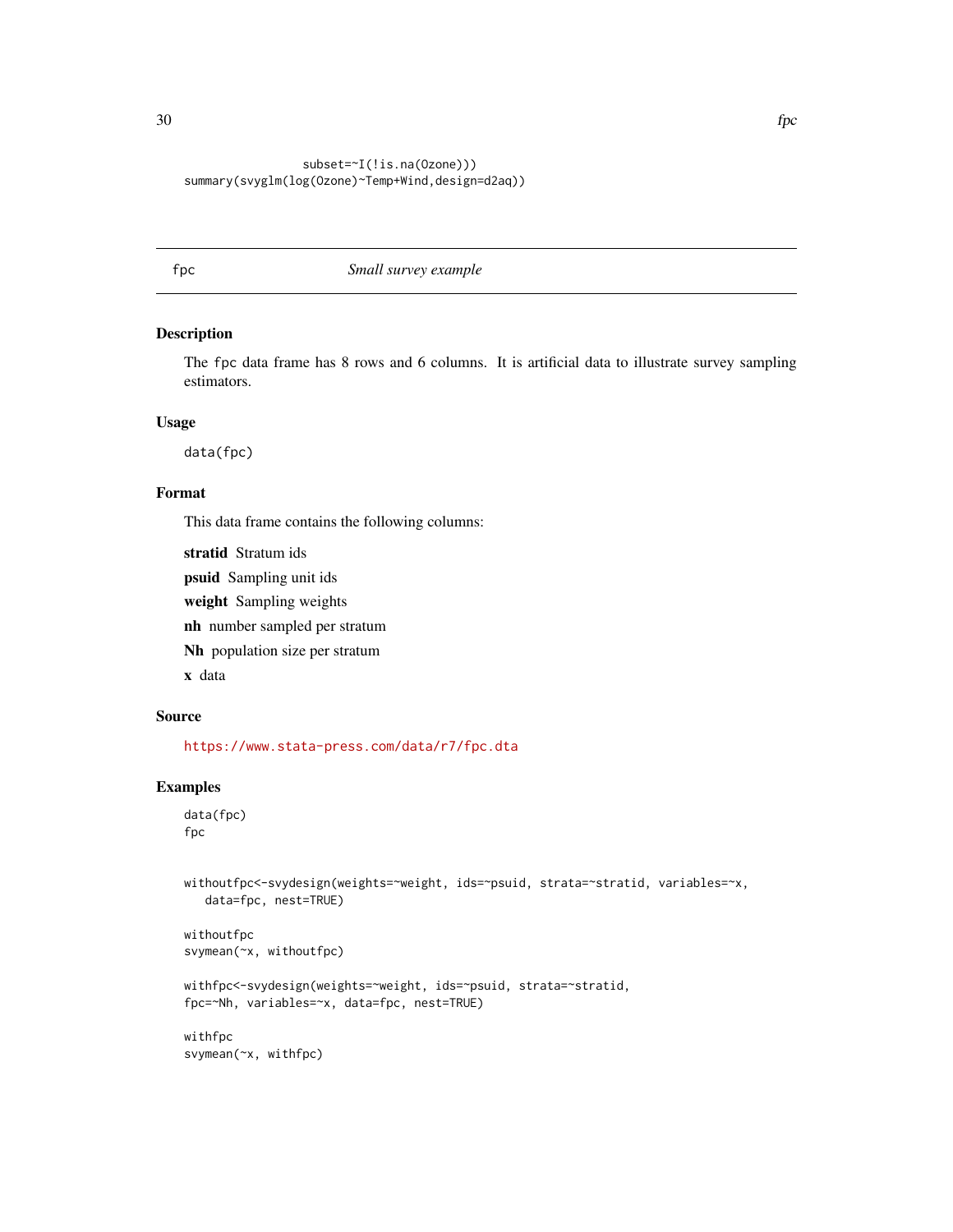```
## Other equivalent forms
withfpc<-svydesign(prob=~I(1/weight), ids=~psuid, strata=~stratid,
fpc=~Nh, variables=~x, data=fpc, nest=TRUE)
svymean(~x, withfpc)
withfpc<-svydesign(weights=~weight, ids=~psuid, strata=~stratid,
fpc=~I(nh/Nh), variables=~x, data=fpc, nest=TRUE)
svymean(~x, withfpc)
withfpc<-svydesign(weights=~weight, ids=~interaction(stratid,psuid),
strata=~stratid, fpc=~I(nh/Nh), variables=~x, data=fpc)
svymean(~x, withfpc)
withfpc<-svydesign(ids=~psuid, strata=~stratid, fpc=~Nh,
variables=~x,data=fpc,nest=TRUE)
svymean(~x, withfpc)
withfpc<-svydesign(ids=~psuid, strata=~stratid,
fpc=~I(nh/Nh), variables=~x, data=fpc, nest=TRUE)
svymean(~x, withfpc)
```
ftable.svystat *Lay out tables of survey statistics*

### Description

Reformat the output of survey computations to a table.

#### Usage

```
## S3 method for class 'svystat'
ftable(x, rownames,...)
## S3 method for class 'svrepstat'
ftable(x, rownames,...)
## S3 method for class 'svyby'
ftable(x,...)
```
# Arguments

x Output of functions such as svymean,svrepmean, svyby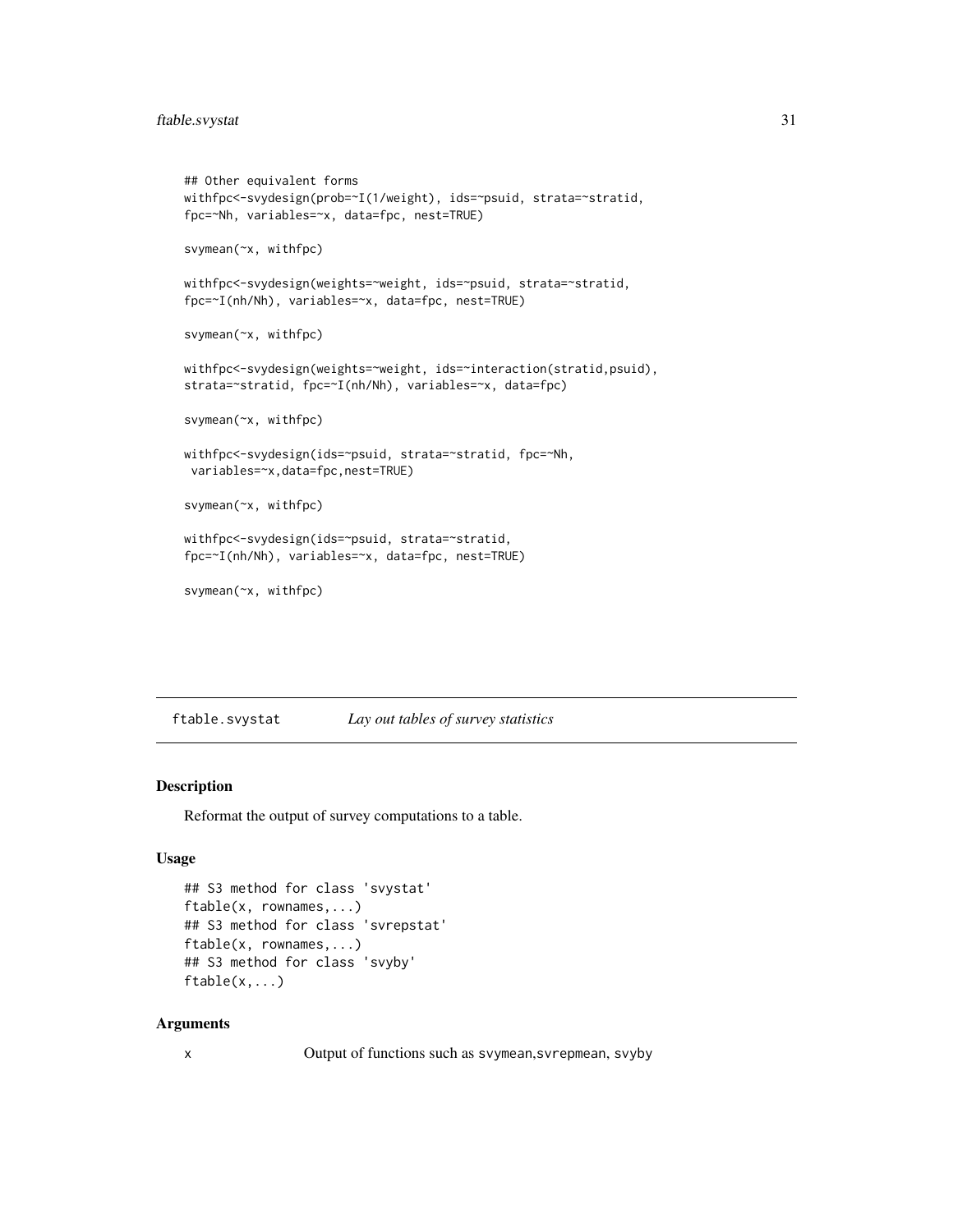<span id="page-31-0"></span>

| rownames | List of vectors of strings giving dimension names for the resulting table (see |
|----------|--------------------------------------------------------------------------------|
|          | examples)                                                                      |
| $\cdots$ | Arguments for future expansion                                                 |

#### Value

An object of class "ftable"

#### See Also

[ftable](#page-0-0)

# Examples

```
data(api)
dclus1<-svydesign(id=~dnum, weights=~pw, data=apiclus1, fpc=~fpc)
a<-svymean(~interaction(stype,comp.imp), design=dclus1)
b<-ftable(a, rownames=list(stype=c("E","H","M"),comp.imp=c("No","Yes")))
b
a<-svymean(~interaction(stype,comp.imp), design=dclus1, deff=TRUE)
b<-ftable(a, rownames=list(stype=c("E","H","M"),comp.imp=c("No","Yes")))
round(100*b,1)
rclus1<-as.svrepdesign(dclus1)
a<-svytotal(~interaction(stype,comp.imp), design=rclus1)
b<-ftable(a, rownames=list(stype=c("E","H","M"),comp.imp=c("No","Yes")))
b
round(b)
a<-svyby(~api99 + api00, ~stype + sch.wide, rclus1, svymean, keep.var=TRUE)
ftable(a)
print(ftable(a),digits=2)
b<-svyby(~api99 + api00, ~stype + sch.wide, rclus1, svymean, keep.var=TRUE, deff=TRUE)
print(ftable(b),digits=2)
d<-svyby(~api99 + api00, ~stype + sch.wide, rclus1, svymean, keep.var=TRUE, vartype=c("se","cvpct"))
round(ftable(d),1)
```
hadamard *Hadamard matrices*

#### Description

Returns a Hadamard matrix of dimension larger than the argument.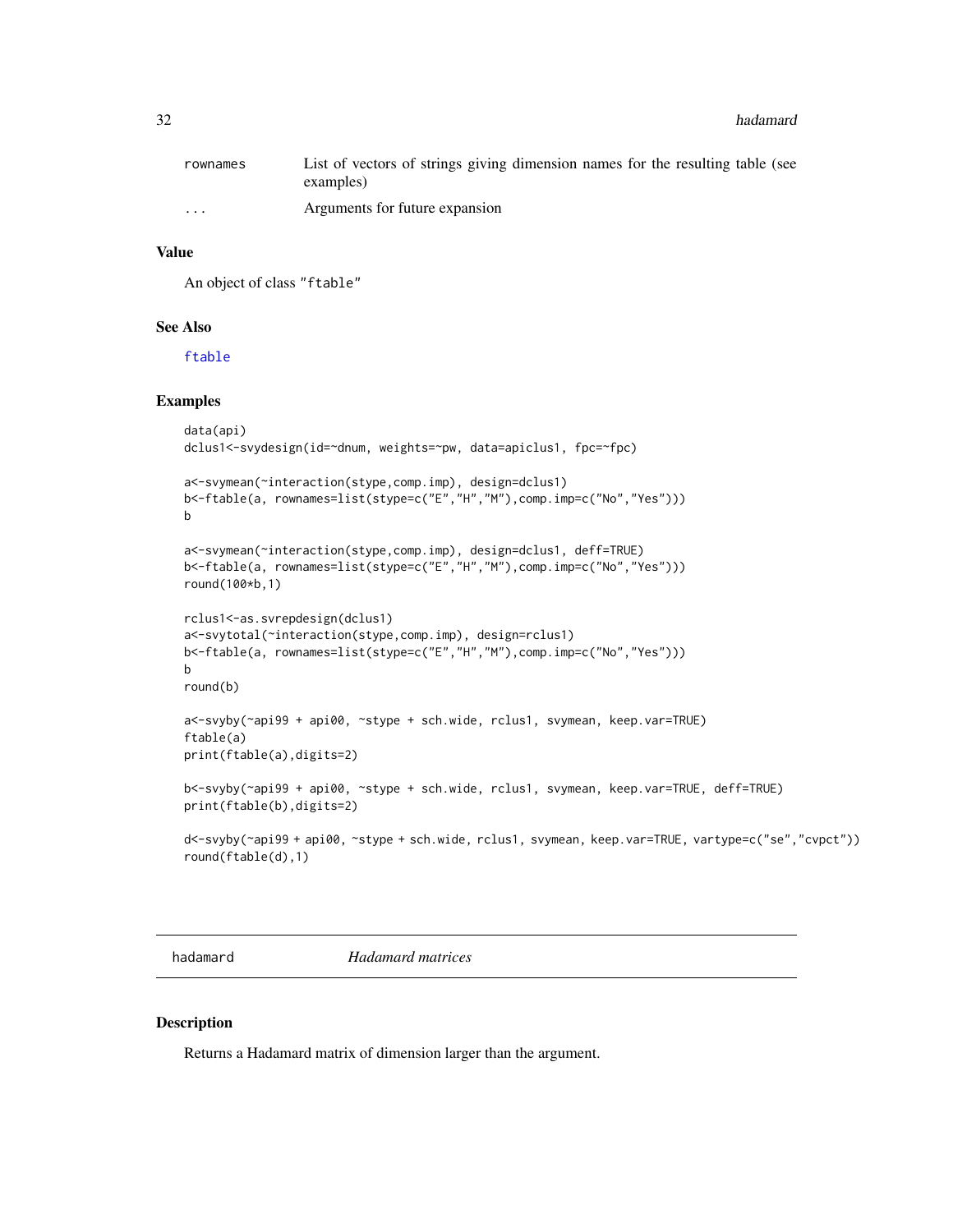#### hadamard 33

#### Usage

hadamard(n)

#### Arguments

n lower bound for size

# Details

For most n the matrix comes from [paley](#page-47-1). The  $36 \times 36$  matrix is from Plackett and Burman (1946) and the  $28 \times 28$  is from Sloane's library of Hadamard matrices.

Matrices of dimension every multiple of 4 are thought to exist, but this function doesn't know about all of them, so it will sometimes return matrices that are larger than necessary. The excess is at most 4 for  $n < 180$  and at most 5% for  $n > 100$ .

# Value

A Hadamard matrix

#### Note

Strictly speaking, a Hadamard matrix has entries  $+1$  and  $-1$  rather than 1 and 0, so  $2*$ hadamard(n) $-1$ is a Hadamard matrix

# References

Sloane NJA. A Library of Hadamard Matrices <http://neilsloane.com/hadamard/>

Plackett RL, Burman JP. (1946) The Design of Optimum Multifactorial Experiments Biometrika, Vol. 33, No. 4 pp. 305-325

Cameron PJ (2005) Hadamard Matrices [http://designtheory.org/library/encyc/topics/](http://designtheory.org/library/encyc/topics/had.pdf) [had.pdf](http://designtheory.org/library/encyc/topics/had.pdf). In: The Encyclopedia of Design Theory <http://designtheory.org/library/encyc/>

#### See Also

[brrweights](#page-13-1), [paley](#page-47-1)

# Examples

```
par(mfrow=c(2,2))
## Sylvester-type
image(hadamard(63),main=quote("Sylvester: "*64==2^6))
## Paley-type
image(hadamard(59),main=quote("Paley: "*60==59+1))
## from NJ Sloane's library
image(hadamard(27),main=quote("Stored: "*28))
## For n=90 we get 96 rather than the minimum possible size, 92.
image(hadamard(90),main=quote("Constructed: "*96==2^3%*%(11+1)))
```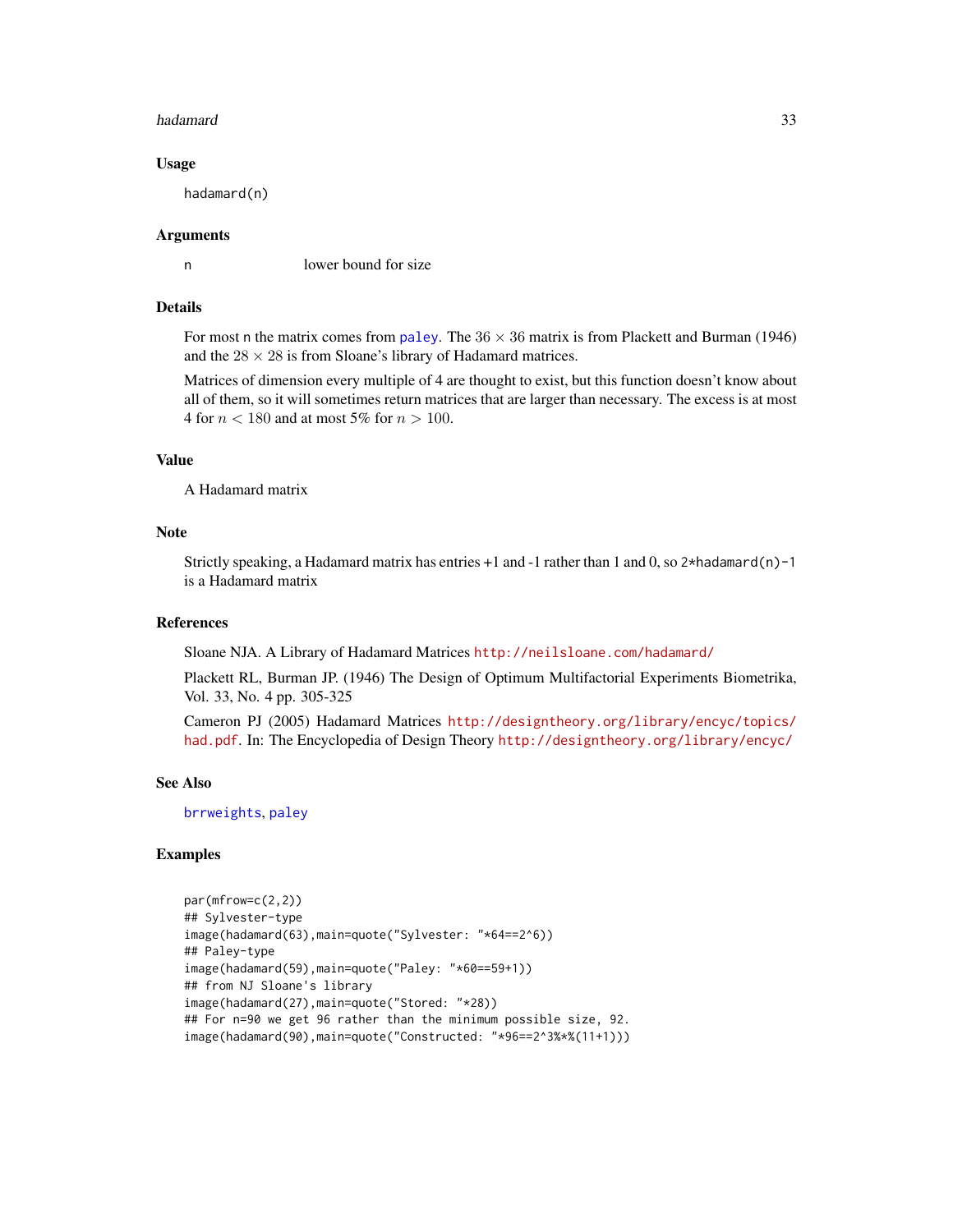```
par(mfrow=c(1,1))
plot(2:150,sapply(2:150,function(i) ncol(hadamard(i))),type="S",
     ylab="Matrix size",xlab="n",xlim=c(1,150),ylim=c(1,150))
abline(0,1,lty=3)
lines(2:150, 2:150-(2:150 %% 4)+4,col="purple",type="S",lty=2)
legend(c(x=10,y=140),legend=c("Actual size","Minimum possible size"),
     col=c("black","purple"),bty="n",lty=c(1,2))
```
hospital *Sample of obstetric hospitals*

# Description

The hospital data frame has 15 rows and 5 columns.

#### Usage

data(hospital)

# Format

This data frame contains the following columns:

hospno Hospital id oblevel level of obstetric care weighta Weights, as given by the original reference tothosp total hospitalisations births births weightats Weights, as given in the source

#### Source

Previously at http://www.ats.ucla.edu/stat/books/sop/hospsamp.dta

#### References

Levy and Lemeshow. "Sampling of Populations" (3rd edition). Wiley.

#### Examples

```
data(hospital)
hospdes<-svydesign(strata=~oblevel, id=~hospno, weights=~weighta,
fpc=~tothosp, data=hospital)
hosprep<-as.svrepdesign(hospdes)
svytotal(~births, design=hospdes)
svytotal(~births, design=hosprep)
```
<span id="page-33-0"></span>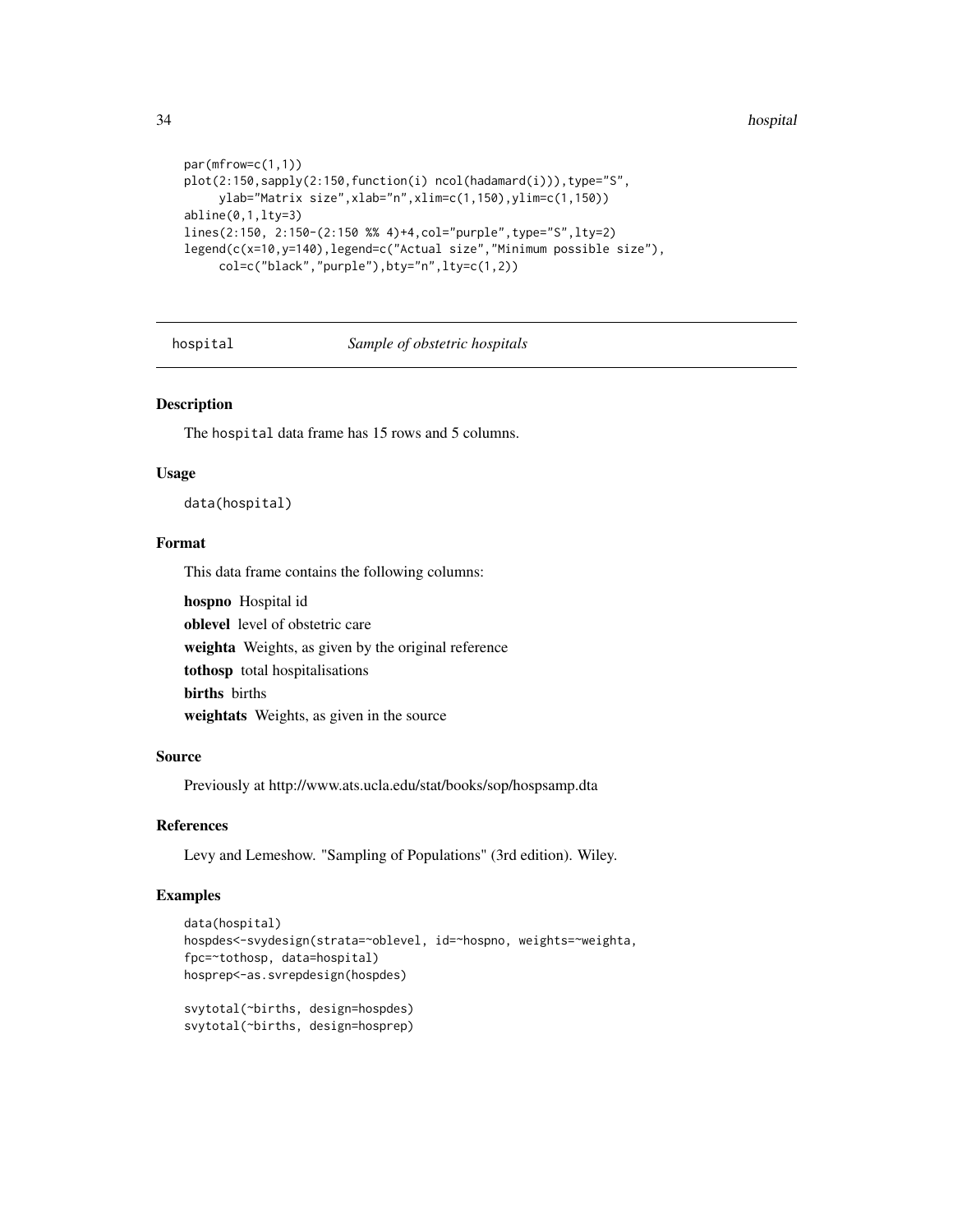# <span id="page-34-0"></span>Description

The Horvitz-Thompson estimator and the Hartley-Rao approximation require information in addition to the sampling probabilities for sampled individuals. These functions allow this information to be supplied.

# Usage

```
HR(psum=NULL, strata = NULL)
ppsmat(jointprob, tolerance = 1e-04)
ppscov(probcov, weighted=FALSE)
```
# Arguments

| psum      | The sum of squared sampling probabilities for the population, divided by the<br>sample size, as a single number or as a vector for stratified sampling |
|-----------|--------------------------------------------------------------------------------------------------------------------------------------------------------|
| strata    | Stratum labels, of the same length as psum, if psum is a vector                                                                                        |
| jointprob | Matrix of pairwise sampling probabilities for the sampled individuals                                                                                  |
| tolerance | Tolerance for deciding that the covariance of sampling indicators is zero                                                                              |
| probcov   | Covariance of the sampling indicators (often written 'Delta'), or weighted co-<br>variance if weighted=TRUE                                            |
| weighted  | If TRUE, the probcov argument is the covariance divided by pairwise sampling<br>probabilities                                                          |

# Value

An object of class HR,ppsmat, ppsdelta, or ppsdcheck suitable for supplying as the pps argument to [svydesign](#page-86-1).

# See Also

[election](#page-26-1) for examples of PPS designs

# Examples

HR(0.1)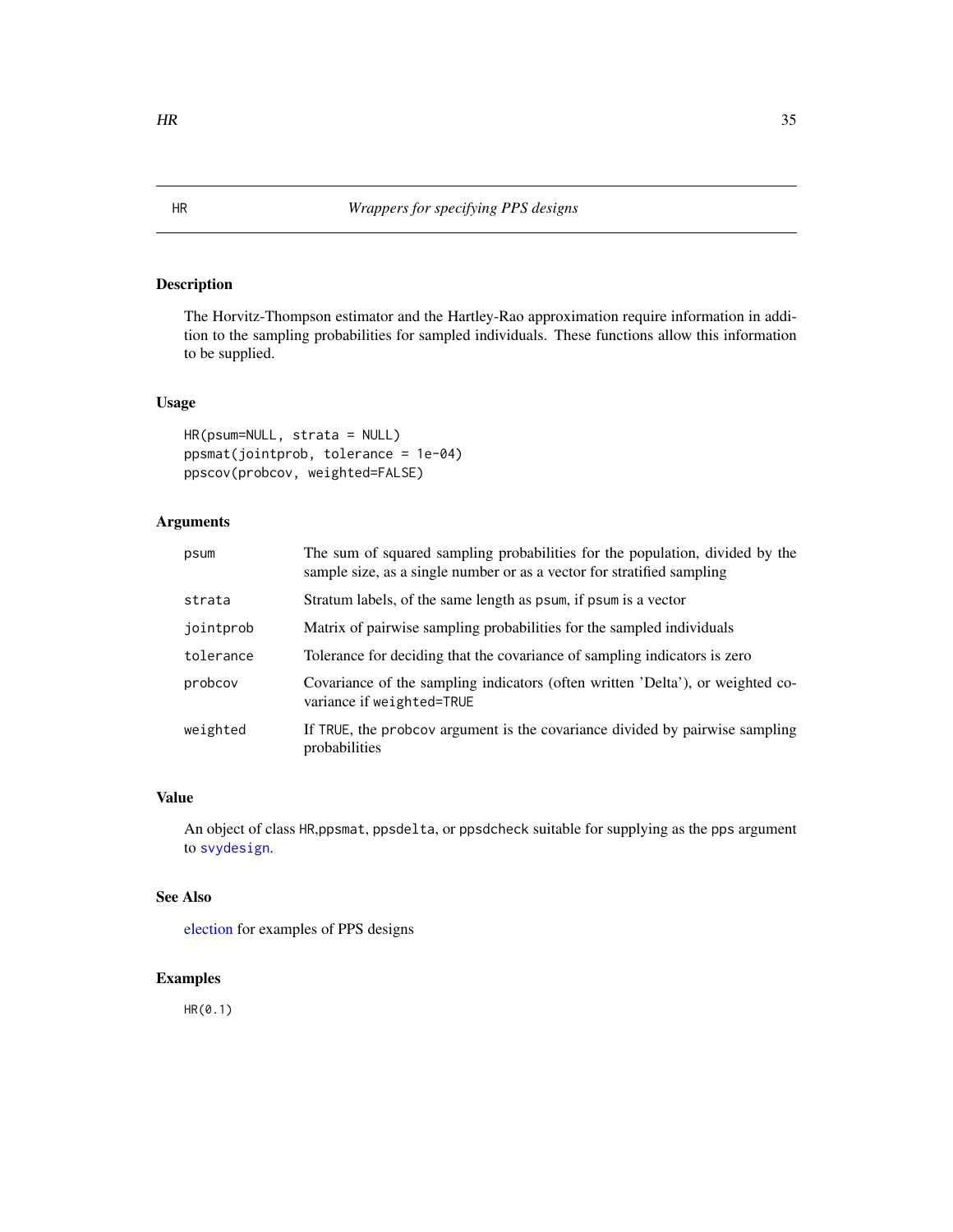<span id="page-35-1"></span><span id="page-35-0"></span>

#### Description

Create calibration metric for use in [calibrate](#page-16-1). The function F is the link function described in section 2 of Deville et al. To create a new calibration metric, specify  $F - 1$  and its derivative. The package provides cal.linear, cal.raking, cal.logit, which are standard, and cal.sinh from the CALMAR2 macro, for which F is the derivative of the inverse hyperbolic sine.

#### Usage

make.calfun(Fm1, dF, name)

#### Arguments

| Fm1  | Function $F-1$ taking a vector u and a vector of length 2, bounds. |
|------|--------------------------------------------------------------------|
| dF   | Derivative of Fm1 wrt u: arguments u and bounds                    |
| name | Character string to use as name                                    |

#### Value

An object of class "calfun"

#### References

Deville J-C, Sarndal C-E, Sautory O (1993) Generalized Raking Procedures in Survey Sampling. JASA 88:1013-1020

Deville J-C, Sarndal C-E (1992) Calibration Estimators in Survey Sampling. JASA 87: 376-382

#### See Also

[calibrate](#page-16-1)

#### Examples

str(cal.linear) cal.linear\$Fm1 cal.linear\$dF

```
hellinger <- make.calfun(Fm1=function(u, bounds) ((1-u/2)^-2)-1,
                    dF= function(u, bounds) (1-u/2)^{-3} ,
                    name="hellinger distance")
```
hellinger

data(api) dclus1<-svydesign(id=~dnum, weights=~pw, data=apiclus1, fpc=~fpc)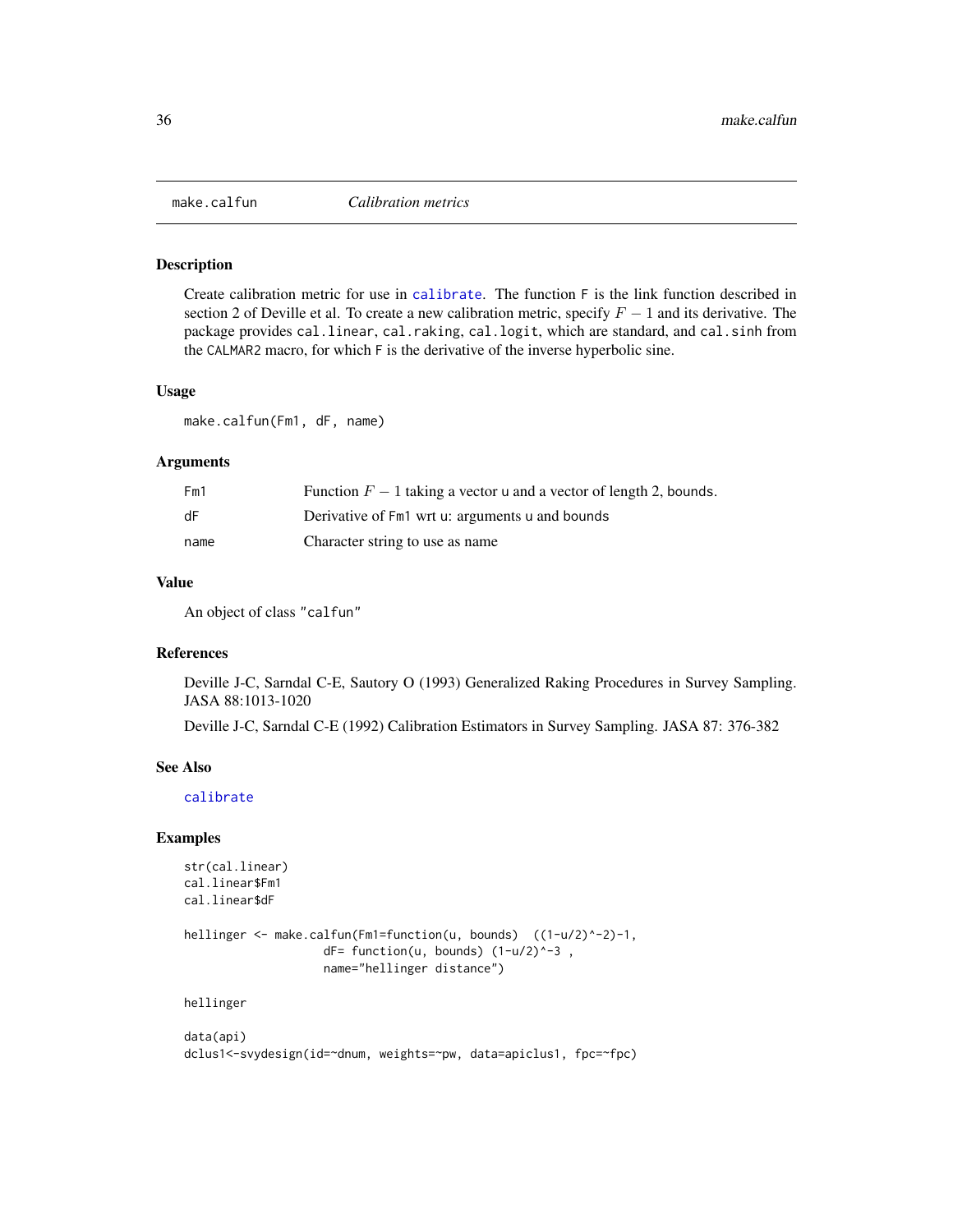```
svymean(~api00,calibrate(dclus1, ~api99, pop=c(6194, 3914069),
        calfun=hellinger))
svymean(~api00,calibrate(dclus1, ~api99, pop=c(6194, 3914069),
        calfun=cal.linear))
svymean(~api00,calibrate(dclus1, ~api99, pop=c(6194,3914069),
         calfun=cal.raking))
```
marginpred *Standardised predictions (predictive margins) for regression models.*

# Description

Reweights the design (using [calibrate](#page-16-0)) so that the adjustment variables are uncorrelated with the variables in the model, and then performs predictions by calling predict. When the adjustment model is saturated this is equivalent to direct standardization on the adjustment variables.

The svycoxph and svykmlist methods return survival curves.

#### Usage

```
marginpred(model, adjustfor, predictat, ...)
## S3 method for class 'svycoxph'
marginpred(model, adjustfor, predictat, se=FALSE, ...)
## S3 method for class 'svykmlist'
marginpred(model, adjustfor, predictat, se=FALSE, ...)
## S3 method for class 'svyglm'
marginpred(model, adjustfor, predictat, ...)
```
## Arguments

| model     | A regression model object of a class that has a marging red method                                      |
|-----------|---------------------------------------------------------------------------------------------------------|
| adjustfor | Model formula specifying adjustment variables, which must be in the design<br>object of the model       |
| predictat | A data frame giving values of the variables in model to predict at                                      |
| se        | Estimate standard errors for the survival curve (uses a lot of memory if the sam-<br>ple size is large) |
| $\cdots$  | Extra arguments, passed to the predict method for model                                                 |

#### See Also

[svypredmeans](#page-112-0) for the method of Graubard and Korn implemented in SUDAAN. [calibrate](#page-16-0)

[predict.svycoxph](#page-81-0)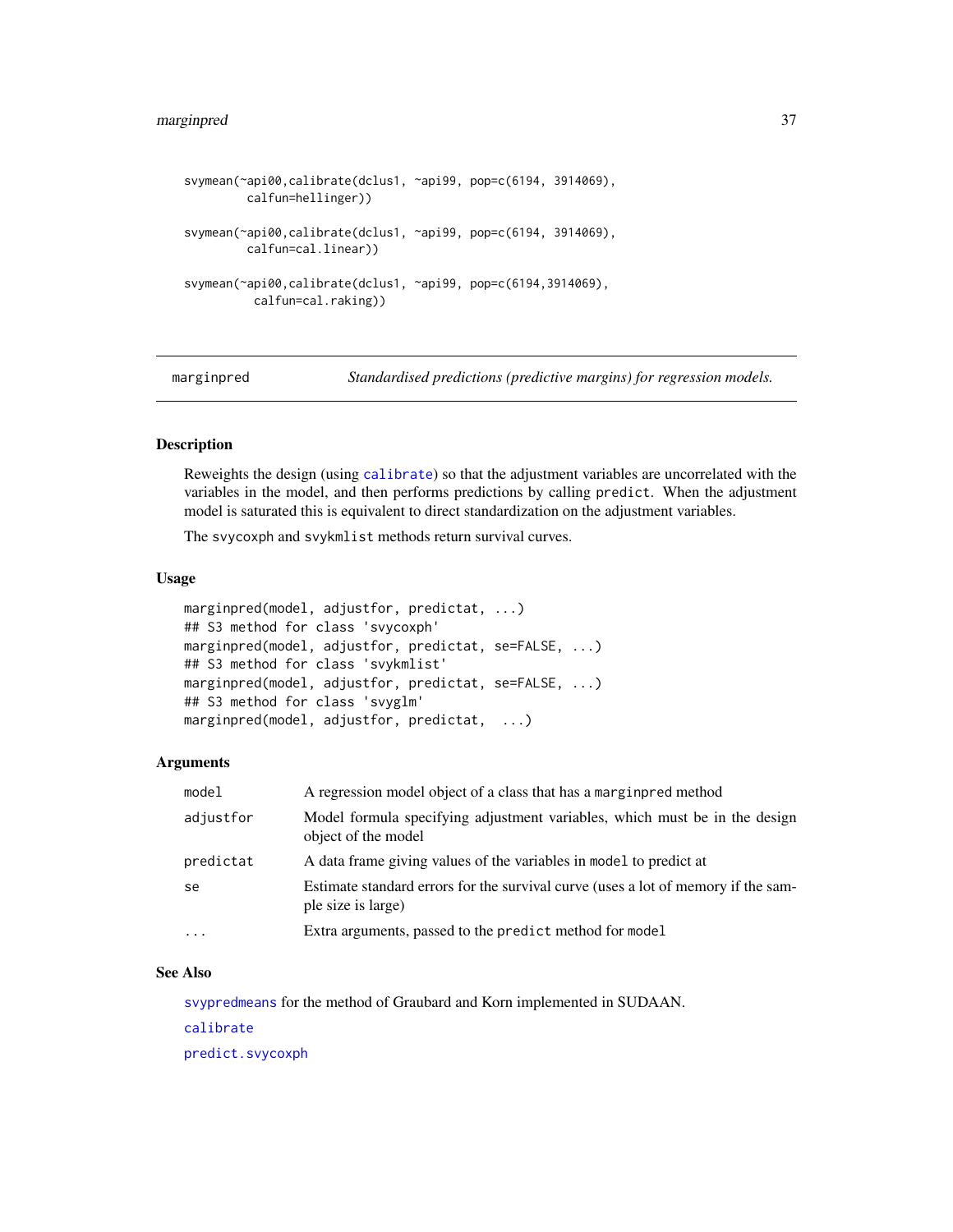# Examples

```
## generate data with apparent group effect from confounding
set.seed(42)
df<-data.frame(x=rnorm(100))
df$time<-rexp(100)*exp(df$x-1)
df$status<-1
df$group<-(df$x+rnorm(100))>0
des<-svydesign(id=~1,data=df)
newdf<-data.frame(group=c(FALSE,TRUE), x=c(0,0))
## Cox model
m0<-svycoxph(Surv(time,status)~group,design=des)
m1<-svycoxph(Surv(time,status)~group+x,design=des)
## conditional predictions, unadjusted and adjusted
cpred0<-predict(m0, type="curve", newdata=newdf, se=TRUE)
cpred1<-predict(m1, type="curve", newdata=newdf, se=TRUE)
## adjusted marginal prediction
mpred<-marginpred(m0, adjustfor=~x, predictat=newdf, se=TRUE)
plot(cpred0)
lines(cpred1[[1]],col="red")
lines(cpred1[[2]],col="red")
lines(mpred[[1]],col="blue")
lines(mpred[[2]],col="blue")
## Kaplan--Meier
s2<-svykm(Surv(time,status>0)~group, design=des)
p2<-marginpred(s2, adjustfor=~x, predictat=newdf,se=TRUE)
plot(s2)
lines(p2[[1]],col="green")
lines(p2[[2]],col="green")
## logistic regression
logisticm <- svyglm(group~time, family=quasibinomial, design=des)
newdf$time<-c(0.1,0.8)
logisticpred <- marginpred(logisticm, adjustfor=~x, predictat=newdf)
```
mu284 *Two-stage sample from MU284*

## **Description**

The MU284 population comes from Sarndal et al, and the complete data are available from Statlib. These data are a two-stage sample from the population, analyzed on page 143 of the book.

## Usage

data(mu284)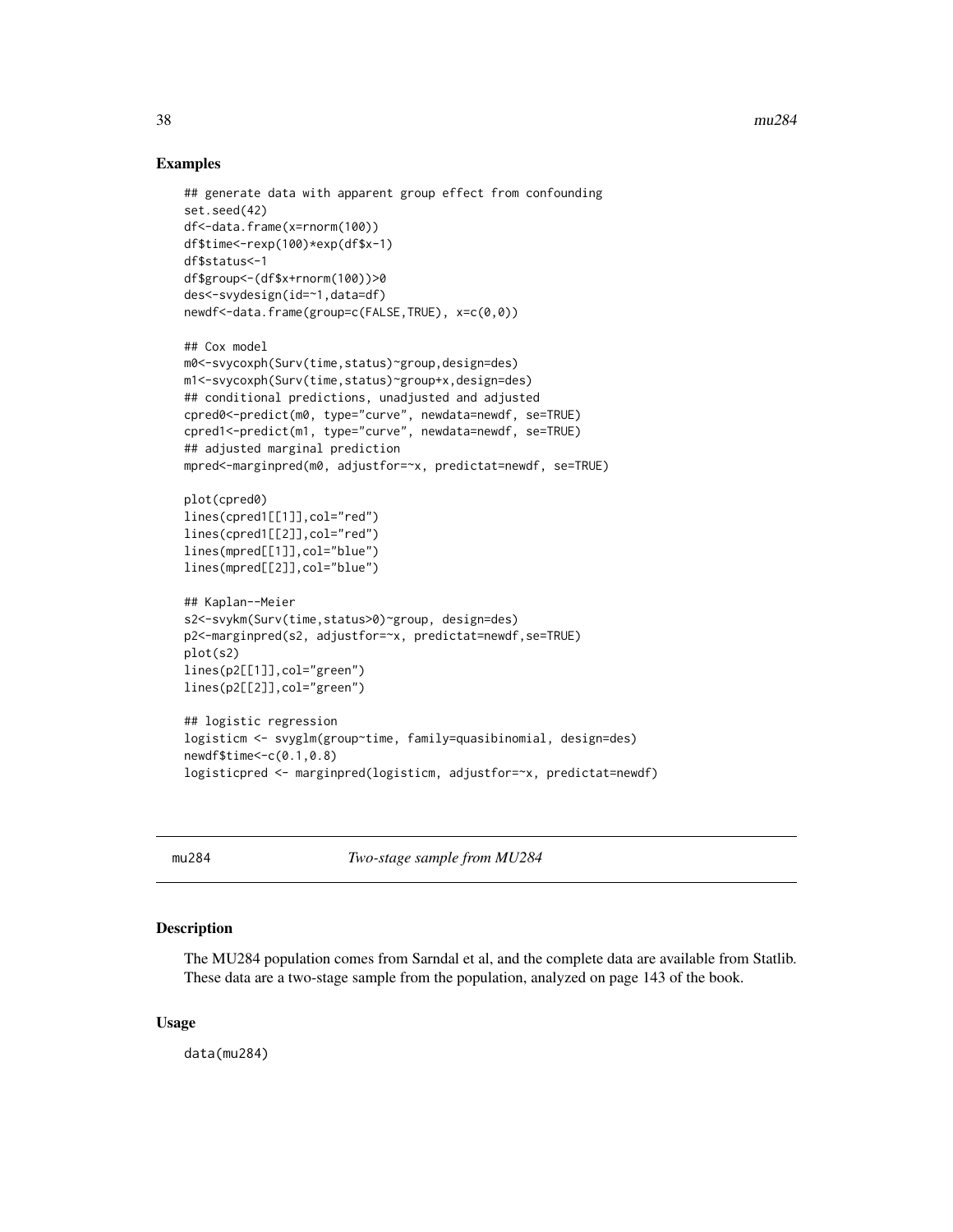# newsvyquantile 39

## Format

A data frame with 15 observations on the following 5 variables.

- id1 identifier for PSU
- n1 number of PSUs in population
- id2 identifier for second-stage unit
- y1 variable to be analysed
- n2 number of second-stage units in this PSU

## Source

Carl Erik Sarndal, Bengt Swensson, Jan Wretman. (1991) "Model Assisted Survey Sampling" Springer.

(downloaded from StatLib, which is no longer active)

## Examples

```
data(mu284)
(dmu284<-svydesign(id=~id1+id2,fpc=~n1+n2, data=mu284))
(ytotal<-svytotal(~y1, dmu284))
vcov(ytotal)
```
newsvyquantile *Quantiles under complex sampling.*

## <span id="page-38-0"></span>**Description**

Estimates quantiles and confidence intervals for them. This function was completely re-written for version 4.1 of the survey package, and has a wider range of ways to define the quantile. See the vignette for a list of them.

#### Usage

```
svyquantile(x, design, quantiles, ...)
## S3 method for class 'survey.design'
svyquantile(x, design, quantiles, alpha = 0.05,
                    interval.type = c("mean", "beta","xlogit", "asin","score"),
                      na.rm = FALSE, ci=TRUE, se = ci,
                      qrule=c("math","school","shahvaish","hf1","hf2","hf3",
      "hf4","hf5","hf6","hf7","hf8","hf9"),
                      df = NULL, ...## S3 method for class 'svyrep.design'
svyquantile(x, design, quantiles, alpha = 0.05,
                  interval.type = c("mean", "beta","xlogit", "asin","quantile"),
                      na.rm = FALSE, ci = TRUE, sec=ci,qrule=c("math","school","shahvaish","hf1","hf2","hf3",
      "hf4","hf5","hf6","hf7","hf8","hf9"),
                      df = NULL, return.replicates=FALSE,...)
```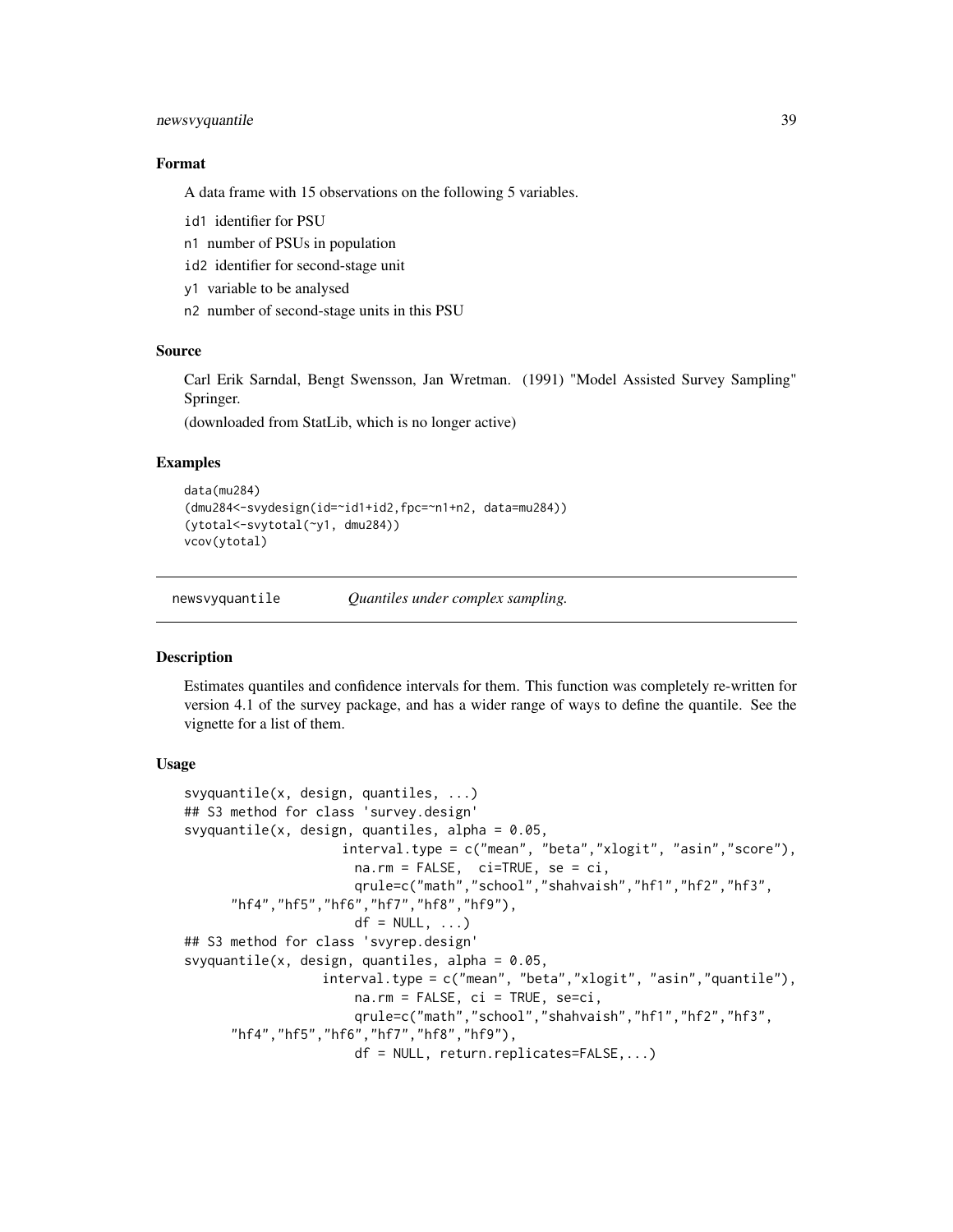## **Arguments**

| X                 | A one-sided formula describing variables to be used                                                               |
|-------------------|-------------------------------------------------------------------------------------------------------------------|
| design            | Design object                                                                                                     |
| quantiles         | Numeric vector specifying which quantiles are requested                                                           |
| alpha             | Specified confidence interval coverage                                                                            |
| interval.type     | See Details below                                                                                                 |
| na.rm             | Remove missing values?                                                                                            |
| ci, se            | Return an estimated confidence interval and standard error?                                                       |
| qrule             | Rule for defining the quantiles: either a character string specifying one of the<br>built-in rules, or a function |
| df                | Degrees of freedom for confidence interval estimation: NULL specifies degf (design)                               |
| return.replicates |                                                                                                                   |
|                   | Return replicate estimates of the quantile (only for interval. type="quantile")                                   |
| $\cdots$          | For future expansion                                                                                              |

#### Details

The pth quantile is defined as the value where the estimated cumulative distribution function is equal to p. As with quantiles in unweighted data, this definition only pins down the quantile to an interval between two observations, and a rule is needed to interpolate. The default is the mathematical definition, the lower end of the quantile interval; qrule="school" uses the midpoint of the quantile interval; "hf1" to "hf9" are weighted analogues of type=1 to 9 in [quantile](#page-0-0). See the vignette "Quantile rules" for details and for how to write your own.

By default, confidence intervals are estimated using Woodruff's (1952) method, which involves computing the quantile, estimating a confidence interval for the proportion of observations below the quantile, and then transforming that interval using the estimated CDF. In that context, the interval.type argument specifies how the confidence interval for the proportion is computed, matching [svyciprop](#page-76-0). In contrast to oldsvyquantile, NaN is returned if a confidence interval endpoint on the probability scale falls outside  $[0, 1]$ .

There are two exceptions. For svydesign objects, interval.type="score" asks for the Francisco & Fuller confidence interval based on inverting a score test. According to Dorfmann & Valliant, this interval has inferior performance to the "beta" and "logit" intervals; it is provided for compatibility.

For replicate-weight designs, interval.type="quantile" ask for an interval based directly on the replicates of the quantile. This interval is not valid for jackknife-type replicates, though it should perform well for bootstrap-type replicates, BRR, and SDR.

The df argument specifies degrees of freedom for a t-distribution approximation to distributions of means. The default is the design degrees of freedom. Specify df=Inf to use a Normal distribution (eg, for compatibility).

When the standard error is requested, it is estimated by dividing the confidence interval length by the number of standard errors in a t confidence interval with the specified alpha. For example, with alpha=0.05 and df=Inf the standard error is estimated as the confidence interval length divided by  $2*1.96.$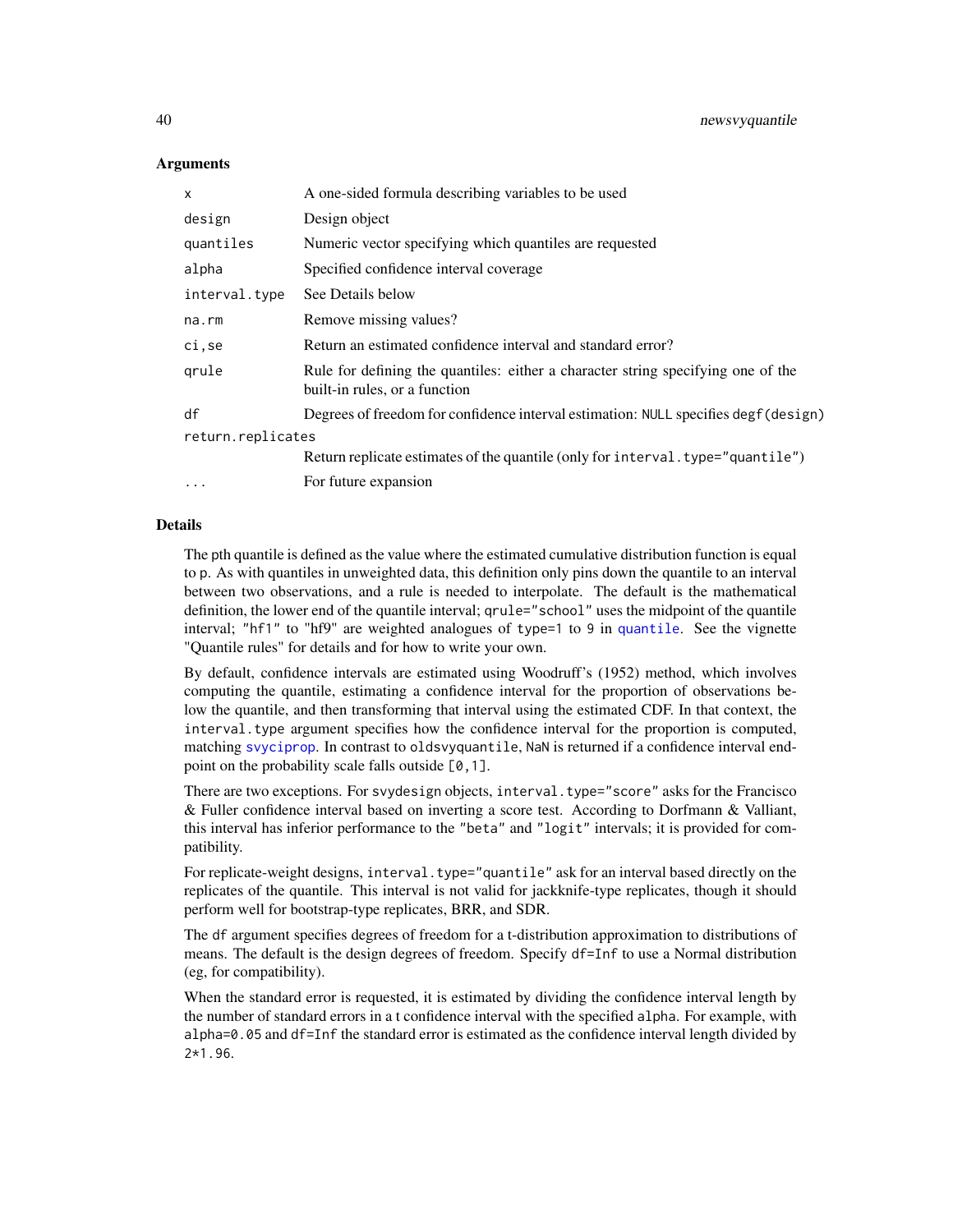#### newsvyquantile 41

## Value

An object of class "newsvyquantile", except that with a replicate-weights design and interval.type="quantile" and return.replicates=TRUE it's an object of class "svrepstat"

# References

Dorfman A, Valliant R (1993) Quantile variance estimators in complex surveys. Proceedings of the ASA Survey Research Methods Section. 1993: 866-871

Francisco CA, Fuller WA (1986) Estimation of the distribution function with a complex survey. Technical Report, Iowa State University.

Hyndman, R. J. and Fan, Y. (1996) Sample quantiles in statistical packages, The American Statistician 50, 361-365.

Shah BV, Vaish AK (2006) Confidence Intervals for Quantile Estimation from Complex Survey Data. Proceedings of the Section on Survey Research Methods.

Woodruff RS (1952) Confidence intervals for medians and other position measures. JASA 57, 622- 627.

#### See Also

vignette("qrule",package = "survey") [oldsvyquantile](#page-43-0) [quantile](#page-0-0)

#### Examples

```
data(api)
## population
quantile(apipop$api00,c(.25,.5,.75))
## one-stage cluster sample
dclus1<-svydesign(id=~dnum, weights=~pw, data=apiclus1, fpc=~fpc)
rclus1<-as.svrepdesign(dclus1)
bclus1<-as.svrepdesign(dclus1,type="boot")
svyquantile(~api00, dclus1, c(.25,.5,.75))
svyquantile(~api00, dclus1, c(.25,.5,.75),interval.type="beta")
svyquantile(~api00, rclus1, c(.25,.5,.75))
svyquantile(~api00, rclus1, c(.25,.5,.75),interval.type="quantile")
svyquantile(~api00, bclus1, c(.25,.5,.75),interval.type="quantile")
svyquantile(~api00+ell, dclus1, c(.25,.5,.75), qrule="math")
svyquantile(~api00+ell, dclus1, c(.25,.5,.75), qrule="school")
svyquantile(~api00+ell, dclus1, c(.25,.5,.75), qrule="hf8")
```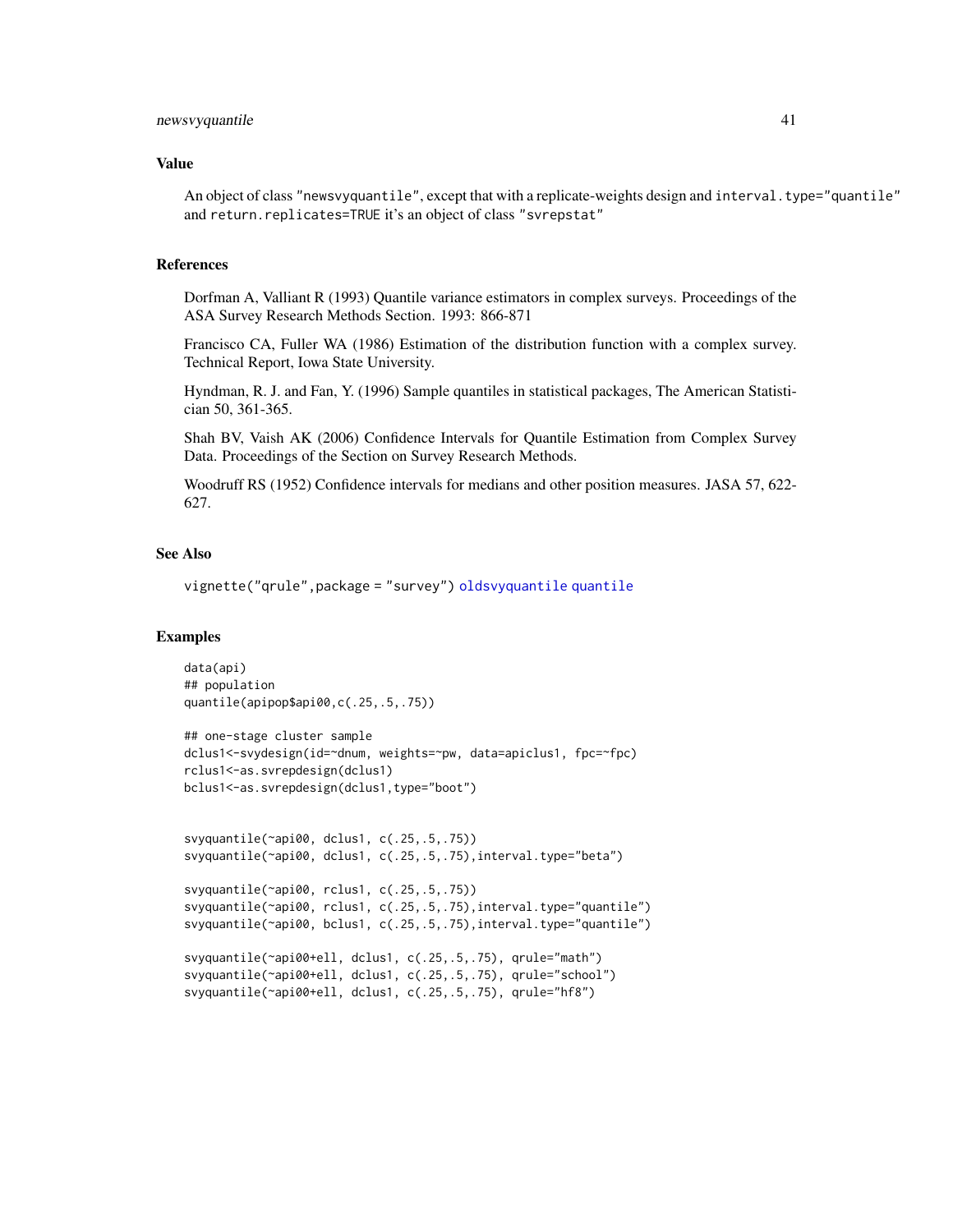# Description

Data extracted from NHANES 2009-2010 on high cholesterol.

## Usage

data(nhanes)

#### Format

A data frame with 8591 observations on the following 7 variables.

SDMVPSU Primary sampling units

SDMVSTRA Sampling strata

WTMEC2YR Sampling weights

HI\_CHOL Numeric vector: 1 for total cholesterol over 240mg/dl, 0 under 240mg/dl

race 1=Hispanic, 2=non-Hispanic white, 3=non-Hispanic black, 4=other

agecat Age group (0,19] (19,39] (39,59] (59,Inf]

RIAGENDR Gender: 1=male, 2=female

# Source

Previously at https://wwwn.cdc.gov/nchs/nhanes/search/datapage.aspx?Component=laboratory&CycleBeginYear=2009

# Examples

```
data(nhanes)
design <- svydesign(id=~SDMVPSU, strata=~SDMVSTRA, weights=~WTMEC2YR, nest=TRUE,data=nhanes)
design
```
nonresponse *Experimental: Construct non-response weights*

# Description

Functions to simplify the construction of non-reponse weights by combining strata with small numbers or large weights.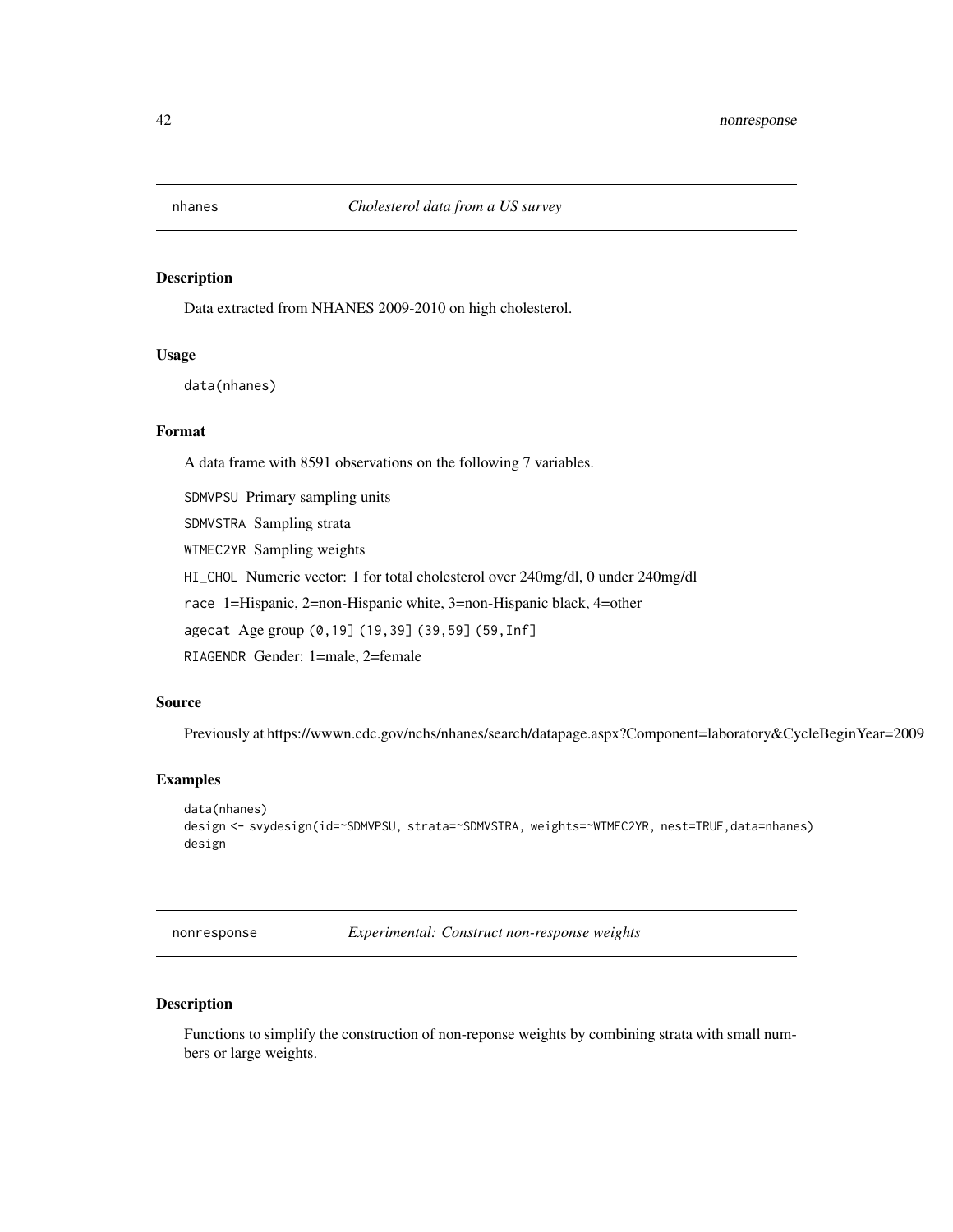# nonresponse 43

## Usage

```
nonresponse(sample.weights, sample.counts, population)
sparseCells(object, count=0,totalweight=Inf, nrweight=1.5)
neighbours(index,object)
joinCells(object,a,...)
## S3 method for class 'nonresponse'
weights(object,...)
```
# Arguments

|               | sample.weights table of sampling weight by stratifying variables                              |
|---------------|-----------------------------------------------------------------------------------------------|
| sample.counts | table of sample counts by stratifying variables                                               |
| population    | table of population size by stratifying variables                                             |
| object        | object of class "nonresponse"                                                                 |
| count         | Cells with fewer sampled units than this are "sparse"                                         |
| nrweight      | Cells with higher non-response weight than this are "sparse"                                  |
| totalweight   | Cells with average sampling weight times non-response weight higher than this<br>are "sparse" |
| index         | Number of a cell whose neighbours are to be found                                             |
| a,            | Cells to join                                                                                 |

# Details

When a stratified survey is conducted with imperfect response it is desirable to rescale the sampling weights to reflect the nonresponse. If some strata have small sample size, high non-response, or already had high sampling weights it may be desirable to get less variable non-response weights by averaging non-response across strata. Suitable strata to collapse may be similar on the stratifying variables and/or on the level of non-response.

nonresponse() combines stratified tables of population size, sample size, and sample weight into an object. sparseCells identifies cells that may need combining. neighbours describes the cells adjacent to a specified cell, and joinCells collapses the specified cells. When the collapsing is complete, use weights() to extract the nonresponse weights.

# Value

nonresponse and joinCells return objects of class "nonresponse", neighbours and sparseCells return objects of class "nonresponseSubset"

# Examples

```
data(api)
## pretend the sampling was stratified on three variables
poptable<-xtabs(~sch.wide+comp.imp+stype,data=apipop)
sample.count<-xtabs(~sch.wide+comp.imp+stype,data=apiclus1)
sample.weight<-xtabs(pw~sch.wide+comp.imp+stype, data=apiclus1)
```
## create a nonresponse object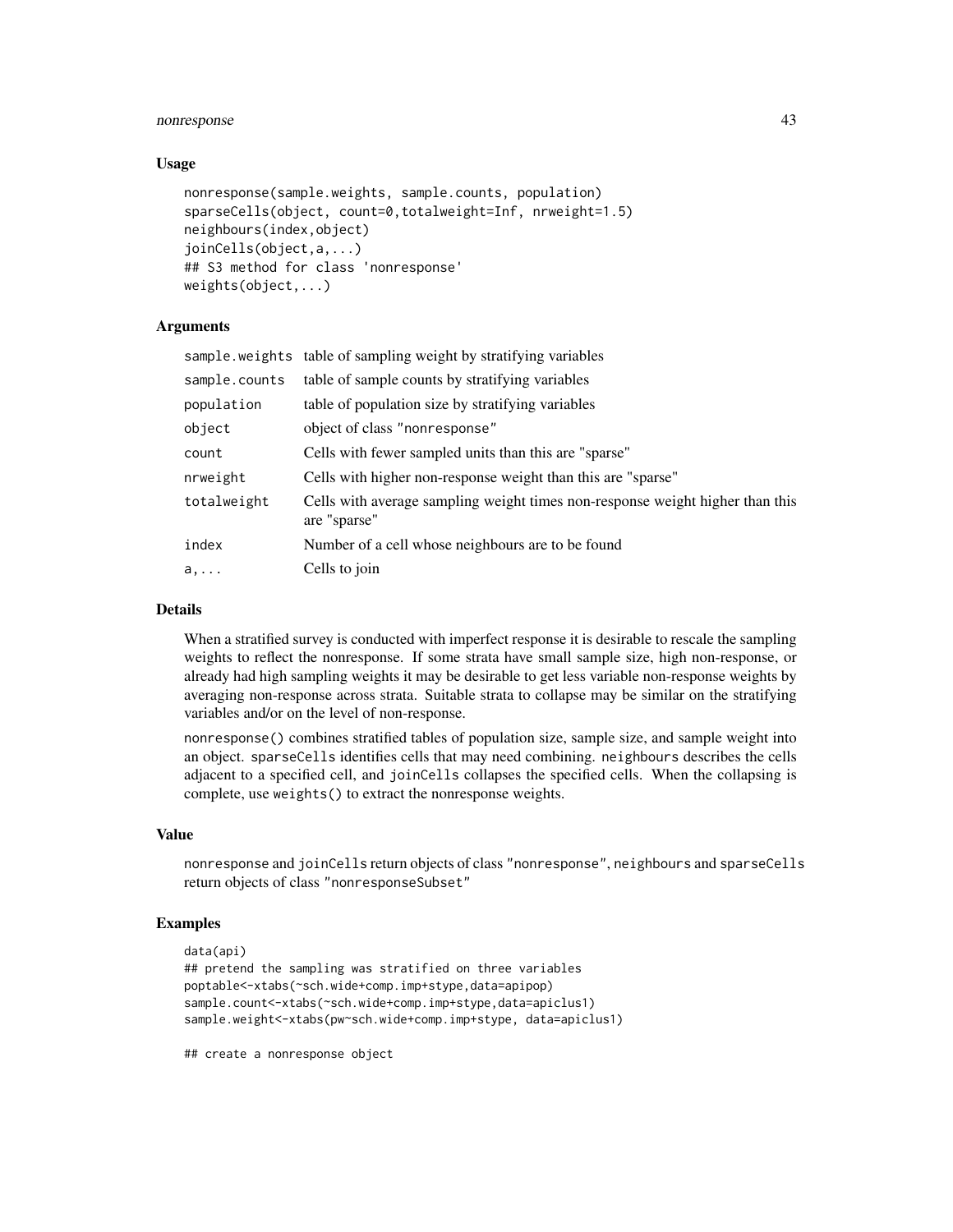```
nr<-nonresponse(sample.weight,sample.count, poptable)
## sparse cells
sparseCells(nr)
## Look at neighbours
neighbours(3,nr)
neighbours(11,nr)
## Collapse some contiguous cells
nr1<-joinCells(nr,3,5,7)
## sparse cells now
sparseCells(nr1)
nr2<-joinCells(nr1,3,11,8)
nr2
## one relatively sparse cell
sparseCells(nr2)
## but nothing suitable to join it to
neighbours(3,nr2)
## extract the weights
weights(nr2)
```
<span id="page-43-0"></span>oldsvyquantile *Deprecated implementation of quantiles*

## Description

Compute quantiles for data from complex surveys. oldsvyquantile is the version of the function from before version 4.1 of the package, available for backwards compatibility. See [svyquantile](#page-38-0) for the current version

# Usage

```
## S3 method for class 'survey.design'
oldsvyquantile(x, design, quantiles, alpha=0.05,
  ci = FALSE, method = "linear", f = 1,interval.type=c("Wald","score","betaWald"), na.rm=FALSE,se=ci,
   ties=c("discrete","rounded"), df=NULL,...)
## S3 method for class 'svyrep.design'
oldsvyquantile(x, design, quantiles,
   method ="linear", interval.type=c("probability","quantile"), f = 1,
   return.replicates=FALSE, ties=c("discrete","rounded"),na.rm=FALSE,
   alpha=0.05, df=NULL, ...)
```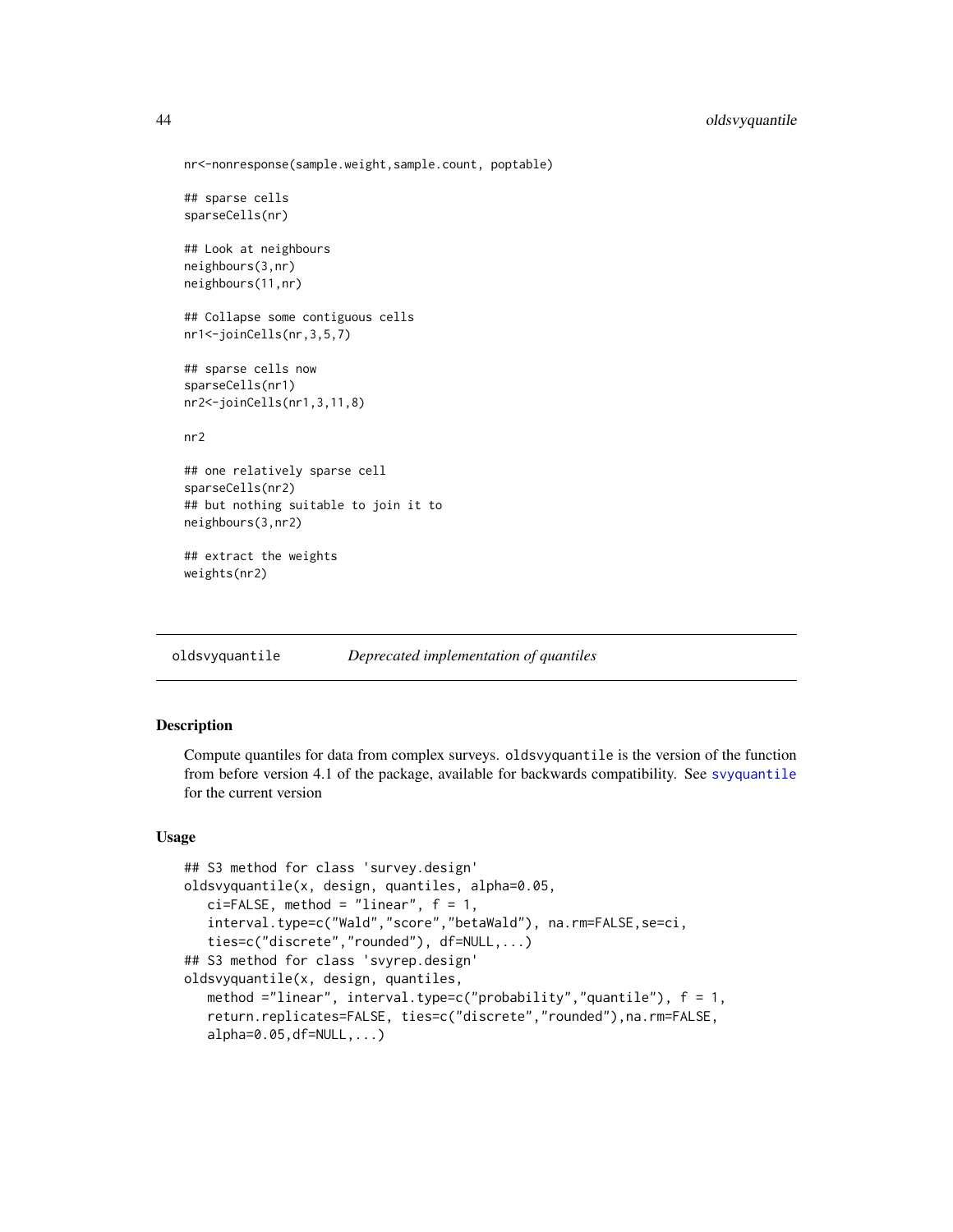# oldsvyquantile 45

#### **Arguments**

| $\mathsf{x}$      | A formula, vector or matrix                                                                                                      |
|-------------------|----------------------------------------------------------------------------------------------------------------------------------|
| design            | survey.design or svyrep.design object                                                                                            |
| quantiles         | Quantiles to estimate                                                                                                            |
| method            | see approxfun                                                                                                                    |
| $\mathsf{f}$      | see approxfun                                                                                                                    |
| сi                | Compute a confidence interval? (relatively slow; needed for svyby)                                                               |
| se                | Compute standard errors from the confidence interval length?                                                                     |
| alpha             | Level for confidence interval                                                                                                    |
| interval.type     | See Details below                                                                                                                |
| ties              | See Details below                                                                                                                |
| df                | Degrees of freedom for a t-distribution. Inf requests a Normal distribution,<br>NULL uses degf. Not relevant for type="betaWald" |
| return.replicates |                                                                                                                                  |
|                   | Return the replicate means?                                                                                                      |
| na.rm             | Remove NAs?                                                                                                                      |
| $\cdots$          | arguments for future expansion                                                                                                   |

# Details

The definition of the CDF and thus of the quantiles is ambiguous in the presence of ties. With ties="discrete" the data are treated as genuinely discrete, so the CDF has vertical steps at tied observations. With ties="rounded" all the weights for tied observations are summed and the CDF interpolates linearly between distinct observed values, and so is a continuous function. Combining interval.type="betaWald" and ties="discrete" is (close to) the proposal of Shah and Vaish(2006) used in some versions of SUDAAN.

Interval estimation for quantiles is complicated, because the influence function is not continuous. Linearisation cannot be used directly, and computing the variance of replicates is valid only for some designs (eg BRR, but not jackknife). The interval.type option controls how the intervals are computed.

For survey.design objects the default is interval.type="Wald". A 95% Wald confidence interval is constructed for the proportion below the estimated quantile. The inverse of the estimated CDF is used to map this to a confidence interval for the quantile. This is the method of Woodruff (1952). For "betaWald" the same procedure is used, but the confidence interval for the proportion is computed using the exact binomial cdf with an effective sample size proposed by Korn  $\&$ Graubard (1998).

If interval.type="score" we use a method described by Binder (1991) and due originally to Francisco and Fuller (1986), which corresponds to inverting a robust score test. At the upper and lower limits of the confidence interval, a test of the null hypothesis that the cumulative distribution function is equal to the target quantile just rejects. This was the default before version 2.9. It is much slower than "Wald", and Dorfman & Valliant (1993) suggest it is not any more accurate.

Standard errors are computed from these confidence intervals by dividing the confidence interval length by 2\*qnorm(alpha/2).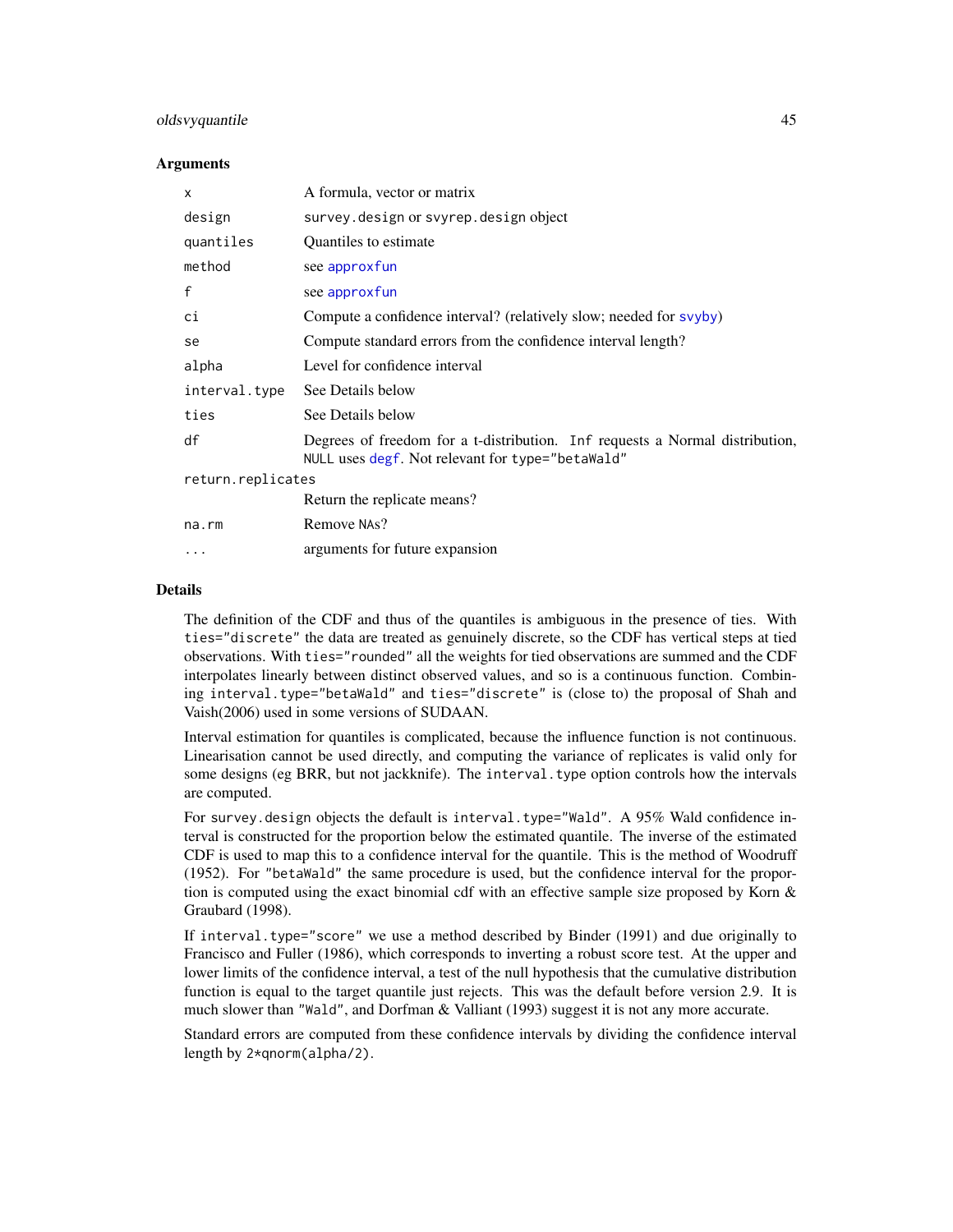## 46 oldsvyquantile

For replicate-weight designs, ordinary replication-based standard errors are valid for BRR and Fay's method, and for some bootstrap-based designs, but not for jackknife-based designs. interval.type="quantile" gives these replication-based standard errors. The default, interval.type="probability" computes confidence on the probability scale and then transforms back to quantiles, the equivalent of interval.type="Wald" for survey.design objects (with alpha=0.05).

There is a confint method for svyquantile objects; it simply extracts the pre-computed confidence interval.

#### Value

returns a list whose first component is the quantiles and second component is the confidence intervals. For replicate weight designs, returns an object of class svyrepstat.

#### Author(s)

Thomas Lumley

## References

Binder DA (1991) Use of estimating functions for interval estimation from complex surveys. *Proceedings of the ASA Survey Research Methods Section* 1991: 34-42

Dorfman A, Valliant R (1993) Quantile variance estimators in complex surveys. Proceedings of the ASA Survey Research Methods Section. 1993: 866-871

Korn EL, Graubard BI. (1998) Confidence Intervals For Proportions With Small Expected Number of Positive Counts Estimated From Survey Data. Survey Methodology 23:193-201.

Francisco CA, Fuller WA (1986) Estimation of the distribution function with a complex survey. Technical Report, Iowa State University.

Shao J, Tu D (1995) *The Jackknife and Bootstrap*. Springer.

Shah BV, Vaish AK (2006) Confidence Intervals for Quantile Estimation from Complex Survey Data. Proceedings of the Section on Survey Research Methods.

Woodruff RS (1952) Confidence intervals for medians and other position measures. JASA 57, 622- 627.

## See Also

[svykm](#page-98-0) for quantiles of survival curves

[svyciprop](#page-76-0) for confidence intervals on proportions.

## Examples

```
data(api)
## population
quantile(apipop$api00,c(.25,.5,.75))
## one-stage cluster sample
dclus1<-svydesign(id=~dnum, weights=~pw, data=apiclus1, fpc=~fpc)
oldsvyquantile(~api00, dclus1, c(.25,.5,.75),ci=TRUE)
```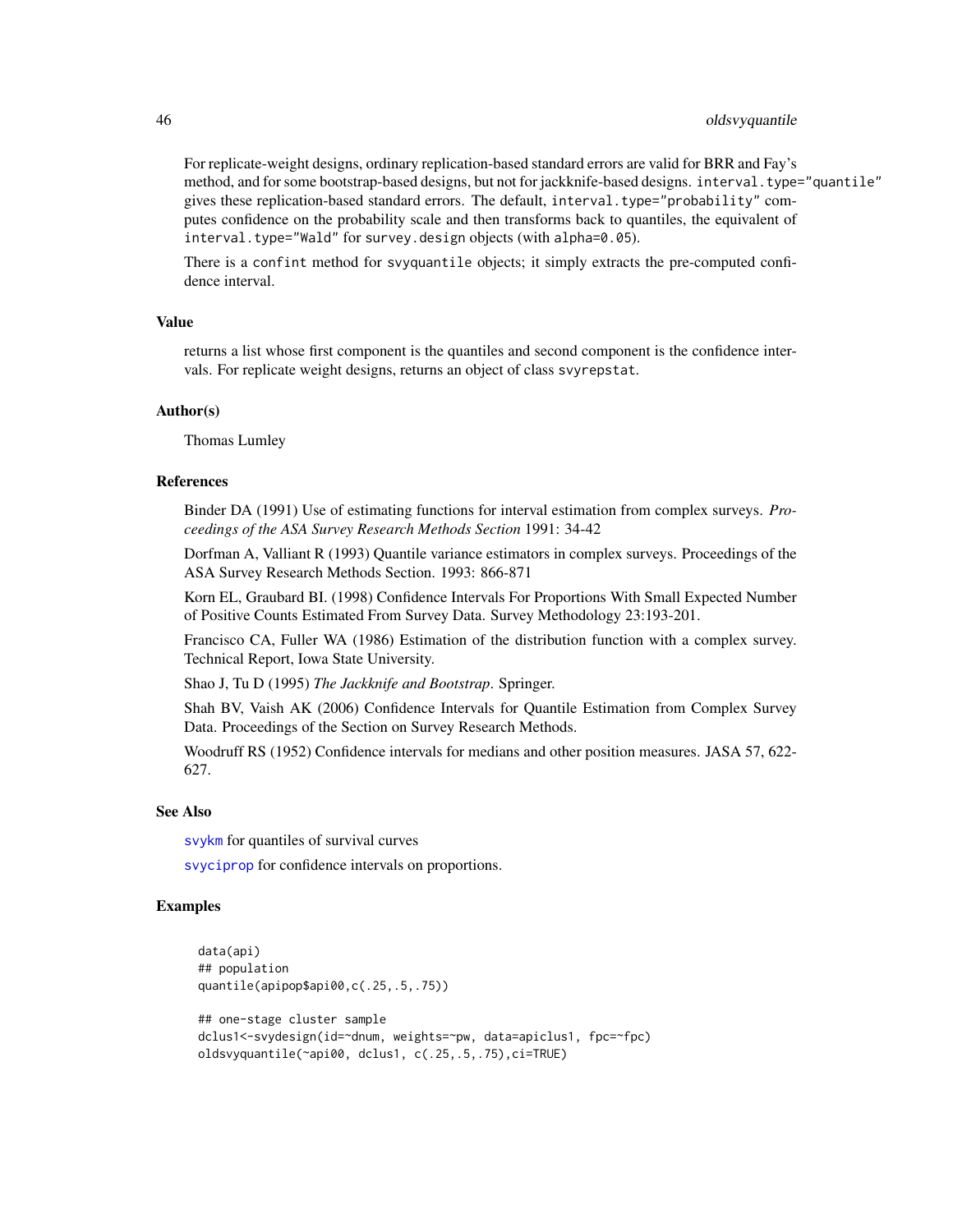```
oldsvyquantile(~api00, dclus1, c(.25,.5,.75),ci=TRUE,interval.type="betaWald")
oldsvyquantile(~api00, dclus1, c(.25,.5,.75),ci=TRUE,df=NULL)
dclus1<-svydesign(id=~dnum, weights=~pw, data=apiclus1, fpc=~fpc)
(qapi<-oldsvyquantile(~api00, dclus1, c(.25,.5,.75),ci=TRUE, interval.type="score"))
SE(qapi)
#stratified sample
dstrat<-svydesign(id=~1, strata=~stype, weights=~pw, data=apistrat, fpc=~fpc)
oldsvyquantile(~api00, dstrat, c(.25,.5,.75),ci=TRUE)
#stratified sample, replicate weights
# interval="probability" is necessary for jackknife weights
rstrat<-as.svrepdesign(dstrat)
oldsvyquantile(~api00, rstrat, c(.25,.5,.75), interval.type="probability")
# BRR method
data(scd)
repweights<-2*cbind(c(1,0,1,0,1,0), c(1,0,0,1,0,1), c(0,1,1,0,0,1),
            c(0,1,0,1,1,0))
scdrep<-svrepdesign(data=scd, type="BRR", repweights=repweights)
oldsvyquantile(~arrests+alive, design=scdrep, quantile=0.5, interval.type="quantile")
oldsvyquantile(~arrests+alive, design=scdrep, quantile=0.5, interval.type="quantile",df=NULL)
```
<span id="page-46-1"></span>open.DBIsvydesign *Open and close DBI connections*

## <span id="page-46-0"></span>Description

A database-backed survey design object contains a connection to a database. This connection will be broken if the object is saved and reloaded, and the connection should ideally be closed with close before quitting R (although it doesn't matter for SQLite connections). The connection can be reopened with open.

## Usage

```
## S3 method for class 'DBIsvydesign'
open(con, ...)
## S3 method for class 'DBIsvydesign'
close(con, ...)
```
#### Arguments

| con      | Object of class DBI svydesign                             |
|----------|-----------------------------------------------------------|
| $\cdots$ | Other options, to be passed to dbConnect or dbDisconnect. |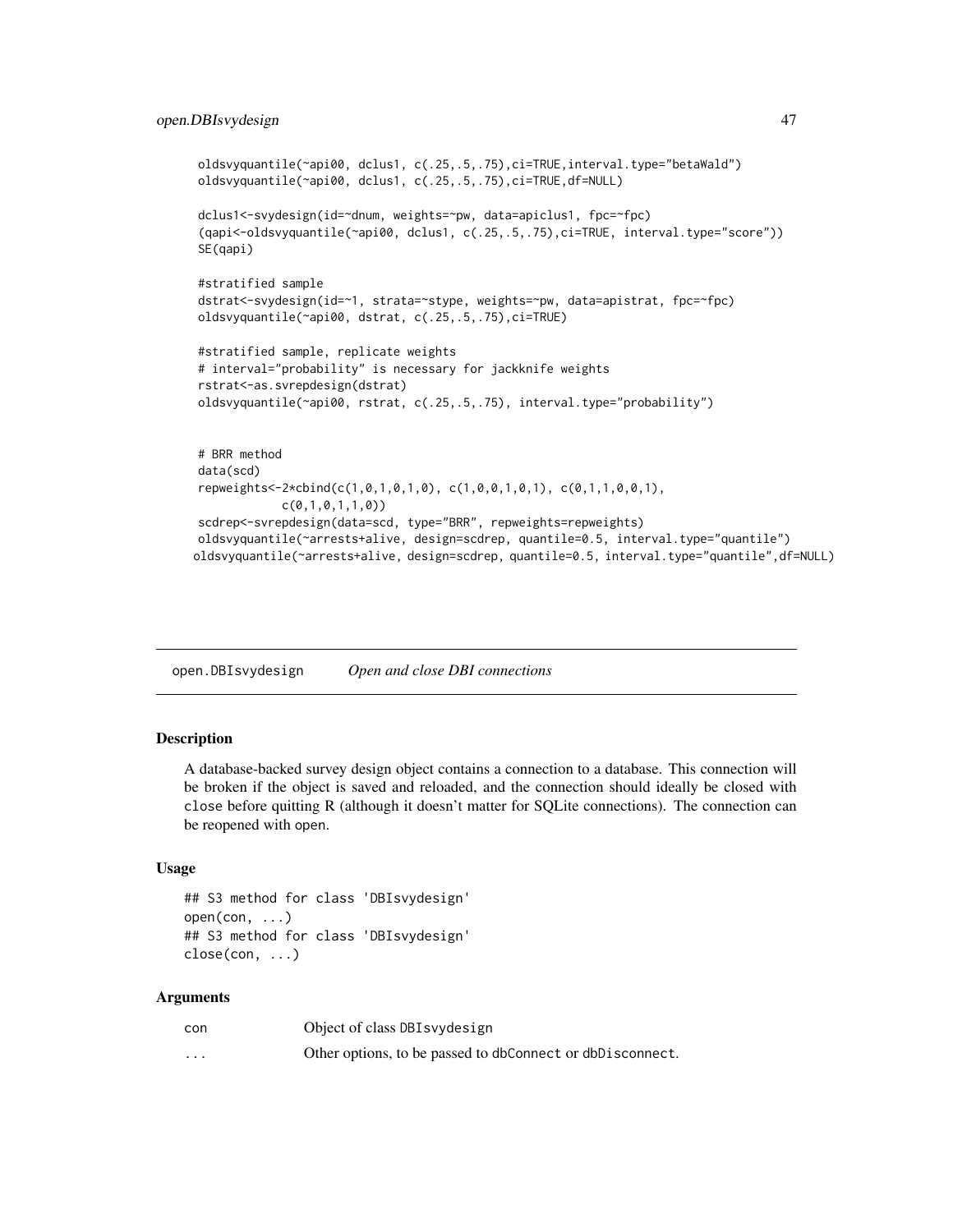# Value

The same survey design object with the connection opened or closed.

#### See Also

[svydesign](#page-86-0)

DBI package

## Examples

```
## Not run:
library(RSQLite)
dbclus1<-svydesign(id=~dnum, weights=~pw, fpc=~fpc,
data="apiclus1",dbtype="SQLite",
dbname=system.file("api.db",package="survey"))
dbclus1
close(dbclus1)
dbclus1
```
try(svymean(~api00, dbclus1))

dbclus1<-open(dbclus1) open(dbclus1) svymean(~api00, dbclus1)

## End(Not run)

## paley *Paley-type Hadamard matrices*

# Description

Computes a Hadamard matrix of dimension  $(p+1) \times 2^k$ , where p is a prime, and p+1 is a multiple of 4, using the Paley construction. Used by [hadamard](#page-31-0).

## Usage

paley(n, nmax = 2 \* n, prime=NULL, check=!is.null(prime))

is.hadamard(H, style=c("0/1","+-"), full.orthogonal.balance=TRUE)

# Arguments

| n     | Minimum size for matrix                                                         |
|-------|---------------------------------------------------------------------------------|
| nmax  | Maximum size for matrix. Ignored if prime is specified.                         |
| prime | Optional. A prime at least as large as n, such that prime +1 is divisible by 4. |
| check | Check that the resulting matrix is of Hadamard type                             |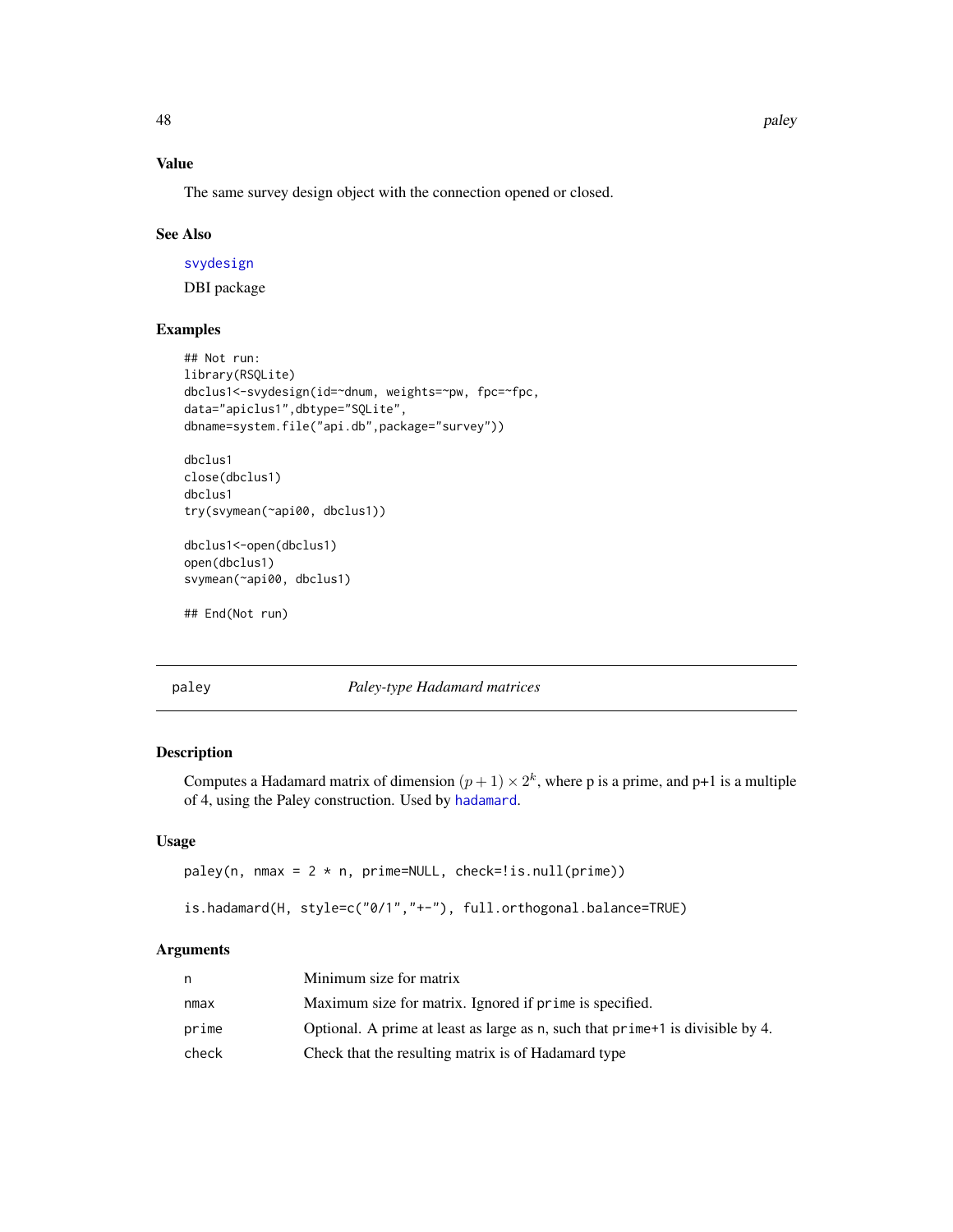paley the contract of the contract of the contract of the contract of the contract of the contract of the contract of the contract of the contract of the contract of the contract of the contract of the contract of the cont

| H                       | Matrix                                                          |
|-------------------------|-----------------------------------------------------------------|
| style                   | "0/1" for a matrix of 0s and 1s, "+-" for a matrix of $\pm 1$ . |
| full.orthogonal.balance |                                                                 |
|                         | Require full orthogonal balance?                                |

## Details

The Paley construction gives a Hadamard matrix of order  $p+1$  if p is prime and  $p+1$  is a multiple of 4. This is then expanded to order  $(p+1) \times 2^k$  using the Sylvester construction.

paley knows primes up to 7919. The user can specify a prime with the prime argument, in which case a matrix of order  $p + 1$  is constructed.

If check=TRUE the code uses is.hadamard to check that the resulting matrix really is of Hadamard type, in the same way as in the example below. As this test takes  $n^3$  time it is preferable to just be sure that prime really is prime.

A Hadamard matrix including a row of 1s gives BRR designs where the average of the replicates for a linear statistic is exactly the full sample estimate. This property is called full orthogonal balance.

# Value

For paley, a matrix of zeros and ones, or NULL if no matrix smaller than nmax can be found.

For is.hadamard, TRUE if H is a Hadamard matrix.

# References

Cameron PJ (2005) Hadamard Matrices. In: The Encyclopedia of Design Theory [http://www.](http://www.maths.qmul.ac.uk/~lsoicher/designtheory.org/library/encyc/) [maths.qmul.ac.uk/~lsoicher/designtheory.org/library/encyc/](http://www.maths.qmul.ac.uk/~lsoicher/designtheory.org/library/encyc/)

## See Also

[hadamard](#page-31-0)

#### Examples

```
M<-paley(11)
```
is.hadamard(M) ## internals of is.hadamard(M)  $H < -2*M - 1$ ## HH^T is diagonal for any Hadamard matrix H%\*%t(H)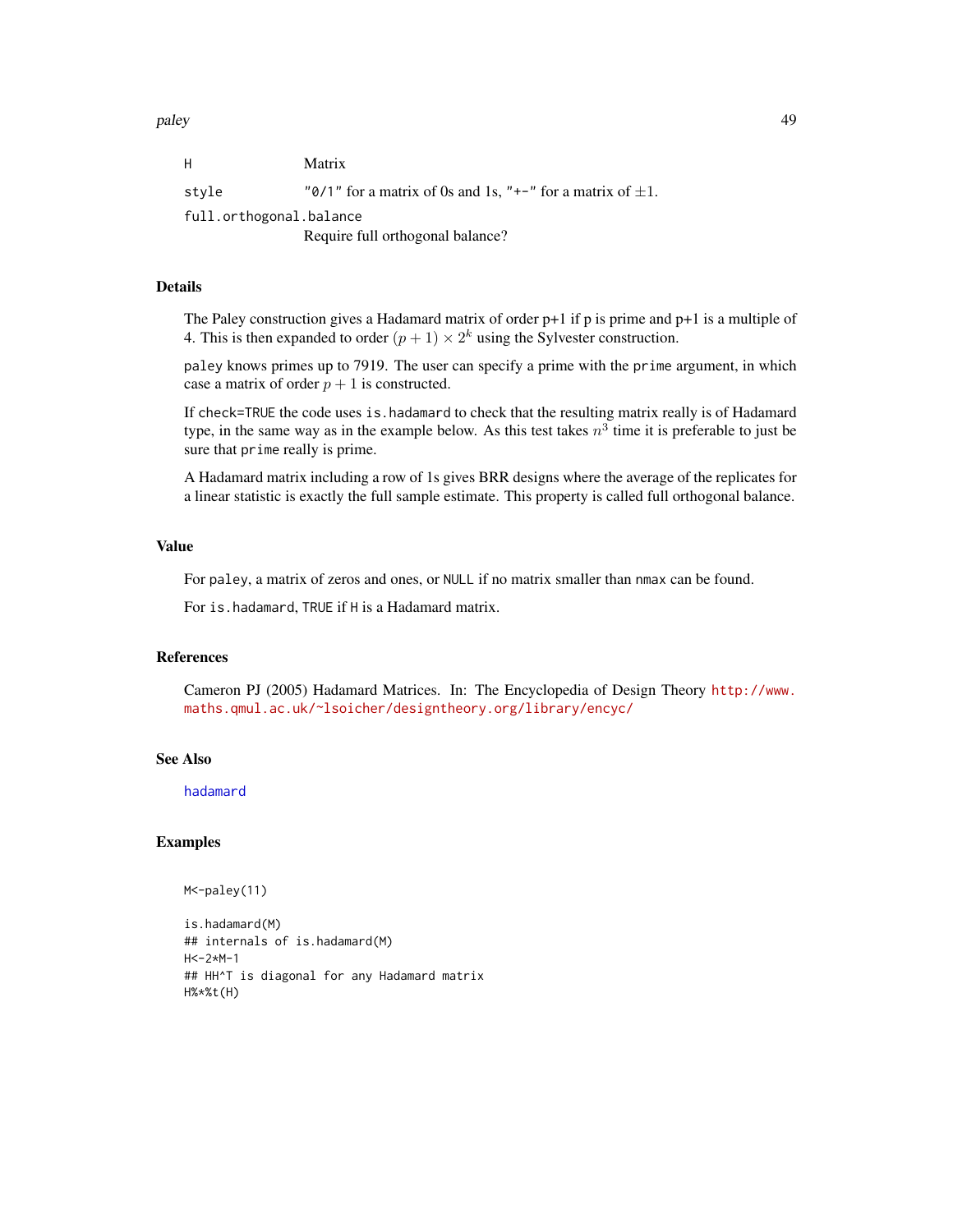## <span id="page-49-0"></span>**Description**

The distribution of a quadratic form in p standard Normal variables is a linear combination of p chisquared distributions with 1df. When there is uncertainty about the variance, a reasonable model for the distribution is a linear combination of F distributions with the same denominator.

#### Usage

```
pchisqsum(x, df, a, lower.tail = TRUE,method = c("satterthwaite", "integration","saddlepoint"))
pFsum(x, df, a, ddf=Inf,lower.tail = TRUE,
   method = c("saddlepoint","integration","satterthwaite"), ...)
```
# Arguments

| x          | Observed values                |
|------------|--------------------------------|
| df         | Vector of degrees of freedom   |
| a          | Vector of coefficients         |
| ddf        | Denominator degrees of freedom |
| lower.tail | lower or upper tail?           |
| method     | See Details below              |
|            | arguments to pchisqsum         |

#### Details

The "satterthwaite" method uses Satterthwaite's approximation, and this is also used as a fallback for the other methods. The accuracy is usually good, but is more variable depending on a than the other methods and is anticonservative in the right tail (eg for upper tail probabilities less than 10^-5). The Satterthwaite approximation requires all a>0.

"integration" requires the CompQuadForm package. For pchisqsum it uses Farebrother's algorithm if all a>0. For pFsum or when some a<0 it inverts the characteristic function using the algorithm of Davies (1980). These algorithms are highly accurate for the lower tail probability, but they obtain the upper tail probability by subtraction from 1 and so fail completely when the upper tail probability is comparable to machine epsilon or smaller.

If the CompQuadForm package is not present, a warning is given and the saddlepoint approximation is used.

"saddlepoint" uses Kuonen's saddlepoint approximation. This is moderately accurate even very far out in the upper tail or with some a=0 and does not require any additional packages. The relative error in the right tail is uniformly bounded for all x and decreases as p increases. This method is implemented in pure R and so is slower than the "integration" method.

The distribution in pFsum is standardised so that a likelihood ratio test can use the same x value as in pchisqsum. That is, the linear combination of chi-squareds is multiplied by ddf and then divided by an independent chi-squared with ddf degrees of freedom.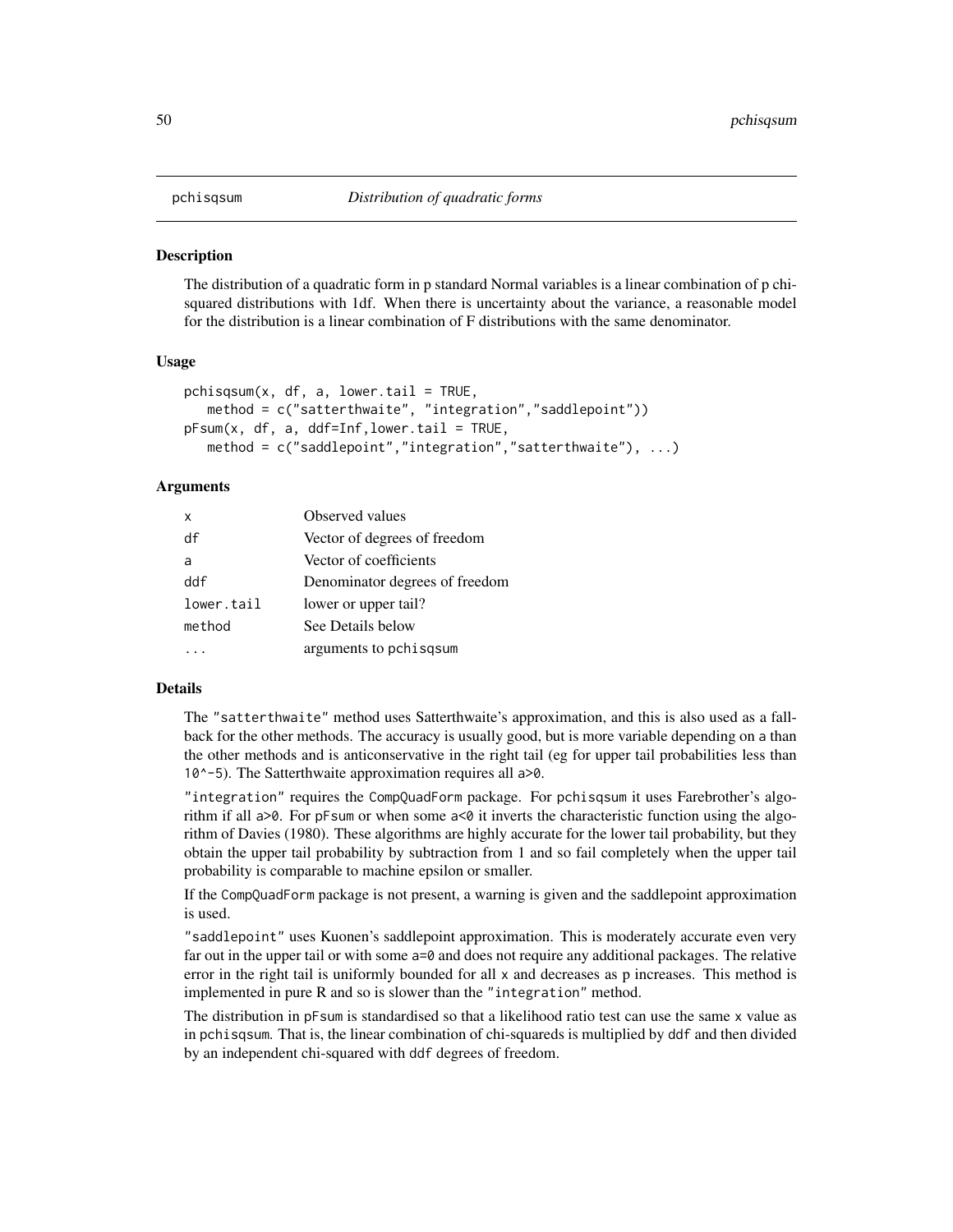#### Value

Vector of cumulative probabilities

#### References

Chen, T., & Lumley T. (2019). Numerical evaluation of methods approximating the distribution of a large quadratic form in normal variables. Computational Statistics and Data Analysis, 139, 75-81.

Davies RB (1973). "Numerical inversion of a characteristic function" Biometrika 60:415-7

Davies RB (1980) "Algorithm AS 155: The Distribution of a Linear Combination of chi-squared Random Variables" Applied Statistics,Vol. 29, No. 3 (1980), pp. 323-333

P. Duchesne, P. Lafaye de Micheaux (2010) "Computing the distribution of quadratic forms: Further comparisons between the Liu-Tang-Zhang approximation and exact methods", Computational Statistics and Data Analysis, Volume 54, (2010), 858-862

Farebrother R.W. (1984) "Algorithm AS 204: The distribution of a Positive Linear Combination of chi-squared random variables". Applied Statistics Vol. 33, No. 3 (1984), p. 332-339

Kuonen D (1999) Saddlepoint Approximations for Distributions of Quadratic Forms in Normal Variables. Biometrika, Vol. 86, No. 4 (Dec., 1999), pp. 929-935

## See Also

[pchisq](#page-0-0)

## Examples

```
x <- 2.7*rnorm(1001)^2+rnorm(1001)^2+0.3*rnorm(1001)^2
x.thin<-sort(x)[1+(0:50)*20]
p.invert<-pchisqsum(x.thin,df=c(1,1,1),a=c(2.7,1,.3),method="int" ,lower=FALSE)
p.satt<-pchisqsum(x.thin,df=c(1,1,1),a=c(2.7,1,.3),method="satt",lower=FALSE)
p.sadd < -pchisqsum(x.thin,df=c(1,1,1),a=c(2.7,1,.3)), method="sad", lower=FALSE)
plot(p.invert, p.satt,type="l",log="xy")
```

```
abline(0,1,lty=2,col="purple")
plot(p.invert, p.sadd,type="l",log="xy")
abline(0,1,lty=2,col="purple")
```

```
pchisqsum(20, df=c(1,1,1),a=c(2.7,1,.3), lower.tail=FALSE,method="sad")
pFsum(20, df=c(1,1,1),a=c(2.7,1,.3), ddf=49,lower.tail=FALSE,method="sad")
pFsum(20, df=c(1,1,1),a=c(2.7,1,.3), ddf=1000,lower.tail=FALSE,method="sad")
```
poisson\_sampling *Specify Poisson sampling design*

## **Description**

Specify a design where units are sampled independently from the population, with known probabilities. This design is often used theoretically, but is rarely used in practice because the sample size is variable. This function calls [ppscov](#page-34-0) to specify a sparse sampling covariance matrix.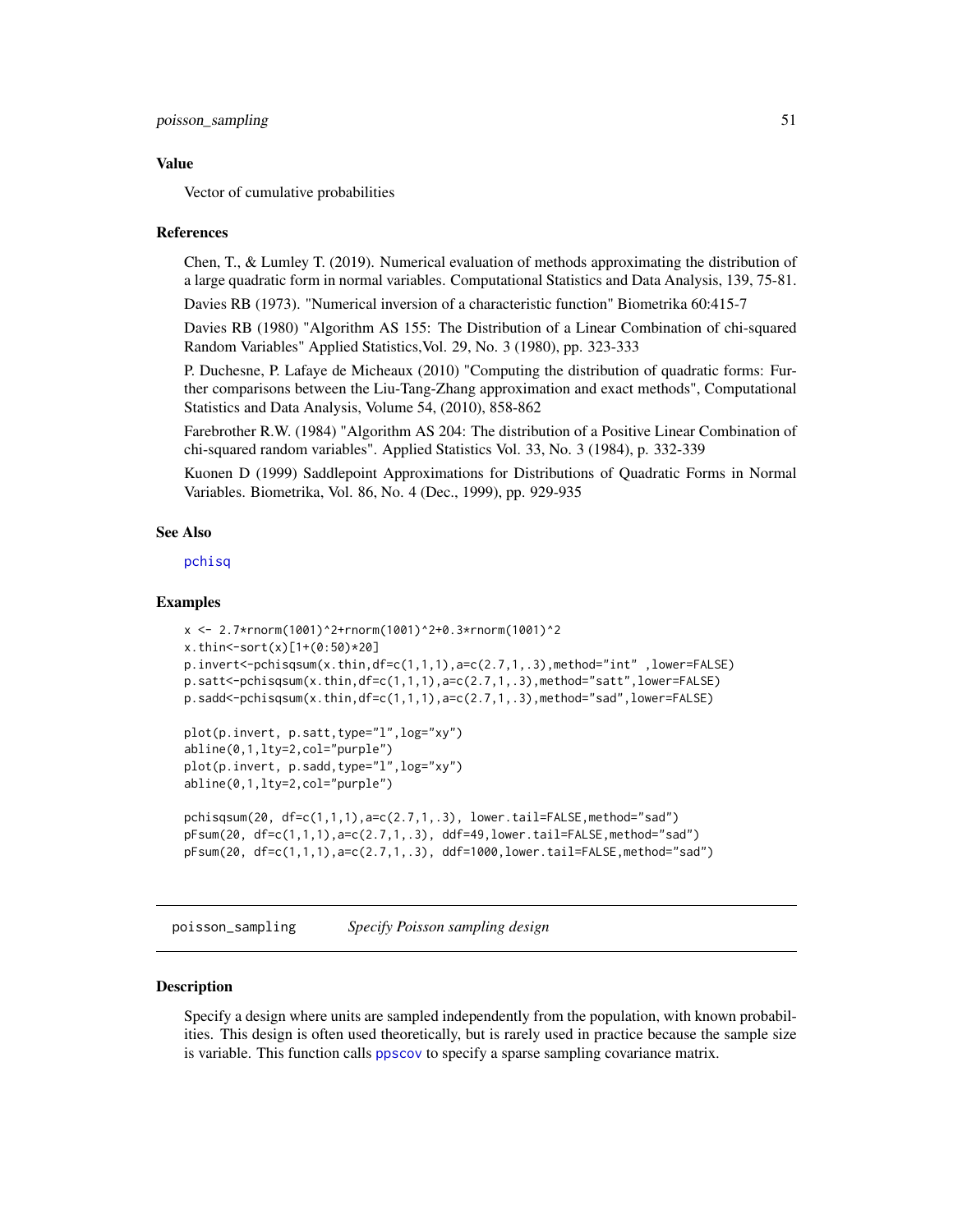#### Usage

poisson\_sampling(p)

#### Arguments

p Vector of sampling probabilities

# Value

Object of class ppsdcheck

# See Also

[ppscov](#page-34-0), [svydesign](#page-86-0)

## Examples

```
data(api)
apipop$prob<-with(apipop, 200*api00/sum(api00))
insample<-rbinom(nrow(apipop),1,apipop$prob)
apipois<-apipop[insample,]
despois<-svydesign(id=~1, prob=~prob, pps=poisson_sampling(apipois$prob), data=apipois)
svytotal(~api00, despois)
## SE formula
sqrt(sum( (apipois$api00*weights(despois))^2*(1-apipois$prob)))
```
<span id="page-51-0"></span>postStratify *Post-stratify a survey*

# Description

Post-stratification adjusts the sampling and replicate weights so that the joint distribution of a set of post-stratifying variables matches the known population joint distribution. Use [rake](#page-54-0) when the full joint distribution is not available.

#### Usage

```
postStratify(design, strata, population, partial = FALSE, ...)
## S3 method for class 'svyrep.design'
postStratify(design, strata, population, partial = FALSE, compress=NULL,...)
## S3 method for class 'survey.design'
postStratify(design, strata, population, partial = FALSE, ...)
```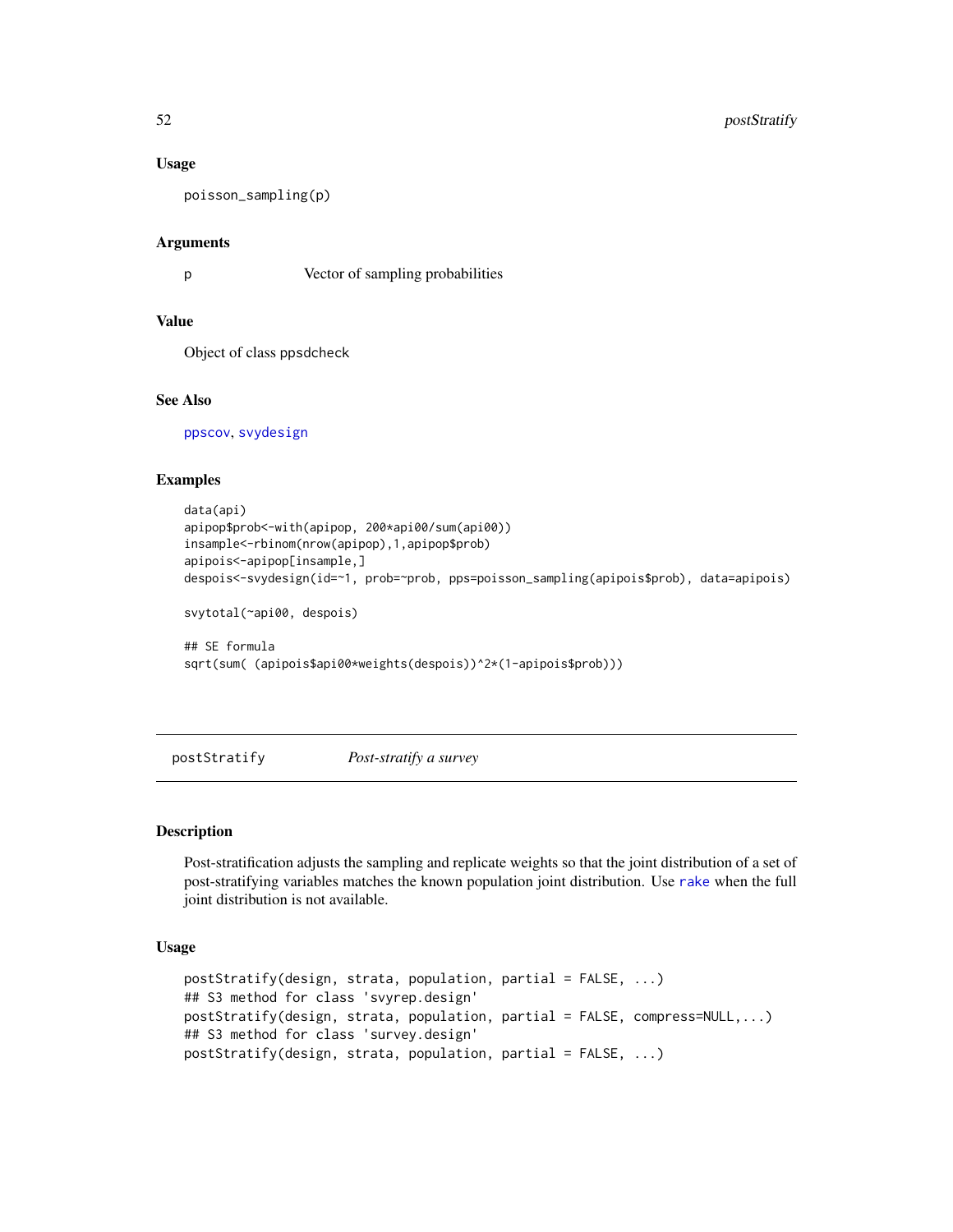## postStratify 53

#### Arguments

| design     | A survey design with replicate weights                                                                                              |
|------------|-------------------------------------------------------------------------------------------------------------------------------------|
| strata     | A formula or data frame of post-stratifying variables, which must not contain<br>missing values.                                    |
| population | A table, xtabs or data. frame with population frequencies                                                                           |
| partial    | if TRUE, ignore population strata not present in the sample                                                                         |
| compress   | Attempt to compress the replicate weight matrix? When NULL will attempt to<br>compress if the original weight matrix was compressed |
| $\ddotsc$  | arguments for future expansion                                                                                                      |

## Details

The population totals can be specified as a table with the strata variables in the margins, or as a data frame where one column lists frequencies and the other columns list the unique combinations of strata variables (the format produced by as.data.frame acting on a table object). A table must have named dimnames to indicate the variable names.

Compressing the replicate weights will take time and may even increase memory use if there is actually little redundancy in the weight matrix (in particular if the post-stratification variables have many values and cut across PSUs).

If a svydesign object is to be converted to a replication design the post-stratification should be performed after conversion.

The variance estimate for replication designs follows the same procedure as Valliant (1993) described for estimating totals. Rao et al (2002) describe this procedure for estimating functions (and also the GREG or g-calibration procedure, see [calibrate](#page-16-0))

#### Value

A new survey design object.

#### **Note**

If the sampling weights are already post-stratified there will be no change in point estimates after postStratify but the standard error estimates will decrease to correctly reflect the post-stratification.

#### References

Valliant R (1993) Post-stratification and conditional variance estimation. JASA 88: 89-96

Rao JNK, Yung W, Hidiroglou MA (2002) Estimating equations for the analysis of survey data using poststratification information. Sankhya 64 Series A Part 2, 364-378.

# See Also

[rake](#page-54-0), [calibrate](#page-16-0) for other things to do with auxiliary information [compressWeights](#page-22-0) for information on compressing weights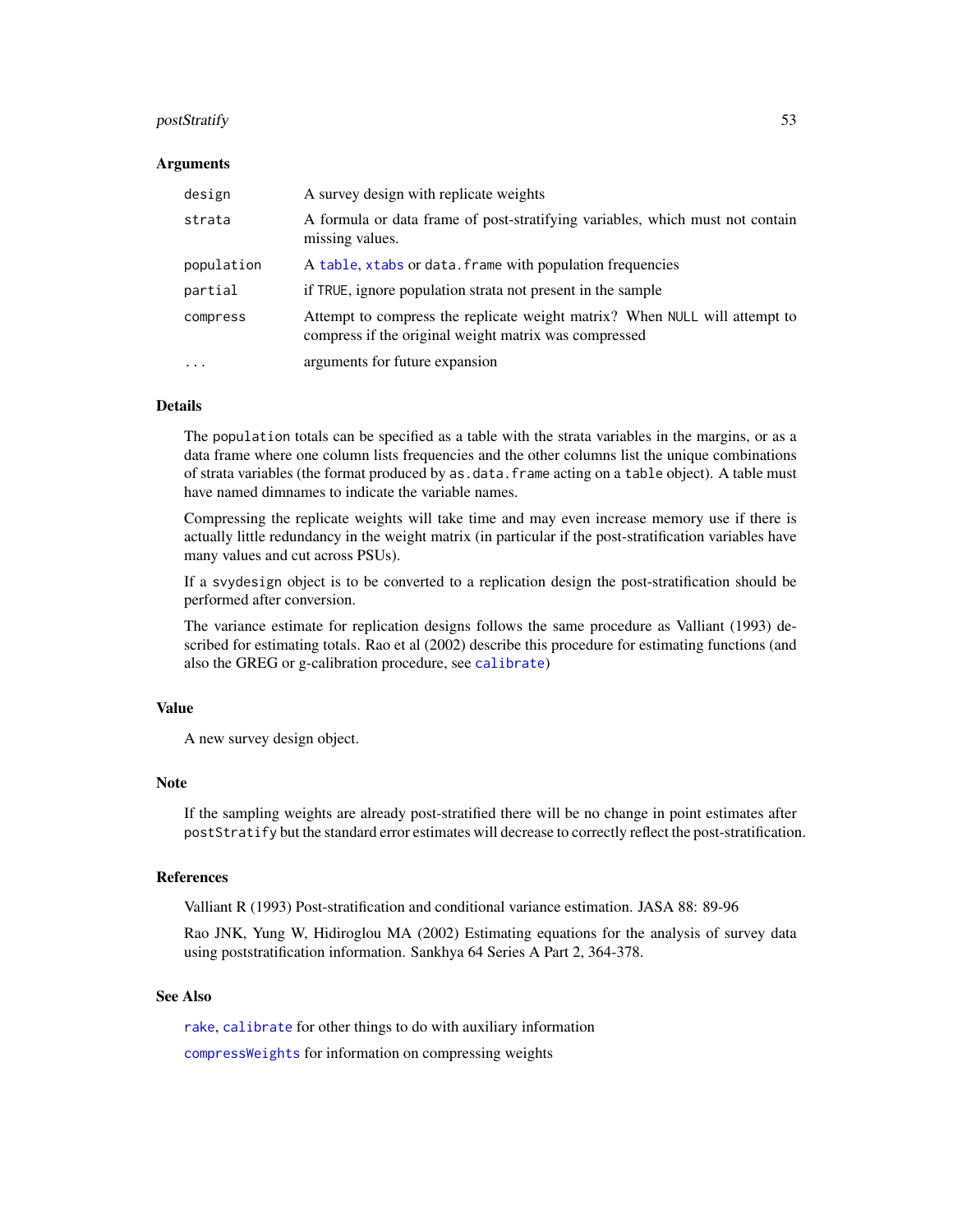## Examples

```
data(api)
dclus1<-svydesign(id=~dnum, weights=~pw, data=apiclus1, fpc=~fpc)
rclus1<-as.svrepdesign(dclus1)
svymean(~api00, rclus1)
svytotal(~enroll, rclus1)
# post-stratify on school type
pop.types <- data.frame(stype=c("E","H","M"), Freq=c(4421,755,1018))
#or: pop.types <- xtabs(~stype, data=apipop)
#or: pop.types <- table(stype=apipop$stype)
rclus1p<-postStratify(rclus1, ~stype, pop.types)
summary(rclus1p)
svymean(~api00, rclus1p)
svytotal(~enroll, rclus1p)
## and for svydesign objects
dclus1p<-postStratify(dclus1, ~stype, pop.types)
summary(dclus1p)
svymean(~api00, dclus1p)
svytotal(~enroll, dclus1p)
```
psrsq *Pseudo-Rsquareds*

#### Description

Compute the Nagelkerke and Cox–Snell pseudo-rsquared statistics, primarily for logistic regression. A generic function with methods for glm and [svyglm](#page-90-0). The method for svyglm objects uses the design-based estimators described by Lumley (2017)

#### Usage

```
psrsq(object, method = c("Cox-Snell", "Nagelkerke"), ...)
```
#### Arguments

| object                  | A regression model (glm or svyglm) |
|-------------------------|------------------------------------|
| method                  | Which statistic to compute.        |
| $\cdot$ $\cdot$ $\cdot$ | For future expansion               |

# Value

Numeric value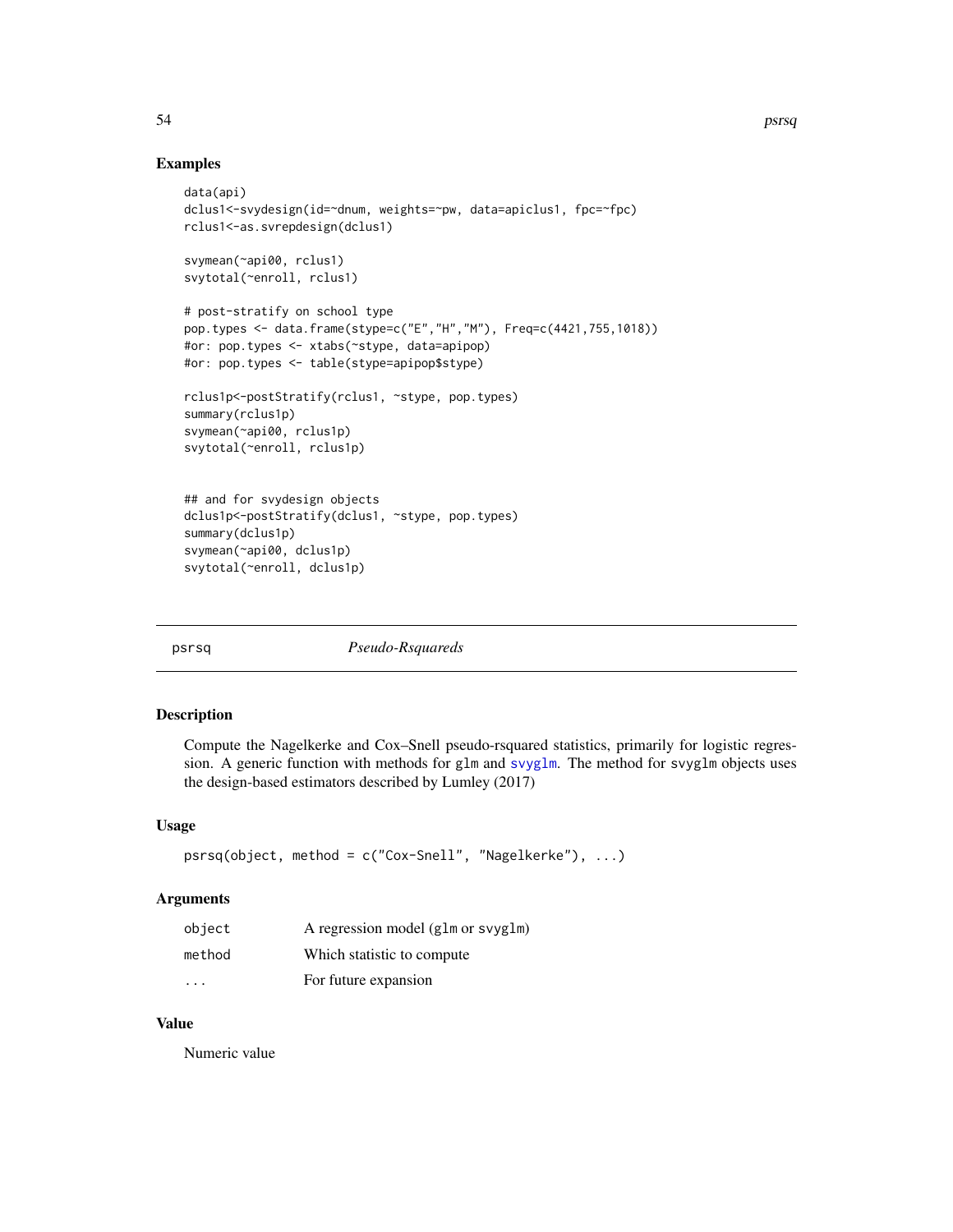#### rake 55

# References

Lumley T (2017) "Pseudo-R2 statistics under complex sampling" Australian and New Zealand Journal of Statistics DOI: 10.1111/anzs.12187 (preprint: <https://arxiv.org/abs/1701.07745>)

# See Also

[AIC.svyglm](#page-2-0)

# Examples

```
data(api)
dclus2<-svydesign(id=~dnum+snum, weights=~pw, data=apiclus2)
model1<-svyglm(I(sch.wide=="Yes")~ell+meals+mobility+as.numeric(stype),
     design=dclus2, family=quasibinomial())
```

```
psrsq(model1, type="Nagelkerke")
```
<span id="page-54-0"></span>rake *Raking of replicate weight design*

# Description

Raking uses iterative post-stratification to match marginal distributions of a survey sample to known population margins.

## Usage

```
rake(design, sample.margins, population.margins, control = list(maxit =
10, epsilon = 1, verbose=FALSE), compress=NULL)
```
## Arguments

| design             | A survey object                                                                                                                                                                                               |
|--------------------|---------------------------------------------------------------------------------------------------------------------------------------------------------------------------------------------------------------|
|                    | sample margins list of formulas or data frames describing sample margins, which must not con-<br>tain missing values                                                                                          |
| population.margins |                                                                                                                                                                                                               |
|                    | list of tables or data frames describing corresponding population margins                                                                                                                                     |
| control            | maxit controls the number of iterations. Convergence is declared if the maxi-<br>mum change in a table entry is less than epsilon. If epsilon<1 it is taken to be<br>a fraction of the total sampling weight. |
| compress           | If design has replicate weights, attempt to compress the new replicate weight<br>matrix? When NULL, will attempt to compress if the original weight matrix was<br>compressed                                  |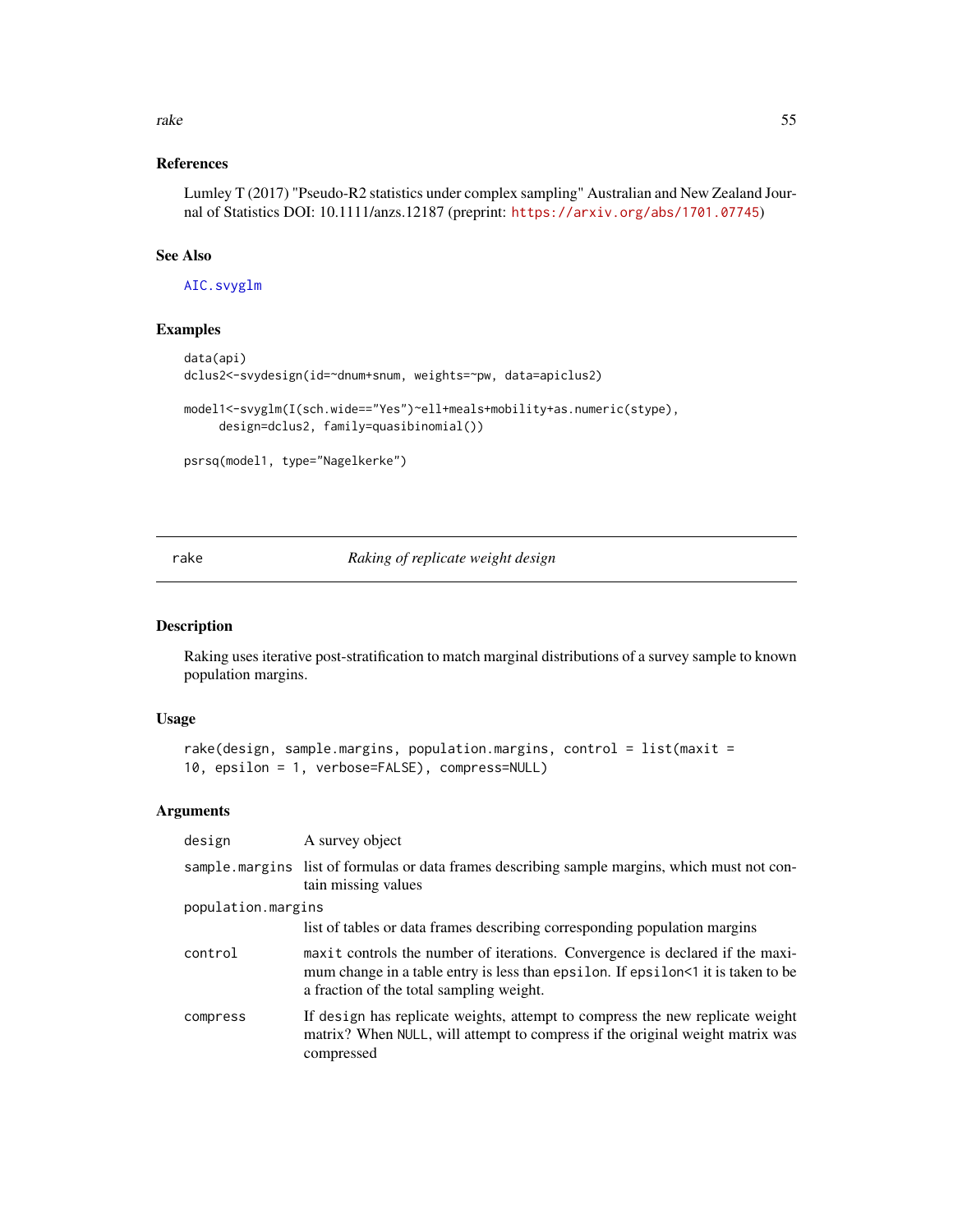#### Details

The sample.margins should be in a format suitable for [postStratify](#page-51-0).

Raking (aka iterative proportional fitting) is known to converge for any table without zeros, and for any table with zeros for which there is a joint distribution with the given margins and the same pattern of zeros. The 'margins' need not be one-dimensional.

The algorithm works by repeated calls to [postStratify](#page-51-0) (iterative proportional fitting), which is efficient for large multiway tables. For small tables [calibrate](#page-16-0) will be faster, and also allows raking to population totals for continuous variables, and raking with bounded weights.

## Value

A raked survey design.

## See Also

[postStratify](#page-51-0), [compressWeights](#page-22-0)

[calibrate](#page-16-0) for other ways to use auxiliary information.

## Examples

```
data(api)
dclus1 <- svydesign(id=~dnum, weights=~pw, data=apiclus1, fpc=~fpc)
rclus1 <- as.svrepdesign(dclus1)
svymean(~api00, rclus1)
svytotal(~enroll, rclus1)
## population marginal totals for each stratum
pop.types <- data.frame(stype=c("E","H","M"), Freq=c(4421,755,1018))
pop.schwide <- data.frame(sch.wide=c("No","Yes"), Freq=c(1072,5122))
rclus1r <- rake(rclus1, list(~stype,~sch.wide), list(pop.types, pop.schwide))
svymean(~api00, rclus1r)
svytotal(~enroll, rclus1r)
## marginal totals correspond to population
xtabs(~stype, apipop)
svytable(~stype, rclus1r, round=TRUE)
xtabs(~sch.wide, apipop)
svytable(~sch.wide, rclus1r, round=TRUE)
## joint totals don't correspond
xtabs(~stype+sch.wide, apipop)
svytable(~stype+sch.wide, rclus1r, round=TRUE)
## Do it for a design without replicate weights
dclus1r<-rake(dclus1, list(~stype,~sch.wide), list(pop.types, pop.schwide))
svymean(~api00, dclus1r)
```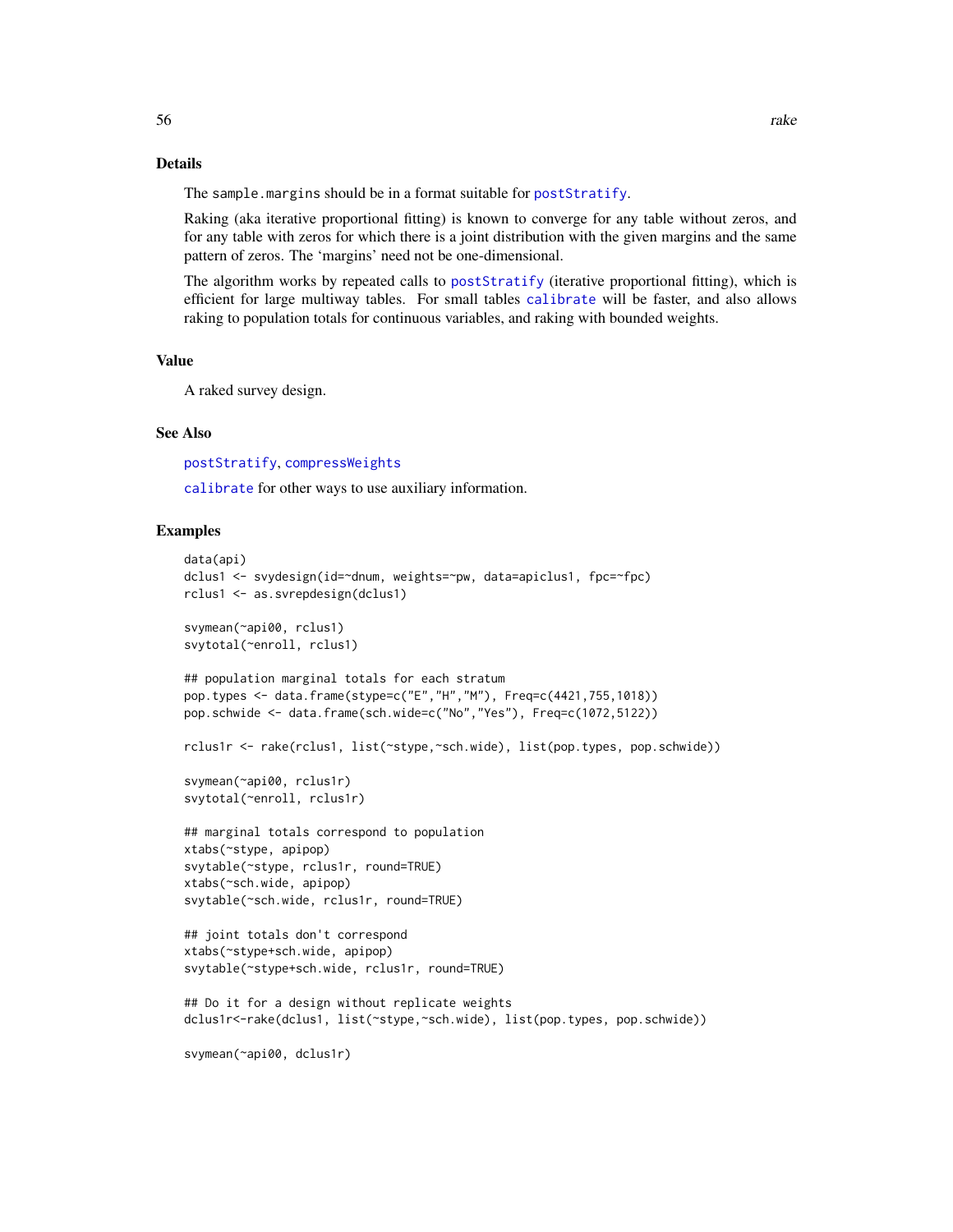# regTermTest 57

```
svytotal(~enroll, dclus1r)
## compare to raking with calibrate()
dclus1gr<-calibrate(dclus1, ~stype+sch.wide, pop=c(6194, 755,1018,5122),
           calfun="raking")
svymean(~stype+api00, dclus1r)
svymean(~stype+api00, dclus1gr)
## compare to joint post-stratification
## (only possible if joint population table is known)
##
pop.table <- xtabs(~stype+sch.wide,apipop)
rclus1ps <- postStratify(rclus1, ~stype+sch.wide, pop.table)
svytable(~stype+sch.wide, rclus1ps, round=TRUE)
svymean(~api00, rclus1ps)
svytotal(~enroll, rclus1ps)
## Example of raking with partial joint distributions
pop.imp<-data.frame(comp.imp=c("No","Yes"),Freq=c(1712,4482))
dclus1r2<-rake(dclus1, list(~stype+sch.wide, ~comp.imp),
               list(pop.table, pop.imp))
svymean(~api00, dclus1r2)
## compare to calibrate() syntax with tables
dclus1r2<-calibrate(dclus1, formula=list(~stype+sch.wide, ~comp.imp),
               population=list(pop.table, pop.imp),calfun="raking")
svymean(~api00, dclus1r2)
```
regTermTest *Wald test for a term in a regression model*

#### Description

Provides Wald test and working Wald and working likelihood ratio (Rao-Scott) test of the hypothesis that all coefficients associated with a particular regression term are zero (or have some other specified values). Particularly useful as a substitute for [anova](#page-0-0) when not fitting by maximum likelihood.

## Usage

```
regTermTest(model, test.terms, null=NULL,df=NULL,
method=c("Wald","WorkingWald","LRT"), lrt.approximation="saddlepoint")
```
## Arguments

model A model object with [coef](#page-0-0) and [vcov](#page-0-0) methods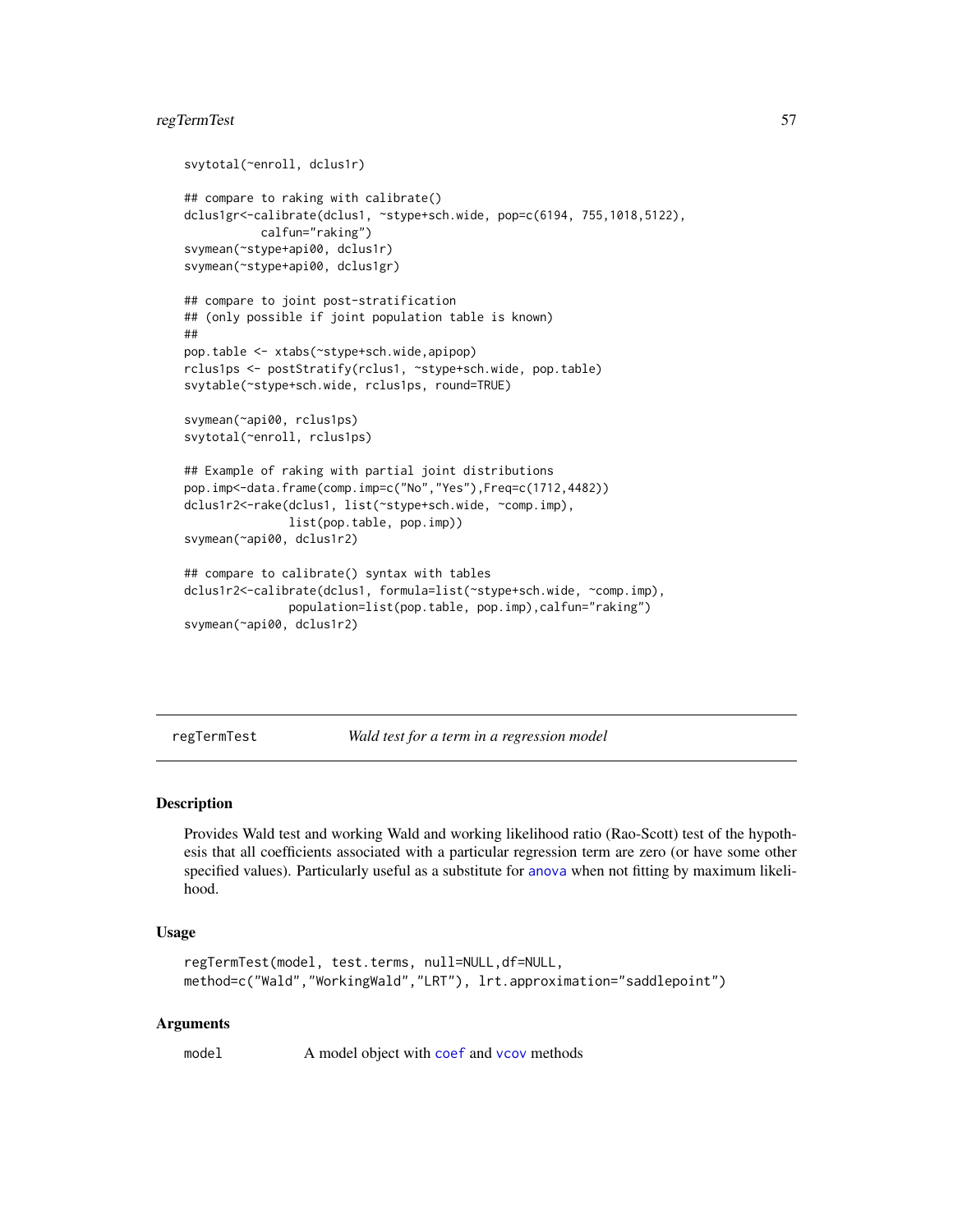| test.terms        | Character string or one-sided formula giving name of term or terms to test                                                                                                                               |  |
|-------------------|----------------------------------------------------------------------------------------------------------------------------------------------------------------------------------------------------------|--|
| null              | Null hypothesis values for parameters. Default is zeros                                                                                                                                                  |  |
| df                | Denominator degrees of freedom for an F test. If NULL these are estimated from<br>the model. Use Inf for a chi-squared test.                                                                             |  |
| method            | If "Wald", the Wald-type test; if "LRT" the Rao-Scott test based on the estimated<br>log likelihood ratio; If "WorkingWald" the Wald-type test using the variance<br>matrix under simple random sampling |  |
| lrt.approximation |                                                                                                                                                                                                          |  |
|                   | method for approximating the distribution of the LRT and Working Wald statis-<br>tic; see pchisqsum.                                                                                                     |  |

#### Details

The Wald test uses a chisquared or F distribution. The two working-model tests come from the (misspecified) working model where the observations are independent and the weights are frequency weights. For categorical data, this is just the model fitted to the estimated population crosstabulation. The Rao-Scott LRT statistic is the likelihood ratio statistic in this model. The working Wald test statistic is the Wald statistic in this model. The working-model tests do not have a chisquared sampling distribution: we use a linear combination of chi-squared or F distributions as in [pchisqsum](#page-49-0). I believe the working Wald test is what SUDAAN refers to as a "Satterthwaite adjusted Wald test".

To match other software you will typically need to use lrt.approximation="satterthwaite"

#### Value

An object of class regTermTest or regTermTestLRT.

#### **Note**

The "LRT" method will not work if the model had starting values supplied for the regression coefficients. Instead, fit the two models separately and use anova (model1, model2, force=TRUE)

# References

Rao, JNK, Scott, AJ (1984) "On Chi-squared Tests For Multiway Contingency Tables with Proportions Estimated From Survey Data" Annals of Statistics 12:46-60.

Lumley T, Scott A (2012) "Partial likelihood ratio tests for the Cox model under complex sampling" Statistics in Medicine 17 JUL 2012. DOI: 10.1002/sim.5492

Lumley T, Scott A (2014) "Tests for Regression Models Fitted to Survey Data" Australian and New Zealand Journal of Statistics 56:1-14 DOI: 10.1111/anzs.12065

## See Also

[anova](#page-0-0), [vcov](#page-0-0), [contrasts](#page-0-0),[pchisqsum](#page-49-0)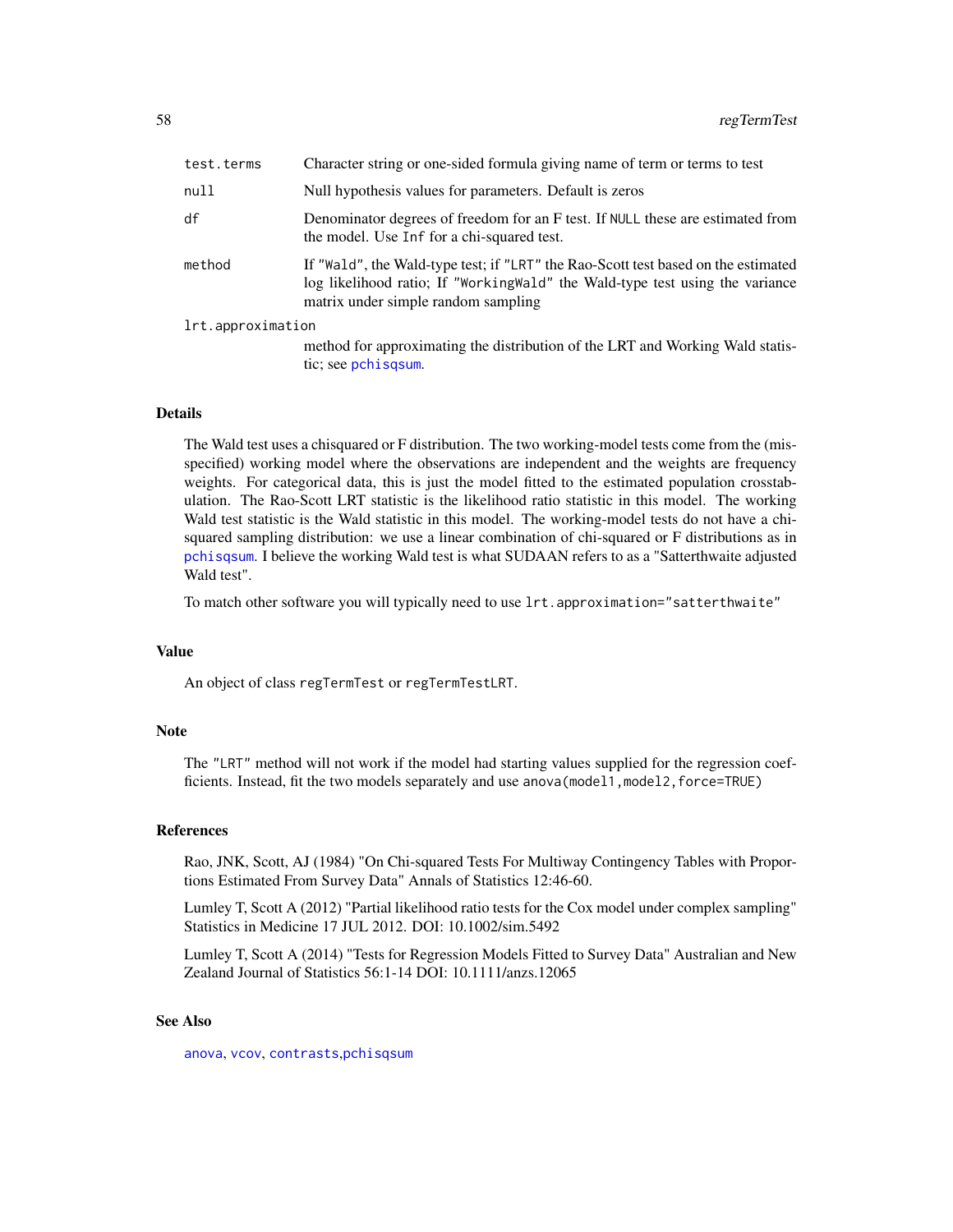# Examples

```
data(esoph)
model1 <- glm(clnclncln (ncases, ncontrols) ~ agegp + tobgp *
    alcgp, data = esoph, family = binomial()anova(model1)
regTermTest(model1,"tobgp")
regTermTest(model1,"tobgp:alcgp")
regTermTest(model1, ~alcgp+tobgp:alcgp)
data(api)
dclus2<-svydesign(id=~dnum+snum, weights=~pw, data=apiclus2)
model2<-svyglm(I(sch.wide=="Yes")~ell+meals+mobility, design=dclus2, family=quasibinomial())
regTermTest(model2, ~ell)
regTermTest(model2, ~ell,df=NULL)
regTermTest(model2, ~ell, method="LRT", df=Inf)
regTermTest(model2, ~ell+meals, method="LRT", df=NULL)
regTermTest(model2, ~ell+meals, method="WorkingWald", df=NULL)
```
#### scd *Survival in cardiac arrest*

# Description

These data are from Section 12.2 of Levy and Lemeshow. They describe (a possibly apocryphal) study of survival in out-of-hospital cardiac arrest. Two out of five ambulance stations were sampled from each of three emergency service areas.

#### Usage

data(scd)

## Format

This data frame contains the following columns:

ESA Emergency Service Area (strata)

ambulance Ambulance station (PSU)

arrests estimated number of cardiac arrests

alive number reaching hospital alive

# Source

Levy and Lemeshow. "Sampling of Populations" (3rd edition). Wiley.

scd 59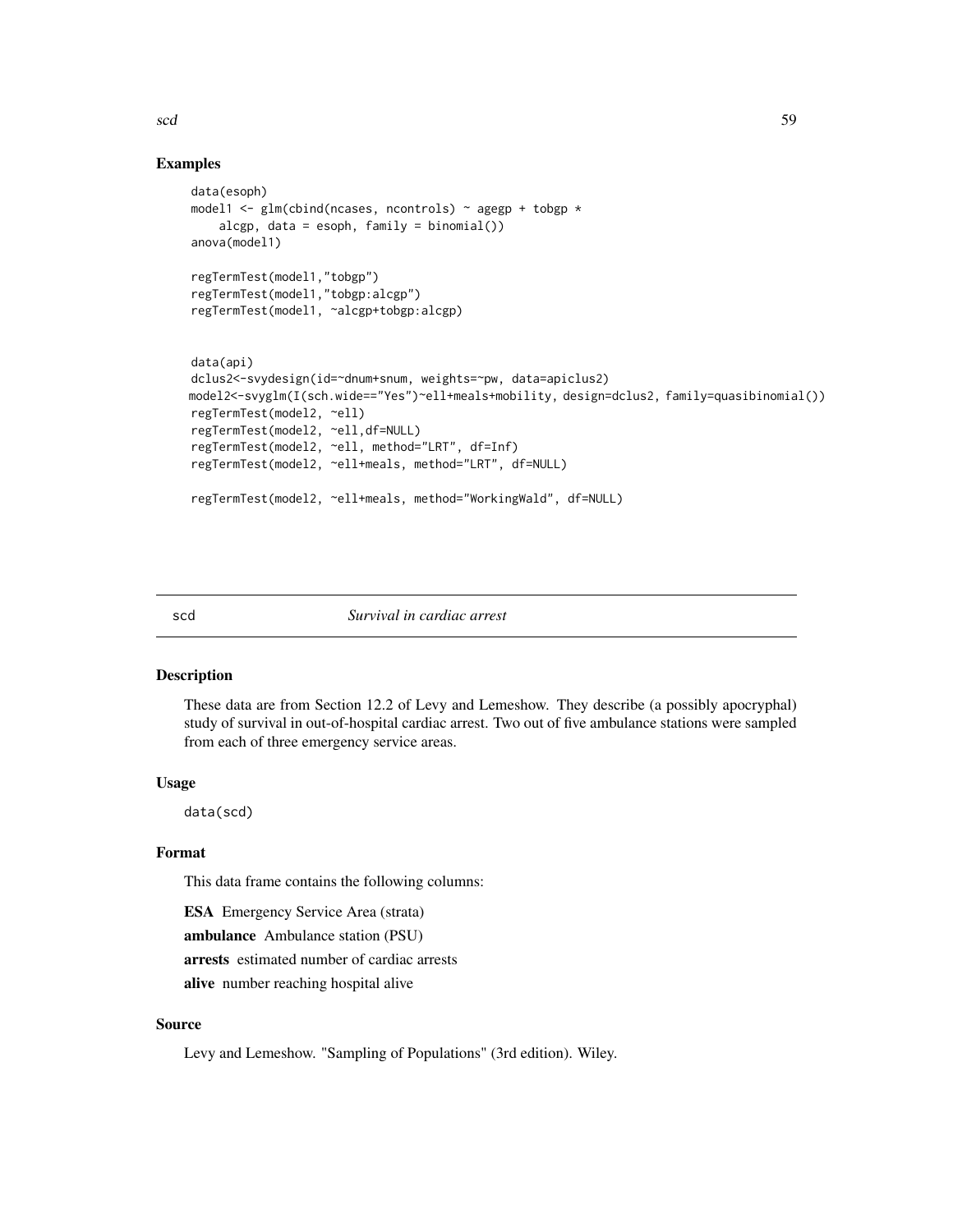## Examples

data(scd)

```
## survey design objects
scddes<-svydesign(data=scd, prob=~1, id=~ambulance, strata=~ESA,
nest=TRUE, fpc=rep(5,6))
scdnofpc<-svydesign(data=scd, prob=~1, id=~ambulance, strata=~ESA,
nest=TRUE)
# convert to BRR replicate weights
scd2brr <- as.svrepdesign(scdnofpc, type="BRR")
# or to Rao-Wu bootstrap
scd2boot <- as.svrepdesign(scdnofpc, type="subboot")
# use BRR replicate weights from Levy and Lemeshow
repweights<-2*cbind(c(1,0,1,0,1,0), c(1,0,0,1,0,1), c(0,1,1,0,0,1),
c(0,1,0,1,1,0))
scdrep<-svrepdesign(data=scd, type="BRR", repweights=repweights)
# ratio estimates
svyratio(~alive, ~arrests, design=scddes)
svyratio(~alive, ~arrests, design=scdnofpc)
svyratio(~alive, ~arrests, design=scd2brr)
svyratio(~alive, ~arrests, design=scd2boot)
svyratio(~alive, ~arrests, design=scdrep)
# or a logistic regression
summary(svyglm(cbind(alive,arrests-alive)~1, family=quasibinomial, design=scdnofpc))
summary(svyglm(cbind(alive,arrests-alive)~1, family=quasibinomial, design=scdrep))
# Because no sampling weights are given, can't compute design effects
# without replacement: use deff="replace"
svymean(~alive+arrests, scddes, deff=TRUE)
svymean(~alive+arrests, scddes, deff="replace")
```
SE *Extract standard errors*

#### Description

Extracts standard errors from an object. The default method is for objects with a [vcov](#page-0-0) method.

## Usage

```
SE(object, ...)
## Default S3 method:
SE(object,...)
## S3 method for class 'svrepstat'
SE(object,...)
```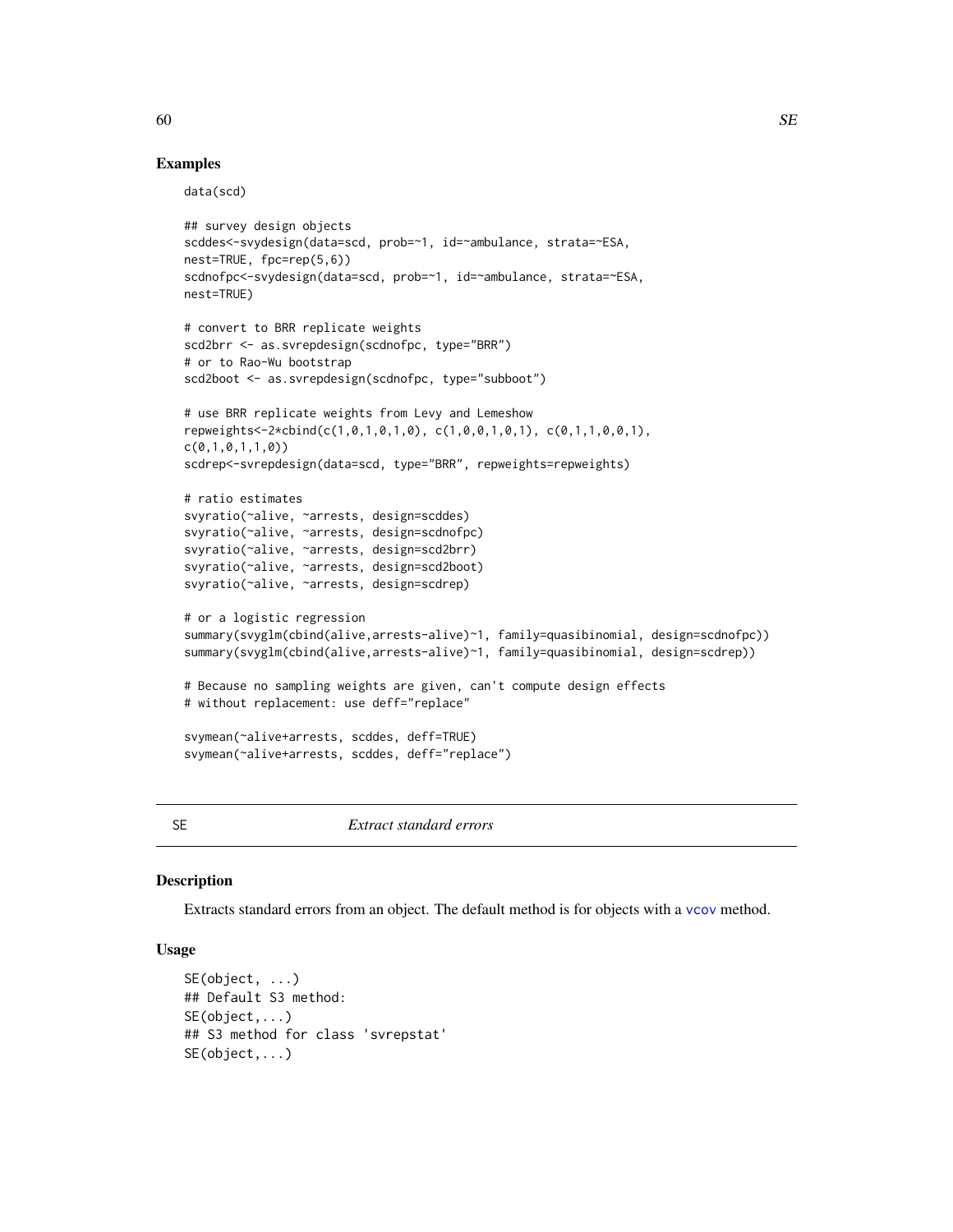# stratsample 61

# Arguments

| object   | An object                      |
|----------|--------------------------------|
| $\cdots$ | Arguments for future expansion |

# Value

Vector of standard errors.

# See Also

[vcov](#page-0-0)

stratsample *Take a stratified sample*

# Description

This function takes a stratified sample without replacement from a data set.

# Usage

stratsample(strata, counts)

# Arguments

| strata | Vector of stratum identifiers; will be coerced to character                                             |
|--------|---------------------------------------------------------------------------------------------------------|
| counts | named vector of stratum sample sizes, with names corresponding to the values<br>of as.character(strata) |

# Value

vector of indices into strata giving the sample

# See Also

# [sample](#page-0-0)

The "sampling" package has many more sampling algorithms.

# Examples

```
data(api)
s<-stratsample(apipop$stype, c("E"=5,"H"=4,"M"=2))
table(apipop$stype[s])
```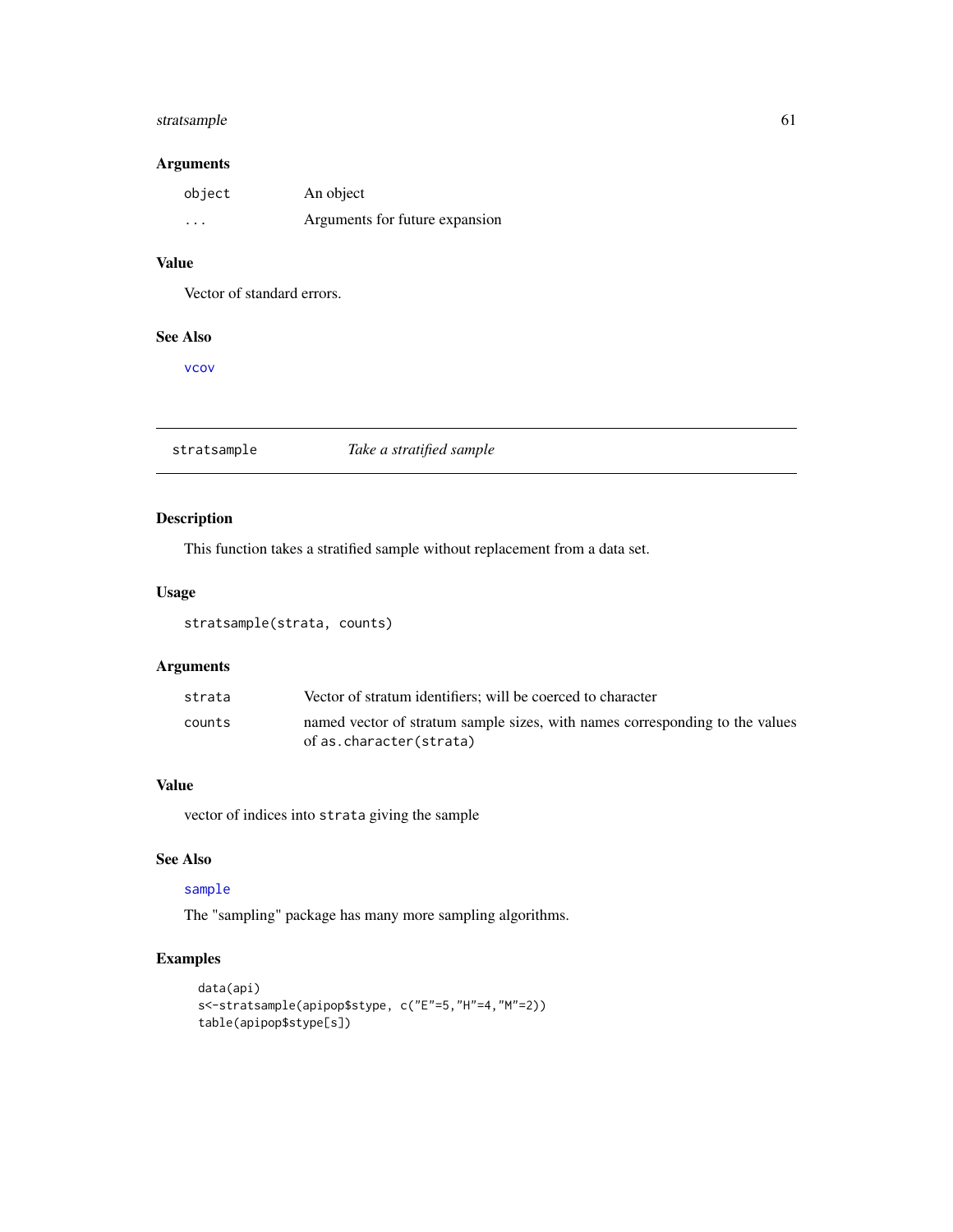subset.survey.design *Subset of survey*

## Description

Restrict a survey design to a subpopulation, keeping the original design information about number of clusters, strata. If the design has no post-stratification or calibration data the subset will use proportionately less memory.

#### Usage

```
## S3 method for class 'survey.design'
subset(x, subset, ...)
## S3 method for class 'svyrep.design'
subset(x, subset, ...)
```
## Arguments

| $\boldsymbol{\mathsf{x}}$ | A survey design object                     |
|---------------------------|--------------------------------------------|
| subset                    | An expression specifying the subpopulation |
| .                         | Arguments not used by this method          |

## Value

A new survey design object

#### See Also

## [svydesign](#page-86-0)

## Examples

```
data(fpc)
dfpc<-svydesign(id=~psuid,strat=~stratid,weight=~weight,data=fpc,nest=TRUE)
dsub<-subset(dfpc,x>4)
summary(dsub)
svymean(~x,design=dsub)
```

```
## These should give the same domain estimates and standard errors
svyby(~x,~I(x>4),design=dfpc, svymean)
summary(svyglm(x~I(x>4)+0,design=dfpc))
```

```
data(api)
dclus1<-svydesign(id=~dnum, weights=~pw, data=apiclus1, fpc=~fpc)
rclus1<-as.svrepdesign(dclus1)
svymean(~enroll, subset(dclus1, sch.wide=="Yes" & comp.imp=="Yes"))
svymean(~enroll, subset(rclus1, sch.wide=="Yes" & comp.imp=="Yes"))
```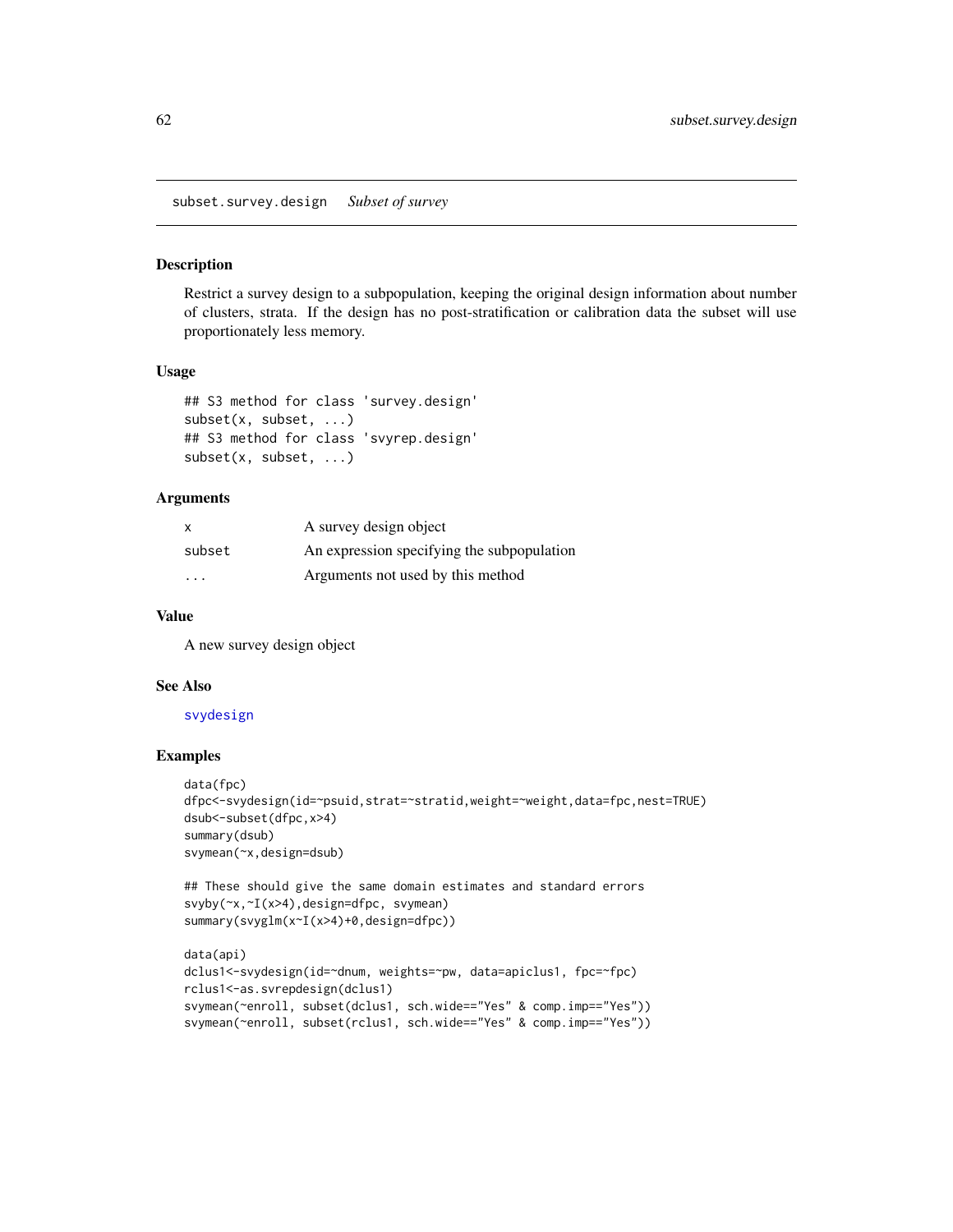# **Description**

This help page documents the options that control the behaviour of the survey package.

## Details

All the options for the survey package have names beginning with "survey". Four of them control standard error estimation.

options("survey.replicates.mse") controls the default in svrepdesign and as.svrepdesign for computing variances. When options("survey.replicates.mse") is TRUE, the default is to create replicate weight designs that compute variances centered at the point estimate, rather than at the mean of the replicates. The option can be overridden by specifying the mse argument explicitly in svrepdesign and as.svrepdesign. The default is FALSE.

When options("survey.ultimate.cluster") is TRUE, standard error estimation is based on independence of PSUs at the first stage of sampling, without using any information about subsequent stages. When FALSE, finite population corrections and variances are estimated recursively. See [svyrecvar](#page-119-0) for more information. This option makes no difference unless first-stage finite population corrections are specified, in which case setting the option to TRUE gives the wrong answer for a multistage study. The only reason to use TRUE is for compatibility with other software that gives the wrong answer.

Handling of strata with a single PSU that are not certainty PSUs is controlled by options("survey.lonely.psu"). The default setting is "fail", which gives an error. Use "remove" to ignore that PSU for variance computation, "adjust" to center the stratum at the population mean rather than the stratum mean, and "average" to replace the variance contribution of the stratum by the average variance contribution across strata. As of version 3.4-2 as.svrepdesign also uses this option.

The variance formulas for domain estimation give well-defined, positive results when a stratum contains only one PSU with observations in the domain, but are not unbiased. If options("survey.adjust.domain.lonely") is TRUE and options("survey.lonely.psu") is "average" or "adjust" the same adjustment for lonely PSUs will be used within a domain. Note that this adjustment is not available for replicateweight designs, nor (currently) for raked, post-stratified, or calibrated designs.

The fourth option is options("survey.want.obsolete"). This controls the warnings about using the deprecated pre-2.9.0 survey design objects.

The behaviour of replicate-weight designs for self-representing strata is controlled by options ("survey.drop.replicates' When TRUE, various optimizations are used that take advantage of the fact that these strata do not contribute to the variance. The only reason ever to use FALSE is if there is a bug in the code for these optimizations.

The fifth option controls the use of multiple processors with the multicore package. This option should not affect the values computed by any of the survey functions. If TRUE, all functions that are able to use multiple processors will do so by default. Using multiple processors may speed up calculations, but need not, especially if the computer is short on memory. The best strategy is probably to experiment with explicitly requesting multicore=TRUE in functions that support it, to see if there is an increase in speed before setting the global option.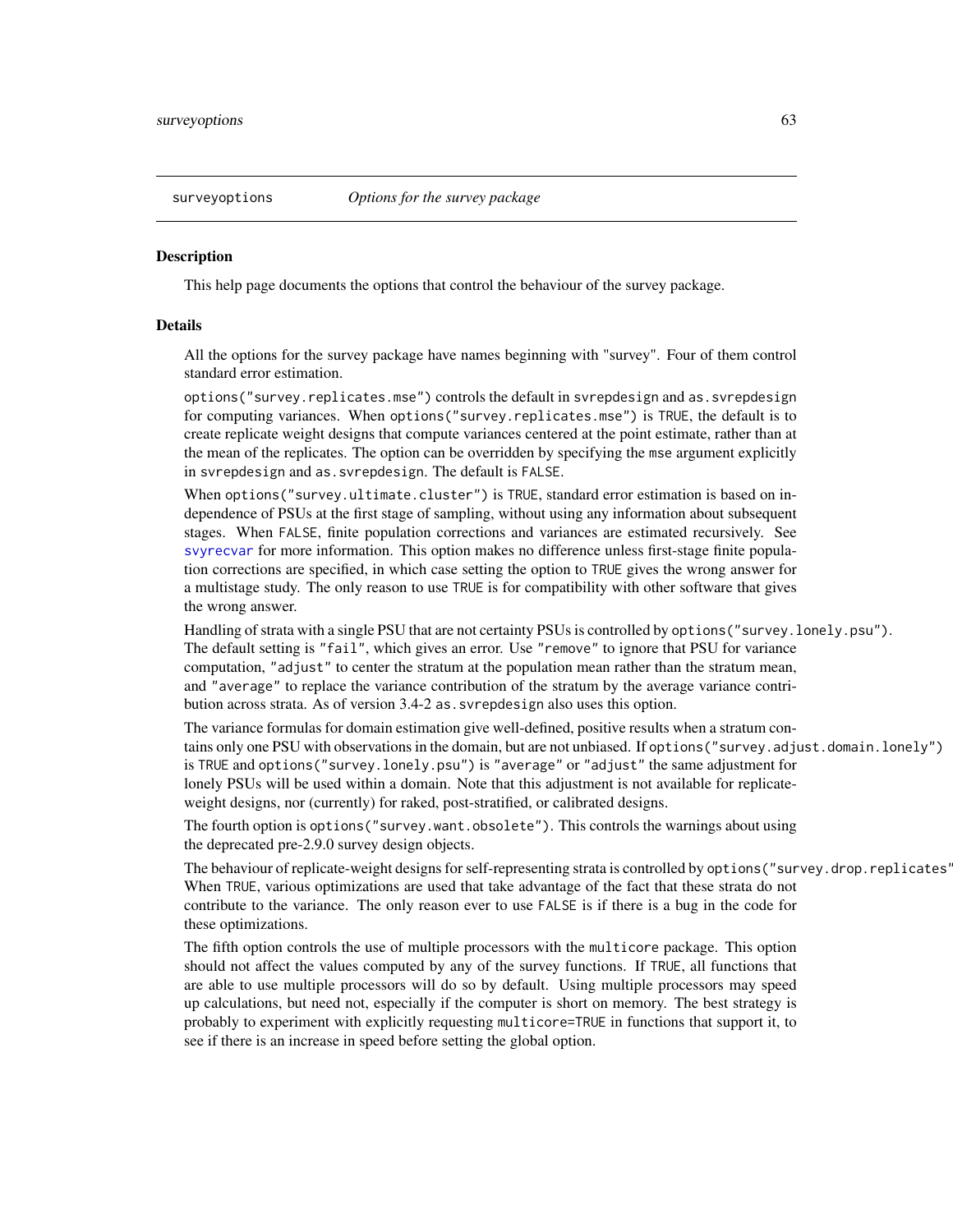#### Description

Compute means, variances, ratios and totals for data from complex surveys.

#### Usage

## S3 method for class 'survey.design' svymean(x, design, na.rm=FALSE,deff=FALSE,influence=FALSE,...) ## S3 method for class 'survey.design2' svymean(x, design, na.rm=FALSE,deff=FALSE,influence=FALSE,...) ## S3 method for class 'twophase' svymean(x, design, na.rm=FALSE,deff=FALSE,...) ## S3 method for class 'svyrep.design' svymean(x, design, na.rm=FALSE, rho=NULL, return.replicates=FALSE, deff=FALSE,...) ## S3 method for class 'survey.design' svyvar(x, design, na.rm=FALSE,...) ## S3 method for class 'svyrep.design' svyvar(x, design, na.rm=FALSE, rho=NULL, return.replicates=FALSE,...,estimate.only=FALSE) ## S3 method for class 'survey.design' svytotal(x, design, na.rm=FALSE,deff=FALSE,influence=FALSE,...) ## S3 method for class 'survey.design2' svytotal(x, design, na.rm=FALSE,deff=FALSE,influence=FALSE,...) ## S3 method for class 'twophase' svytotal(x, design, na.rm=FALSE,deff=FALSE,...) ## S3 method for class 'svyrep.design' svytotal(x, design, na.rm=FALSE, rho=NULL, return.replicates=FALSE, deff=FALSE,...) ## S3 method for class 'svystat' coef(object,...) ## S3 method for class 'svrepstat' coef(object,...) ## S3 method for class 'svystat' vcov(object,...) ## S3 method for class 'svrepstat' vcov(object,...) ## S3 method for class 'svystat'  $confint(object, parm, level = 0.95, df = Inf, ...)$ ## S3 method for class 'svrepstat'  $confint(object, parm, level = 0.95, df = Inf, ...)$ cv(object,...) deff(object, quietly=FALSE,...) make.formula(names)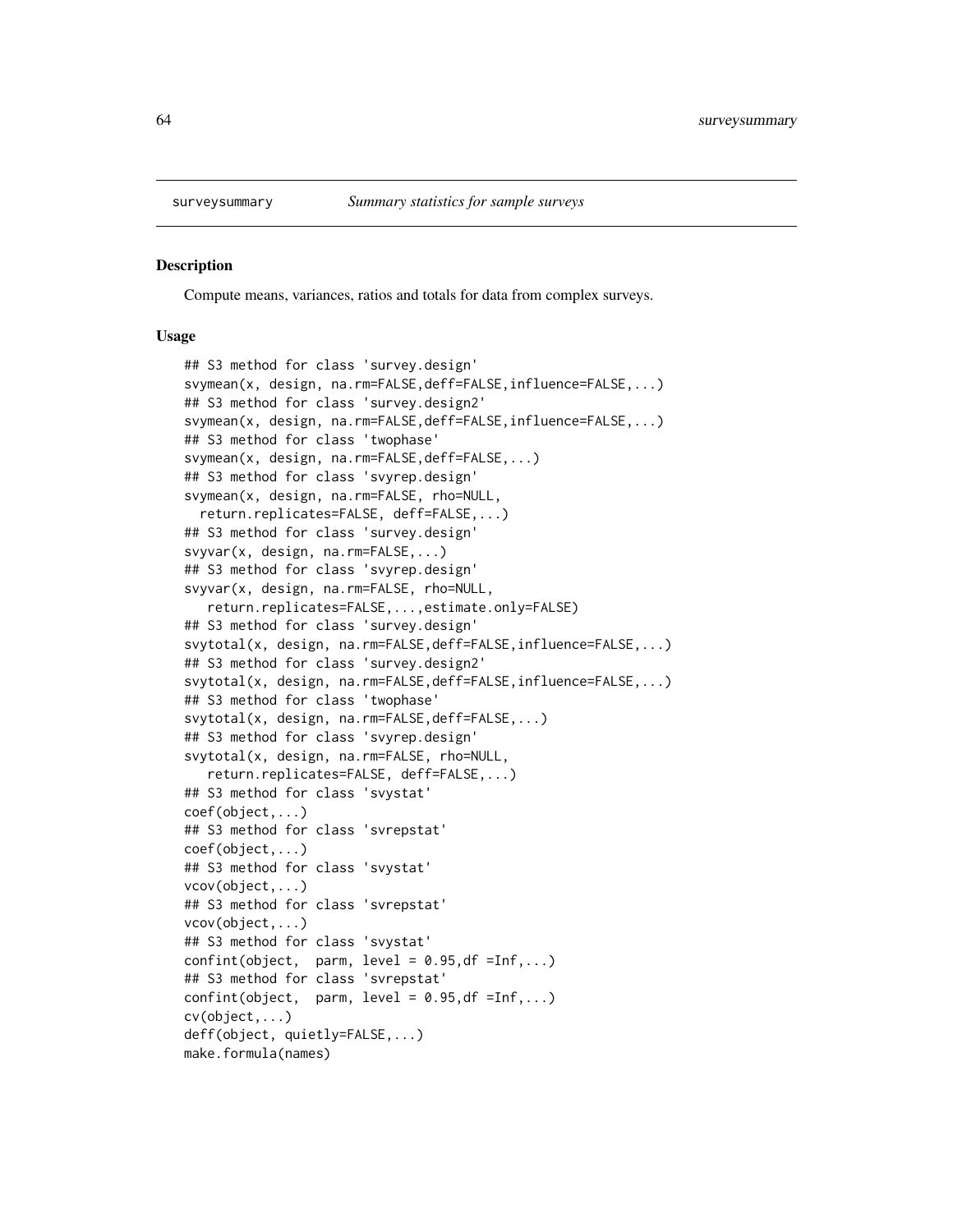# surveysummary 65

#### **Arguments**

| X                 | A formula, vector or matrix                                                                                                                                                   |  |
|-------------------|-------------------------------------------------------------------------------------------------------------------------------------------------------------------------------|--|
| design            | survey.design or svyrep.design object                                                                                                                                         |  |
| na.rm             | Should cases with missing values be dropped?                                                                                                                                  |  |
| influence         | Should a matrix of influence functions be returned (primarily to support svyby)                                                                                               |  |
| rho               | parameter for Fay's variance estimator in a BRR design                                                                                                                        |  |
| return.replicates |                                                                                                                                                                               |  |
|                   | Return the replicate means/totals?                                                                                                                                            |  |
| deff              | Return the design effect (see below)                                                                                                                                          |  |
| object            | The result of one of the other survey summary functions                                                                                                                       |  |
| quietly           | Don't warn when there is no design effect computed                                                                                                                            |  |
| estimate.only     | Don't compute standard errors (useful when svyvar is used to estimate the de-<br>sign effect)                                                                                 |  |
| parm              | a specification of which parameters are to be given confidence intervals, either<br>a vector of numbers or a vector of names. If missing, all parameters are consid-<br>ered. |  |
| level             | the confidence level required.                                                                                                                                                |  |
| df                | degrees of freedom for t-distribution in confidence interval, use degf (design)<br>for number of PSUs minus number of strata                                                  |  |
|                   | additional arguments to methods, not currently used                                                                                                                           |  |
| names             | vector of character strings                                                                                                                                                   |  |

# Details

These functions perform weighted estimation, with each observation being weighted by the inverse of its sampling probability. Except for the table functions, these also give precision estimates that incorporate the effects of stratification and clustering.

Factor variables are converted to sets of indicator variables for each category in computing means and totals. Combining this with the [interaction](#page-0-0) function, allows crosstabulations. See [ftable.svystat](#page-30-0) for formatting the output.

With na.rm=TRUE, all cases with missing data are removed. With na.rm=FALSE cases with missing data are not removed and so will produce missing results. When using replicate weights and na.rm=FALSE it may be useful to set options(na.action="na.pass"), otherwise all replicates with any missing results will be discarded.

The svytotal and svreptotal functions estimate a population total. Use predict on [svyratio](#page-116-0) and [svyglm](#page-90-0), to get ratio or regression estimates of totals.

svyvar estimates the population variance. The object returned includes the full matrix of estimated population variances and covariances, but by default only the diagonal elements are printed. To display the whole matrix use as.matrix(v) or  $print(v, covariance=TRUE)$ .

The design effect compares the variance of a mean or total to the variance from a study of the same size using simple random sampling without replacement. Note that the design effect will be incorrect if the weights have been rescaled so that they are not reciprocals of sampling probabilities.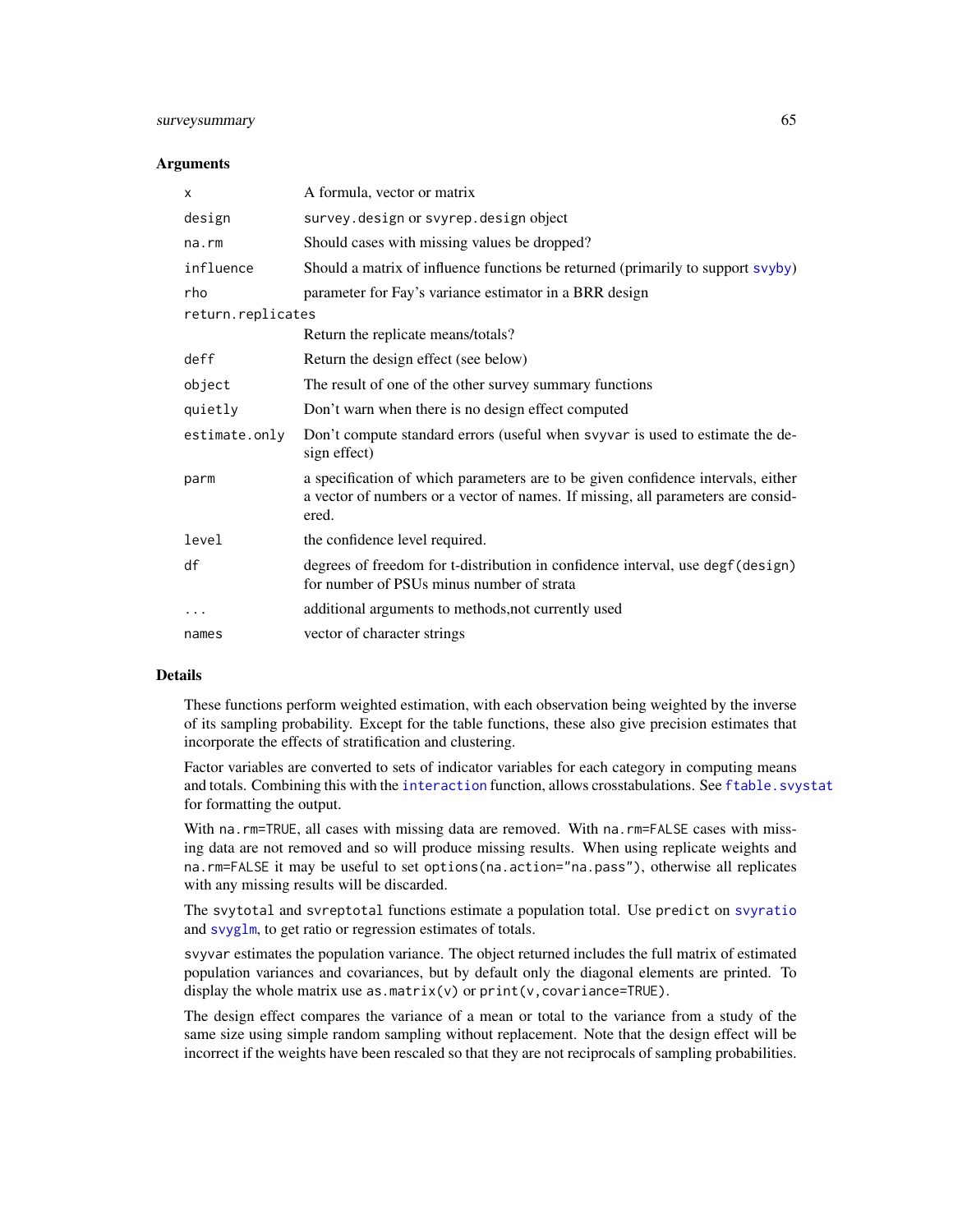To obtain an estimate of the design effect comparing to simple random sampling with replacement, which does not have this requirement, use deff="replace". This with-replacement design effect is the square of Kish's "deft".

The design effect for a subset of a design conditions on the size of the subset. That is, it compares the variance of the estimate to the variance of an estimate based on a simple random sample of the same size as the subset, taken from the subpopulation. So, for example, under stratified random sampling the design effect in a subset consisting of a single stratum will be 1.0.

The cv function computes the coefficient of variation of a statistic such as ratio, mean or total. The default method is for any object with methods for [SE](#page-59-0) and coef.

make.formula makes a formula from a vector of names. This is useful because formulas as the best way to specify variables to the survey functions.

## Value

Objects of class "svystat" or "svrepstat", which are vectors with a "var" attribute giving the variance and a "statistic" attribute giving the name of the statistic.

These objects have methods for vcov, SE, coef, confint, svycontrast.

#### Author(s)

Thomas Lumley

# See Also

[svydesign](#page-86-0), [as.svrepdesign](#page-8-0), [svrepdesign](#page-66-0) for constructing design objects.

[degf](#page-125-0) to extract degrees of freedom from a design.

[svyquantile](#page-38-0) for quantiles

[ftable.svystat](#page-30-0) for more attractive tables

[svyciprop](#page-76-0) for more accurate confidence intervals for proportions near 0 or 1.

[svyttest](#page-128-0) for comparing two means.

[svycontrast](#page-78-0) for linear and nonlinear functions of estimates.

## Examples

data(api)

```
## one-stage cluster sample
dclus1<-svydesign(id=~dnum, weights=~pw, data=apiclus1, fpc=~fpc)
svymean(~api00, dclus1, deff=TRUE)
svymean(~factor(stype),dclus1)
svymean(~interaction(stype, comp.imp), dclus1)
svyquantile(~api00, dclus1, c(.25,.5,.75))
svytotal(~enroll, dclus1, deff=TRUE)
svyratio(~api.stu, ~enroll, dclus1)
```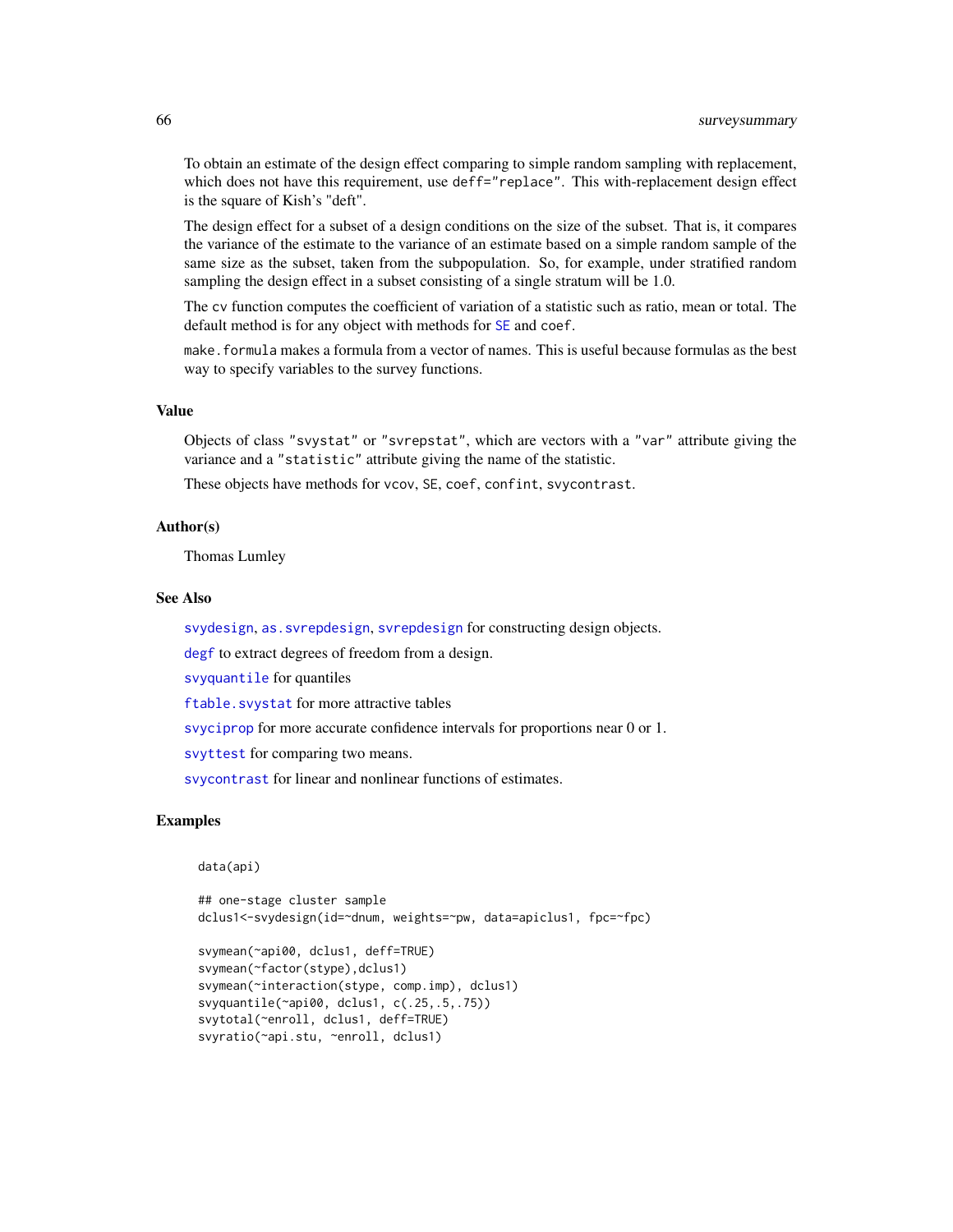# svrepdesign 67

```
v<-svyvar(~api00+api99, dclus1)
 v
print(v, cov=TRUE)
as.matrix(v)
# replicate weights - jackknife (this is slower)
dstrat<-svydesign(id=~1,strata=~stype, weights=~pw,
      data=apistrat, fpc=~fpc)
jkstrat<-as.svrepdesign(dstrat)
svymean(~api00, jkstrat)
svymean(~factor(stype),jkstrat)
svyvar(~api00+api99,jkstrat)
svyquantile(~api00, jkstrat, c(.25,.5,.75))
svytotal(~enroll, jkstrat)
svyratio(~api.stu, ~enroll, jkstrat)
# coefficients of variation
cv(svytotal(~enroll,dstrat))
cv(svyratio(~api.stu, ~enroll, jkstrat))
# extracting information from the results
coef(svytotal(~enroll,dstrat))
vcov(svymean(~api00+api99,jkstrat))
SE(svymean(~enroll, dstrat))
confint(svymean(~api00+api00, dclus1))
confint(svymean(~api00+api00, dclus1), df=degf(dclus1))
# Design effect
svymean(~api00, dstrat, deff=TRUE)
svymean(~api00, dstrat, deff="replace")
svymean(~api00, jkstrat, deff=TRUE)
svymean(~api00, jkstrat, deff="replace")
(a<-svytotal(~enroll, dclus1, deff=TRUE))
deff(a)
```
<span id="page-66-0"></span>svrepdesign *Specify survey design with replicate weights*

# Description

Some recent large-scale surveys specify replication weights rather than the sampling design (partly for privacy reasons). This function specifies the data structure for such a survey.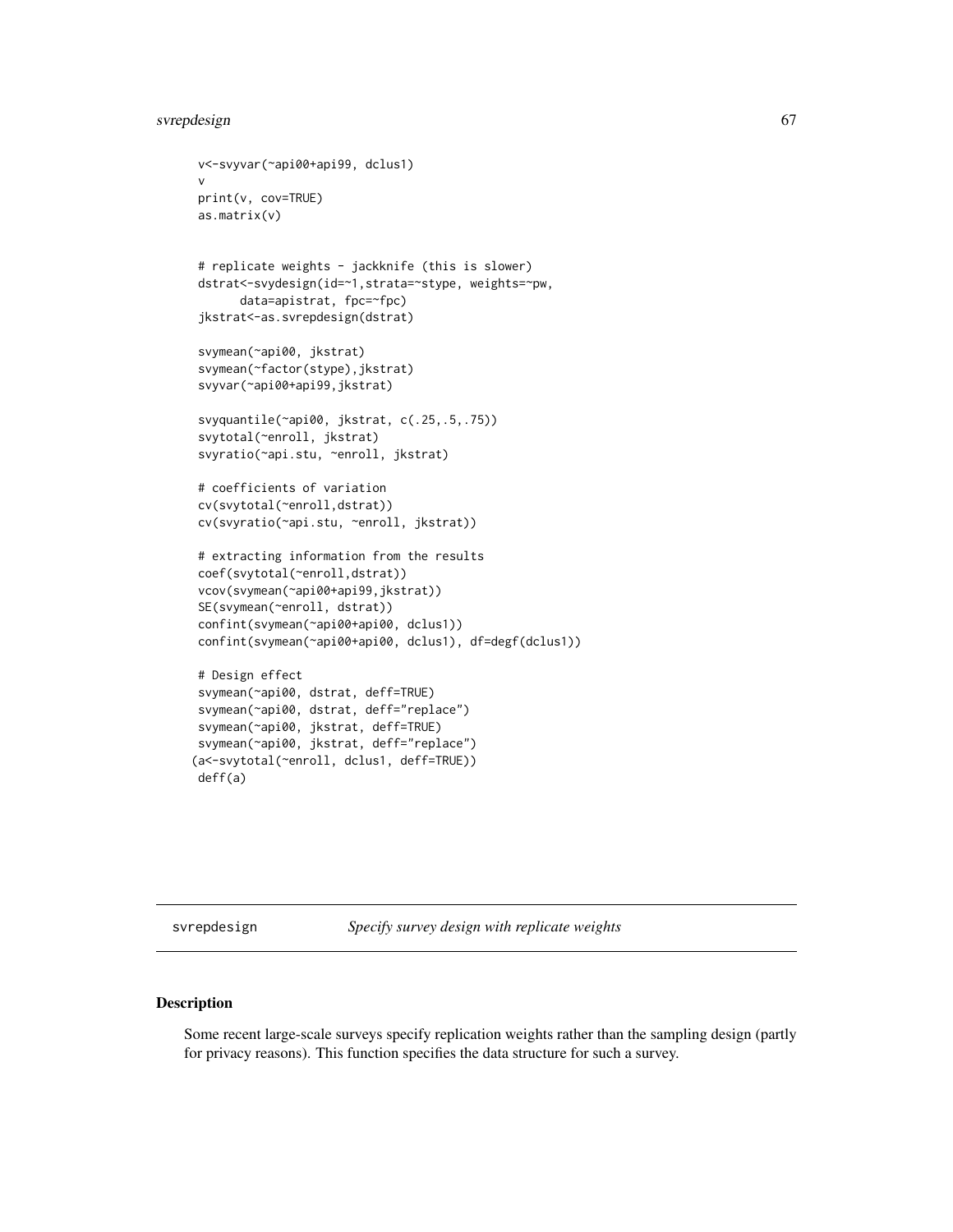# Usage

```
svrepdesign(variables , repweights , weights, data,...)
## Default S3 method:
svrepdesign(variables = NULL, repweights = NULL, weights = NULL,
   data = NULL, type = c("BRR", "Fay", "JK1","JKn","bootstrap",
   "ACS","successive-difference","JK2","other"),
   combined.weights=TRUE, rho = NULL, bootstrap.average=NULL,
   scale=NULL, rscales=NULL,fpc=NULL, fpctype=c("fraction","correction"),
   mse=getOption("survey.replicates.mse"),...)
## S3 method for class 'imputationList'
svrepdesign(variables=NULL, repweights,weights,data,
   mse=getOption("survey.replicates.mse"),...)
## S3 method for class 'character'
svrepdesign(variables=NULL,repweights=NULL, weights=NULL,data=NULL,
type=c("BRR","Fay","JK1", "JKn","bootstrap","ACS","successive-difference","JK2","other"),
combined.weights=TRUE, rho=NULL, bootstrap.average=NULL, scale=NULL,rscales=NULL,
fpc=NULL,fpctype=c("fraction","correction"),mse=getOption("survey.replicates.mse"),
dbtype="SQLite", dbname,...)
```

```
## S3 method for class 'svyrep.design'
image(x, ...,
col=grey(seq(.5,1,length=30)), type.=c("rep","total"))
```
# **Arguments**

| variables         | formula or data frame specifying variables to include in the design (default is<br>all)                                                                                      |  |
|-------------------|------------------------------------------------------------------------------------------------------------------------------------------------------------------------------|--|
| repweights        | formula or data frame specifying replication weights, or character string spec-<br>ifying a regular expression that matches the names of the replication weight<br>variables |  |
| weights           | sampling weights                                                                                                                                                             |  |
| data              | data frame to look up variables in formulas, or character string giving name of<br>database table                                                                            |  |
| type              | Type of replication weights                                                                                                                                                  |  |
| combined.weights  |                                                                                                                                                                              |  |
|                   | TRUE if the repweights already include the sampling weights. This is usually<br>the case.                                                                                    |  |
| rho               | Shrinkage factor for weights in Fay's method                                                                                                                                 |  |
| bootstrap.average |                                                                                                                                                                              |  |
|                   | For type="bootstrap", if the bootstrap weights have been averaged, gives the<br>number of iterations averaged over                                                           |  |
| scale, rscales    | Scaling constant for variance, see Details below                                                                                                                             |  |
| fpc, fpctype      | Finite population correction information                                                                                                                                     |  |
| mse               | If TRUE, compute variances based on sum of squares around the point estimate,<br>rather than the mean of the replicates                                                      |  |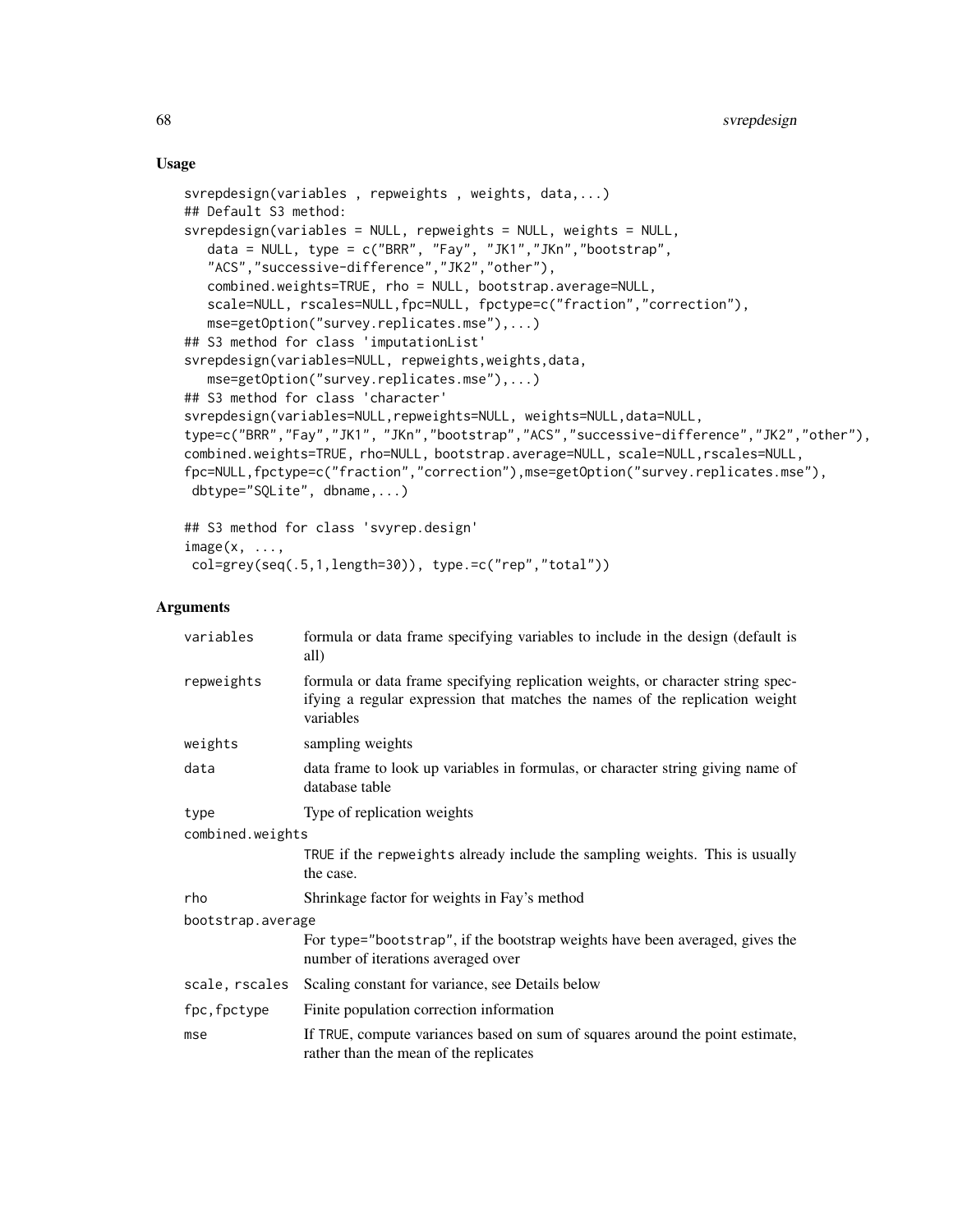| dbname     | name of database, passed to DBI:: dbConnect()                                                     |
|------------|---------------------------------------------------------------------------------------------------|
| dbtype     | Database driver: see Details                                                                      |
| x          | survey design with replicate weights                                                              |
| $\ddots$ . | Other arguments to <i>image</i>                                                                   |
| col        | Colors                                                                                            |
| type.      | "rep" for only the replicate weights, "total" for the replicate and sampling<br>weights combined. |

# Details

In the BRR method, the dataset is split into halves, and the difference between halves is used to estimate the variance. In Fay's method, rather than removing observations from half the sample they are given weight rho in one half-sample and 2-rho in the other. The ideal BRR analysis is restricted to a design where each stratum has two PSUs, however, it has been used in a much wider class of surveys. The scale and rscales arguments will be ignored (with a warning) if they are specified.

The JK1 and JKn types are both jackknife estimators deleting one cluster at a time. JKn is designed for stratified and JK1 for unstratified designs.

The successive-difference weights in the American Community Survey automatically use scale = 4/ncol(repweights) and rscales=rep(1,ncol(repweights)). This can be specified as type="ACS" or type="successive-difference". The scale and rscales arguments will be ignored (with a warning) if they are specified.

JK2 weights (type="JK2"), as in the California Health Interview Survey, automatically use scale=1, rscales=rep(1,ncol(repweights)). The scale and rscales arguments will be ignored (with a warning) if they are specified.

Averaged bootstrap weights ("mean bootstrap") are used for some surveys from Statistics Canada. Yee et al (1999) describe their construction and use for one such survey.

The variance is computed as the sum of squared deviations of the replicates from their mean. This may be rescaled: scale is an overall multiplier and rscales is a vector of replicate-specific multipliers for the squared deviations. That is, rscales should have one entry for each column of repweights If thereplication weights incorporate the sampling weights (combined.weights=TRUE) or for type="other" these must be specified, otherwise they can be guessed from the weights.

A finite population correction may be specified for type="other", type="JK1" and type="JKn". fpc must be a vector with one entry for each replicate. To specify sampling fractions use fpctype="fraction" and to specify the correction directly use fpctype="correction"

repweights may be a character string giving a regular expression for the replicate weight variables. For example, in the California Health Interview Survey public-use data, the sampling weights are "rakedw0" and the replicate weights are "rakedw1" to "rakedw80". The regular expression "rakedw[1-9]" matches the replicate weight variables (and not the sampling weight variable).

data may be a character string giving the name of a table or view in a relational database that can be accessed through the DBI interface. For DBI interfaces dbtype should be the name of the database driver and dbname should be the name by which the driver identifies the specific database (eg file name for SQLite).

The appropriate database interface package must already be loaded (eg RSQLite for SQLite). The survey design object will contain the replicate weights, but actual variables will be loaded from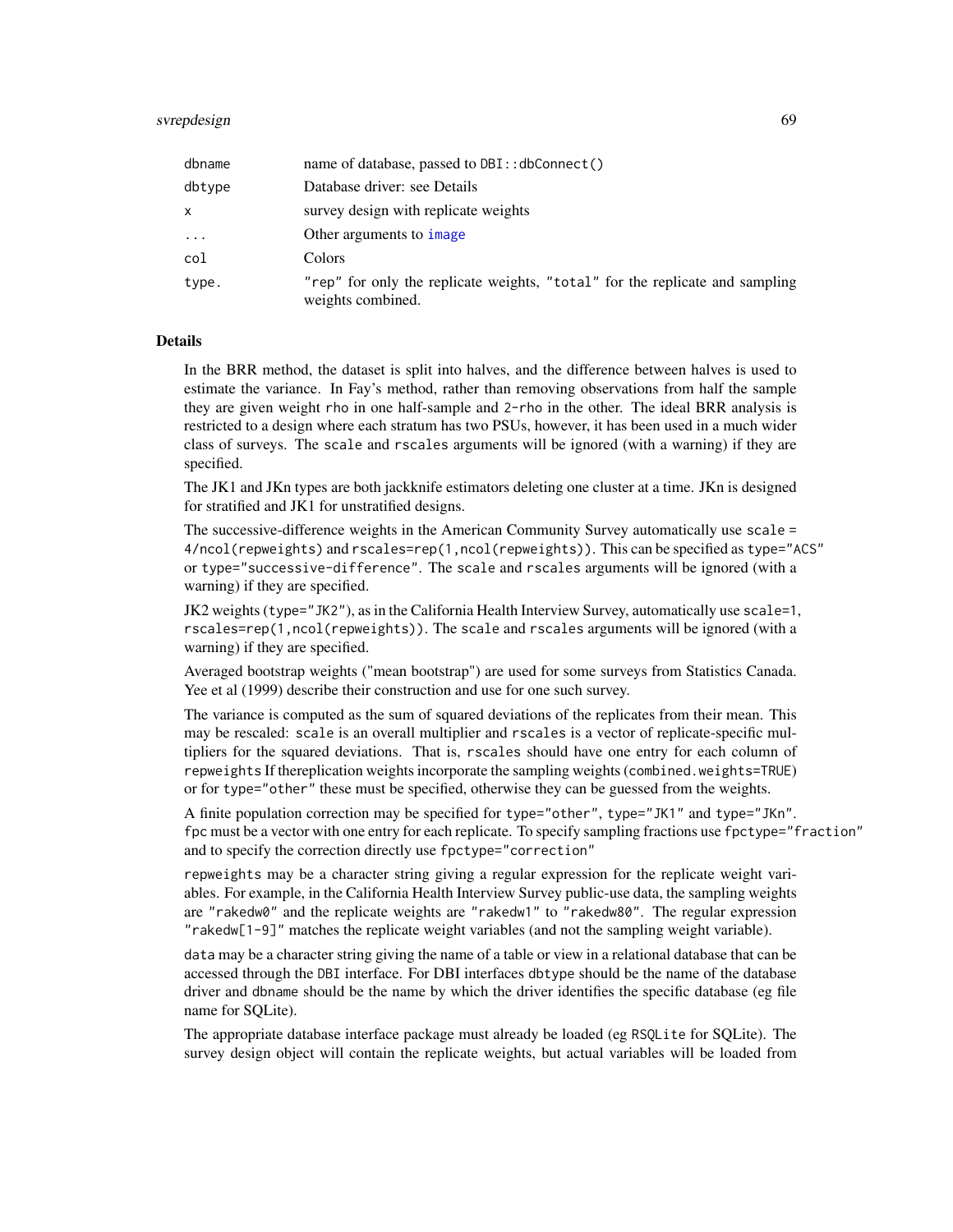the database only as needed. Use [close](#page-46-0) to close the database connection and [open](#page-46-1) to reopen the connection, eg, after loading a saved object.

The database interface does not attempt to modify the underlying database and so can be used with read-only permissions on the database.

To generate your own replicate weights either use [as.svrepdesign](#page-8-0) on a survey.design object, or see [brrweights](#page-13-0), [bootweights](#page-12-0), [jk1weights](#page-13-1) and [jknweights](#page-13-1)

The model. frame method extracts the observed data.

# Value

Object of class svyrep.design, with methods for print, summary, weights, image.

## Note

To use replication-weight analyses on a survey specified by sampling design, use as.svrepdesign to convert it.

#### References

Levy and Lemeshow. "Sampling of Populations". Wiley.

Shao and Tu. "The Jackknife and Bootstrap." Springer.

Yee et al (1999). Bootstrat Variance Estimation for the National Population Health Survey. Proceedings of the ASA Survey Research Methodology Section. [https://web.archive.org/web/](https://web.archive.org/web/20151110170959/http://www.amstat.org/sections/SRMS/Proceedings/papers/1999_136.pdf) [20151110170959/http://www.amstat.org/sections/SRMS/Proceedings/papers/1999\\_136.pdf](https://web.archive.org/web/20151110170959/http://www.amstat.org/sections/SRMS/Proceedings/papers/1999_136.pdf)

## See Also

[as.svrepdesign](#page-8-0), [svydesign](#page-86-0), [brrweights](#page-13-0), bootweights

## Examples

```
data(scd)
# use BRR replicate weights from Levy and Lemeshow
repweights<-2*cbind(c(1,0,1,0,1,0), c(1,0,0,1,0,1), c(0,1,1,0,0,1),
c(0,1,0,1,1,0))
scdrep<-svrepdesign(data=scd, type="BRR", repweights=repweights, combined.weights=FALSE)
svyratio(~alive, ~arrests, scdrep)
```

```
## Not run:
## Needs RSQLite
library(RSQLite)
db_rclus1<-svrepdesign(weights=~pw, repweights="wt[1-9]+", type="JK1", scale=(1-15/757)*14/15,
data="apiclus1rep",dbtype="SQLite", dbname=system.file("api.db",package="survey"), combined=FALSE)
svymean(~api00+api99,db_rclus1)
```
summary(db\_rclus1)

## closing and re-opening a connection close(db\_rclus1)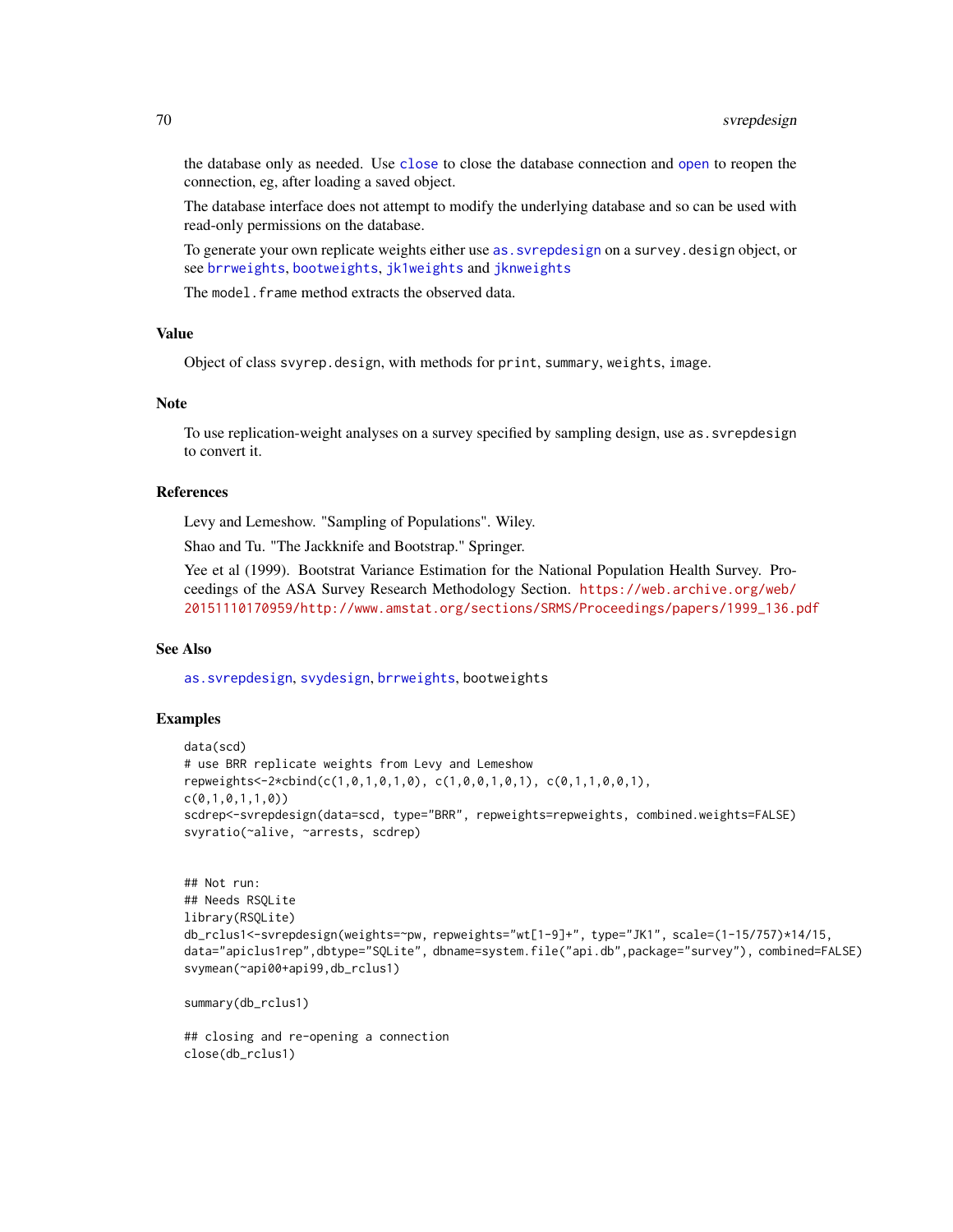#### svrVar 11. utv. 1999. godine 1999. godine 1999. godine 1999. godine 1999. godine 1999. godine 1999. godine 199

```
db_rclus1
try(svymean(~api00+api99,db_rclus1))
db_rclus1<-open(db_rclus1)
svymean(~api00+api99,db_rclus1)
```
## End(Not run)

## svrVar *Compute variance from replicates*

# Description

Compute an appropriately scaled empirical variance estimate from replicates. The mse argument specifies whether the sums of squares should be centered at the point estimate (mse=TRUE) or the mean of the replicates. It is usually taken from the mse component of the design object.

# Usage

```
svrVar(thetas, scale, rscales, na.action=getOption("na.action"),
 mse=getOption("survey.replicates.mse"),coef)
```
# Arguments

| thetas    | matrix whose rows are replicates (or a vector of replicates)                               |
|-----------|--------------------------------------------------------------------------------------------|
| scale     | Overall scaling factor                                                                     |
| rscales   | Scaling factor for each squared deviation                                                  |
| na.action | How to handle replicates where the statistic could not be estimated                        |
| mse       | if TRUE, center at the point estimated, if FALSE center at the mean of the repli-<br>cates |
| coef      | The point estimate, required only if mse==TRUE                                             |

## Value

covariance matrix.

# See Also

[svrepdesign](#page-66-0), [as.svrepdesign](#page-8-0), [brrweights](#page-13-0), [jk1weights](#page-13-1), [jknweights](#page-13-1)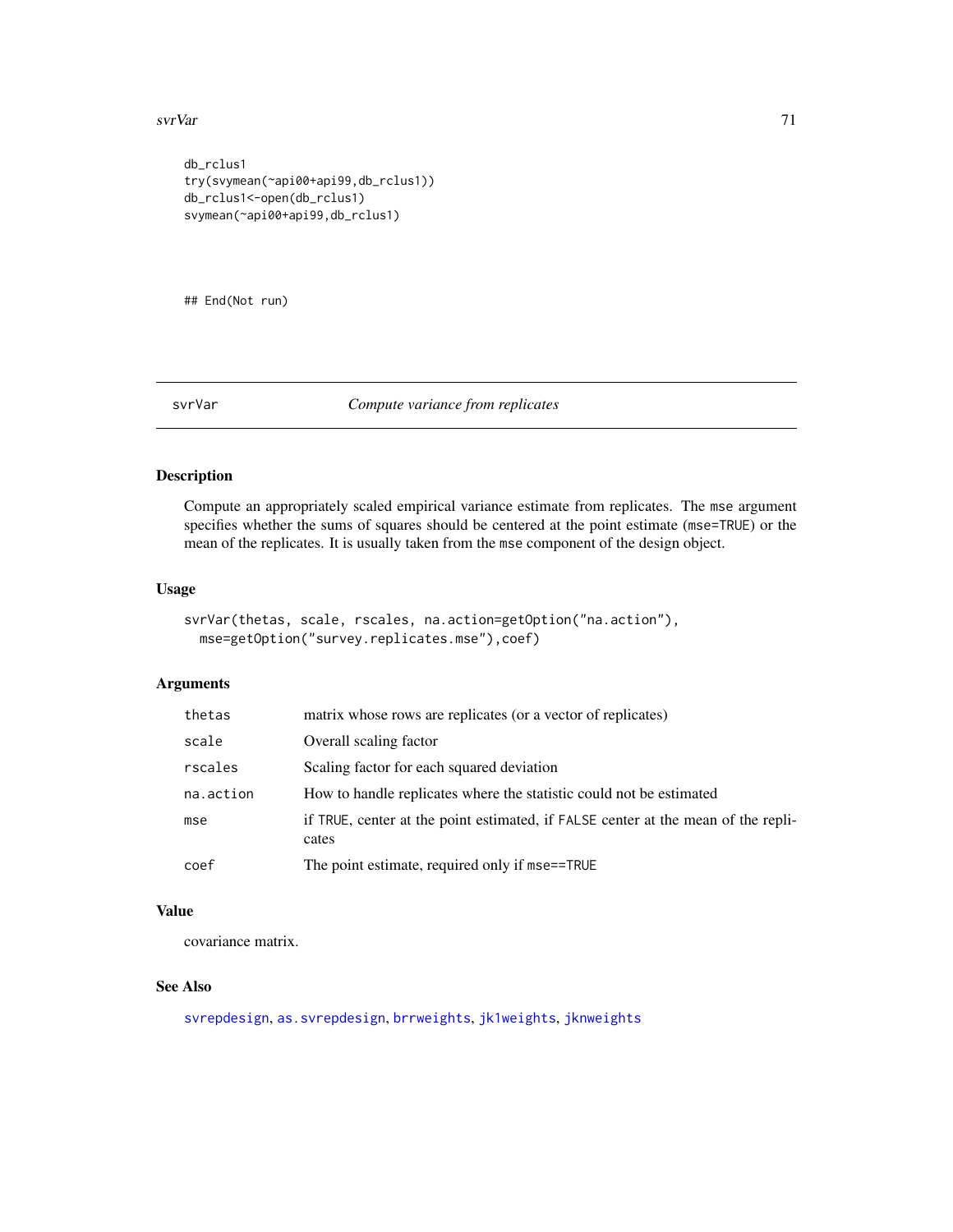# Description

Computes the sandwich variance estimator for a generalised linear model fitted to data from a complex sample survey. Designed to be used internally by [svyglm](#page-90-0).

## Usage

svy.varcoef(glm.object, design)

## Arguments

| glm.object | A glm object            |
|------------|-------------------------|
| design     | A survey. design object |

## Value

A variance matrix

#### Author(s)

Thomas Lumley

#### See Also

[svyglm](#page-90-0),[svydesign](#page-86-0), [svyCprod](#page-83-0)

<span id="page-71-0"></span>svyby *Survey statistics on subsets*

# Description

Compute survey statistics on subsets of a survey defined by factors.

# Usage

```
svyby(formula, by ,design,...)
## Default S3 method:
svyby(formula, by, design, FUN, ..., deff=FALSE,keep.var = TRUE,
keep.names = TRUE,verbose=FALSE, vartype=c("se","ci","ci","cv","cvpct","var"),
drop.empty.groups=TRUE, covmat=FALSE, return.replicates=FALSE,
na.rm.by=FALSE, na.rm.all=FALSE,
multicore=getOption("survey.multicore"))
## S3 method for class 'survey.design2'
```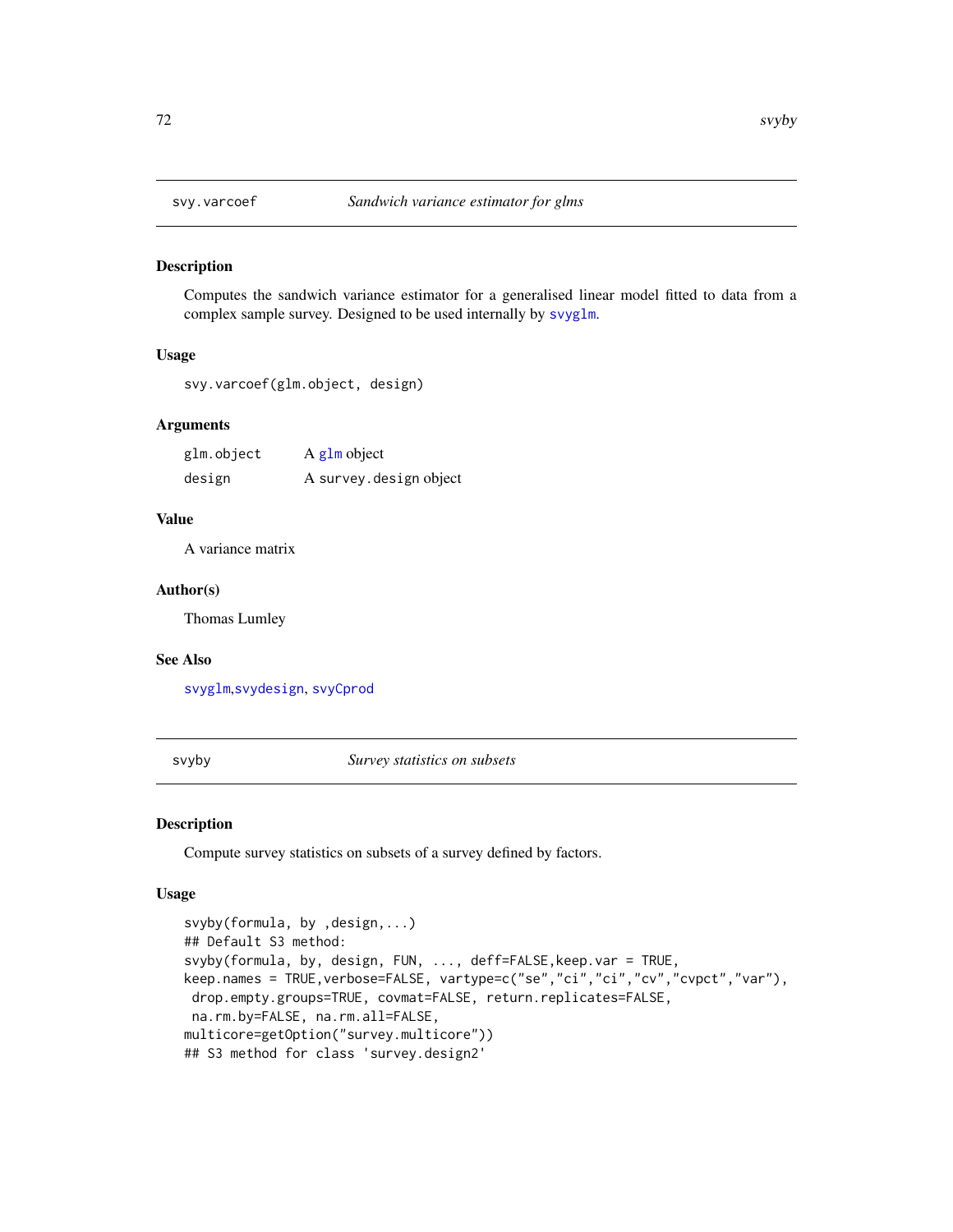svyby and the state of the state of the state of the state of the state of the state of the state of the state of the state of the state of the state of the state of the state of the state of the state of the state of the

```
svyby(formula, by, design, FUN, ..., deff=FALSE,keep.var = TRUE,
keep.names = TRUE,verbose=FALSE, vartype=c("se","ci","ci","cv","cvpct","var"),
drop.empty.groups=TRUE, covmat=FALSE, influence=covmat,
na.rm.by=FALSE, na.rm.all=FALSE, multicore=getOption("survey.multicore"))
## S3 method for class 'svyby'
SE(object,...)
## S3 method for class 'svyby'
deff(object,...)
## S3 method for class 'svyby'
coef(object,...)
## S3 method for class 'svyby'
confint(object, parm, level = 0.95, df = Inf, ...)
unwtd.count(x, design, ...)
svybys(formula, bys, design, FUN, ...)
```

| formula, x        | A formula specifying the variables to pass to FUN (or a matrix, data frame, or<br>vector)                                                                                                             |
|-------------------|-------------------------------------------------------------------------------------------------------------------------------------------------------------------------------------------------------|
| by                | A formula specifying factors that define subsets, or a list of factors.                                                                                                                               |
| design            | A svydesign or svrepdesign object                                                                                                                                                                     |
| <b>FUN</b>        | A function taking a formula and survey design object as its first two arguments.                                                                                                                      |
| .                 | Other arguments to FUN. NOTE: if any of the names of these are partial matches<br>to formula, by, or design, you must specify the formula, by, or design argu-<br>ment by name, not just by position. |
| deff              | Request a design effect from FUN                                                                                                                                                                      |
| keep.var          | If FUN returns a svystat object, extract standard errors from it                                                                                                                                      |
| keep.names        | Define row names based on the subsets                                                                                                                                                                 |
| verbose           | If TRUE, print a label for each subset as it is processed.                                                                                                                                            |
| vartype           | Report variability as one or more of standard error, confidence interval, coeffi-<br>cient of variation, percent coefficient of variation, or variance                                                |
| drop.empty.groups |                                                                                                                                                                                                       |
|                   | If FALSE, report NA for empty groups, if TRUE drop them from the output                                                                                                                               |
| na.rm.by          | If true, omit groups defined by NA values of the by variables.                                                                                                                                        |
| na.rm.all         | If true, check for groups with no non-missing observations for variables defined<br>by formula and treat these groups as empty                                                                        |
| covmat            | If TRUE, compute covariances between estimates for different subsets. Allows<br>svycontrast to be used on output. Requires that FUN supports either return.replicates=TRUE<br>or influence=TRUE       |
| return.replicates |                                                                                                                                                                                                       |
|                   | Only for replicate-weight designs. If TRUE, return all the replicates as the "repli-<br>cates" attribute of the result                                                                                |
| influence         | Return the influence functions of the result                                                                                                                                                          |
|                   |                                                                                                                                                                                                       |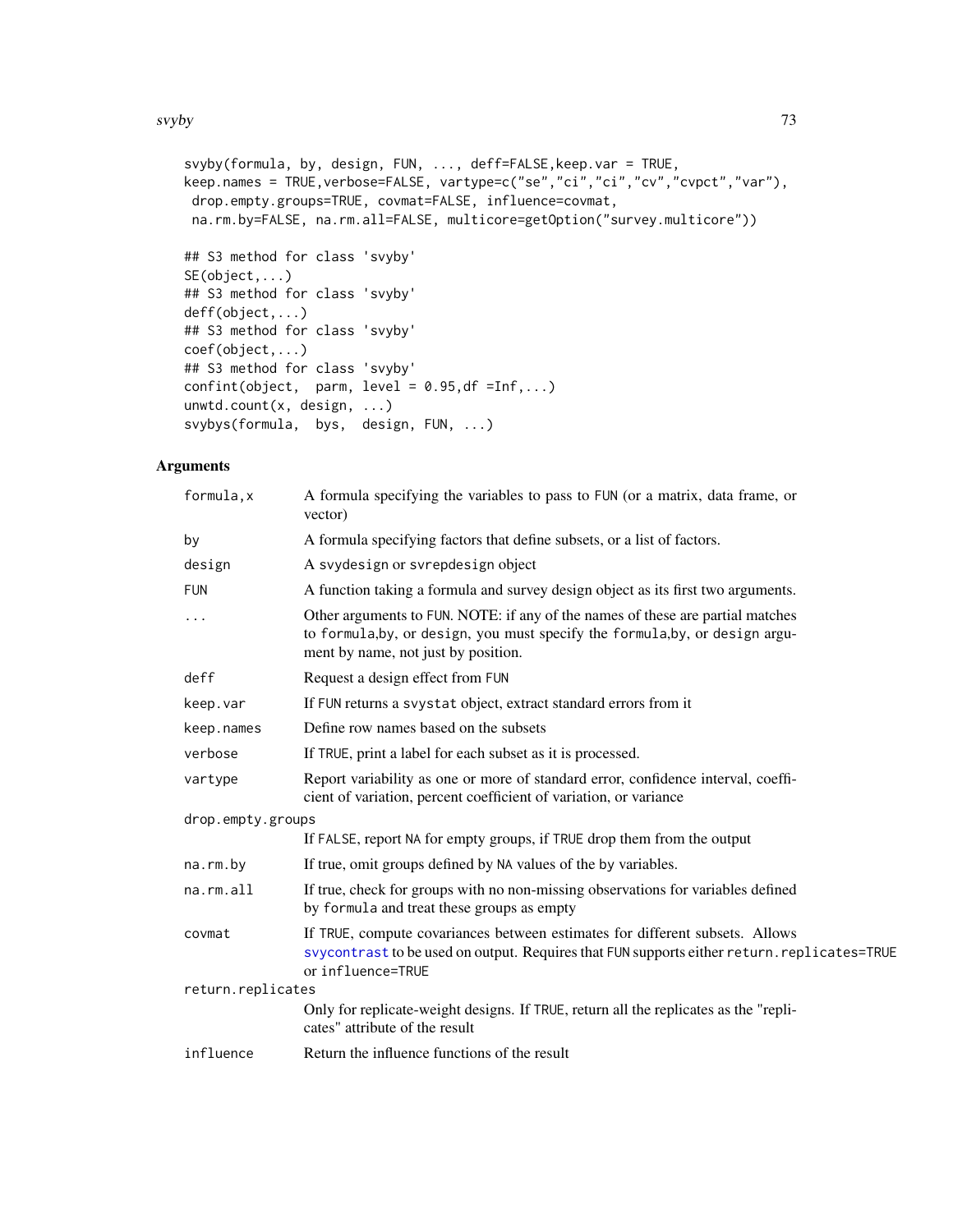| multicore | Use multicore package to distribute subsets over multiple processors?                                                                                                         |
|-----------|-------------------------------------------------------------------------------------------------------------------------------------------------------------------------------|
| parm      | a specification of which parameters are to be given confidence intervals, either<br>a vector of numbers or a vector of names. If missing, all parameters are consid-<br>ered. |
| level     | the confidence level required.                                                                                                                                                |
| df        | degrees of freedom for t-distribution in confidence interval, use degf (design)<br>for number of PSUs minus number of strata                                                  |
| object    | An object of class "svyby"                                                                                                                                                    |
| bys       | one-sided formula with each term specifying a grouping (rather than being com-<br>bined to give a grouping                                                                    |

#### Details

The variance type "ci" asks for confidence intervals, which are produced by confint. In some cases additional options to FUN will be needed to produce confidence intervals, for example, svyquantile needs ci=TRUE or keep.var=FALSE.

unwtd.count is designed to be passed to svyby to report the number of non-missing observations in each subset. Observations with exactly zero weight will also be counted as missing, since that's how subsets are implemented for some designs.

Parallel processing with multicore=TRUE is useful only for fairly large problems and on computers with sufficient memory. The multicore package is incompatible with some GUIs, although the Mac Aqua GUI appears to be safe.

The variant svybys creates a separate table for each term in bys rather than creating a joint table.

# Value

An object of class "svyby": a data frame showing the factors and the results of FUN.

For unwtd.count, the unweighted number of non-missing observations in the data matrix specified by x for the design.

#### Note

The function works by making a lot of calls of the form  $FUN(formula, subset(design, by==i)),$ where formula is re-evaluated in each subset, so it is unwise to use data-dependent terms in formula. In particular, svyby(~factor(a),~b,design=d,svymean), will create factor variables whose levels are only those values of a present in each subset. Either use update. survey. design to add variables to the design object instead or specify the levels explicitly in the call to factor.

# Note

Asking for a design effect (deff=TRUE) from a function that does not produce one will cause an error or incorrect formatting of the output. The same will occur with keep.var=TRUE if the function does not compute a standard error.

# See Also

[svytable](#page-125-0) and [ftable.svystat](#page-30-0) for contingency tables, [ftable.svyby](#page-30-1) for pretty-printing of svyby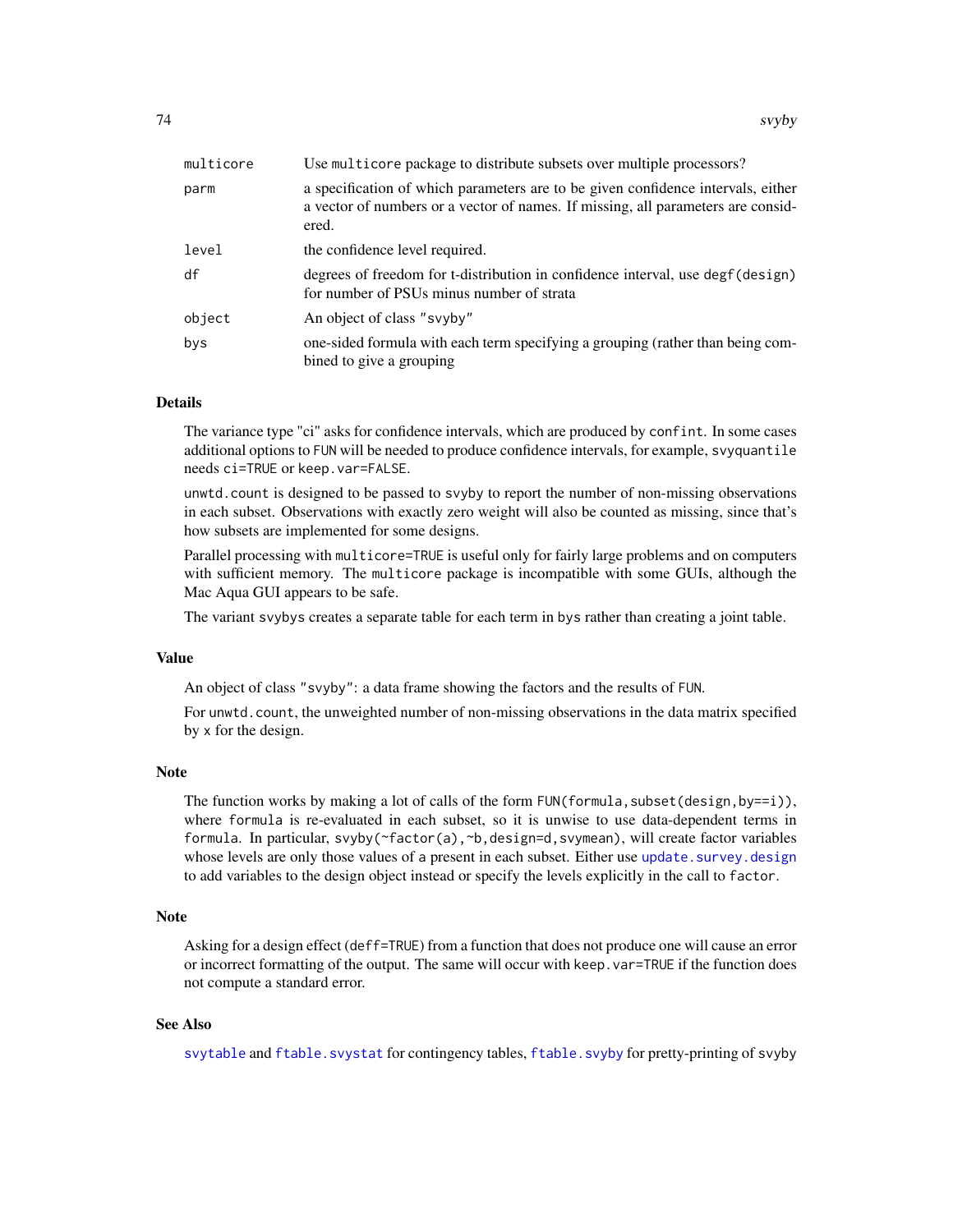#### svyby 75

```
data(api)
dclus1<-svydesign(id=~dnum, weights=~pw, data=apiclus1, fpc=~fpc)
svyby(~api99, ~stype, dclus1, svymean)
svyby(~api99, ~stype, dclus1, svyquantile, quantiles=0.5,ci=TRUE,vartype="ci")
## without ci=TRUE svyquantile does not compute standard errors
svyby(~api99, ~stype, dclus1, svyquantile, quantiles=0.5, keep.var=FALSE)
svyby(~api99, list(school.type=apiclus1$stype), dclus1, svymean)
svyby(~api99+api00, ~stype, dclus1, svymean, deff=TRUE,vartype="ci")
svyby(~api99+api00, ~stype+sch.wide, dclus1, svymean, keep.var=FALSE)
## report raw number of observations
svyby(~api99+api00, ~stype+sch.wide, dclus1, unwtd.count, keep.var=FALSE)
rclus1<-as.svrepdesign(dclus1)
svyby(~api99, ~stype, rclus1, svymean)
svyby(~api99, ~stype, rclus1, svyquantile, quantiles=0.5)
svyby(~api99, list(school.type=apiclus1$stype), rclus1, svymean, vartype="cv")
svyby(~enroll,~stype, rclus1,svytotal, deff=TRUE)
svyby(~api99+api00, ~stype+sch.wide, rclus1, svymean, keep.var=FALSE)
##report raw number of observations
svyby(~api99+api00, ~stype+sch.wide, rclus1, unwtd.count, keep.var=FALSE)
## comparing subgroups using covmat=TRUE
mns<-svyby(~api99, ~stype, rclus1, svymean,covmat=TRUE)
vcov(mns)
svycontrast(mns, c(E = 1, M = -1))
str(svyby(~api99, ~stype, rclus1, svymean,return.replicates=TRUE))
tots<-svyby(~enroll, ~stype, dclus1, svytotal,covmat=TRUE)
vcov(tots)
svycontrast(tots, quote(E/H))
## comparing subgroups uses the delta method unless replicates are present
meanlogs<-svyby(~log(enroll),~stype,svymean, design=rclus1,covmat=TRUE)
svycontrast(meanlogs, quote(exp(E-H)))
meanlogs<-svyby(~log(enroll),~stype,svymean, design=rclus1,covmat=TRUE,return.replicates=TRUE)
svycontrast(meanlogs, quote(exp(E-H)))
## extractor functions
(a<-svyby(~enroll, ~stype, rclus1, svytotal, deff=TRUE, verbose=TRUE,
  vartype=c("se","cv","cvpct","var")))
deff(a)
SE(a)cv(a)
coef(a)
confint(a, df=degf(rclus1))
```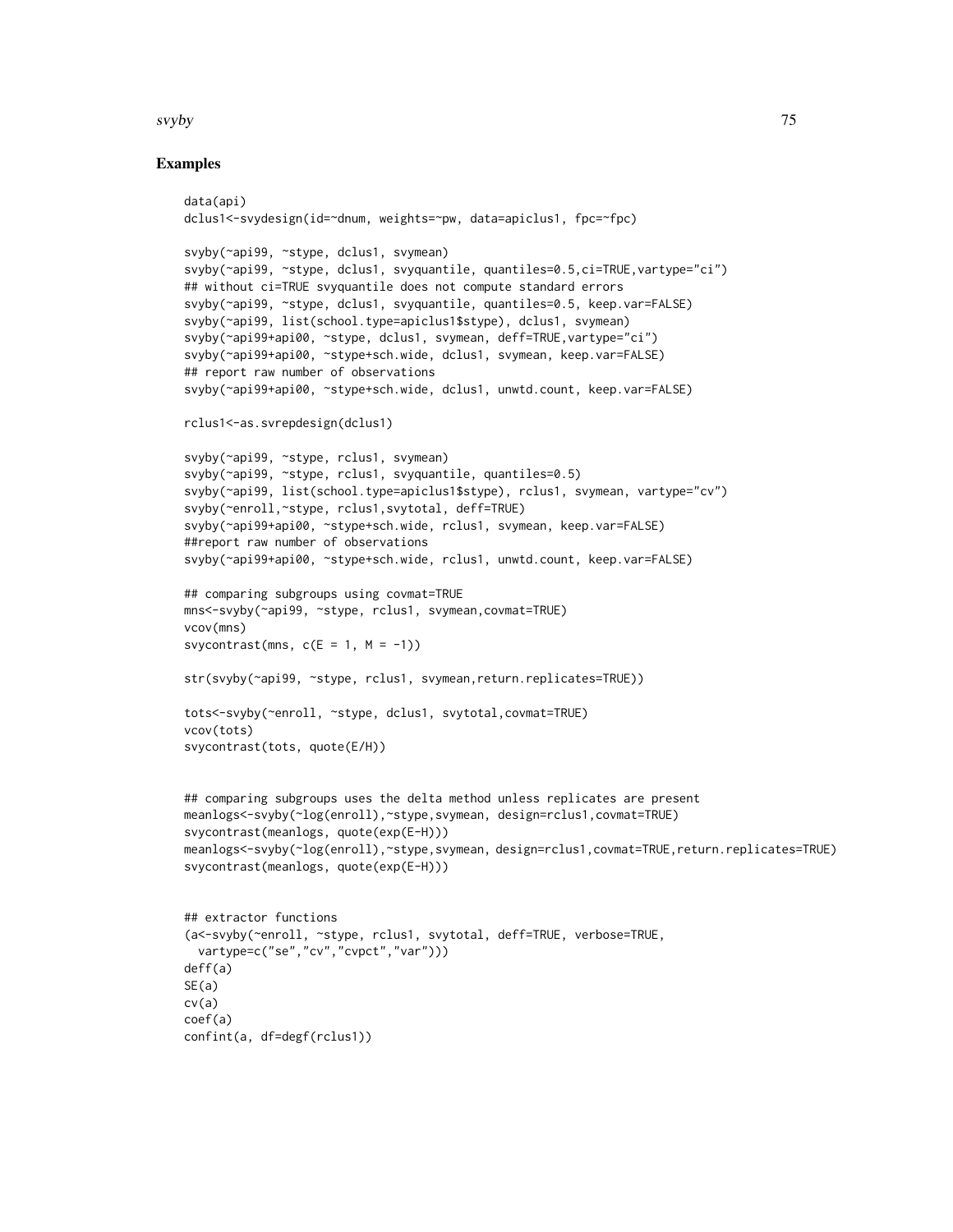```
## ratio estimates
svyby(~api.stu, by=~stype, denominator=~enroll, design=dclus1, svyratio)
ratios<-svyby(~api.stu, by=~stype, denominator=~enroll, design=dclus1, svyratio,covmat=TRUE)
vcov(ratios)
## empty groups
svyby(~api00,~comp.imp+sch.wide,design=dclus1,svymean)
svyby(~api00,~comp.imp+sch.wide,design=dclus1,svymean,drop.empty.groups=FALSE)
## Multiple tables
svybys(~api00,~comp.imp+sch.wide,design=dclus1,svymean)
```
svycdf *Cumulative Distribution Function*

#### Description

Estimates the population cumulative distribution function for specified variables. In contrast to [svyquantile](#page-38-0), this does not do any interpolation: the result is a right-continuous step function.

#### Usage

```
svycdf(formula, design, na.rm = TRUE,...)
## S3 method for class 'svycdf'
print(x, \ldots)## S3 method for class 'svycdf'
plot(x,xlab=NULL,...)
```
### Arguments

| formula      | one-sided formula giving variables from the design object |
|--------------|-----------------------------------------------------------|
| design       | survey design object                                      |
| na.rm        | remove missing data (case-wise deletion)?                 |
| $\cdot$      | other arguments to plot. stepfun                          |
| $\mathsf{x}$ | object of class syyedf                                    |
| xlab         | a vector of x-axis labels or NULL for the default labels  |

# Value

An object of class svycdf, which is a list of step functions (of class [stepfun](#page-0-0))

# See Also

[svyquantile](#page-38-0), [svyhist](#page-95-0), [plot.stepfun](#page-0-0)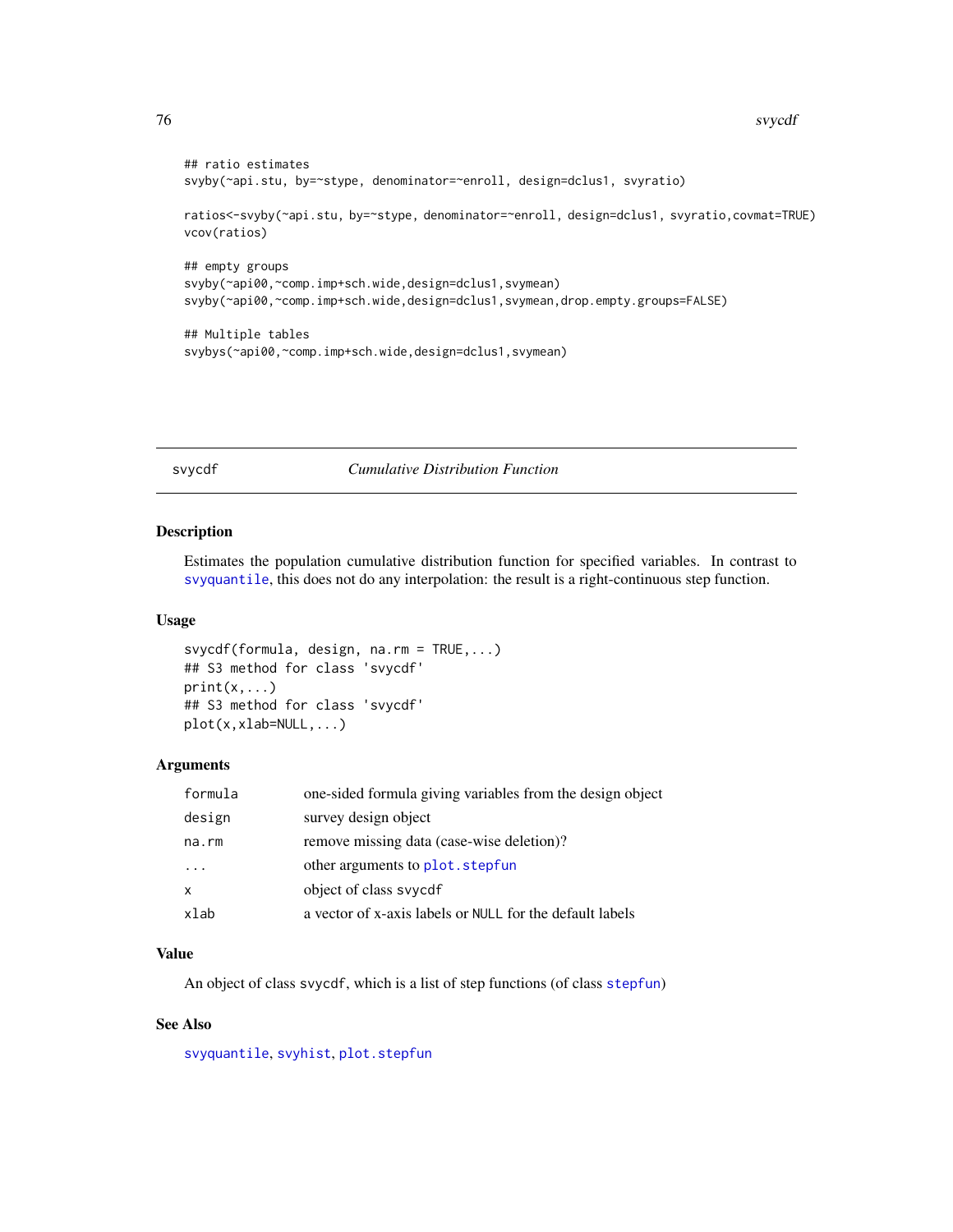#### svyciprop 177 (1999) and 1999 and 1999 and 1999 and 1999 and 1999 and 1999 and 1999 and 1999 and 1999 and 1999

### Examples

```
data(api)
dstrat <- svydesign(id = ~1, strata = ~stype, weights = ~pw, data = apistrat,
   fpc = ~fpc)
cdf.est<-svycdf(~enroll+api00+api99, dstrat)
cdf.est
## function
cdf.est[[1]]
## evaluate the function
cdf.est[[1]](800)
cdf.est[[2]](800)
## compare to population and sample CDFs.
opar<-par(mfrow=c(2,1))
cdf.pop<-ecdf(apipop$enroll)
cdf.samp<-ecdf(apistrat$enroll)
plot(cdf.pop,main="Population vs sample", xlab="Enrollment")
lines(cdf.samp,col.points="red")
plot(cdf.pop, main="Population vs estimate", xlab="Enrollment")
lines(cdf.est[[1]],col.points="red")
par(opar)
```
svyciprop *Confidence intervals for proportions*

# Description

Computes confidence intervals for proportions using methods that may be more accurate near 0 and 1 than simply using confint(svymean()).

### Usage

```
svyciprop(formula, design, method = c("logit", "likelihood", "asin", "beta",
"mean","xlogit"), level = 0.95, df=degf(design),...)
```

| formula | Model formula specifying a single binary variable                                                                                                                                                                                                                                    |
|---------|--------------------------------------------------------------------------------------------------------------------------------------------------------------------------------------------------------------------------------------------------------------------------------------|
| design  | survey design object                                                                                                                                                                                                                                                                 |
| method  | See Details below. Partial matching is done on the argument.                                                                                                                                                                                                                         |
| level   | Confidence level for interval                                                                                                                                                                                                                                                        |
| df      | denominator degrees of freedom, for all methods except "beta". Use Inf for<br>confidence intervals based on a Normal distribution, and for "likelihood" and<br>"logit" use NULL for the default method in glms (currently degf(design)-1,<br>but this may be improved in the future) |
| .       | For "mean" and "asin", this is passed to confint. svystat                                                                                                                                                                                                                            |
|         |                                                                                                                                                                                                                                                                                      |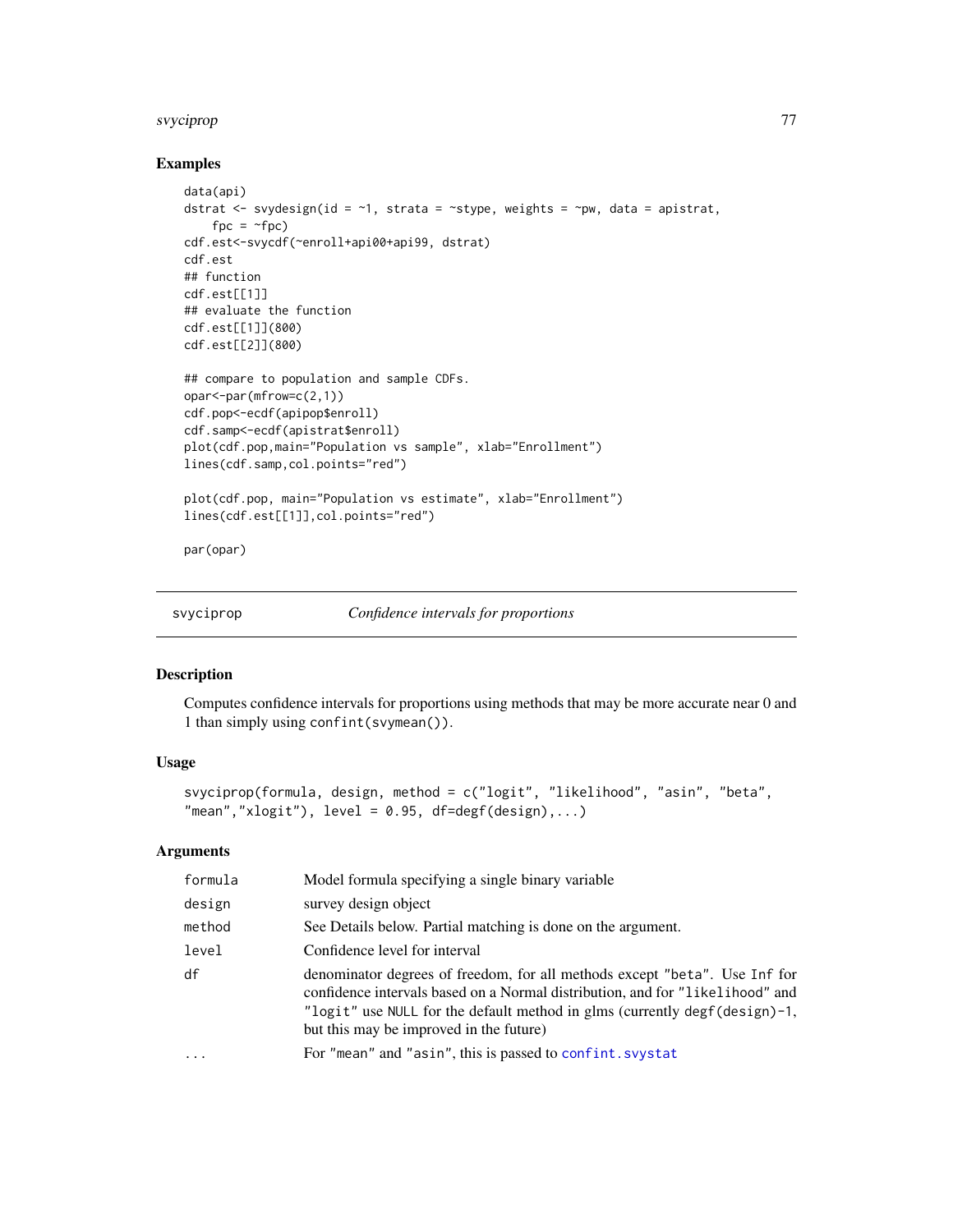### Details

The "logit" method fits a logistic regression model and computes a Wald-type interval on the log-odds scale, which is then transformed to the probability scale.

The "likelihood" method uses the (Rao-Scott) scaled chi-squared distribution for the loglikelihood from a binomial distribution.

The "asin" method uses the variance-stabilising transformation for the binomial distribution, the arcsine square root, and then back-transforms the interval to the probability scale

The "beta" method uses the incomplete beta function as in [binom.test](#page-0-0), with an effective sample size based on the estimated variance of the proportion. (Korn and Graubard, 1998)

The "xlogit" method uses a logit transformation of the mean and then back-transforms to the probablity scale. This appears to be the method used by SUDAAN and SPSS COMPLEX SAMPLES.

The "mean" method is a Wald-type interval on the probability scale, the same as confint(svymean())

All methods undercover for probabilities close enough to zero or one, but "beta", "likelihood", "logit", and "logit" are noticeably better than the other two. None of the methods will work when the observed proportion is exactly 0 or 1.

The confint method extracts the confidence interval; the vcov and SE methods just report the variance or standard error of the mean.

#### Value

The point estimate of the proportion, with the confidence interval as an attribute

#### References

Rao, JNK, Scott, AJ (1984) "On Chi-squared Tests For Multiway Contingency Tables with Proportions Estimated From Survey Data" Annals of Statistics 12:46-60.

Korn EL, Graubard BI. (1998) Confidence Intervals For Proportions With Small Expected Number of Positive Counts Estimated From Survey Data. Survey Methodology 23:193-201.

#### See Also

[svymean](#page-63-0), [yrbs](#page-141-0)

```
data(api)
dclus1<-svydesign(id=~dnum, fpc=~fpc, data=apiclus1)
```

```
svyciprop(~I(ell==0), dclus1, method="li")
svyciprop(~I(ell==0), dclus1, method="lo")
svyciprop(~I(ell==0), dclus1, method="as")
svyciprop(~I(ell==0), dclus1, method="be")
svyciprop(~I(ell==0), dclus1, method="me")
svyciprop(~I(ell==0), dclus1, method="xl")
## reproduces Stata svy: mean
```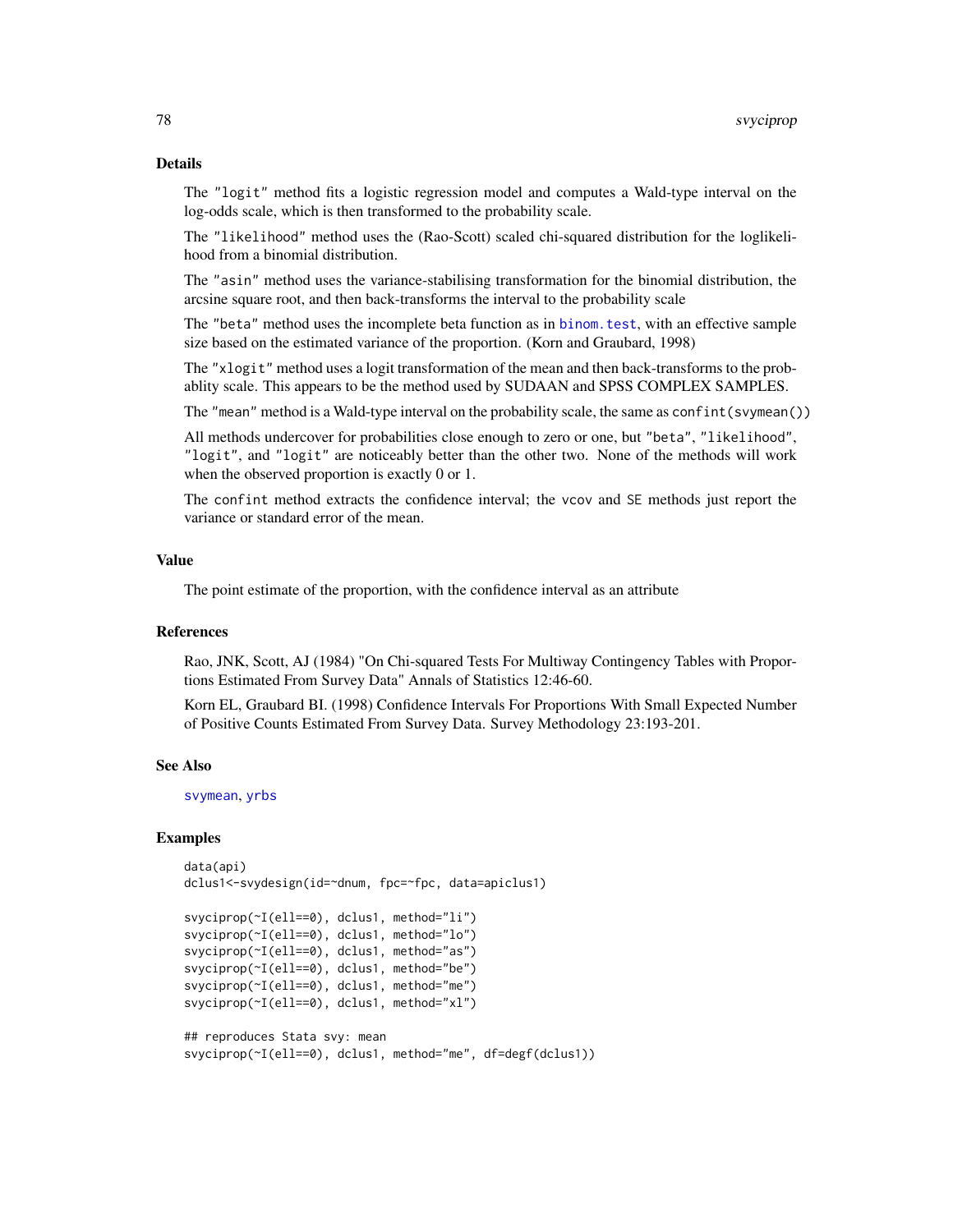# svycontrast 79

```
## reproduces Stata svy: prop
svyciprop(~I(ell==0), dclus1, method="lo", df=degf(dclus1))
rclus1<-as.svrepdesign(dclus1)
svyciprop(~I(emer==0), rclus1, method="li")
svyciprop(~I(emer==0), rclus1, method="lo")
svyciprop(~I(emer==0), rclus1, method="as")
svyciprop(~I(emer==0), rclus1, method="be")
svyciprop(~I(emer==0), rclus1, method="me")
```
<span id="page-78-0"></span>svycontrast *Linear and nonlinearconstrasts of survey statistics*

# Description

Computes linear or nonlinear contrasts of estimates produced by survey functions (or any object with coef and vcov methods).

#### Usage

svycontrast(stat, contrasts, add=FALSE, ...)

### Arguments

| stat      | object of class syrepstat or syystat                                    |
|-----------|-------------------------------------------------------------------------|
| contrasts | A vector or list of vectors of coefficients, or a call or list of calls |
| add       | keep all the coefficients of the input in the output?                   |
| $\cdot$   | For future expansion                                                    |

#### Details

If contrasts is a list, the element names are used as names for the returned statistics.

If an element of contrasts is shorter than coef(stat) and has names, the names are used to match up the vectors and the remaining elements of contrasts are assumed to be zero. If the names are not legal variable names (eg  $0.1$ ) they must be quoted (eg " $0.1$ ")

If contrasts is a "call" or list of "call"s, and stat is a svrepstat object including replicates, the replicates are transformed and used to compute the variance. If stat is a svystat object or a svrepstat object without replicates, the delta-method is used to compute variances, and the calls must use only functions that [deriv](#page-0-0) knows how to differentiate. If the names are not legal variable names they must be quoted with backticks (eg '0.1').

#### Value

Object of class svrepstat or svystat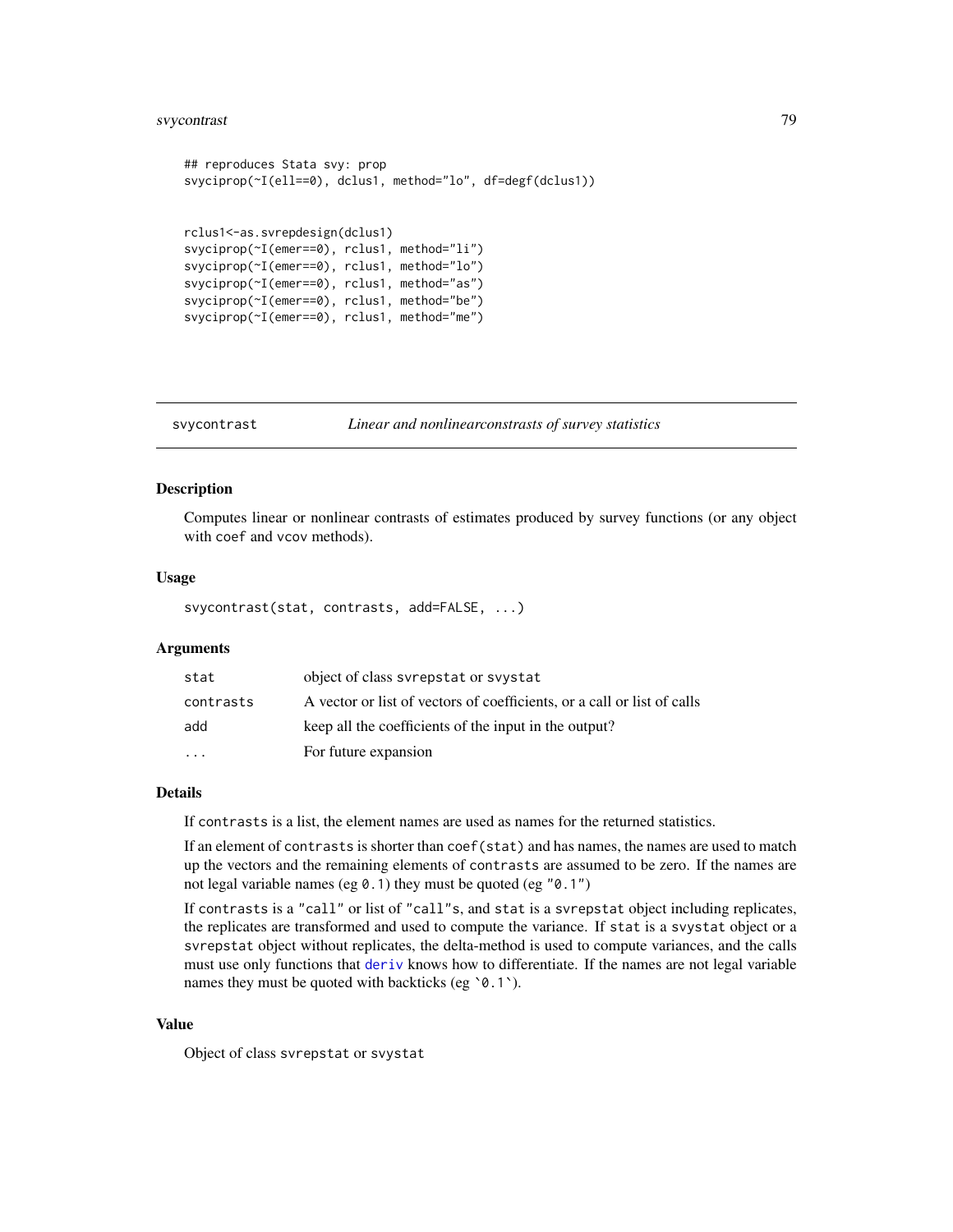### See Also

[regTermTest](#page-56-0), svyglm

```
data(api)
dclus1<-svydesign(id=~dnum, weights=~pw, data=apiclus1, fpc=~fpc)
a <- svytotal(~api00+enroll+api99, dclus1)
svycontrast(a, list(avg=c(0.5,0,0.5), diff=c(1,0,-1)))
## if contrast vectors have names, zeroes may be omitted
svycontrast(a, list(avg=c(api00=0.5,api99=0.5), diff=c(api00=1,api99=-1)))
## nonlinear contrasts
svycontrast(a, quote(api00/api99))
svyratio(~api00, ~api99, dclus1)
## Example: standardised skewness coefficient
moments<-svymean(~I(api00^3)+I(api00^2)+I(api00), dclus1)
svycontrast(moments,
quote((`I(api00^3)`-3*`I(api00^2)`*`I(api00)`+ 3*`I(api00)`*`I(api00)`^2-`I(api00)`^3)/
      (`I(api00^2)`-`I(api00)`^2)^1.5))
## Example: geometric means
## using delta method
meanlogs <- svymean(~log(api00)+log(api99), dclus1)
svycontrast(meanlogs,
    list(api00=quote(exp(`log(api00)`)), api99=quote(exp(`log(api99)`))))
## using delta method
rclus1<-as.svrepdesign(dclus1)
meanlogs <- svymean(~log(api00)+log(api99), rclus1)
svycontrast(meanlogs,
    list(api00=quote(exp(`log(api00)`)),
api99=quote(exp(`log(api99)`))))
## why is add=TRUE useful?
(totals<-svyby(~enroll,~stype,design=dclus1,svytotal,covmat=TRUE))
totals1<-svycontrast(totals, list(total=c(1,1,1)), add=TRUE)
svycontrast(totals1, list(quote(E/total), quote(H/total), quote(M/total)))
totals2<-svycontrast(totals, list(total=quote(E+H+M)), add=TRUE)
all.equal(as.matrix(totals1),as.matrix(totals2))
## transforming replicates
meanlogs_r <- svymean(~log(api00)+log(api99), rclus1, return.replicates=TRUE)
svycontrast(meanlogs_r,
    list(api00=quote(exp(`log(api00)`)), api99=quote(exp(`log(api99)`))))
```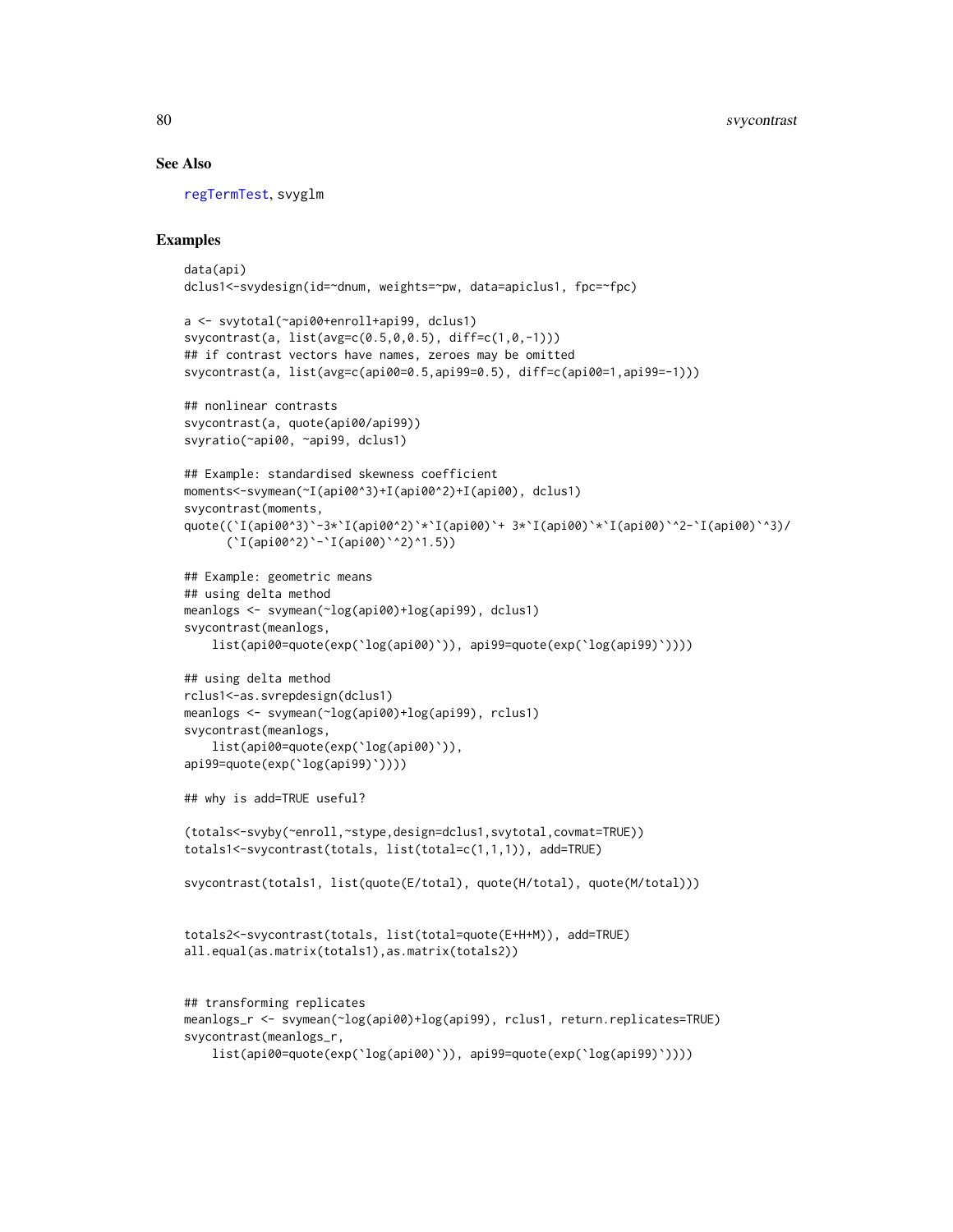## svycoplot *Conditioning plots of survey data*

# Description

Draws conditioned scatterplots ('Trellis' plots) of survey data using hexagonal binning or transparency.

# Usage

```
svycoplot(formula, design, style = c("hexbin", "transparent"), basecol =
"black", alpha = c(0, 0.8), hexscale=c("relative","absolute"), ...)
```
# Arguments

| formula   | A graph formula suitable for xyplot                                                                                   |
|-----------|-----------------------------------------------------------------------------------------------------------------------|
| design    | A survey design object                                                                                                |
| style     | Hexagonal binning or transparent color?                                                                               |
| basecol   | The fully opaque 'base' color for creating transparent colors. This may also be<br>a function; see syplot for details |
| alpha     | Minimum and maximum opacity                                                                                           |
| hexscale  | Scale hexagons separate for each panel (relative) or across all panels (absolute)                                     |
| $\ddotsc$ | Other arguments passed to grid. hexagons or xyplot                                                                    |

# Value

An object of class trellis

# Note

As with all 'Trellis' graphs, this function creates an object but does not draw the graph. When used inside a function or non-interactively you need to print() the result to create the graph.

# See Also

[svyplot](#page-109-0)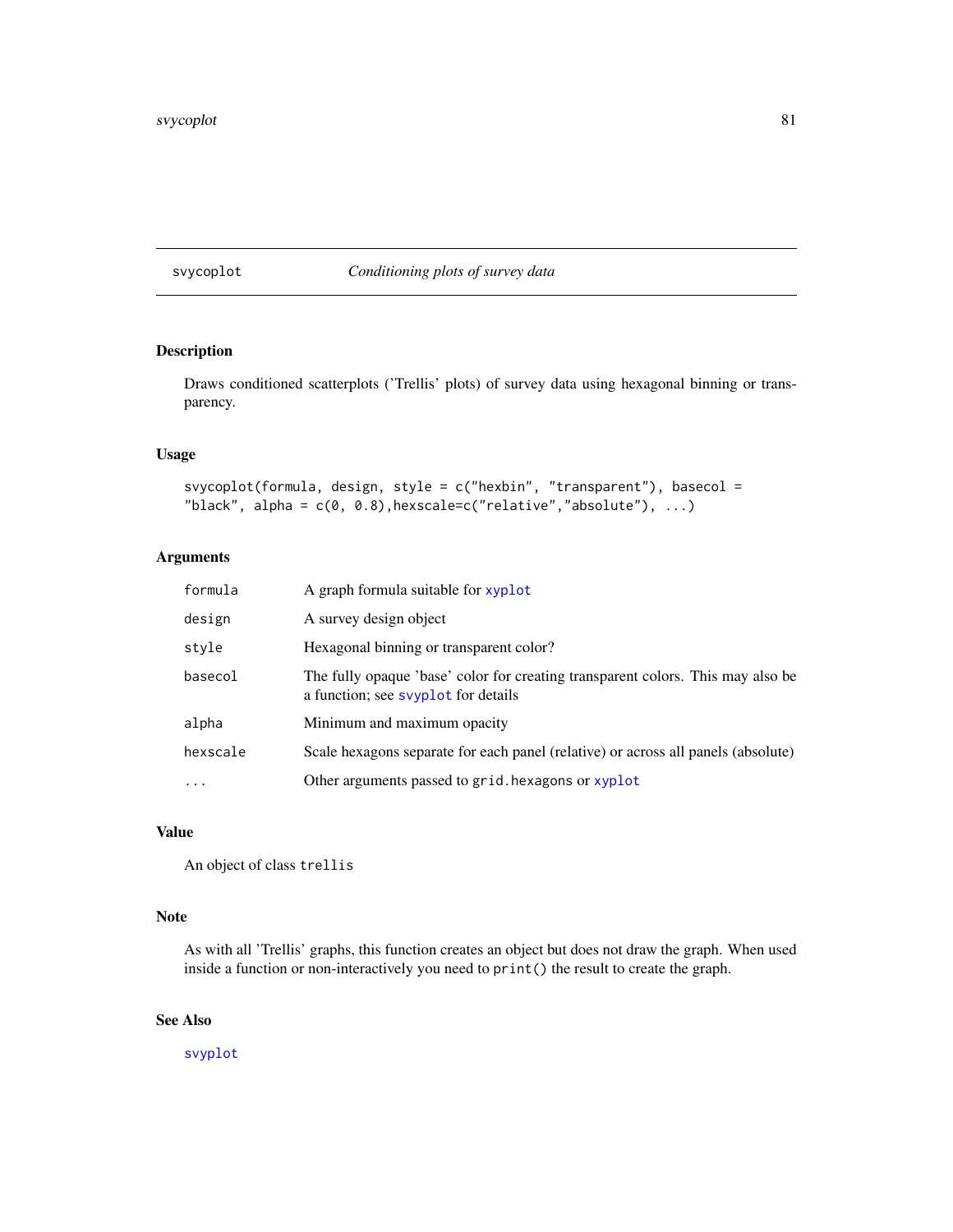# Examples

```
data(api)
dclus2<-svydesign(id=~dnum+snum, weights=~pw,
                   data=apiclus2, fpc=~fpc1+fpc2)
svycoplot(api00~api99|sch.wide*comp.imp, design=dclus2, style="hexbin")
svycoplot(api00~api99|sch.wide*comp.imp, design=dclus2, style="hexbin", hexscale="absolute")
svycoplot(api00~api99|sch.wide, design=dclus2, style="trans")
svycoplot(api00~meals|stype,design=dclus2,
 style="transparent",
 basecol=function(d) c("darkred","purple","forestgreen")[as.numeric(d$stype)],
 alpha=c(0,1))
```
<span id="page-81-1"></span>svycoxph *Survey-weighted Cox models.*

# <span id="page-81-0"></span>Description

Fit a proportional hazards model to data from a complex survey design.

#### Usage

```
svycoxph(formula, design,subset=NULL, rescale=TRUE, ...)
## S3 method for class 'svycoxph'
predict(object, newdata, se=FALSE,
    type=c("lp", "risk", "expected", "terms","curve"),...)
## S3 method for class 'svycoxph'
AIC(object, ..., k = 2)
```

| formula    | Model formula. Any cluster () terms will be ignored.                                          |
|------------|-----------------------------------------------------------------------------------------------|
| design     | survey. design object. Must contain all variables in the formula                              |
| subset     | Expression to select a subpopulation                                                          |
| rescale    | Rescale weights to improve numerical stability                                                |
| object     | A svycoxph object                                                                             |
| newdata    | New data for prediction                                                                       |
| se         | Compute standard errors? This takes a lot of memory for type="curve"                          |
| type       | "curve" does predicted survival curves. The other values are passed to predict.coxph()        |
| $\ddots$ . | For AIC, more models to compare the AIC of. For svycoxph, other arguments<br>passed to coxph. |
| k          | The penalty per parameter that would be used under independent sampling: AIC<br>has $k=2$     |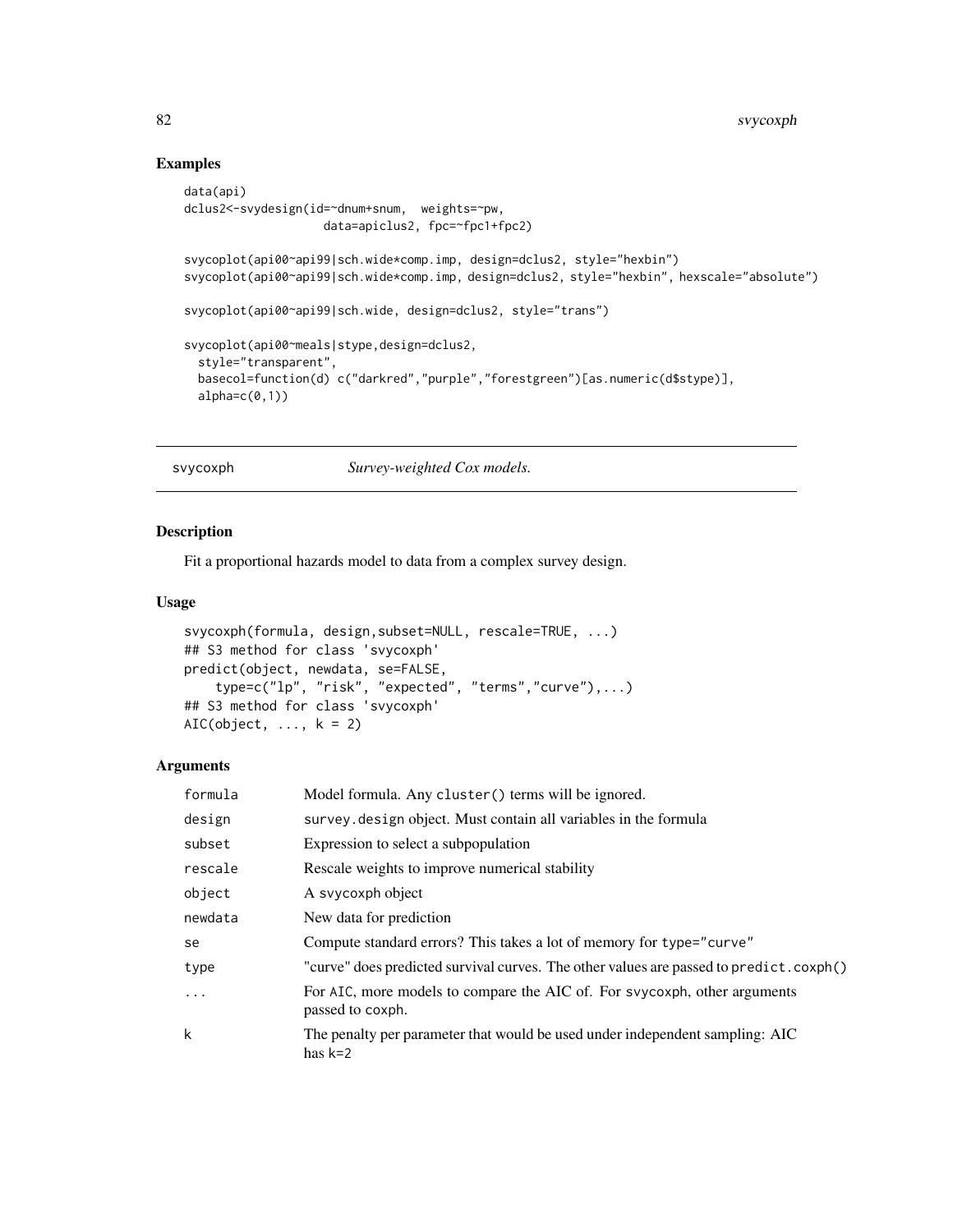#### svycoxph 83

#### Details

The main difference between svycoxph function and the robust=TRUE option to [coxph](#page-0-0) in the survival package is that this function accounts for the reduction in variance from stratified sampling and the increase in variance from having only a small number of clusters.

Note that strata terms in the model formula describe subsets that have a separate baseline hazard function and need not have anything to do with the stratification of the sampling.

The AIC method uses the same approach as AIC. svyglm, though the relevance of the criterion this optimises is a bit less clear than for generalised linear models.

The standard errors for predicted survival curves are available only by linearization, not by replicate weights (at the moment). Use [withReplicates](#page-138-0) to get standard errors with replicate weights. Predicted survival curves are not available for stratified Cox models.

The standard errors use the delta-method approach of Williams (1995) for the Nelson-Aalen estimator, modified to handle the Cox model following Tsiatis (1981). The standard errors agree closely with survfit.coxph for independent sampling when the model fits well, but are larger when the model fits poorly. I believe the standard errors are equivalent to those of Lin (2000), but I don't know of any implementation that would allow a check.

#### Value

An object of class svycoxph for svycoxph, an object of class svykm or svykmlist for predict(, type="curve").

#### Warning

The standard error calculation for survival curves uses memory proportional to the sample size times the square of the number of events.

# Author(s)

Thomas Lumley

### References

Binder DA. (1992) Fitting Cox's proportional hazards models from survey data. Biometrika 79: 139-147

Lin D-Y (2000) On fitting Cox's proportional hazards model to survey data. Biometrika 87: 37-47

Tsiatis AA (1981) A Large Sample Study of Cox's Regression Model. Annals of Statistics 9(1) 93-108

Williams RL (1995) "Product-Limit Survival Functions with Correlated Survival Times" Lifetime Data Analysis 1: 171–186

#### See Also

#### [coxph](#page-0-0), [predict.coxph](#page-0-0)

[svykm](#page-98-0) for estimation of Kaplan-Meier survival curves and for methods that operate on survival curves.

[regTermTest](#page-56-0) for Wald and (Rao-Scott) likelihood ratio tests for one or more parameters.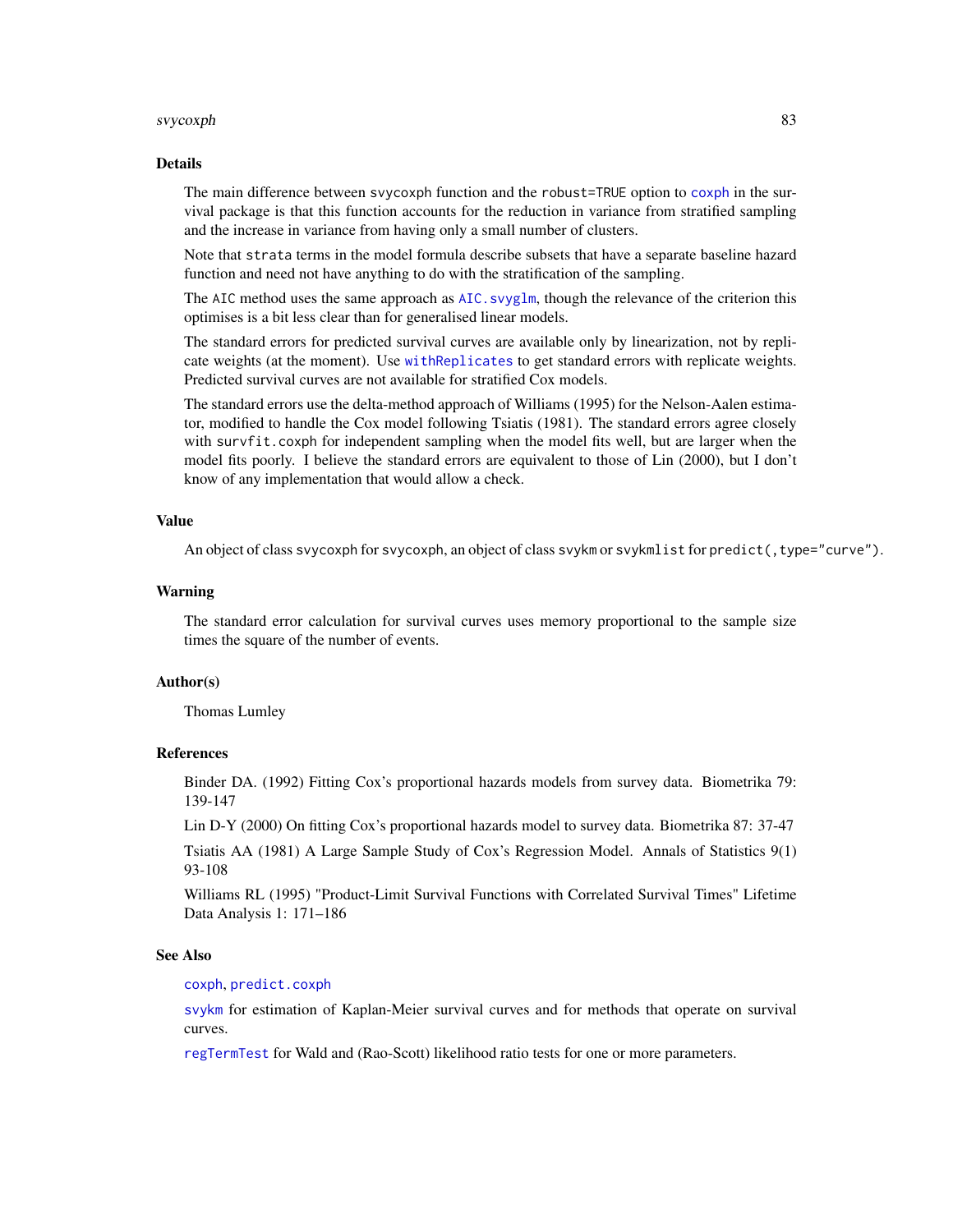# Examples

```
## Somewhat unrealistic example of nonresponse bias.
data(pbc, package="survival")
pbc$randomized<-with(pbc, !is.na(trt) & trt>0)
biasmodel<-glm(randomized~age*edema,data=pbc,family=binomial)
pbc$randprob<-fitted(biasmodel)
if (is.null(pbc$albumin)) pbc$albumin<-pbc$alb ##pre2.9.0
dpbc<-svydesign(id=~1, prob=~randprob, strata=~edema, data=subset(pbc,randomized))
rpbc<-as.svrepdesign(dpbc)
(model<-svycoxph(Surv(time,status>0)~log(bili)+protime+albumin,design=dpbc))
svycoxph(Surv(time,status>0)~log(bili)+protime+albumin,design=rpbc)
s<-predict(model,se=TRUE, type="curve",
     newdata=data.frame(bili=c(3,9), protime=c(10,10), albumin=c(3.5,3.5)))
plot(s[[1]],ci=TRUE,col="sienna")
lines(s[[2]], ci=TRUE,col="royalblue")
quantile(s[[1]], ci=TRUE)
confint(s[[2]], parm=365*(1:5))
```
<span id="page-83-0"></span>

svyCprod *Computations for survey variances*

#### Description

Computes the sum of products needed for the variance of survey sample estimators. svyCprod is used for survey design objects from before version 2.9, onestage is called by [svyrecvar](#page-119-0) for post-2.9 design objects.

#### Usage

```
svyCprod(x, strata, psu, fpc, nPSU,certainty=NULL, postStrata=NULL,
     lonely.psu=getOption("survey.lonely.psu"))
onestage(x, strata, clusters, nPSU, fpc,
     lonely.psu=getOption("survey.lonely.psu"),stage=0,cal)
```

| $\mathsf{x}$ | A vector or matrix                                                                   |
|--------------|--------------------------------------------------------------------------------------|
| strata       | A vector of stratum indicators (may be NULL for svyCprod)                            |
| psu          | A vector of cluster indicators (may be NULL)                                         |
| clusters     | A vector of cluster indicators                                                       |
| fpc          | A data frame (svyCprod) or vector (onestage) of population stratum sizes, or<br>NULL |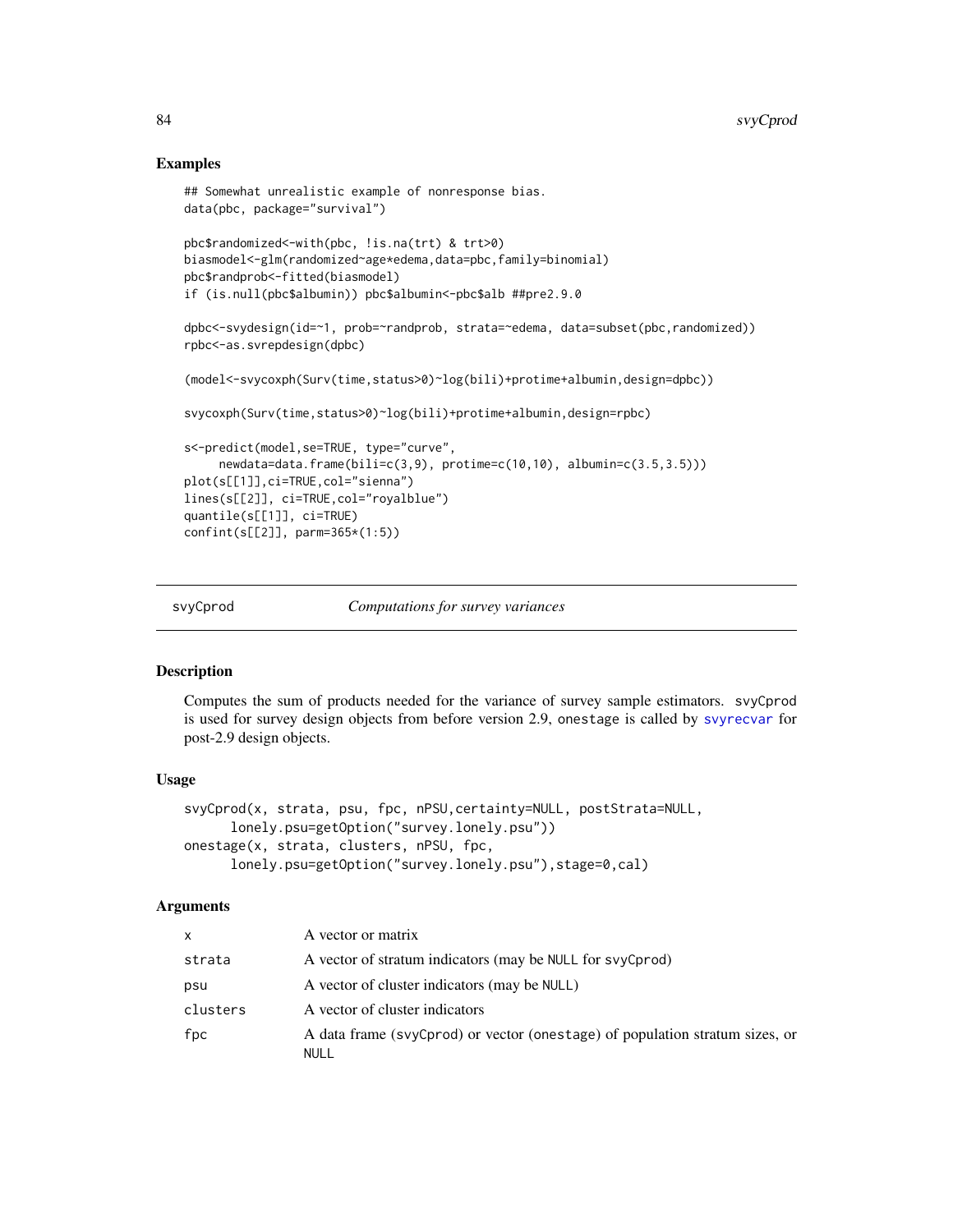#### svyCprod 85

| nPSU       | Table (svyprod) or vector (onestage) of original sample stratum sizes (or NULL)                                |
|------------|----------------------------------------------------------------------------------------------------------------|
| certainty  | logical vector with stratum names as names. If TRUE and that stratum has a<br>single PSU it is a certainty PSU |
| postStrata | Post-stratification variables                                                                                  |
| lonely.psu | One of "remove", "adjust", "fail", "certainty", "average". See Details<br>below                                |
| stage      | Used internally to track the depth of recursion                                                                |
| cal        | Used to pass calibration information at stages below the population                                            |

#### Details

The observations for each cluster are added, then centered within each stratum and the outer product is taken of the row vector resulting for each cluster. This is added within strata, multiplied by a degrees-of-freedom correction and by a finite population correction (if supplied) and added across strata.

If there are fewer clusters (PSUs) in a stratum than in the original design extra rows of zeroes are added to x to allow the correct subpopulation variance to be computed.

See [postStratify](#page-51-0) for information about post-stratification adjustments.

The variance formula gives 0/0 if a stratum contains only one sampling unit. If the certainty argument specifies that this is a PSU sampled with probability 1 (a "certainty" PSU) then it does not contribute to the variance (this is correct only when there is no subsampling within the PSU – otherwise it should be defined as a pseudo-stratum). If certainty is FALSE for this stratum or is not supplied the result depends on lonely.psu.

The options are "fail" to give an error, "remove" or "certainty" to give a variance contribution of 0 for the stratum, "adjust" to center the stratum at the grand mean rather than the stratum mean, and "average" to assign strata with one PSU the average variance contribution from strata with more than one PSU. The choice is controlled by setting options(survey.lonely.psu). If this is not done the factory default is "fail". Using "adjust" is conservative, and it would often be better to combine strata in some intelligent way. The properties of "average" have not been investigated thoroughly, but it may be useful when the lonely PSUs are due to a few strata having PSUs missing completely at random.

The "remove"and "certainty" options give the same result, but "certainty" is intended for situations where there is only one PSU in the population stratum, which is sampled with certainty (also called 'self-representing' PSUs or strata). With "certainty" no warning is generated for strata with only one PSU. Ordinarily, svydesign will detect certainty PSUs, making this option unnecessary.

For strata with a single PSU in a subset (domain) the variance formula gives a value that is welldefined and positive, but not typically correct. If options("survey.adjust.domain.lonely") is TRUE and options("survey.lonely.psu") is "adjust" or "average", and no post-stratification or G-calibration has been done, strata with a single PSU in a subset will be treated like those with a single PSU in the sample. I am not aware of any theoretical study of this procedure, but it should at least be conservative.

#### Value

A covariance matrix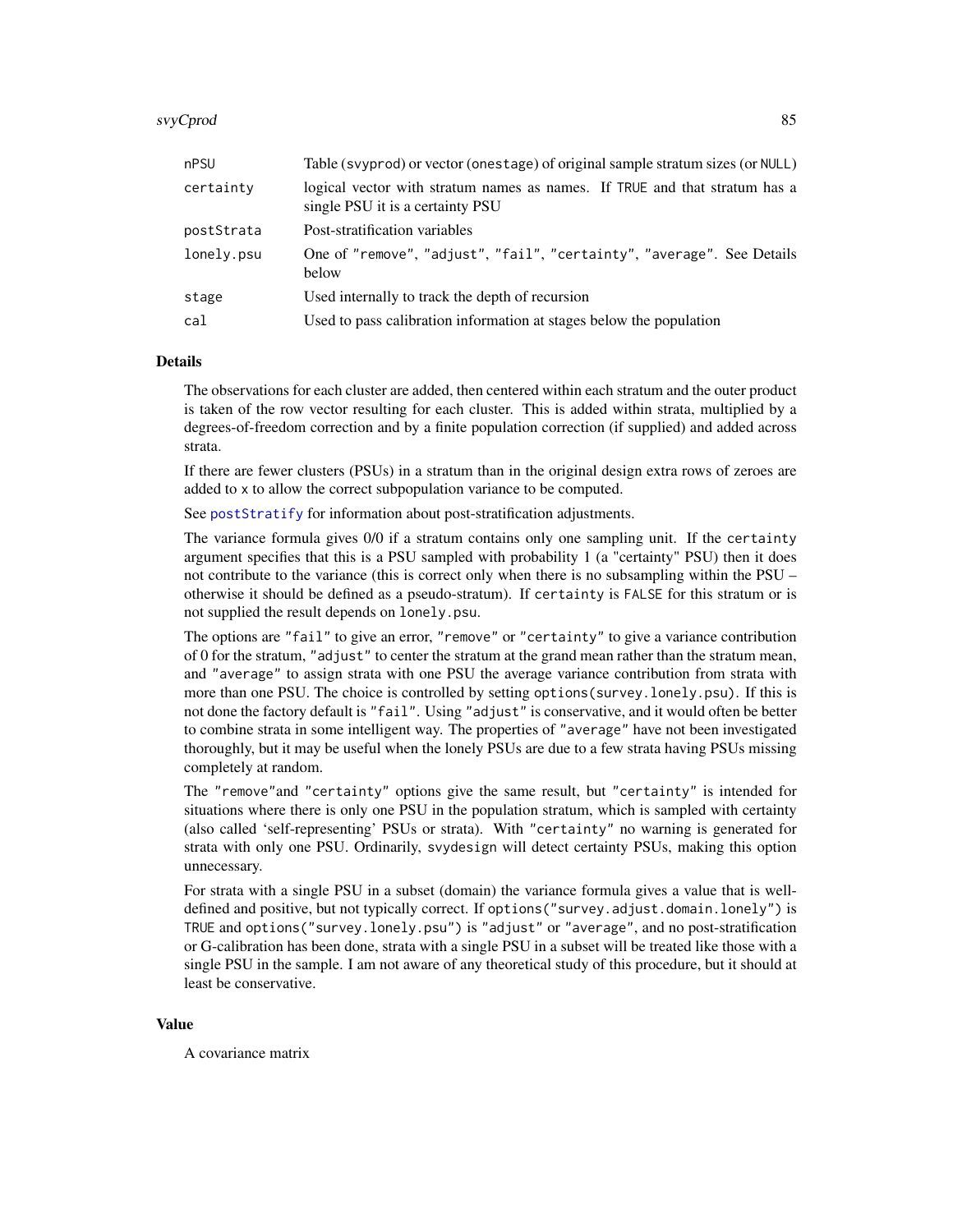#### Author(s)

Thomas Lumley

# References

Binder, David A. (1983). On the variances of asymptotically normal estimators from complex surveys. International Statistical Review, 51, 279- 292.

# See Also

[svydesign](#page-86-0), [svyrecvar](#page-119-0), [surveyoptions](#page-62-0), [postStratify](#page-51-0)

svycralpha *Cronbach's alpha*

# Description

Compute Cronbach's alpha coefficient of reliability from survey data. The formula is equation (2) of Cronbach (1951) only with design-based estimates of the variances.

### Usage

```
svycralpha(formula, design, na.rm = FALSE)
```
#### Arguments

| formula | One-sided formula giving the variables that make up the total score |
|---------|---------------------------------------------------------------------|
| design  | survey design object                                                |
| na.rm   | TRUE to remove missing values                                       |

#### Value

A number

# References

Cronbach LJ (1951). "Coefficient alpha and the internal structure of tests". Psychometrika. 16 (3): 297-334. doi:10.1007/bf02310555.

```
data(api)
dstrat <- svydesign(id = \sim 1, strata = \sim stype, weights = \sim pw, data = apistrat,
    fpc = ~fpc)
svycralpha(~ell+mobility+avg.ed+emer+meals, dstrat)
```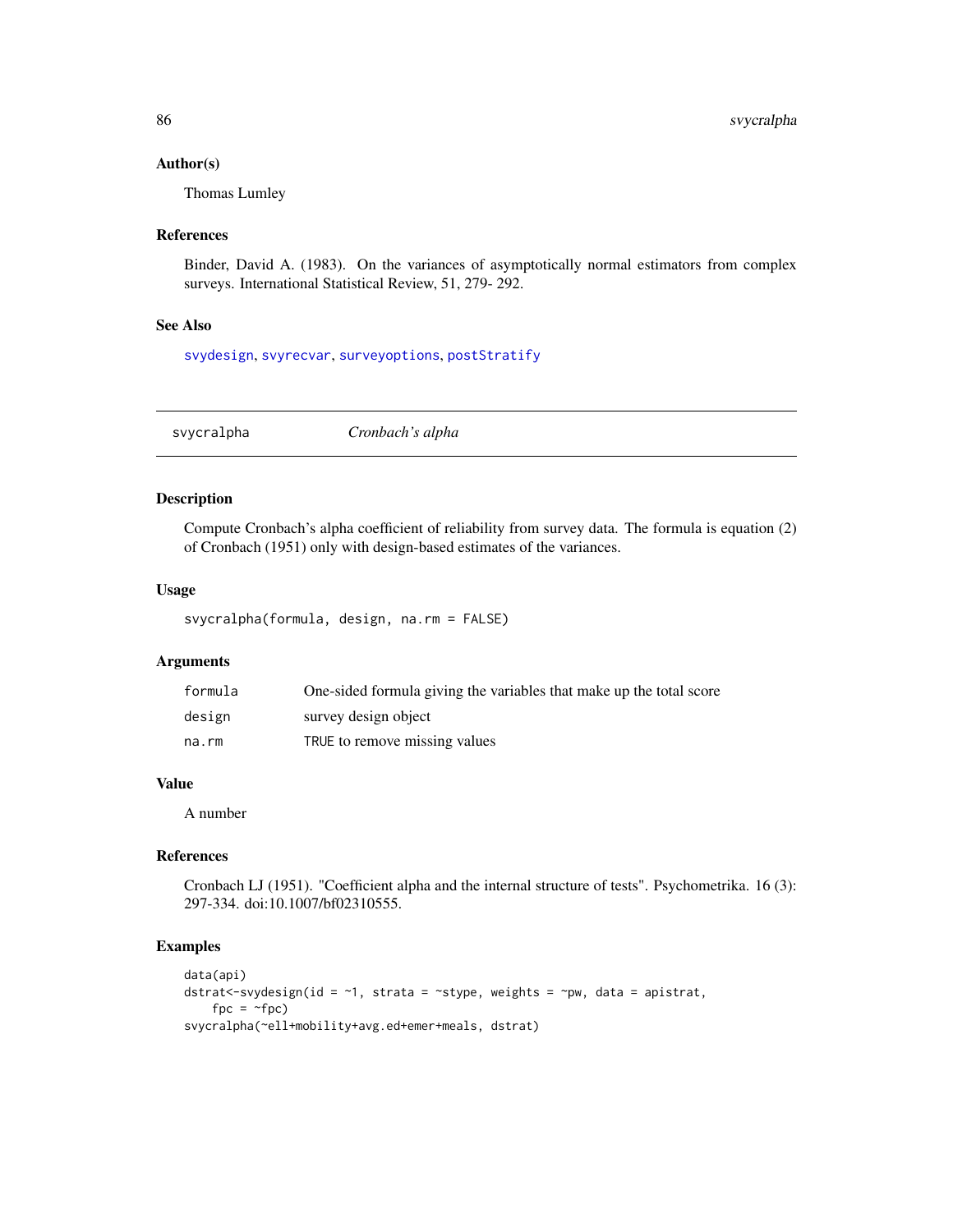<span id="page-86-0"></span>

### Description

Specify a complex survey design.

# Usage

```
svydesign(ids, probs=NULL, strata = NULL, variables = NULL, fpc=NULL,
data = NULL, nest = FALSE, check.strata = !nest, weights=NULL,pps=FALSE,...)
## Default S3 method:
svydesign(ids, probs=NULL, strata = NULL, variables = NULL,
  fpc=NULL,data = NULL, nest = FALSE, check.strata = !nest, weights=NULL,
  pps=FALSE,variance=c("HT","YG"),...)
## S3 method for class 'imputationList'
svydesign(ids, probs = NULL, strata = NULL, variables = NULL,
   fpc = NULL, data, nest = FALSE, check.strata = !nest, weights = NULL, pps=FALSE,
     ...)
## S3 method for class 'character'
svydesign(ids, probs = NULL, strata = NULL, variables = NULL,
   fpc = NULL, data, nest = FALSE, check.strata = !nest, weights = NULL, pps=FALSE,
    dbtype = "SQLite", dbname, ...)
```

| ids          | Formula or data frame specifying cluster ids from largest level to smallest level,<br>$\sim$ 0 or $\sim$ 1 is a formula for no clusters.                                                                                                                        |
|--------------|-----------------------------------------------------------------------------------------------------------------------------------------------------------------------------------------------------------------------------------------------------------------|
| probs        | Formula or data frame specifying cluster sampling probabilities                                                                                                                                                                                                 |
| strata       | Formula or vector specifying strata, use NULL for no strata                                                                                                                                                                                                     |
| variables    | Formula or data frame specifying the variables measured in the survey. If NULL,<br>the data argument is used.                                                                                                                                                   |
| fpc          | Finite population correction: see Details below                                                                                                                                                                                                                 |
| weights      | Formula or vector specifying sampling weights as an alternative to prob                                                                                                                                                                                         |
| data         | Data frame to look up variables in the formula arguments, or database table<br>name, or imputation List object, see below                                                                                                                                       |
| nest         | If TRUE, relabel cluster ids to enforce nesting within strata                                                                                                                                                                                                   |
| check.strata | If TRUE, check that clusters are nested in strata.                                                                                                                                                                                                              |
| pps          | "brewer" to use Brewer's approximation for PPS sampling without replace-<br>ment. "overton" to use Overton's approximation. An object of class HR to use<br>the Hartley-Rao approximation. An object of class ppsmat to use the Horvitz-<br>Thompson estimator. |
| dbtype       | name of database driver to pass to dbDriver                                                                                                                                                                                                                     |
| dbname       | name of database (eg file name for SQLite)                                                                                                                                                                                                                      |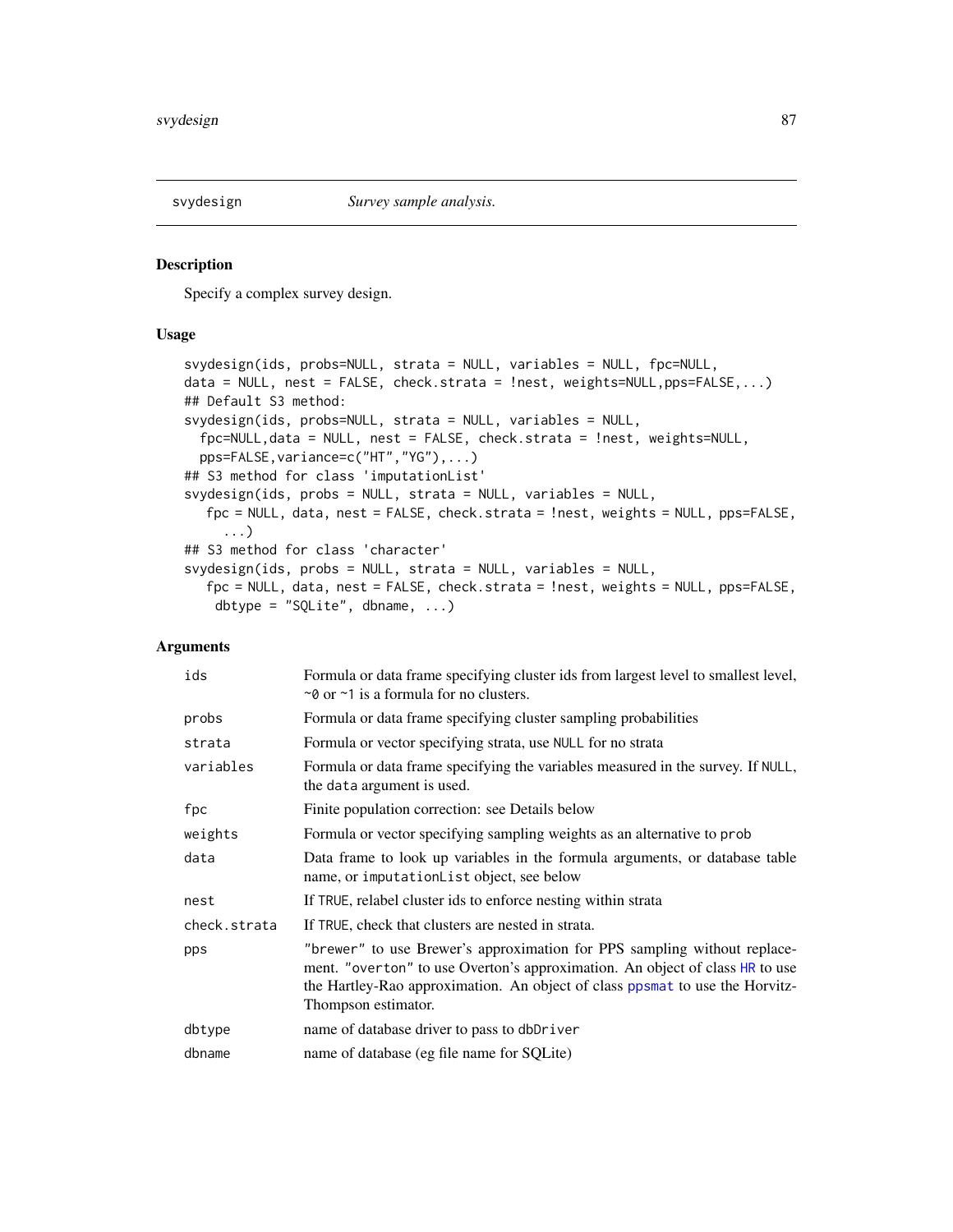88 svydesign

| variance | For pps without replacement, use variance="YG" for the Yates-Grundy estima-<br>tor instead of the Horvitz-Thompson estimator |
|----------|------------------------------------------------------------------------------------------------------------------------------|
| $\cdots$ | for future expansion                                                                                                         |

#### Details

The svydesign object combines a data frame and all the survey design information needed to analyse it. These objects are used by the survey modelling and summary functions. The id argument is always required, the strata, fpc, weights and probs arguments are optional. If these variables are specified they must not have any missing values.

By default, svydesign assumes that all PSUs, even those in different strata, have a unique value of the id variable. This allows some data errors to be detected. If your PSUs reuse the same identifiers across strata then set nest=TRUE.

The finite population correction (fpc) is used to reduce the variance when a substantial fraction of the total population of interest has been sampled. It may not be appropriate if the target of inference is the process generating the data rather than the statistics of a particular finite population.

The finite population correction can be specified either as the total population size in each stratum or as the fraction of the total population that has been sampled. In either case the relevant population size is the sampling units. That is, sampling 100 units from a population stratum of size 500 can be specified as 500 or as 100/500=0.2. The exception is for PPS sampling without replacement, where the sampling probability (which will be different for each PSU) must be used.

If population sizes are specified but not sampling probabilities or weights, the sampling probabilities will be computed from the population sizes assuming simple random sampling within strata.

For multistage sampling the id argument should specify a formula with the cluster identifiers at each stage. If subsequent stages are stratified strata should also be specified as a formula with stratum identifiers at each stage. The population size for each level of sampling should also be specified in fpc. If fpc is not specified then sampling is assumed to be with replacement at the top level and only the first stage of cluster is used in computing variances. If fpc is specified but for fewer stages than id, sampling is assumed to be complete for subsequent stages. The variance calculations for multistage sampling assume simple or stratified random sampling within clusters at each stage except possibly the last.

For PPS sampling without replacement it is necessary to specify the probabilities for each stage of sampling using the fpc arguments, and an overall weight argument should not be given. At the moment, multistage or stratified PPS sampling without replacement is supported only with pps="brewer", or by giving the full joint probability matrix using [ppsmat](#page-34-1). [Cluster sampling is supported by all methods, but not subsampling within clusters].

The dim, " $[$ ", " $[$  <-" and na.action methods for survey. design objects operate on the dataframe specified by variables and ensure that the design information is properly updated to correspond to the new data frame. With the " $\lll$  =" method the new value can be a survey. design object instead of a data frame, but only the data frame is used. See also [subset.survey.design](#page-61-0) for a simple way to select subpopulations.

The model. frame method extracts the observed data.

If the strata with only one PSU are not self-representing (or they are, but svydesign cannot tell based on fpc) then the handling of these strata for variance computation is determined by options("survey.lonely.psu"). See [svyCprod](#page-83-0) for details.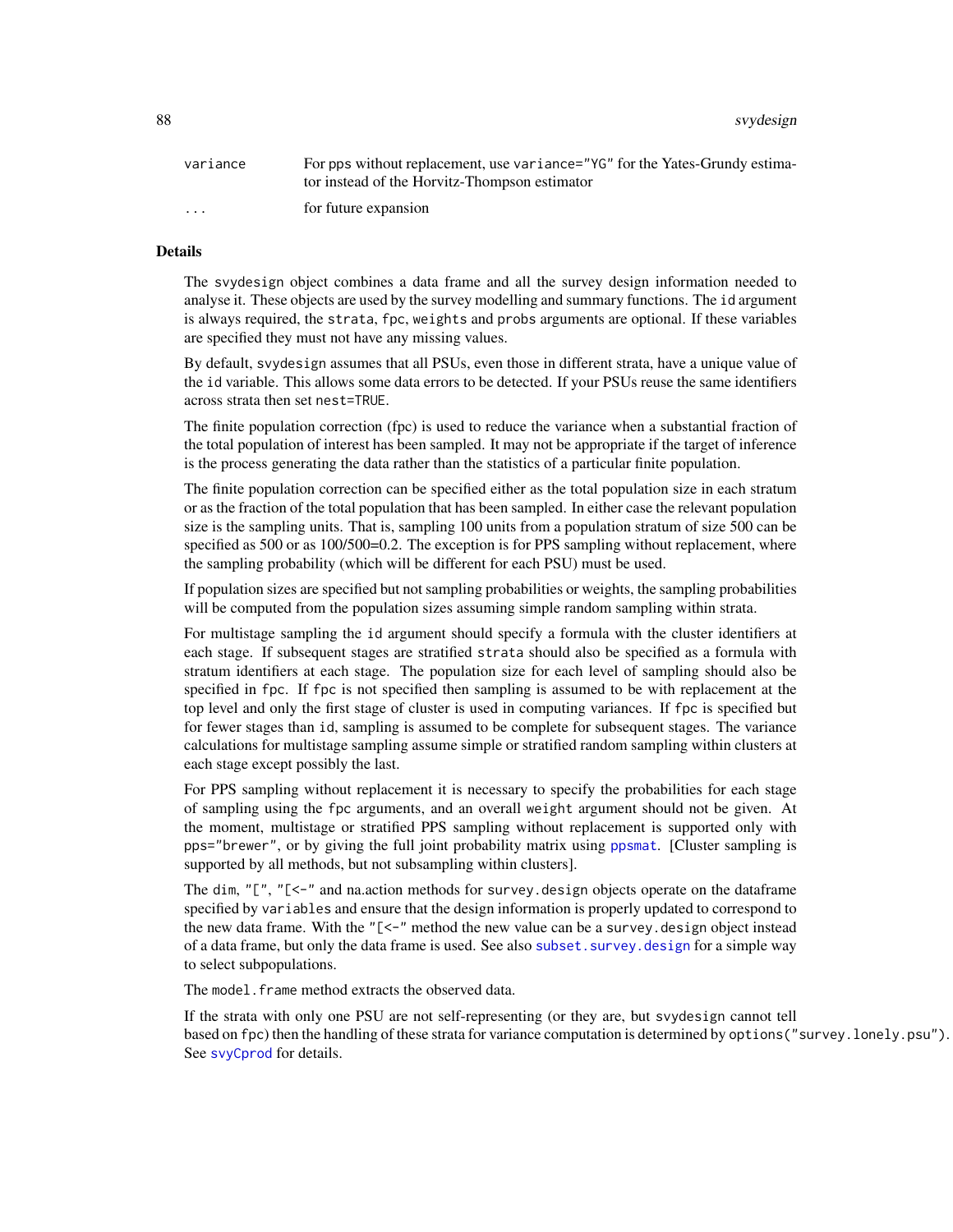#### svydesign 89 stedet i 1999 stedet i 1999 stedet i 1999 stedet i 1999 stedet i 1999 stedet i 1999 stedet i 1999

data may be a character string giving the name of a table or view in a relational database that can be accessed through the DBI interfaces. For DBI interfaces dbtype should be the name of the database driver and dbname should be the name by which the driver identifies the specific database (eg file name for SQLite).

The appropriate database interface package must already be loaded (eg RSQLite for SQLite). The survey design object will contain only the design meta-data, and actual variables will be loaded from the database as needed. Use [close](#page-46-0) to close the database connection and [open](#page-46-1) to reopen the connection, eg, after loading a saved object.

The database interface does not attempt to modify the underlying database and so can be used with read-only permissions on the database.

If data is an imputationList object (from the "mitools" package), svydesign will return a svyimputationList object containing a set of designs. Use [with.svyimputationList](#page-136-0) to do analyses on these designs and MIcombine to combine the results.

### Value

An object of class survey.design.

### Author(s)

Thomas Lumley

#### See Also

[as.svrepdesign](#page-8-0) for converting to replicate weight designs, [subset.survey.design](#page-61-0) for domain estimates, update. survey. design to add variables.

mitools package for using multiple imputations

[svyrecvar](#page-119-0) and [svyCprod](#page-83-0) for details of variance estimation

[election](#page-26-0) for examples of PPS sampling without replacement.

<http://faculty.washington.edu/tlumley/survey/> for examples of database-backed objects.

```
data(api)
# stratified sample
dstrat<-svydesign(id=~1,strata=~stype, weights=~pw, data=apistrat, fpc=~fpc)
# one-stage cluster sample
dclus1<-svydesign(id=~dnum, weights=~pw, data=apiclus1, fpc=~fpc)
# two-stage cluster sample: weights computed from population sizes.
dclus2<-svydesign(id=~dnum+snum, fpc=~fpc1+fpc2, data=apiclus2)
## multistage sampling has no effect when fpc is not given, so
## these are equivalent.
dclus2wr<-svydesign(id=~dnum+snum, weights=weights(dclus2), data=apiclus2)
dclus2wr2<-svydesign(id=~dnum, weights=weights(dclus2), data=apiclus2)
## syntax for stratified cluster sample
```

```
##(though the data weren't really sampled this way)
```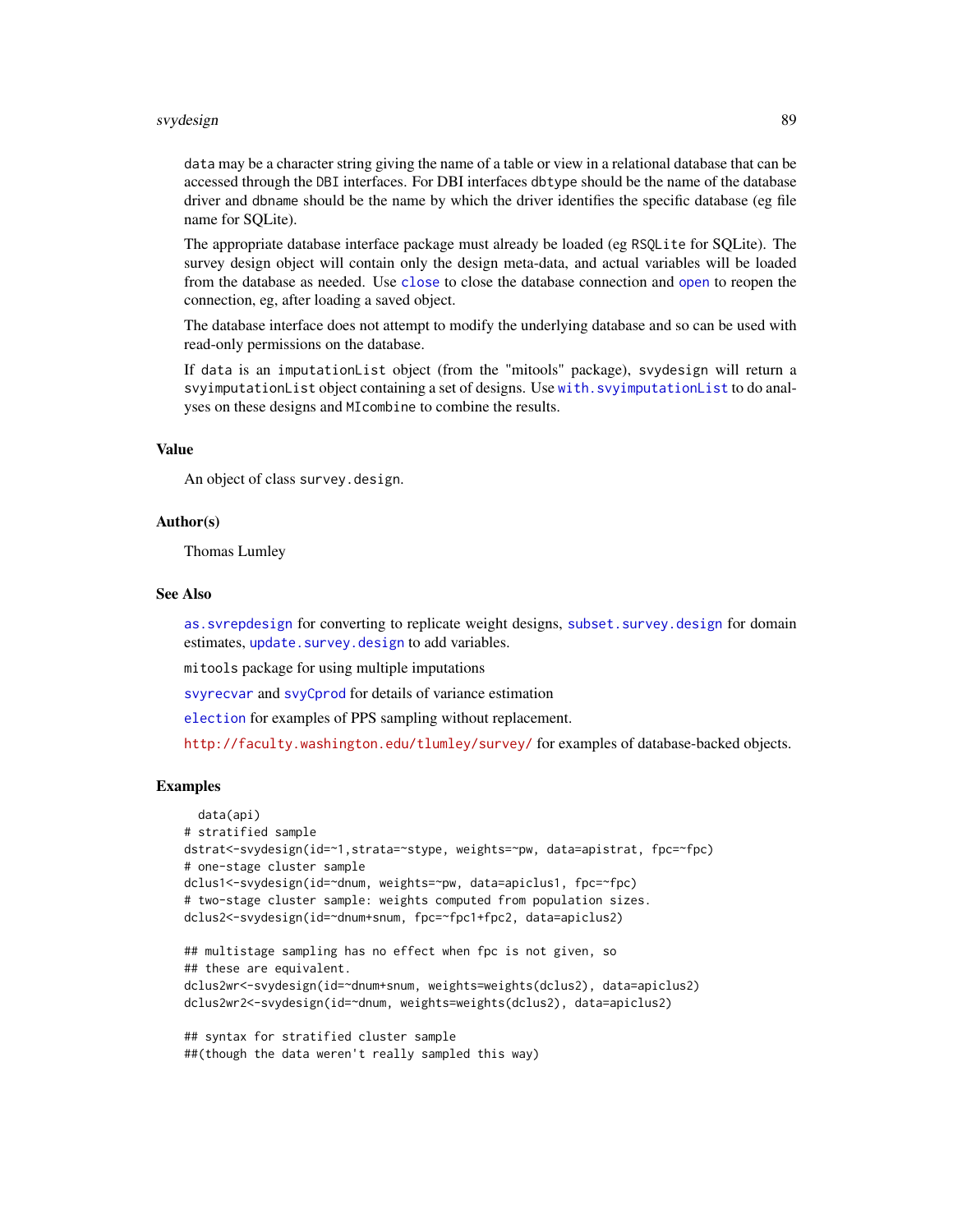# 90 svyfactanal

```
svydesign(id=~dnum, strata=~stype, weights=~pw, data=apistrat,
nest=TRUE)
## PPS sampling without replacement
data(election)
dpps<- svydesign(id=~1, fpc=~p, data=election_pps, pps="brewer")
##database example: requires RSQLite
## Not run:
library(RSQLite)
dbclus1<-svydesign(id=~dnum, weights=~pw, fpc=~fpc,
data="apiclus1",dbtype="SQLite", dbname=system.file("api.db",package="survey"))
```

```
## End(Not run)
```
svyfactanal *Factor analysis in complex surveys (experimental).*

#### Description

This function fits a factor analysis model or SEM, by maximum weighted likelihood.

### Usage

```
svyfactanal(formula, design, factors,
  n = c("none", "sample", "degf", "effective", "min. effective"), ...
```
#### Arguments

| formula | Model formula specifying the variables to use |
|---------|-----------------------------------------------|
| design  | Survey design object                          |
| factors | Number of factors to estimate.                |
| n       | Sample size to be used for testing: see below |
|         | Other arguments to pass to factanal.          |

### Details

The population covariance matrix is estimated by [svyvar](#page-63-0) and passed to [factanal](#page-0-0)

Although fitting these models requires only the estimated covariance matrix, inference requires a sample size. With n="sample", the sample size is taken to be the number of observations; with n="degf", the survey degrees of freedom as returned by [degf](#page-125-1). Using "sample" corresponds to standardizing weights to have mean 1, and is known to result in anti-conservative tests.

The other two methods estimate an effective sample size for each variable as the sample size where the standard error of a variance of a Normal distribution would match the design-based standard error estimated by [svyvar](#page-63-0). With n="min.effective" the minimum sample size across the variables is used; with n="effective" the harmonic mean is used. For svyfactanal the test of model adequacy is optional, and the default choice, n="none", does not do the test.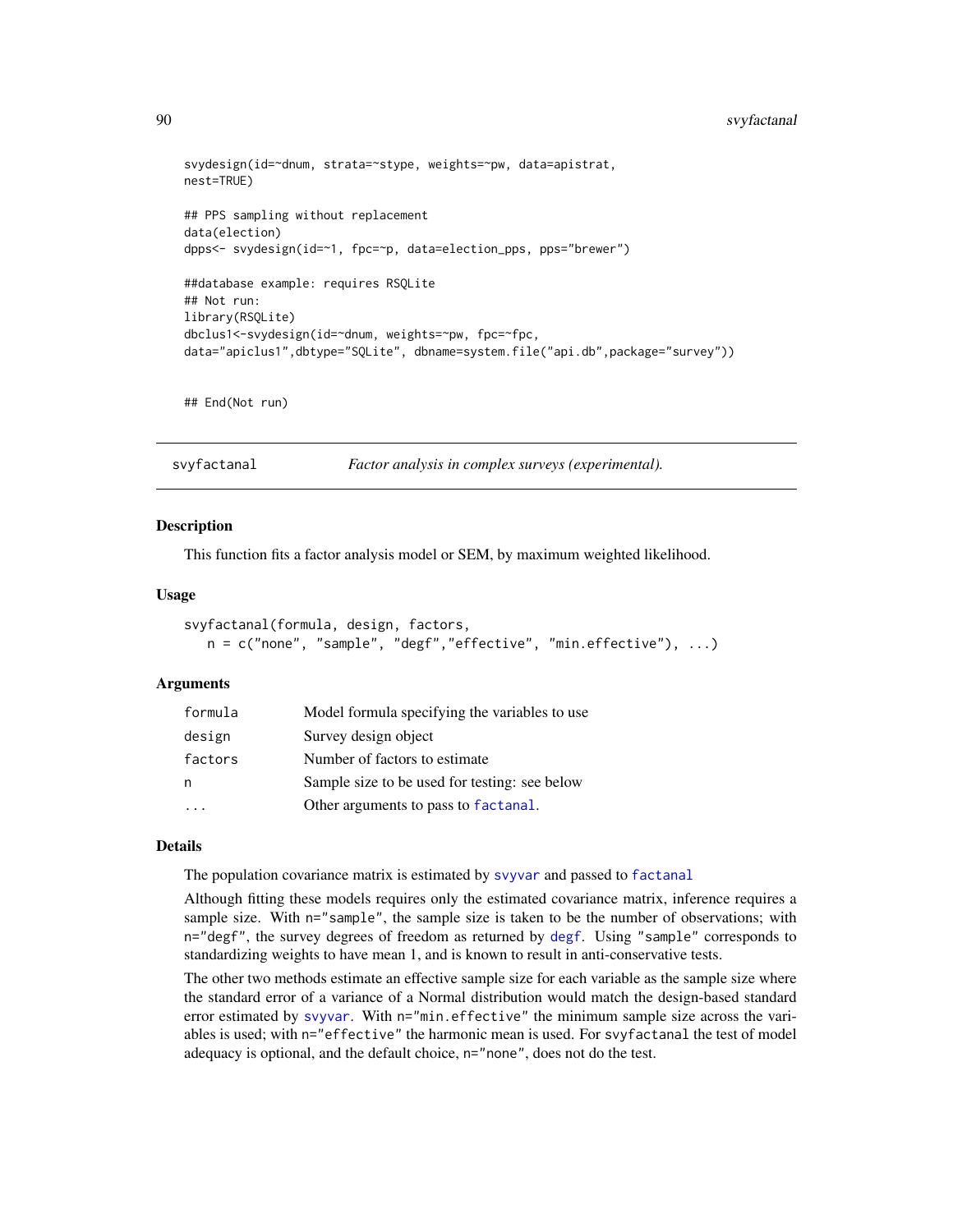svyglm 91

# Value

An object of class factanal

#### References

.

# See Also

# [factanal](#page-0-0)

The lavaan.survey package fits structural equation models to complex samples using similar techniques.

#### Examples

```
data(api)
dclus1<-svydesign(id=~dnum, weights=~pw, data=apiclus1, fpc=~fpc)
svyfactanal(~api99+api00+hsg+meals+ell+emer, design=dclus1, factors=2)
svyfactanal(~api99+api00+hsg+meals+ell+emer, design=dclus1, factors=2, n="effective")
##Population dat for comparison
factanal(~api99+api00+hsg+meals+ell+emer, data=apipop, factors=2)
```
<span id="page-90-0"></span>

|  | vvglm |
|--|-------|
|  |       |

Survey-weighted generalised linear models.

#### **Description**

Fit a generalised linear model to data from a complex survey design, with inverse-probability weighting and design-based standard errors.

### Usage

```
## S3 method for class 'survey.design'
svyglm(formula, design, subset=NULL,
family=stats::gaussian(),start=NULL, rescale=TRUE, ..., deff=FALSE,
influence=FALSE)
## S3 method for class 'svyrep.design'
svyglm(formula, design, subset=NULL,
family=stats::gaussian(),start=NULL, rescale=NULL, ..., rho=NULL,
return.replicates=FALSE, na.action,multicore=getOption("survey.multicore"))
## S3 method for class 'svyglm'
summary(object, correlation = FALSE, df.resid=NULL,
...)
```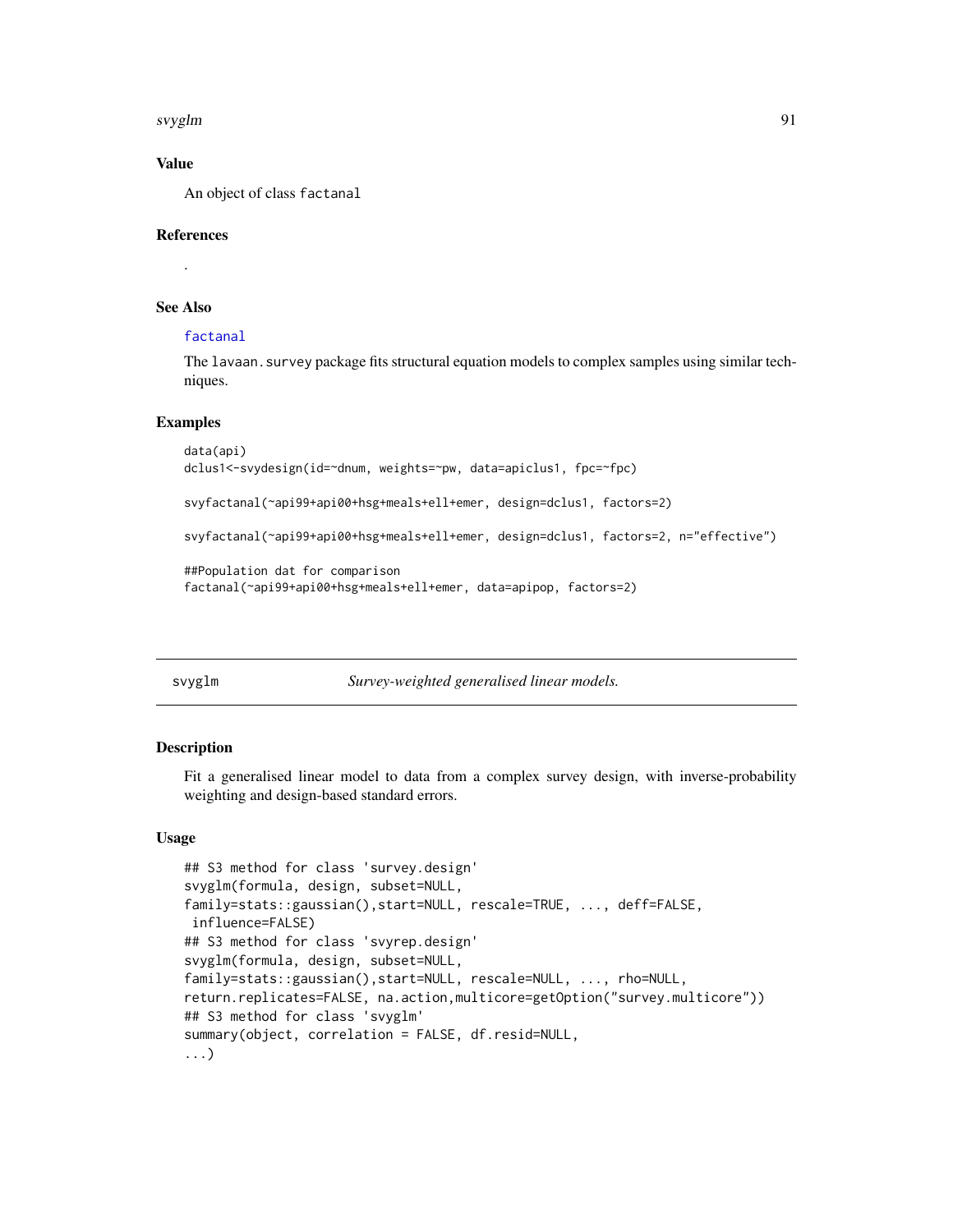92 svyglm

```
## S3 method for class 'svyglm'
predict(object,newdata=NULL,total=NULL,
                         type=c("link","response","terms"),
                         se.fit=(type != "terms"),vcov=FALSE,...)
## S3 method for class 'svrepglm'
predict(object,newdata=NULL,total=NULL,
                         type=c("link","response","terms"),
                         se.fit=(type != "terms"),vcov=FALSE,
                         return.replicates=!is.null(object$replicates),...)
```

| formula           | Model formula                                                                                                                                                                                                                                                         |
|-------------------|-----------------------------------------------------------------------------------------------------------------------------------------------------------------------------------------------------------------------------------------------------------------------|
| design            | Survey design from svydesign or svrepdesign. Must contain all variables in<br>the formula                                                                                                                                                                             |
| subset            | Expression to select a subpopulation                                                                                                                                                                                                                                  |
| family            | family object for glm                                                                                                                                                                                                                                                 |
| start             | Starting values for the coefficients (needed for some uncommon link/family<br>combinations)                                                                                                                                                                           |
| rescale           | Rescaling of weights, to improve numerical stability. The default rescales weights<br>to sum to the sample size. Use FALSE to not rescale weights. For replicate-<br>weight designs, use TRUE to rescale weights to sum to 1, as was the case before<br>version 3.34. |
|                   | Other arguments passed to glm or summary.glm                                                                                                                                                                                                                          |
| rho               | For replicate BRR designs, to specify the parameter for Fay's variance method,<br>giving weights of rho and 2-rho                                                                                                                                                     |
| return.replicates |                                                                                                                                                                                                                                                                       |
|                   | Return the replicates as the replicates component of the result? (for predict,<br>only possible if they were computed in the svyglm fit)                                                                                                                              |
| deff              | Estimate the design effects                                                                                                                                                                                                                                           |
| influence         | Return influence functions                                                                                                                                                                                                                                            |
| object            | A svyglm object                                                                                                                                                                                                                                                       |
| correlation       | Include the correlation matrix of parameters?                                                                                                                                                                                                                         |
| na.action         | Handling of NAs                                                                                                                                                                                                                                                       |
| multicore         | Use the multicore package to distribute replicates across processors?                                                                                                                                                                                                 |
| df.resid          | Optional denominator degrees of freedom for Wald tests                                                                                                                                                                                                                |
| newdata           | new data frame for prediction                                                                                                                                                                                                                                         |
| total             | population size when predicting population total                                                                                                                                                                                                                      |
| type              | linear predictor (1ink) or response                                                                                                                                                                                                                                   |
| se.fit            | if TRUE, return variances of predictions                                                                                                                                                                                                                              |
| <b>VCOV</b>       | if TRUE and se=TRUE return full variance-covariance matrix of predictions                                                                                                                                                                                             |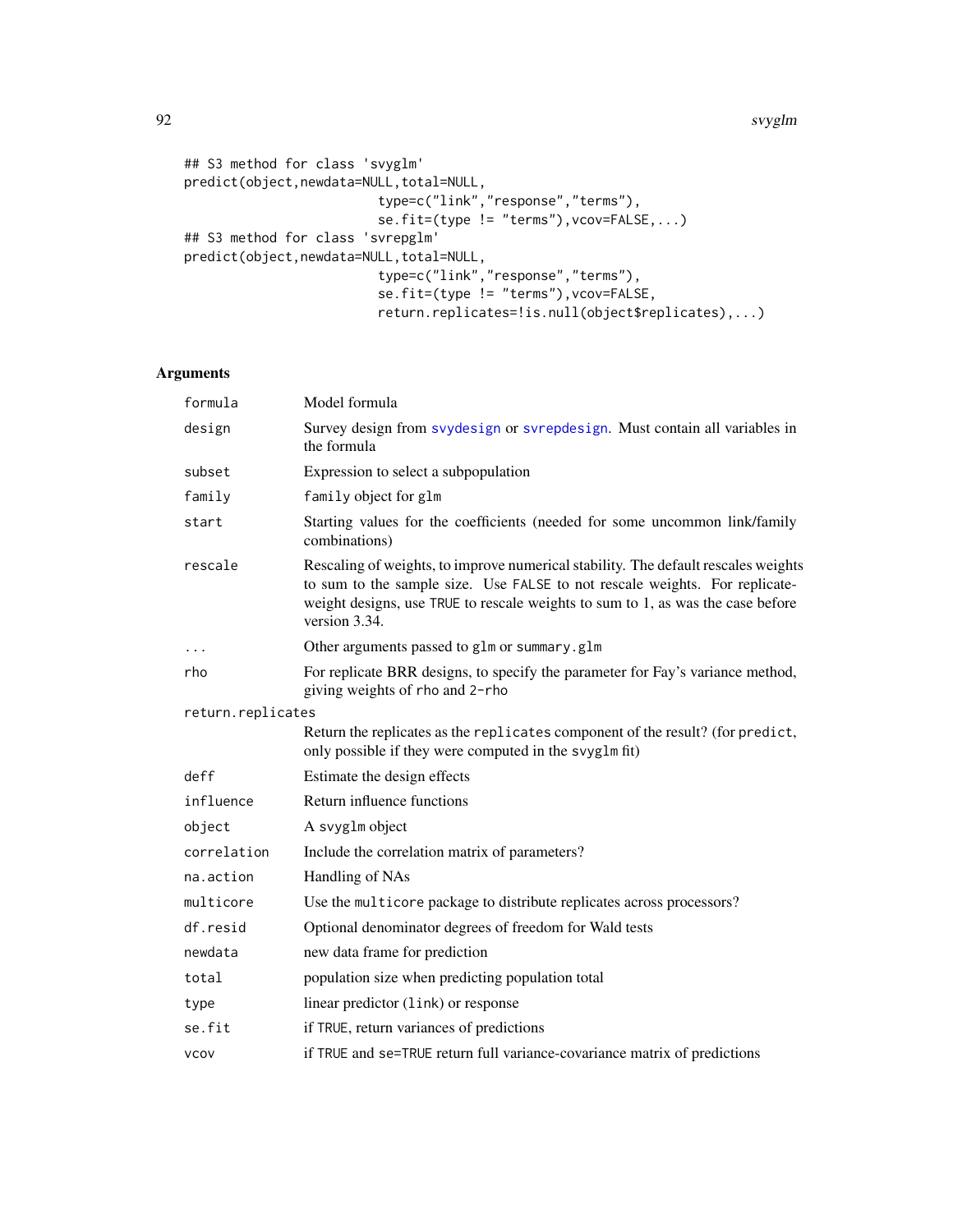#### svyglm 93

#### Details

For binomial and Poisson families use family=quasibinomial() and family=quasipoisson() to avoid a warning about non-integer numbers of successes. The 'quasi' versions of the family objects give the same point estimates and standard errors and do not give the warning.

If df.resid is not specified the df for the null model is computed by [degf](#page-125-1) and the residual df computed by subtraction. This is recommended by Korn and Graubard and is correct for PSU-level covariates but is potentially very conservative for individual-level covariates. To get tests based on a Normal distribution use df.resid=Inf, and to use number of PSUs-number of strata, specify df.resid=degf(design).

Parallel processing with multicore=TRUE is helpful only for fairly large data sets and on computers with sufficient memory. It may be incompatible with GUIs, although the Mac Aqua GUI appears to be safe.

predict gives fitted values and sampling variability for specific new values of covariates. When newdata are the population mean it gives the regression estimator of the mean, and when newdata are the population totals and total is specified it gives the regression estimator of the population total. Regression estimators of mean and total can also be obtained with [calibrate](#page-16-0).

#### Value

svyglm returns an object of class svyglm. The predict method returns an object of class svystat

# Note

svyglm always returns 'model-robust' standard errors; the Horvitz-Thompson-type standard errors used everywhere in the survey package are a generalisation of the model-robust 'sandwich' estimators. In particular, a quasi-Poisson svyglm will return correct standard errors for relative risk regression models.

#### **Note**

This function does not return the same standard error estimates for the regression estimator of population mean and total as some textbooks, or SAS. However, it does give the same standard error estimator as estimating the mean or total with calibrated weights.

In particular, under simple random sampling with or without replacement there is a simple rescaling of the mean squared residual to estimate the mean squared error of the regression estimator. The standard error estimate produced by predict.svyglm has very similar (asymptotically identical) expected value to the textbook estimate, and has the advantage of being applicable when the supplied newdata are not the population mean of the predictors. The difference is small when the sample size is large, but can be appreciable for small samples.

You can obtain the other standard error estimator by calling predict. svyglm with the covariates set to their estimated (rather than true) population mean values.

#### Author(s)

Thomas Lumley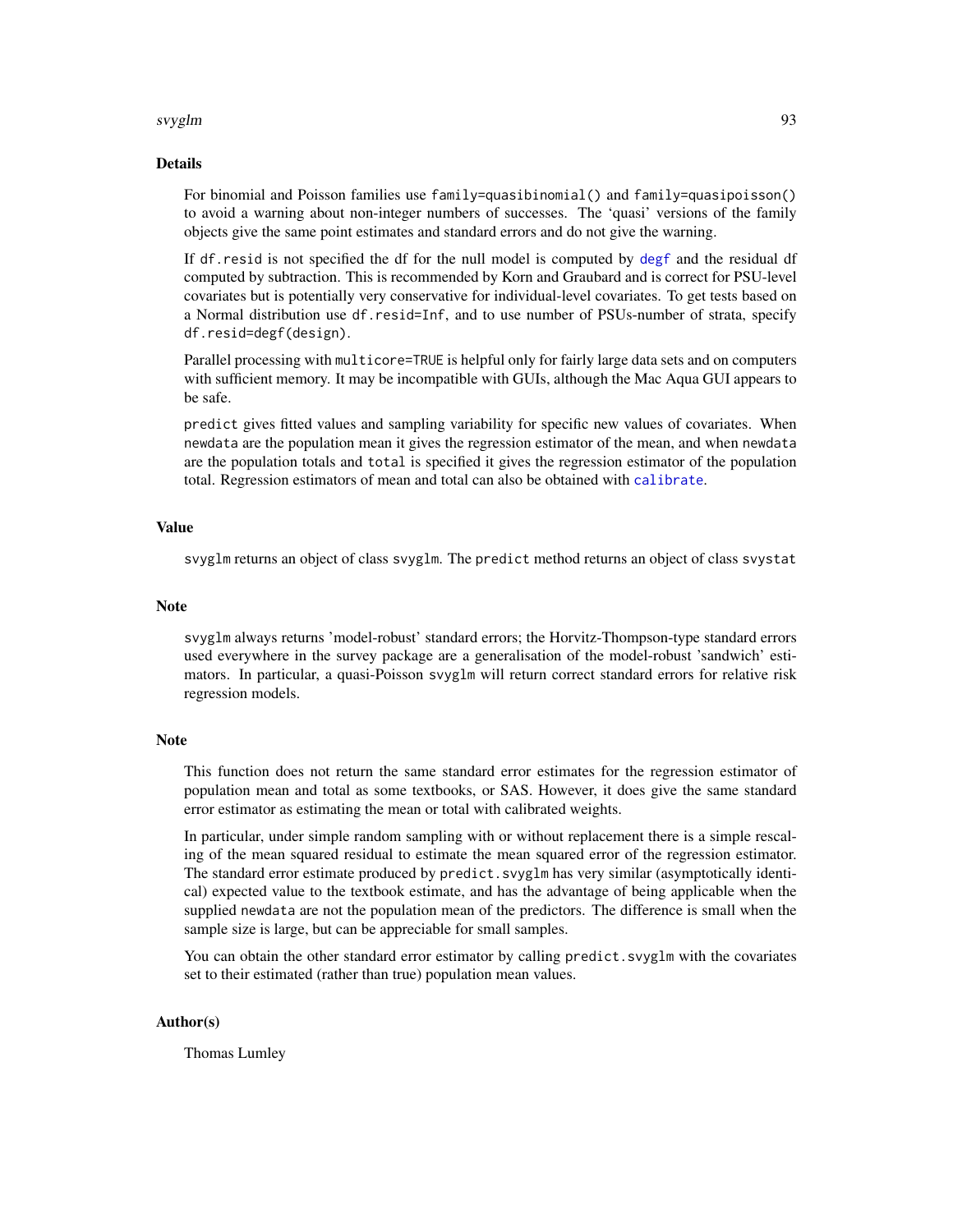### References

Lumley T, Scott A (2017) "Fitting Regression Models to Survey Data" Statistical Science 32: 265- 278

### See Also

[glm](#page-0-0), which is used to do most of the work.

[regTermTest](#page-56-0), for multiparameter tests

[calibrate](#page-16-0), for an alternative way to specify regression estimators of population totals or means [svyttest](#page-128-0) for one-sample and two-sample t-tests.

### Examples

data(api)

```
dstrat<-svydesign(id=~1,strata=~stype, weights=~pw, data=apistrat, fpc=~fpc)
dclus2<-svydesign(id=~dnum+snum, weights=~pw, data=apiclus2)
rstrat<-as.svrepdesign(dstrat)
rclus2<-as.svrepdesign(dclus2)
summary(svyglm(api00~ell+meals+mobility, design=dstrat))
summary(svyglm(api00~ell+meals+mobility, design=dclus2))
summary(svyglm(api00~ell+meals+mobility, design=rstrat))
summary(svyglm(api00~ell+meals+mobility, design=rclus2))
## use quasibinomial, quasipoisson to avoid warning messages
summary(svyglm(sch.wide~ell+meals+mobility, design=dstrat,
      family=quasibinomial()))
## Compare regression and ratio estimation of totals
api.ratio <- svyratio(~api.stu,~enroll, design=dstrat)
pop<-data.frame(enroll=sum(apipop$enroll, na.rm=TRUE))
npop <- nrow(apipop)
predict(api.ratio, pop$enroll)
## regression estimator is less efficient
api.reg <- svyglm(api.stu~enroll, design=dstrat)
predict(api.reg, newdata=pop, total=npop)
## same as calibration estimator
svytotal(~api.stu, calibrate(dstrat, ~enroll, pop=c(npop, pop$enroll)))
## svyglm can also reproduce the ratio estimator
api.reg2 <- svyglm(api.stu~enroll-1, design=dstrat,
                  family=quasi(link="identity",var="mu"))
predict(api.reg2, newdata=pop, total=npop)
## higher efficiency by modelling variance better
```

```
api.reg3 <- svyglm(api.stu~enroll-1, design=dstrat,
```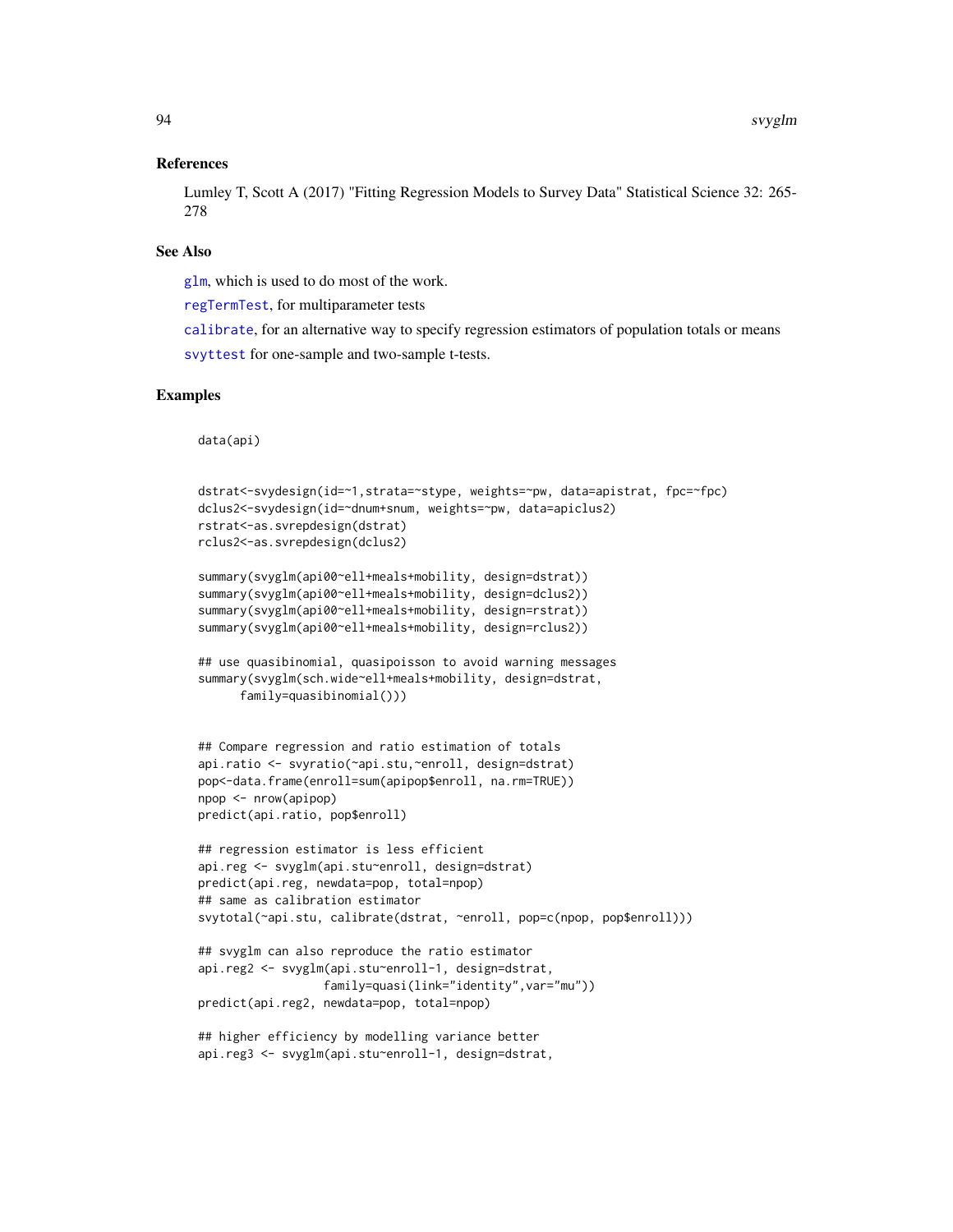```
family=quasi(link="identity",var="mu^3"))
predict(api.reg3, newdata=pop, total=npop)
## true value
sum(apipop$api.stu)
```
svygofchisq *Test of fit to known probabilities*

# Description

A Rao-Scott-type version of the chi-squared test for goodness of fit to prespecified proportions. The test statistic is the chi-squared statistic applied to the estimated population table, and the reference distribution is a Satterthwaite approximation: the test statistic divided by the estimated scale is compared to a chi-squared distribution with the estimated df.

# Usage

svygofchisq(formula, p, design, ...)

# Arguments

| formula  | Formula specifying a single factor variable                                                                      |
|----------|------------------------------------------------------------------------------------------------------------------|
| p        | Vector of probabilities for the categories of the factor, in the correct order (will<br>be rescaled to sum to 1) |
| design   | Survey design object                                                                                             |
| $\cdots$ | Other arguments to pass to syytotal, such as na.rm                                                               |

### Value

An object of class htest

# See Also

[chisq.test](#page-0-0), [svychisq](#page-125-1), [pchisqsum](#page-49-0)

# Examples

```
data(api)
dclus2<-svydesign(id=~dnum+snum, fpc=~fpc1+fpc2, data=apiclus2)
```
true\_p <- table(apipop\$stype)

```
svygofchisq(~stype,dclus2,p=true_p)
svygofchisq(~stype,dclus2,p=c(1/3,1/3,1/3))
```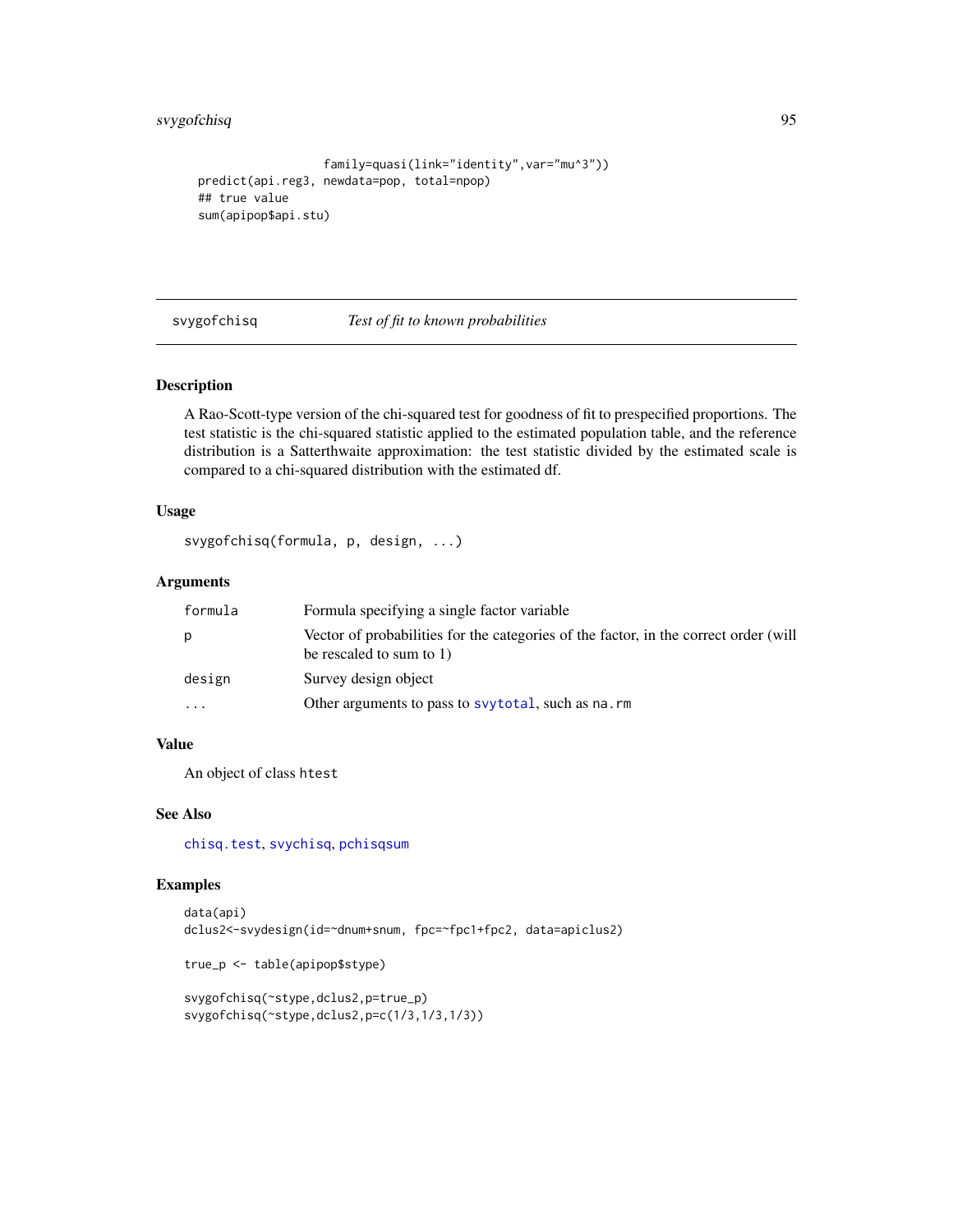<span id="page-95-0"></span>

### **Description**

Histograms and boxplots weighted by the sampling weights.

### Usage

```
svyhist(formula, design, breaks = "Sturges",
      include.lowest = TRUE, right = TRUE, xlab = NULL,
      main = NULL, probability = TRUE, freq = !probability, \dots)
svyboxplot(formula, design, all.outliers=FALSE,...)
```
## Arguments

| formula                       | One-sided formula for svyhist, two-sided for svyboxplot |
|-------------------------------|---------------------------------------------------------|
| design                        | A survey design object                                  |
| xlab                          | x-axis label                                            |
| main<br>probability, freq     | Main title                                              |
|                               | Y-axis is probability density or frequency              |
| all.outliers                  | Show all outliers in the boxplot, not just extremes     |
| breaks, include.lowest, right |                                                         |
|                               | As for hist                                             |
|                               | Other arguments to hist or bxp                          |

### Details

The histogram breakpoints are computed as if the sample were a simple random sample of the same size.

The grouping variable in svyboxplot, if present, must be a factor.

The boxplot whiskers go to the maximum and minimum observations or to 1.5 interquartile ranges beyond the end of the box, whichever is closer. The maximum and minimum are plotted as outliers if they are beyond the ends of the whiskers, but other outlying points are not plotted unless all.outliers=TRUE. svyboxplot requires a two-sided formula; use variable~1 for a single boxplot.

#### Value

As for hist, except that when probability=FALSE, the return value includes a component count\_scale giving a scale factor between density and counts, assuming equal bin widths.

### See Also

[svyplot](#page-109-0)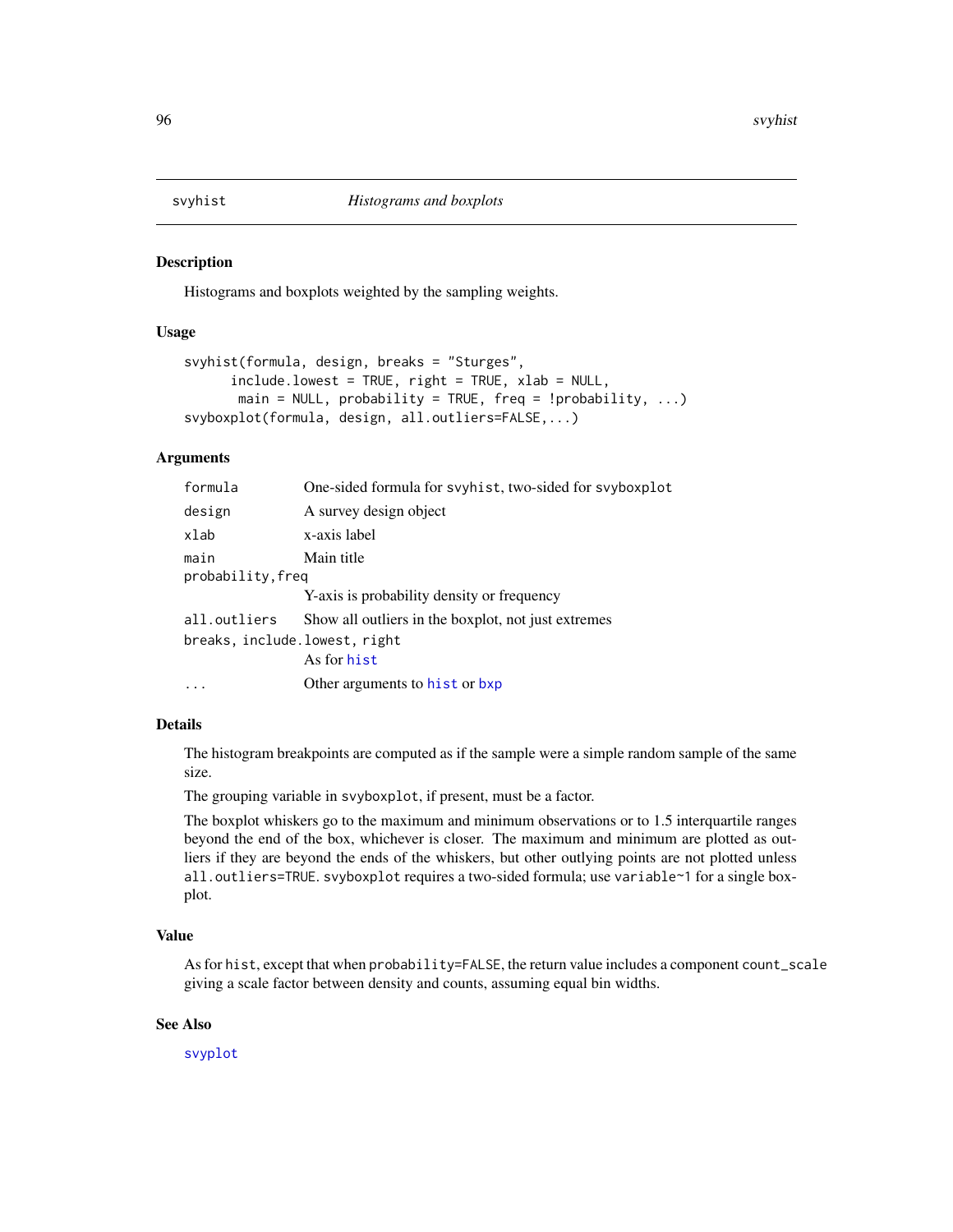#### svyivreg the state of the state of the state of the state of the state of the state of the state of the state o

# Examples

```
data(api)
dstrat \leq svydesign(id = \sim1, strata = \simstype, weights = \simpw, data = apistrat,
   fpc = ~fpc)
opar<-par(mfrow=c(1,3))
svyhist(~enroll, dstrat, main="Survey weighted",col="purple",ylim=c(0,1.3e-3))
hist(apistrat$enroll, main="Sample unweighted",col="purple",prob=TRUE,ylim=c(0,1.3e-3))
hist(apipop$enroll, main="Population",col="purple",prob=TRUE,ylim=c(0,1.3e-3))
par(mfrow=c(1,1))
svyboxplot(enroll~stype,dstrat,all.outliers=TRUE)
svyboxplot(enroll~1,dstrat)
par(opar)
```
svyivreg *Two-stage least-squares for instrumental variable regression*

### Description

Estimates regressions with endogenous covariates using two-stage least squares. The function uses ivreg from the AER package for the main computations, and follows the syntax of that function.

### Usage

```
svyivreg(formula, design, ...)
```
# Arguments

| formula                 | formula specification(s) of the regression relationship and the instruments. See<br>Details for details |
|-------------------------|---------------------------------------------------------------------------------------------------------|
| design                  | A survey design object                                                                                  |
| $\cdot$ $\cdot$ $\cdot$ | For future expansion                                                                                    |

# Details

Regressors and instruments for svyivreg are specified in a formula with two parts on the right-hand side, e.g.,  $y \sim x1 + x2$  | z1 + z2 + z3, where x1 and x2 are the regressors and z1, z2, and z3 are the instruments. Note that exogenous regressors have to be included as instruments for themselves. For example, if there is one exogenous regressor ex and one endogenous regressor en with instrument in, the appropriate formula would be  $y \sim e^{i\phi} + e^{i\phi}$  | ex + in. Equivalently, this can be specified as  $y \sim e^{i\phi}$  + en | . -en + in, i.e., by providing an update formula with a . in the second part of the formula.

### Value

An object of class svyivreg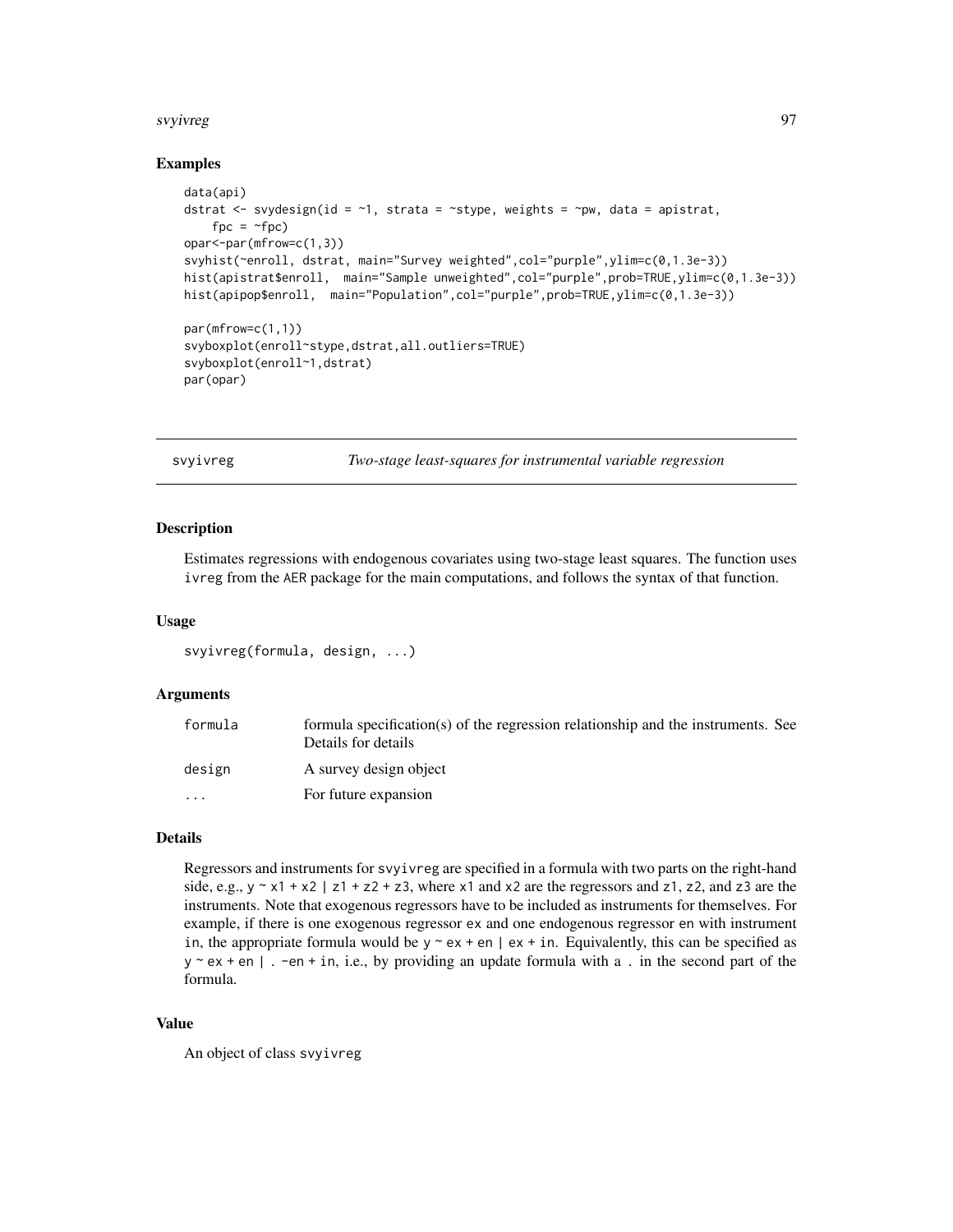# References

<https://notstatschat.rbind.io/2019/07/16/adding-new-functions-to-the-survey-package/>

# See Also

[ivreg](#page-0-0)

svykappa *Cohen's kappa for agreement*

# Description

Computes the unweighted kappa measure of agreement between two raters and the standard error. The measurements must both be factor variables in the survey design object.

# Usage

svykappa(formula, design, ...)

# Arguments

| formula  | one-sided formula giving two measurements                              |
|----------|------------------------------------------------------------------------|
| design   | survey design object                                                   |
| $\cdots$ | passed to syymean internally (such as return, replicates or influence) |

# Value

Object of class svystat

#### See Also

[svycontrast](#page-78-0)

```
data(api)
dclus1<-svydesign(id=~dnum, weights=~pw, data=apiclus1, fpc=~fpc)
svykappa(~comp.imp+sch.wide, dclus1)
```

```
dclus1<-update(dclus1, stypecopy=stype)
svykappa(~stype+stypecopy,dclus1)
```

```
(kappas<-svyby(~comp.imp+sch.wide,~stype,design=dclus1, svykappa, covmat=TRUE))
svycontrast(kappas, quote(E/H))
```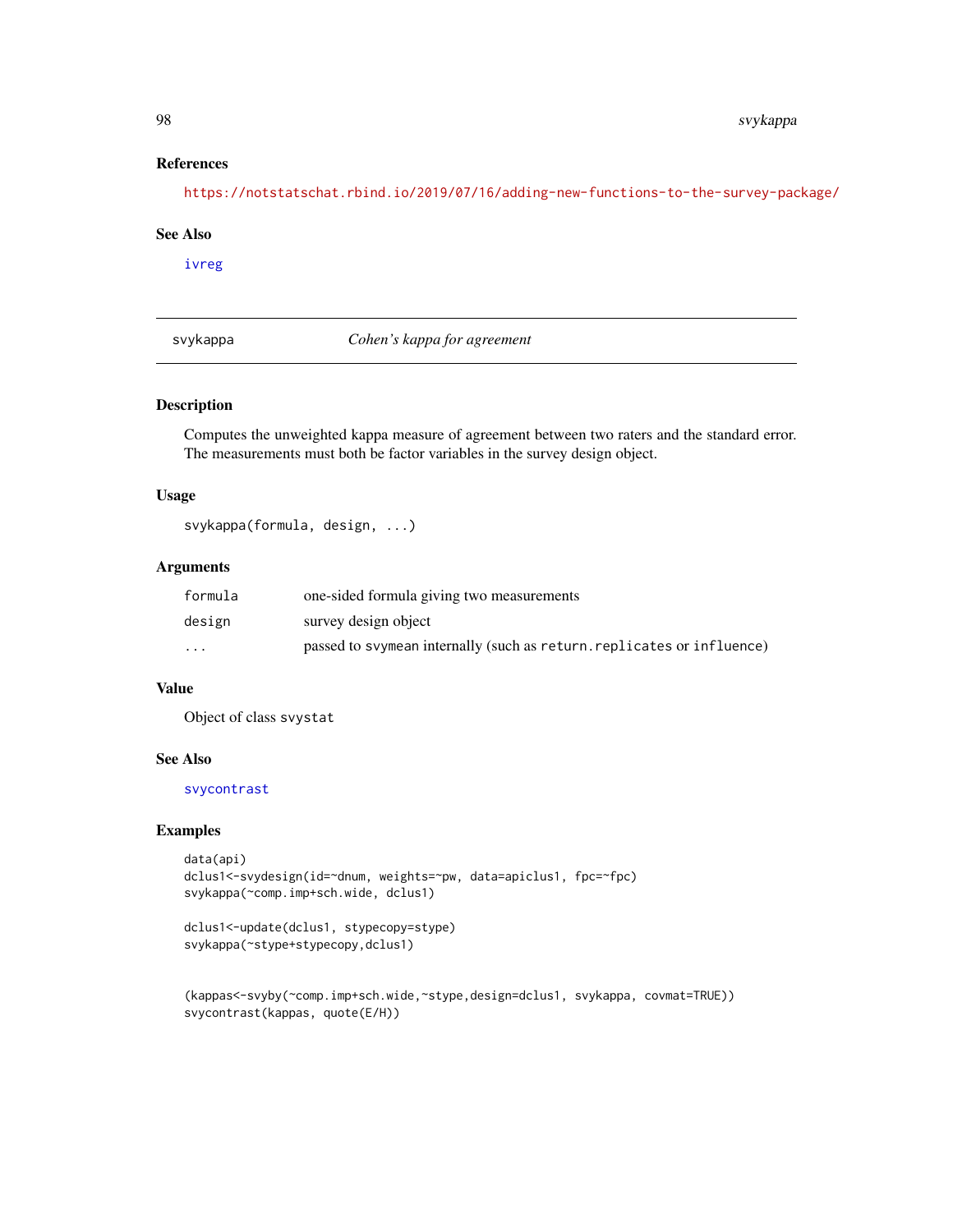<span id="page-98-0"></span>

# Description

Estimates the survival function using a weighted Kaplan-Meier estimator.

# Usage

```
svykm(formula, design,se=FALSE, ...)
## S3 method for class 'svykm'
plot(x,xlab="time",ylab="Proportion surviving",
 ylim=c(0,1),ci=NULL,lty=1,...)
## S3 method for class 'svykm'
lines(x,xlab="time",type="s",ci=FALSE,lty=1,...)
## S3 method for class 'svykmlist'
plot(x, pars=NULL, ci=FALSE,...)
## S3 method for class 'svykm'
quantile(x, probs=c(0.75,0.5,0.25),ci=FALSE,level=0.95,...)
## S3 method for class 'svykm'
confint(object,parm,level=0.95,...)
```

| formula                | Two-sided formula. The response variable should be a right-censored Surv ob-<br>ject                                                                                     |
|------------------------|--------------------------------------------------------------------------------------------------------------------------------------------------------------------------|
| design                 | survey design object                                                                                                                                                     |
| se                     | Compute standard errors? This is slow for moderate to large data sets                                                                                                    |
| .                      | in plot and lines methods, graphical parameters                                                                                                                          |
| X                      | a svykm or svykmlist object                                                                                                                                              |
| xlab, ylab, ylim, type |                                                                                                                                                                          |
|                        | as for plot                                                                                                                                                              |
| lty                    | Line type, see par                                                                                                                                                       |
| сi                     | Plot (or return, forquantile) the confidence interval                                                                                                                    |
| pars                   | A list of vectors of graphical parameters for the separate curves in a svykmlist<br>object                                                                               |
| object                 | A svykm object                                                                                                                                                           |
| parm                   | vector of times to report confidence intervals                                                                                                                           |
| level                  | confidence level                                                                                                                                                         |
| probs                  | survival probabilities for computing survival quantiles (note that these are the<br>complement of the usual quantile input, so 0.9 means 90% surviving, not 90%<br>dead) |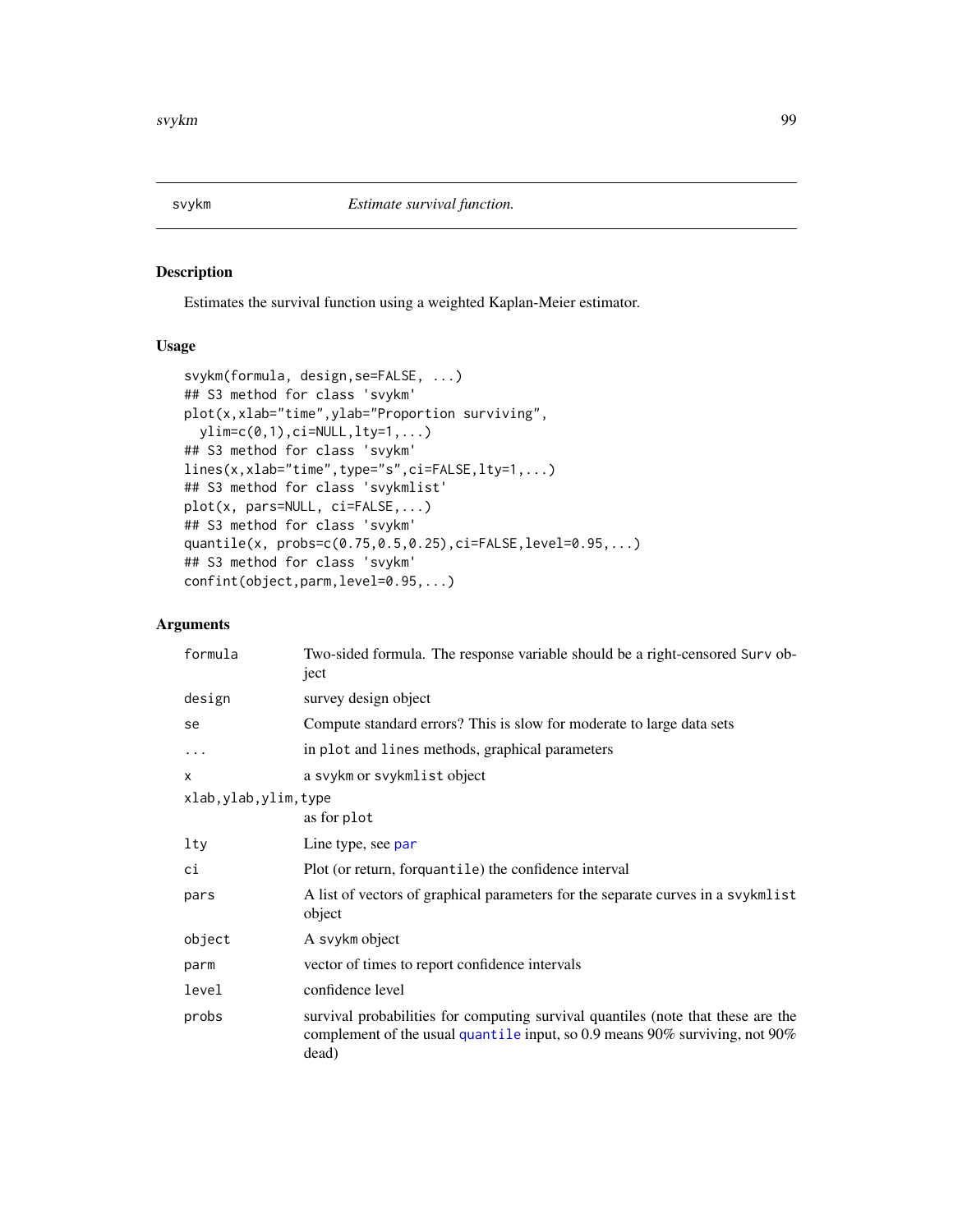# Details

When standard errors are computed, the survival curve is actually the Aalen (hazard-based) estimator rather than the Kaplan-Meier estimator.

The standard error computations use memory proportional to the sample size times the square of the number of events. This can be a lot.

In the case of equal-probability cluster sampling without replacement the computations are essentially the same as those of Williams (1995), and the same linearization strategy is used for other designs.

Confidence intervals are computed on the log(survival) scale, following the default in survival package, which was based on simulations by Link(1984).

Confidence intervals for quantiles use Woodruff's method: the interval is the intersection of the horizontal line at the specified quantile with the pointwise confidence band around the survival curve.

#### Value

For svykm, an object of class svykm for a single curve or svykmlist for multiple curves.

### References

Link, C. L. (1984). Confidence intervals for the survival function using Cox's proportional hazards model with covariates. Biometrics 40, 601-610.

Williams RL (1995) "Product-Limit Survival Functions with Correlated Survival Times" Lifetime Data Analysis 1: 171–186

Woodruff RS (1952) Confidence intervals for medians and other position measures. JASA 57, 622- 627.

# See Also

[predict.svycoxph](#page-81-0) for survival curves from a Cox model

```
data(pbc, package="survival")
pbc$randomized <- with(pbc, !is.na(trt) & trt>0)
biasmodel<-glm(randomized~age*edema,data=pbc)
pbc$randprob<-fitted(biasmodel)
dpbc<-svydesign(id=~1, prob=~randprob, strata=~edema, data=subset(pbc,randomized))
s1<-svykm(Surv(time,status>0)~1, design=dpbc)
s2<-svykm(Surv(time,status>0)~I(bili>6), design=dpbc)
plot(s1)
plot(s2)
plot(s2, lwd=2, pars=list(lty=c(1,2),col=c("purple","forestgreen")))
quantile(s1, probs=c(0.9,0.75,0.5,0.25,0.1))
```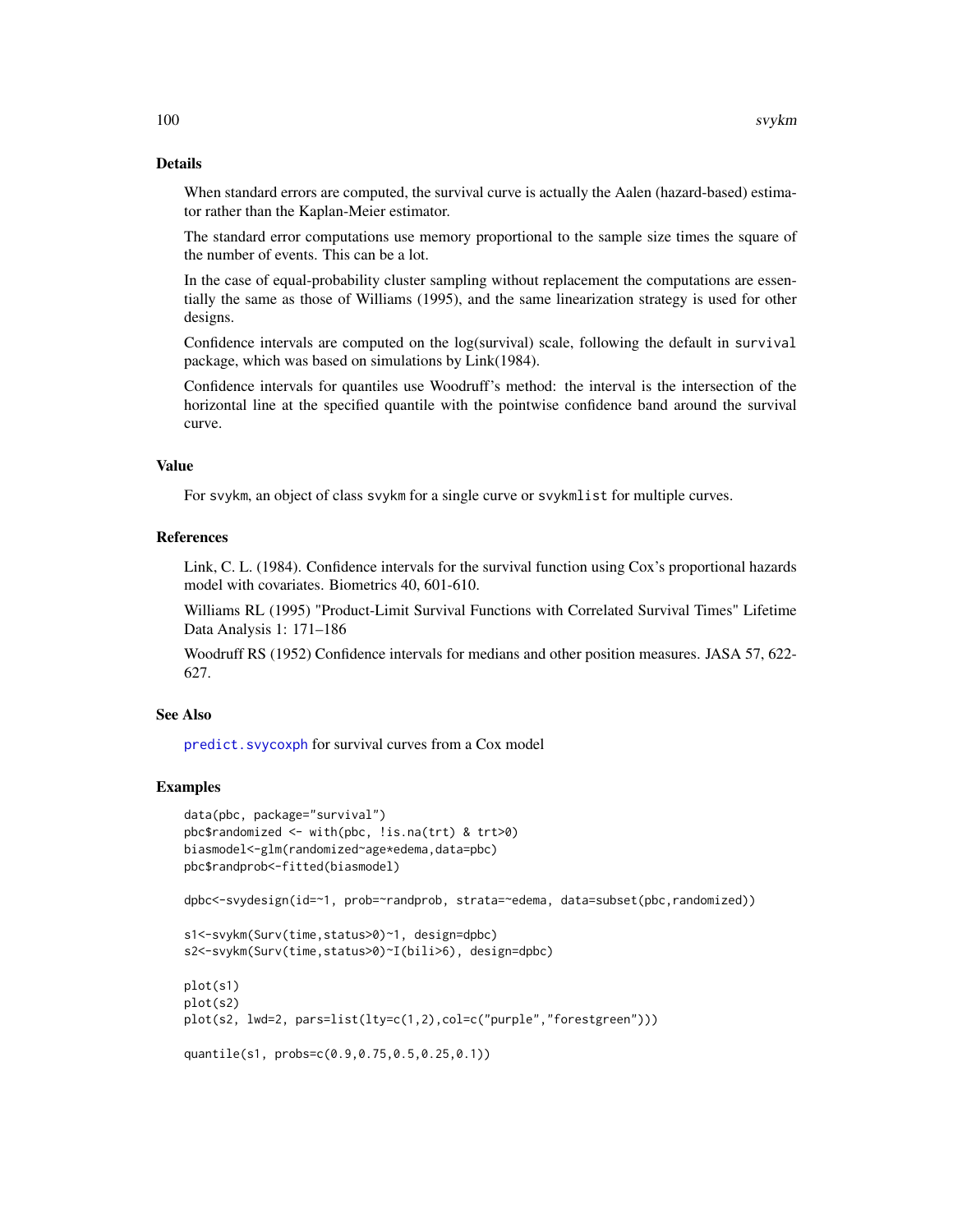#### svyloglin 101

```
s3<-svykm(Surv(time,status>0)~I(bili>6), design=dpbc,se=TRUE)
plot(s3[[2]],col="purple")
confint(s3[[2]], parm=365*(1:5))
quantile(s3[[1]], ci=TRUE)
```
svyloglin *Loglinear models*

# Description

Fit and compare hierarchical loglinear models for complex survey data.

### Usage

```
svyloglin(formula, design, ...)
## S3 method for class 'svyloglin'
update(object,formula,...)
## S3 method for class 'svyloglin'
anova(object,object1,...,integrate=FALSE)
## S3 method for class 'anova.svyloglin'
print(x,pval=c("F","saddlepoint","lincom","chisq"),...)
## S3 method for class 'svyloglin'
coef(object,...,intercept=FALSE)
```
### Arguments

| formula   | Model formula                                  |
|-----------|------------------------------------------------|
| design    | survey design object                           |
|           | object, object1 loglinear model from svyloglin |
| pval      | p-value approximation: see Details             |
| integrate | Compute the exact asymptotic p-value (slow)?   |
|           | not used                                       |
| intercept | Report the intercept?                          |
| X         | anova object                                   |

# Details

The loglinear model is fitted to a multiway table with probabilities estimated by [svymean](#page-63-0) and with the sample size equal to the observed sample size, treating the resulting table as if it came from iid multinomial sampling, as described by Rao and Scott. The variance-covariance matrix does not include the intercept term, and so by default neither does the coef method. A Newton-Raphson algorithm is used, rather than iterative proportional fitting, so starting values are not needed.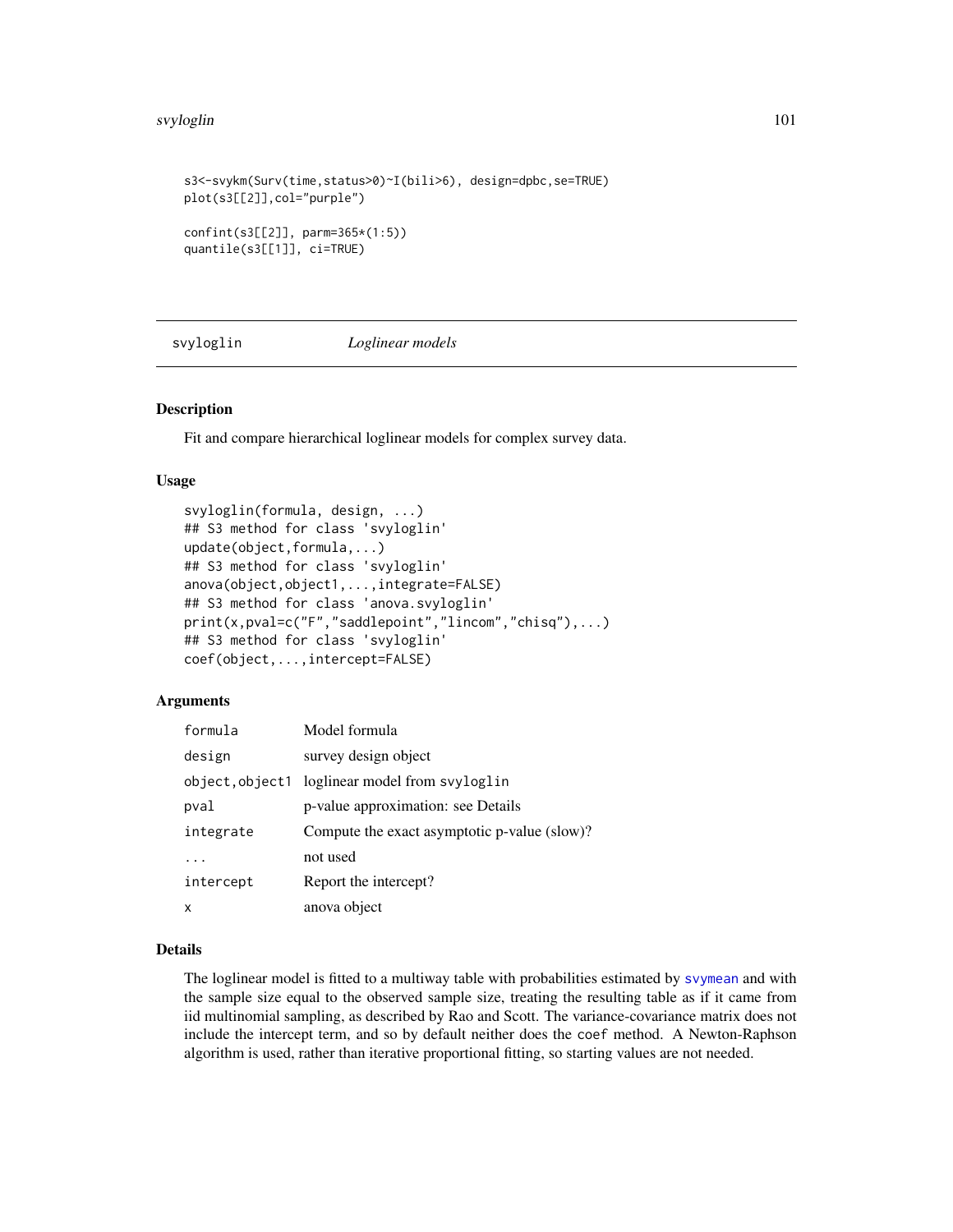The anova method computes the quantities that would be the score (Pearson) and likelihood ratio chi-squared statistics if the data were an iid sample. It computes four p-values for each of these, based on the exact asymptotic distribution (see [pchisqsum](#page-49-0)), a saddlepoint approximateion to this distribution, a scaled chi-squared distribution, and a scaled F-distribution. When testing the twoway interaction model against the main-effects model in a two-way table the score statistic and p-values match the Rao-Scott tests computed by [svychisq](#page-125-1).

The anova method can only compare two models if they are for exactly the same multiway table (same variables and same order). The update method will help with this. It is also much faster to use update than svyloglin for a large data set: its time complexity depends only on the size of the model, not on the size of the data set.

It is not possible to fit a model using a variable created inline, eg  $I(x<10)$ , since the multiway table is based on all variables used in the formula.

### Value

```
Object of class "svyloglin"
```
### References

Rao, JNK, Scott, AJ (1984) "On Chi-squared Tests For Multiway Contingency Tables with Proportions Estimated From Survey Data" Annals of Statistics 12:46-60.

### See Also

[svychisq](#page-125-1), [svyglm](#page-90-0),[pchisqsum](#page-49-0)

```
data(api)
dclus1<-svydesign(id=~dnum, weights=~pw, data=apiclus1, fpc=~fpc)
a<-svyloglin(~stype+comp.imp,dclus1)
b <-update(a, \sim. ^2)
an<-anova(a,b)
an
print(an, pval="saddlepoint")
## Wald test
regTermTest(b, ~stype:comp.imp)
## linear-by-linear association
d<-update(a,~.+as.numeric(stype):as.numeric(comp.imp))
an1<-anova(a,d)
an1
```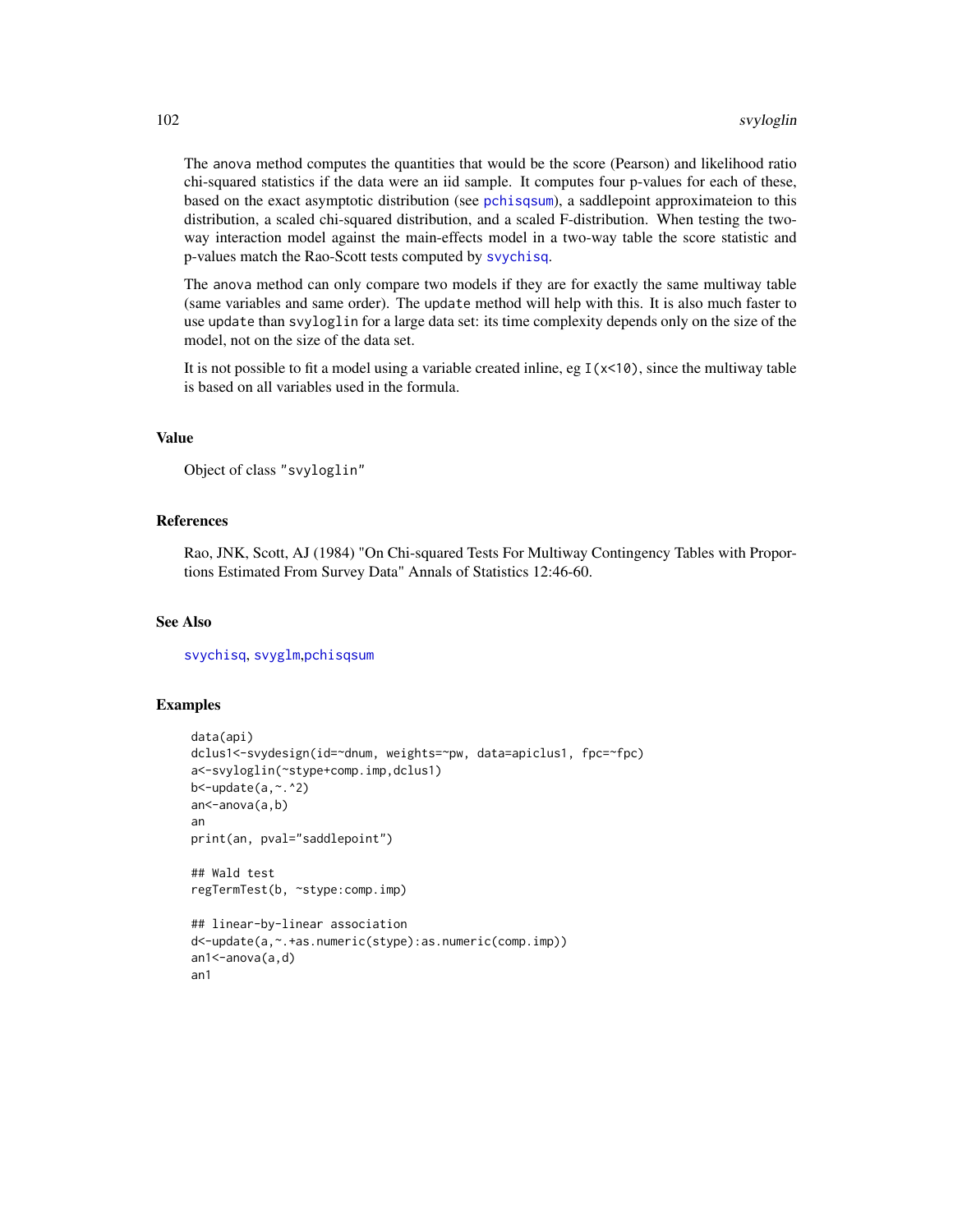### Description

Computes a weighted version of the logrank test for comparing two or more survival distributions. The generalization to complex samples is based on the characterization of the logrank test as the score test in a Cox model. Under simple random sampling with replacement, this function with rho=0 and gamma=0 is almost identical to the robust score test in the survival package. The rho=0 and gamma=0 version was proposed by Rader (2014).

# Usage

svylogrank(formula, design, rho=0,gamma=0,method=c("small","large","score"), ...)

### Arguments

| formula   | Model formula with a single predictor. The predictor must be a factor if it has<br>more than two levels.                                                                                                                                                   |
|-----------|------------------------------------------------------------------------------------------------------------------------------------------------------------------------------------------------------------------------------------------------------------|
| design    | A survey design object                                                                                                                                                                                                                                     |
| rho,gamma | Coefficients for the Harrington/Fleming G-rho-gamma tests. The default is the<br>logrank test, rho=1 gives a generalised Wilcoxon test                                                                                                                     |
| method    | "small" works faster when a matrix with dimension number of events by num-<br>ber of people fits easily in memory; "large" works faster for large data sets;<br>"score" works by brute-force construction of an expanded data set, and is for<br>debugging |
| .         | for future expansion.                                                                                                                                                                                                                                      |

#### Value

A vector containing the z-statistic for comparing each level of the variable to the lowest, the chisquared statistic for the logrank test, and the p-value.

### References

Rader, Kevin Andrew. 2014. Methods for Analyzing Survival and Binary Data in Complex Surveys. Doctoral dissertation, Harvard University.<http://nrs.harvard.edu/urn-3:HUL.InstRepos:12274283>

# See Also

[svykm](#page-98-0), [svycoxph](#page-81-1).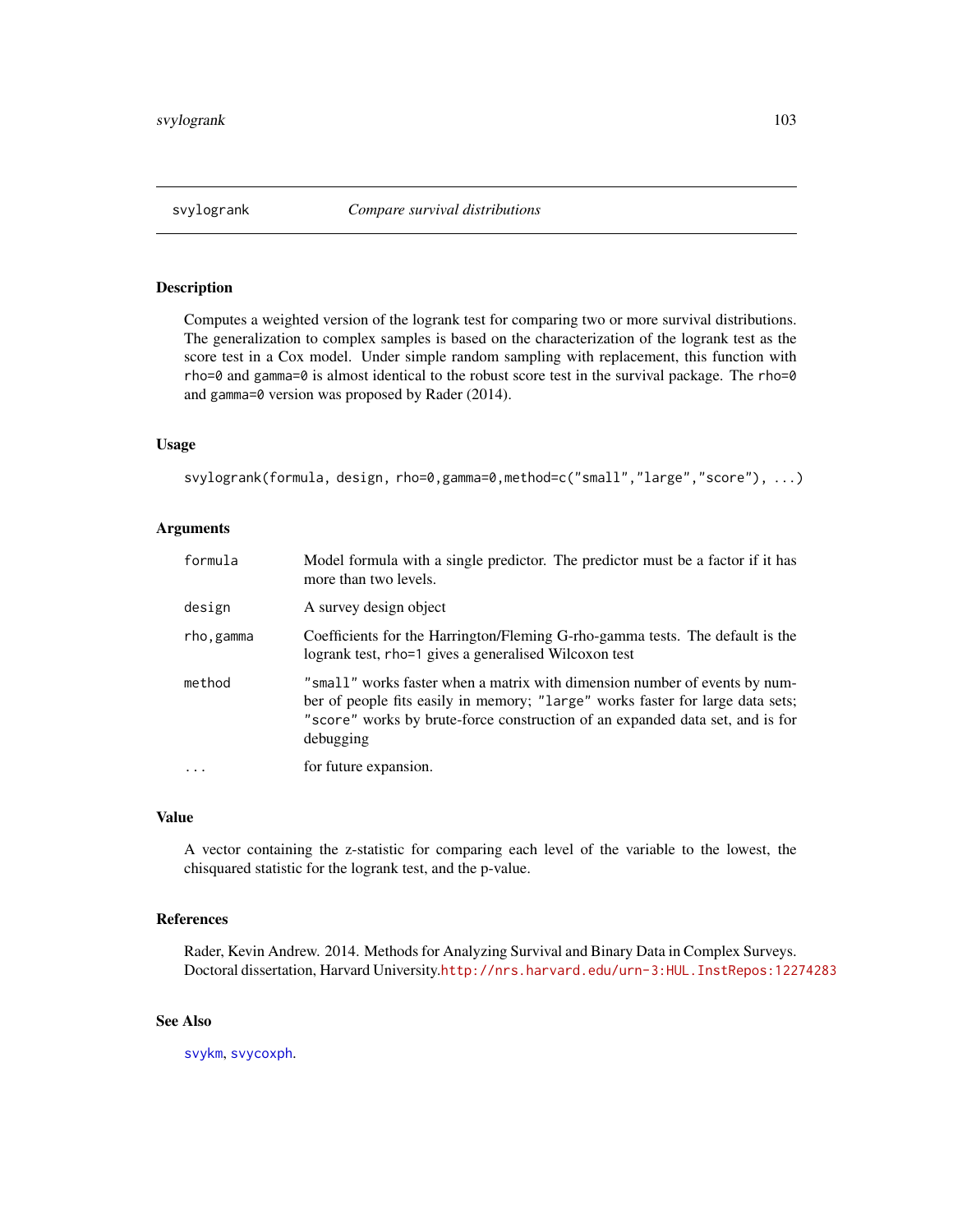104 svymle

### Examples

```
library("survival")
data(nwtco)
## stratified on case status
dcchs<-twophase(id=list(~seqno,~seqno), strata=list(NULL,~rel),
         subset=~I(in.subcohort | rel), data=nwtco, method="simple")
svylogrank(Surv(edrel,rel)~factor(stage),design=dcchs)
data(pbc, package="survival")
pbc$randomized <- with(pbc, !is.na(trt) & trt>0)
biasmodel<-glm(randomized~age*edema,data=pbc)
pbc$randprob<-fitted(biasmodel)
dpbc<-svydesign(id=~1, prob=~randprob, strata=~edema, data=subset(pbc,randomized))
svylogrank(Surv(time,status==2)~trt,design=dpbc)
svylogrank(Surv(time,status==2)~trt,design=dpbc,rho=1)
rpbc<-as.svrepdesign(dpbc)
svylogrank(Surv(time,status==2)~trt,design=rpbc)
```
<span id="page-103-0"></span>

svymle *Maximum pseudolikelihood estimation in complex surveys*

# **Description**

Maximises a user-specified likelihood parametrised by multiple linear predictors to data from a complex sample survey and computes the sandwich variance estimator of the coefficients. Note that this function maximises an estimated population likelihood, it is not the sample MLE.

#### Usage

```
svymle(loglike, gradient = NULL, design, formulas, start = NULL, control
= list(), na.action="na.fail", method=NULL, lower=NULL,upper=NULL,influence=FALSE,...)
## S3 method for class 'svymle'
summary(object, stderr=c("robust", "model"),...)
```

| loglike  | vectorised loglikelihood function                                                        |
|----------|------------------------------------------------------------------------------------------|
| gradient | Derivative of loglike. Required for variance computation and helpful for fitting         |
| design   | a survey. design object                                                                  |
| formulas | A list of formulas specifying the variable and linear predictors: see Details be-<br>low |
| start    | Starting values for parameters                                                           |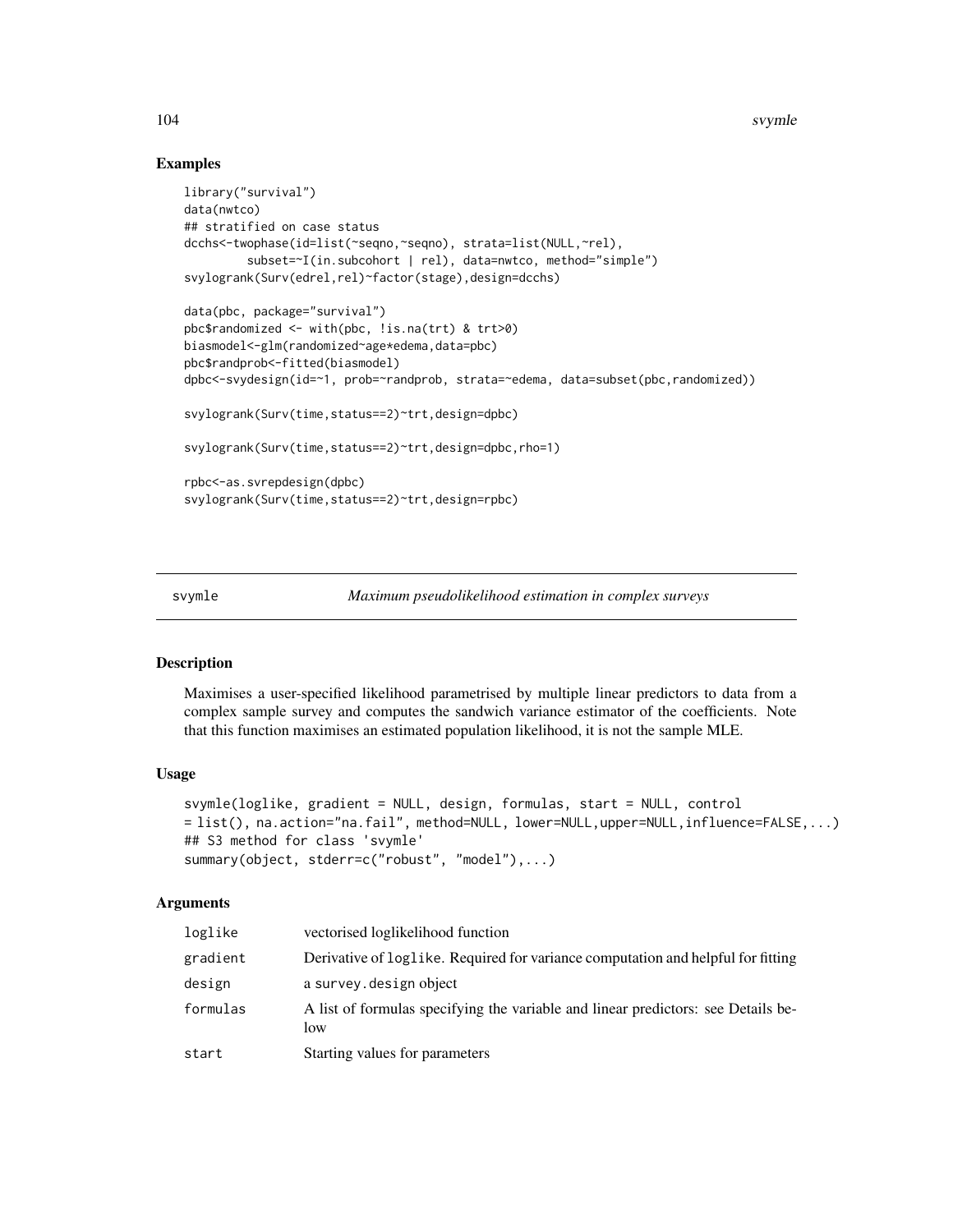#### svymle to the state of the state of the state of the state of the state of the state of the state of the state of the state of the state of the state of the state of the state of the state of the state of the state of the

| control      | control options for the optimiser: see the help page for the optimiser you are<br>using.                           |
|--------------|--------------------------------------------------------------------------------------------------------------------|
| lower, upper | Parameter bounds for bobyga                                                                                        |
| influence    | Return the influence functions (primarily for svyby)                                                               |
| na.action    | Handling of NAs                                                                                                    |
| method       | "nlm" to use nlm,"uobyga" or "bobyga" to use those optimisers from the minga<br>package; otherwise passed to optim |
| $\cdot$      | Arguments to loglike and gradient that are not to be optimised over.                                               |
| object       | svymle object                                                                                                      |
| stderr       | Choice of standard error estimator. The default is a standard sandwich estimator.<br>See Details below.            |

# Details

Optimization is done by [nlm](#page-0-0) by default or if method=="nlm". Otherwise [optim](#page-0-0) is used and method specifies the method and control specifies control parameters.

The design object contains all the data and design information from the survey, so all the formulas refer to variables in this object. The formulas argument needs to specify the response variable and a linear predictor for each freely varying argument of loglike.

Consider for example the [dnorm](#page-0-0) function, with arguments x, mean, sd and log, and suppose we want to estimate the mean of y as a linear function of a variable z, and to estimate a constant standard deviation. The log argument must be fixed at FALSE to get the loglikelihood. A formulas argument would be list( $\gamma$ , mean= $\gamma$ z, sd= $\gamma$ 1). Note that the data variable y must be the first argument to dnorm and the first formula and that all the other formulas are labelled. It is also permitted to have the data variable as the left-hand side of one of the formulas: eg list (mean=y~z, sd=~1).

The two optimisers from the minqa package do not use any derivatives to be specified for optimisation, but they do assume that the function is smooth enough for a quadratic approximation, ie, that two derivatives exist.

The usual variance estimator for MLEs in a survey sample is a 'sandwich' variance that requires the score vector and the information matrix. It requires only sampling assumptions to be valid (though some model assumptions are required for it to be useful). This is the stderr="robust" option, which is available only when the gradient argument was specified.

If the model is correctly specified and the sampling is at random conditional on variables in the model then standard errors based on just the information matrix will be approximately valid. In particular, for independent sampling where weights and strata depend on variables in the model the stderr="model" should work fairly well.

# Value

An object of class svymle

# Author(s)

Thomas Lumley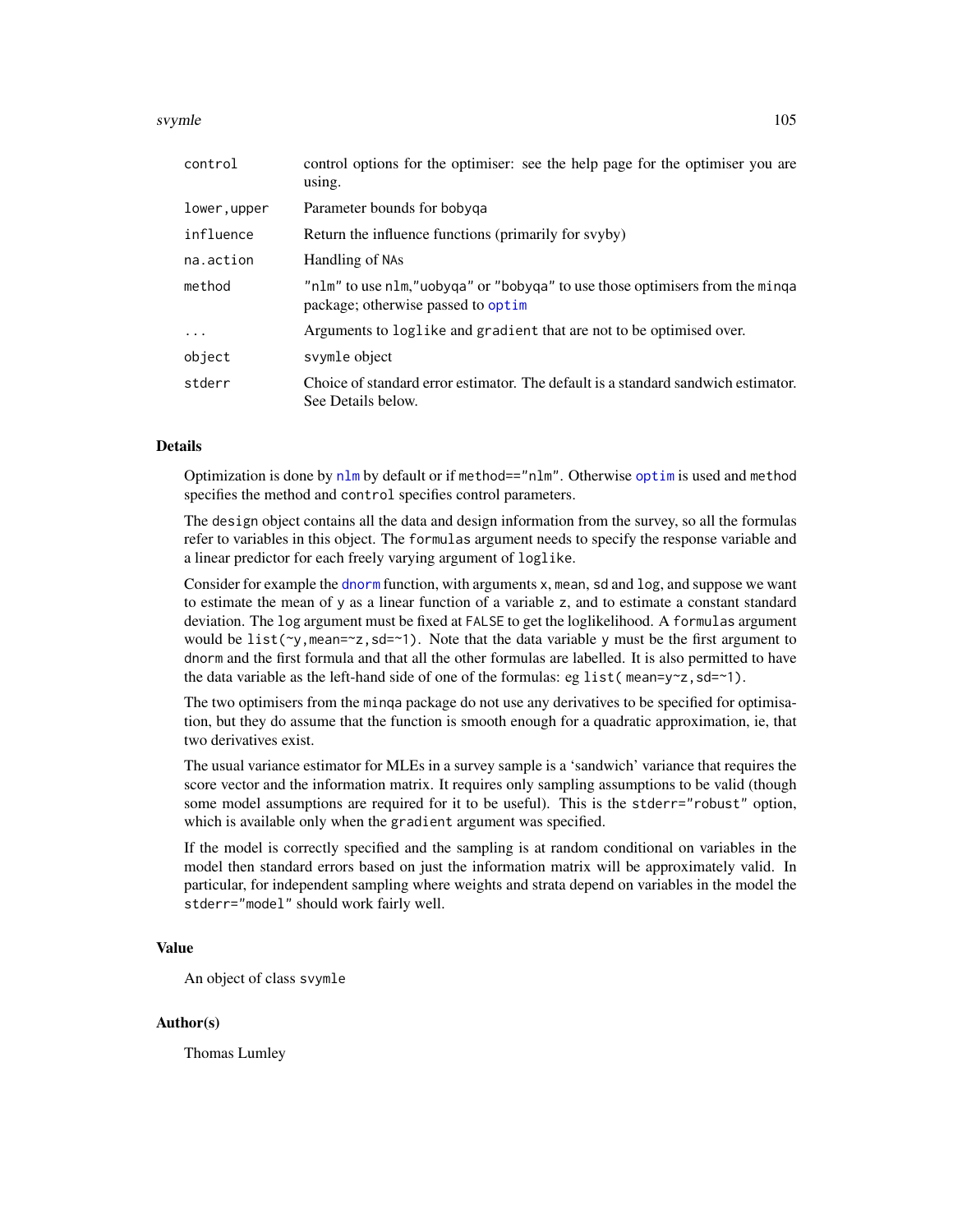### See Also

[svydesign](#page-86-0), [svyglm](#page-90-0)

```
data(api)
```

```
dstrat<-svydesign(id=~1, strata=~stype, weight=~pw, fpc=~fpc, data=apistrat)
## fit with glm
m0 <- svyglm(api00~api99+ell,family="gaussian",design=dstrat)
## fit as mle (without gradient)
m1 <- svymle(loglike=dnorm,gradient=NULL, design=dstrat,
   formulas=list(mean=api00~api99+ell, sd=~1),
   start=list(c(80,1,0),c(20)), log=TRUE)
## with gradient
gr<- function(x,mean,sd,log){
dm \lt -2*(x - \text{mean})/(2* \text{sd}^2)ds<-(x-mean)^2*(2*(2 * sd))/(2*sd^2)^2 - sqrt(2*pi)/(sd*sqrt(2*pi))
        cbind(dm,ds)
     }
m2 <- svymle(loglike=dnorm,gradient=gr, design=dstrat,
   formulas=list(mean=api00~api99+ell, sd=~1),
   start=list(c(80,1,0),c(20)), log=TRUE, method="BFGS")
summary(m0)
summary(m1,stderr="model")
summary(m2)
## Using offsets
m3 <- svymle(loglike=dnorm,gradient=gr, design=dstrat,
   formulas=list(mean=api00~api99+offset(ell)+ell, sd=~1),
   start=list(c(80,1,0),c(20)), log=TRUE, method="BFGS")
## demonstrating multiple linear predictors
m3 <- svymle(loglike=dnorm,gradient=gr, design=dstrat,
   formulas=list(mean=api00~api99+offset(ell)+ell, sd=~stype),
   start=list(c(80,1,0),c(20,0,0)), log=TRUE, method="BFGS")
## More complicated censored lognormal data example
## showing that the response variable can be multivariate
data(pbc, package="survival")
pbc$randomized <- with(pbc, !is.na(trt) & trt>0)
biasmodel<-glm(randomized~age*edema,data=pbc)
pbc$randprob<-fitted(biasmodel)
dpbc<-svydesign(id=~1, prob=~randprob, strata=~edema,
```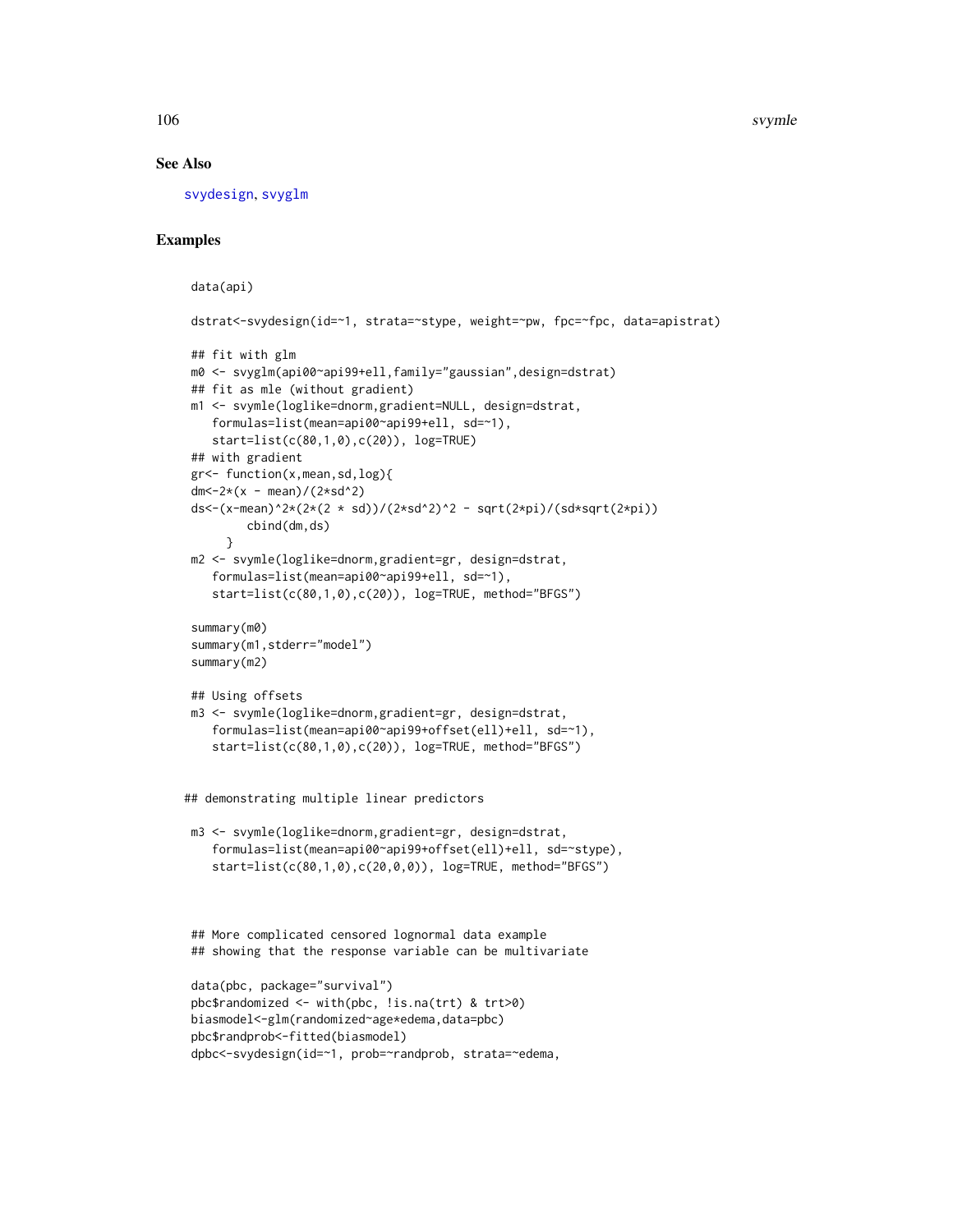#### svymle to the state of the state of the state of the state of the state of the state of the state of the state of the state of the state of the state of the state of the state of the state of the state of the state of the

```
data=subset(pbc,randomized))
## censored logNormal likelihood
lcens<-function(x,mean,sd){
    ifelse(x[,2]==1,
           dnorm(log(x[,1]),mean,sd,log=TRUE),
           pnorm(log(x[,1]),mean,sd,log=TRUE,lower.tail=FALSE)
           \mathcal{L}}
 gcens<- function(x,mean,sd){
        dz<- -dnorm(log(x[,1]),mean,sd)/pnorm(log(x[,1]),mean,sd,lower.tail=FALSE)
        dm \le -ifelse(x[,2] == 1,
                   2*(log(x[,1]) - mean)/(2*sd^2),
                   dz*-1/sd)
        ds<-ifelse(x[,2]==1,
               (\log(x[,1])-mean)^2*(2*(2 * sd))/(2*sd^2)^2 - sqrt(2*pi)/(sd*sqrt(2*pi)),
                   ds<- dz*-(log(x[,1])-mean)/(sd*sd))
        cbind(dm,ds)
}
m<-svymle(loglike=lcens, gradient=gcens, design=dpbc, method="newuoa",
      formulas=list(mean=I(cbind(time,status>0))~bili+protime+albumin,
                    sd = -1,
         start=list(c(10,0,0,0),c(1)))
summary(m)
## the same model, but now specifying the lower bound of zero on the
## log standard deviation
mbox<-svymle(loglike=lcens, gradient=gcens, design=dpbc, method="bobyqa",
      formulas=list(mean=I(cbind(time,status>0))~bili+protime+albumin, sd=~1),
      lower=list(c(-Inf,-Inf,-Inf,-Inf),0), upper=Inf,
      start=list(c(10,0,0,0),c(1)))
## The censored lognormal model is now available in svysurvreg()
summary(svysurvreg(Surv(time,status>0)~bili+protime+albumin,
        design=dpbc,dist="lognormal"))
## compare svymle scale value after log transformation
svycontrast(m, quote(log(`sd.(Intercept)`)))
```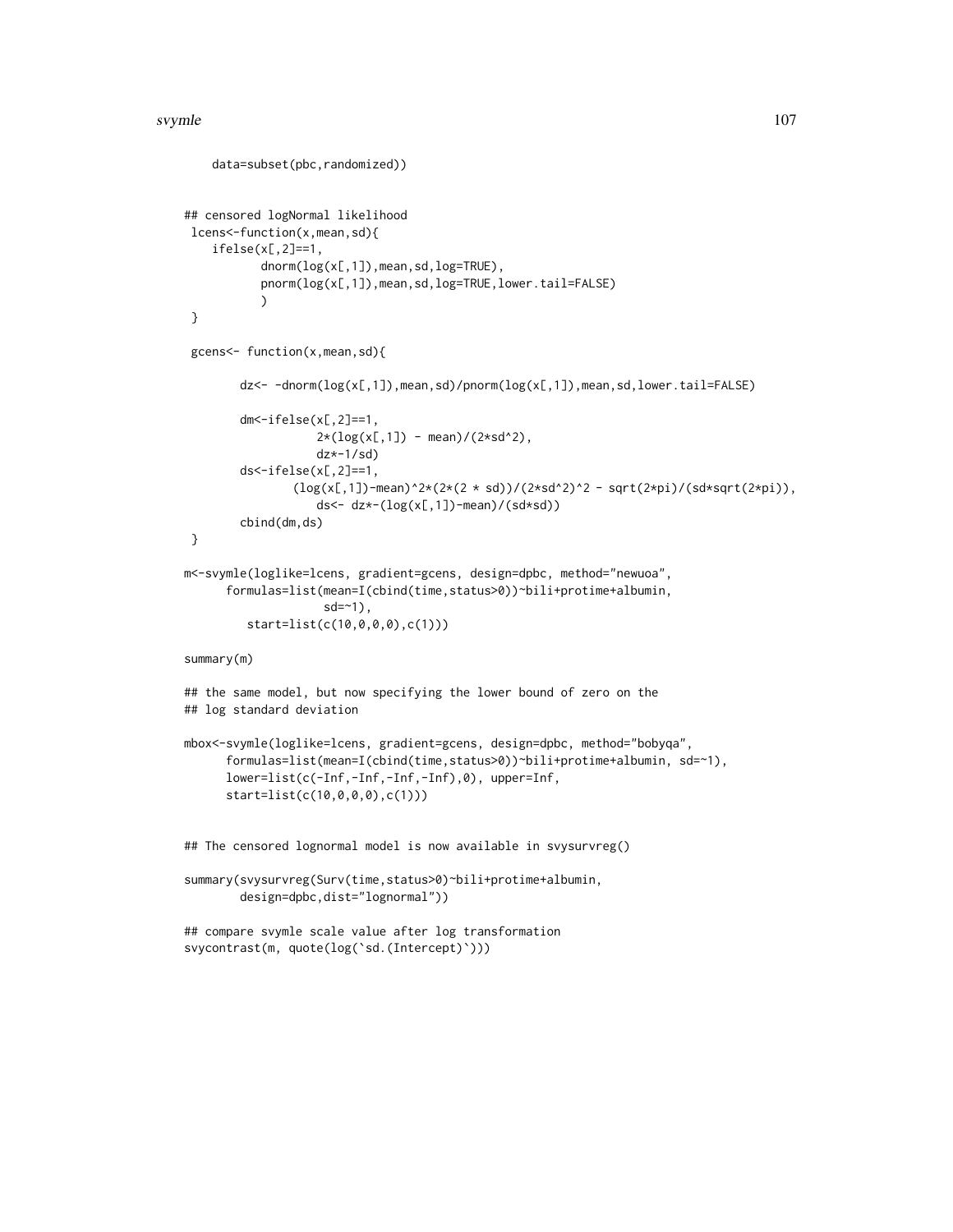# **Description**

Fits a nonlinear model by probability-weighted least squares. Uses nls to do the fitting, but estimates design-based standard errors with either linearisation or replicate weights. See [nls](#page-0-0) for documentation of model specification and fitting.

#### Usage

```
svynls(formula, design, ...)
```
#### Arguments

| formula                 | Nonlinear model specified as a formula; see nls                                                                                               |
|-------------------------|-----------------------------------------------------------------------------------------------------------------------------------------------|
| design                  | Survey design object                                                                                                                          |
| $\cdot$ $\cdot$ $\cdot$ | Other arguments to nls (especially, start). Also supports return. replicates<br>for replicate-weight designs and influence for other designs. |

### Value

Object of class svynls. The fitted nls object is included as the fit element.

#### See Also

[svymle](#page-103-0) for maximum likelihood with linear predictors on one or more parameters

```
set.seed(2020-4-3)
x<-rep(seq(0,50,1),10)
y<-((runif(1,10,20)*x)/(runif(1,0,10)+x))+rnorm(510,0,1)
pop_model<-nls(y~a*x/(b+x), start=c(a=15,b=5))
df<-data.frame(x=x,y=y)
df$p<-ifelse((y-fitted(pop_model))*(x-mean(x))>0, .4,.1)
df$strata<-ifelse(df$p==.4,"a","b")
in_sample<-stratsample(df$strata, round(table(df$strat)*c(0.4,0.1)))
sdf<-df[in_sample,]
des<-svydesign(id=~1, strata=~strata, prob=~p, data=sdf)
pop_model
(biased_sample<-nls(y~a*x/(b+x),data=sdf, start=c(a=15,b=5)))
(corrected <- svynls(y~a*x/(b+x), design=des, start=c(a=15,b=5)))
```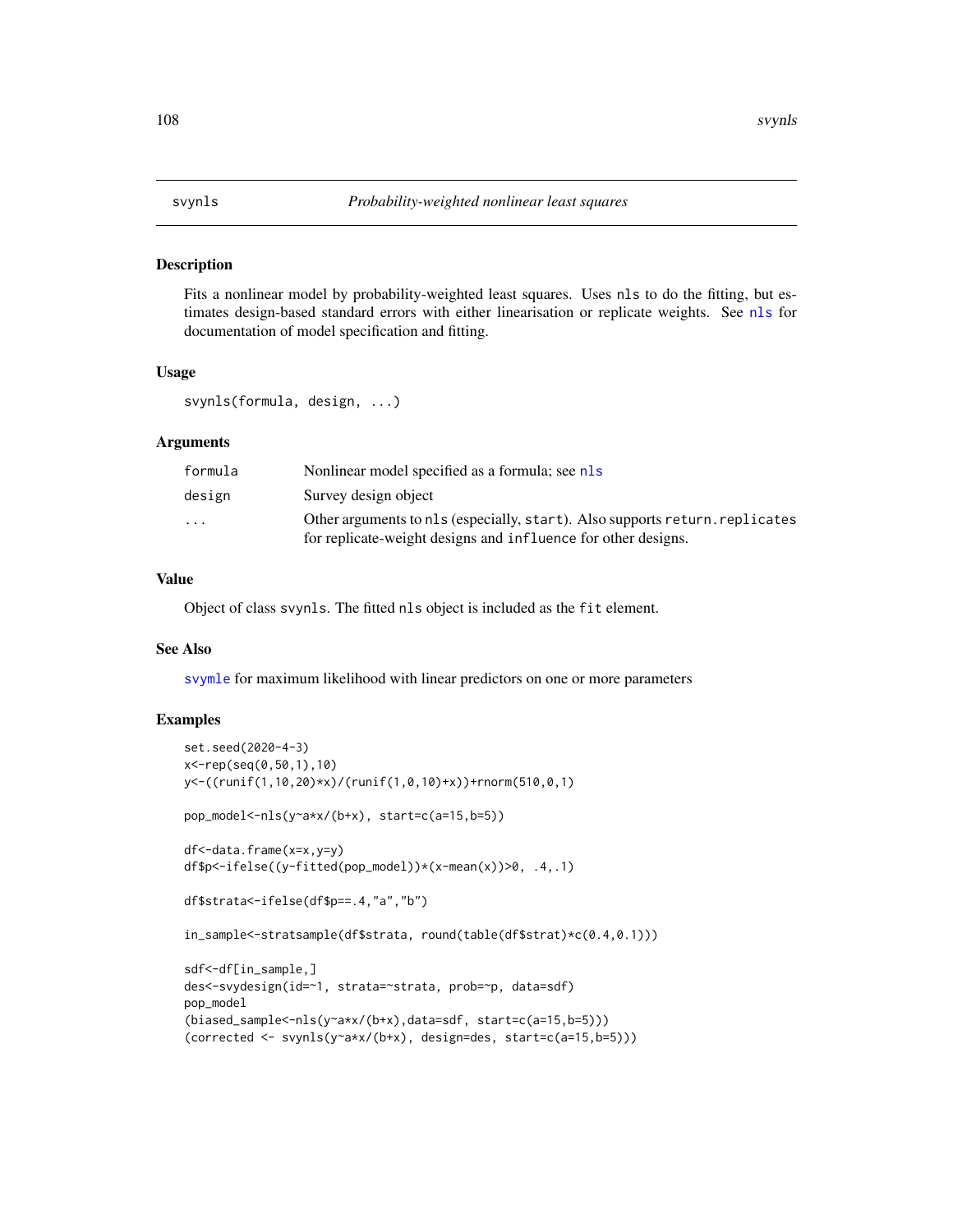<span id="page-108-0"></span>

# Description

Fits cumulative link models: proportional odds, probit, complementary log-log, and cauchit.

# Usage

```
svyolr(formula, design, ...)
## S3 method for class 'survey.design2'
svyolr(formula, design, start, ..., na.action = na.omit, method = c("logistic",
   "probit", "cloglog", "cauchit"))
## S3 method for class 'svyrep.design'
svyolr(formula,design,...,return.replicates=FALSE,
   multicore=getOption("survey.multicore"))
```
# Arguments

| formula           | Formula: the response must be a factor with at least three levels                            |
|-------------------|----------------------------------------------------------------------------------------------|
| design            | survey design object                                                                         |
| $\ddotsc$         | dots                                                                                         |
| start             | Optional starting values for optimization                                                    |
| na.action         | handling of missing values                                                                   |
| multicore         | Use multicore package to distribute computation of replicates across multiple<br>processors? |
| method            | Link function                                                                                |
| return.replicates |                                                                                              |
|                   | return the individual replicate-weight estimates                                             |

# Value

An object of class svyolr

# Author(s)

The code is based closely on polr() from the MASS package of Venables and Ripley.

# See Also

[svyglm](#page-90-0), [regTermTest](#page-56-0)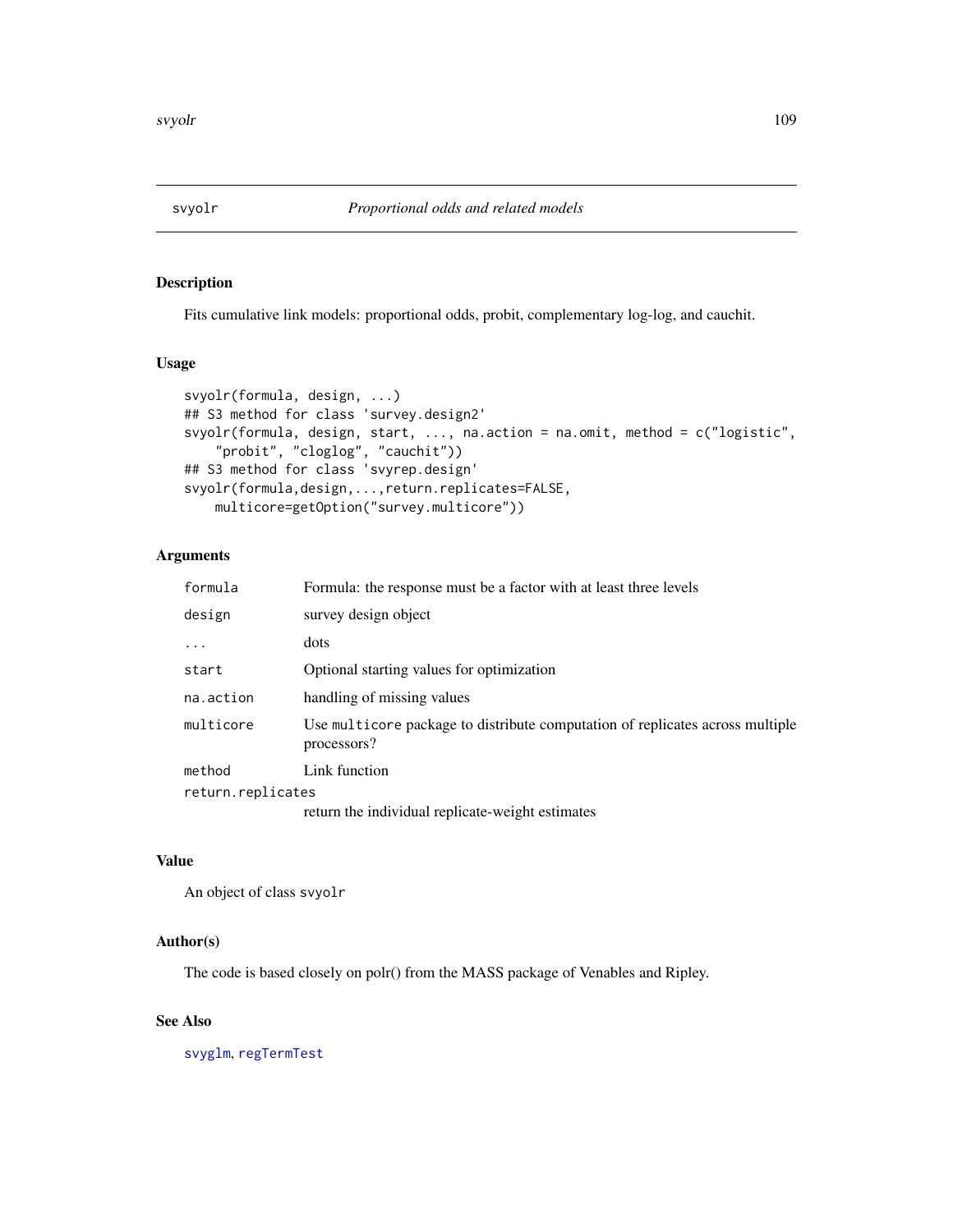110 svyplot

# Examples

```
data(api)
dclus1<-svydesign(id=~dnum, weights=~pw, data=apiclus1, fpc=~fpc)
dclus1<-update(dclus1, mealcat=cut(meals,c(0,25,50,75,100)))
m<-svyolr(mealcat~avg.ed+mobility+stype, design=dclus1)
m
## Use regTermTest for testing multiple parameters
regTermTest(m, ~avg.ed+stype, method="LRT")
```
svyplot *Plots for survey data*

# Description

Because observations in survey samples may represent very different numbers of units in the population ordinary plots can be misleading. The svyplot function produces scatterplots adjusted in various ways for sampling weights.

# Usage

```
svyplot(formula, design,...)
## Default S3 method:
svyplot(formula, design, style = c("bubble", "hex", "grayhex","subsample","transparent"),
sample.size = 500, subset = NULL, legend = 1, inches = 0.05,
amount=NULL, basecol="black",
alpha=c(0, 0.8),xbins=30,...)
```
#### Arguments

| formula     | A model formula                                                                                                   |
|-------------|-------------------------------------------------------------------------------------------------------------------|
| design      | A survey object (svydesign or svrepdesign)                                                                        |
| style       | See Details below                                                                                                 |
| sample.size | For style="subsample"                                                                                             |
| subset      | expression using variables in the design object                                                                   |
| legend      | For style="hex" or "grayhex"                                                                                      |
| inches      | Scale for bubble plots                                                                                            |
| amount      | list with x and y components for amount of jittering to use in subsample plots,<br>or NULL for the default amount |
| basecol     | base color for transparent plots, or a function to compute the color (see below),<br>or color for bubble plots    |
| alpha       | minimum and maximum opacity for transparent plots                                                                 |
| xbins       | Number of (x-axis) bins for hexagonal binning                                                                     |
| $\cdots$    | Passed to plot methods                                                                                            |

<span id="page-109-0"></span>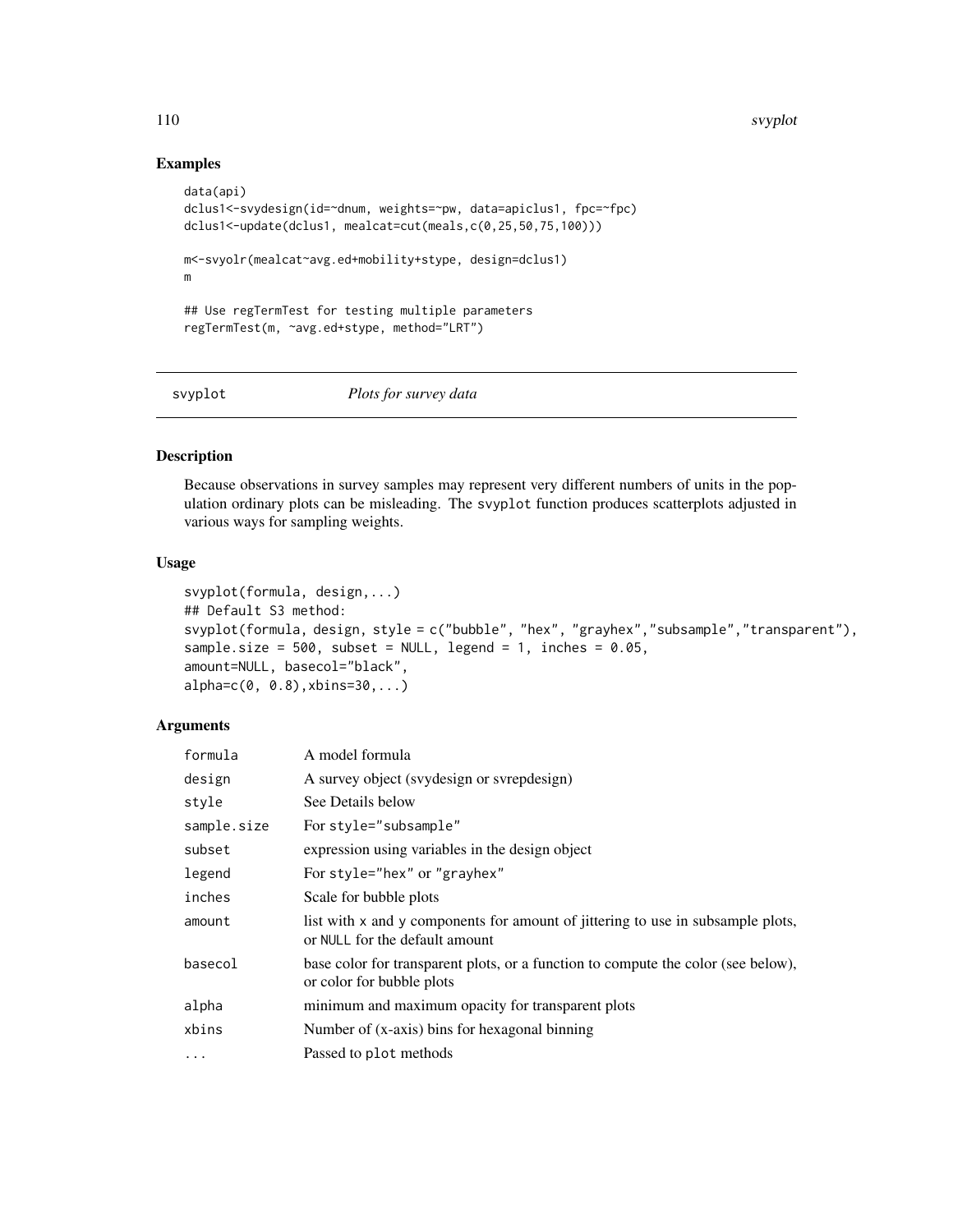#### svyplot that the state of the state of the state of the state of the state of the state of the state of the state of the state of the state of the state of the state of the state of the state of the state of the state of t

#### Details

Bubble plots are scatterplots with circles whose area is proportional to the sampling weight. The two "hex" styles produce hexagonal binning scatterplots, and require the hexbin package from Bioconductor. The "transparent" style plots points with opacity proportional to sampling weight.

The subsample method uses the sampling weights to create a sample from approximately the population distribution and passes this to [plot](#page-0-0)

Bubble plots are suited to small surveys, hexagonal binning and transparency to large surveys where plotting all the points would result in too much overlap.

basecol can be a function taking one data frame argument, which will be passed the data frame of variables from the survey object. This could be memory-intensive for large data sets.

#### Value

None

# References

Korn EL, Graubard BI (1998) "Scatterplots with Survey Data" The American Statistician 52: 58-69 Lumley T, Scott A (2017) "Fitting Regression Models to Survey Data" Statistical Science 32: 265- 278

# See Also

[symbols](#page-0-0) for other options (such as colour) for bubble plots.

[svytable](#page-125-0) for plots of discrete data.

```
data(api)
dstrat<-svydesign(id=~1,strata=~stype, weights=~pw, data=apistrat, fpc=~fpc)
svyplot(api00~api99, design=dstrat, style="bubble")
svyplot(api00~api99, design=dstrat, style="transparent",pch=19)
## these two require the hexbin package
svyplot(api00~api99, design=dstrat, style="hex", xlab="1999 API",ylab="2000 API")
svyplot(api00~api99, design=dstrat, style="grayhex",legend=0)
dclus2<-svydesign(id=~dnum+snum, weights=~pw,
                    data=apiclus2, fpc=~fpc1+fpc2)
svyplot(api00~api99, design=dclus2, style="subsample")
svyplot(api00~api99, design=dclus2, style="subsample",
          amount=list(x=25,y=25))
svyplot(api00~api99, design=dstrat,
 basecol=function(df){c("goldenrod","tomato","sienna")[as.numeric(df$stype)]},
 style="transparent",pch=19,alpha=c(0,1))
legend("topleft",col=c("goldenrod","tomato","sienna"), pch=19, legend=c("E","H","M"))
```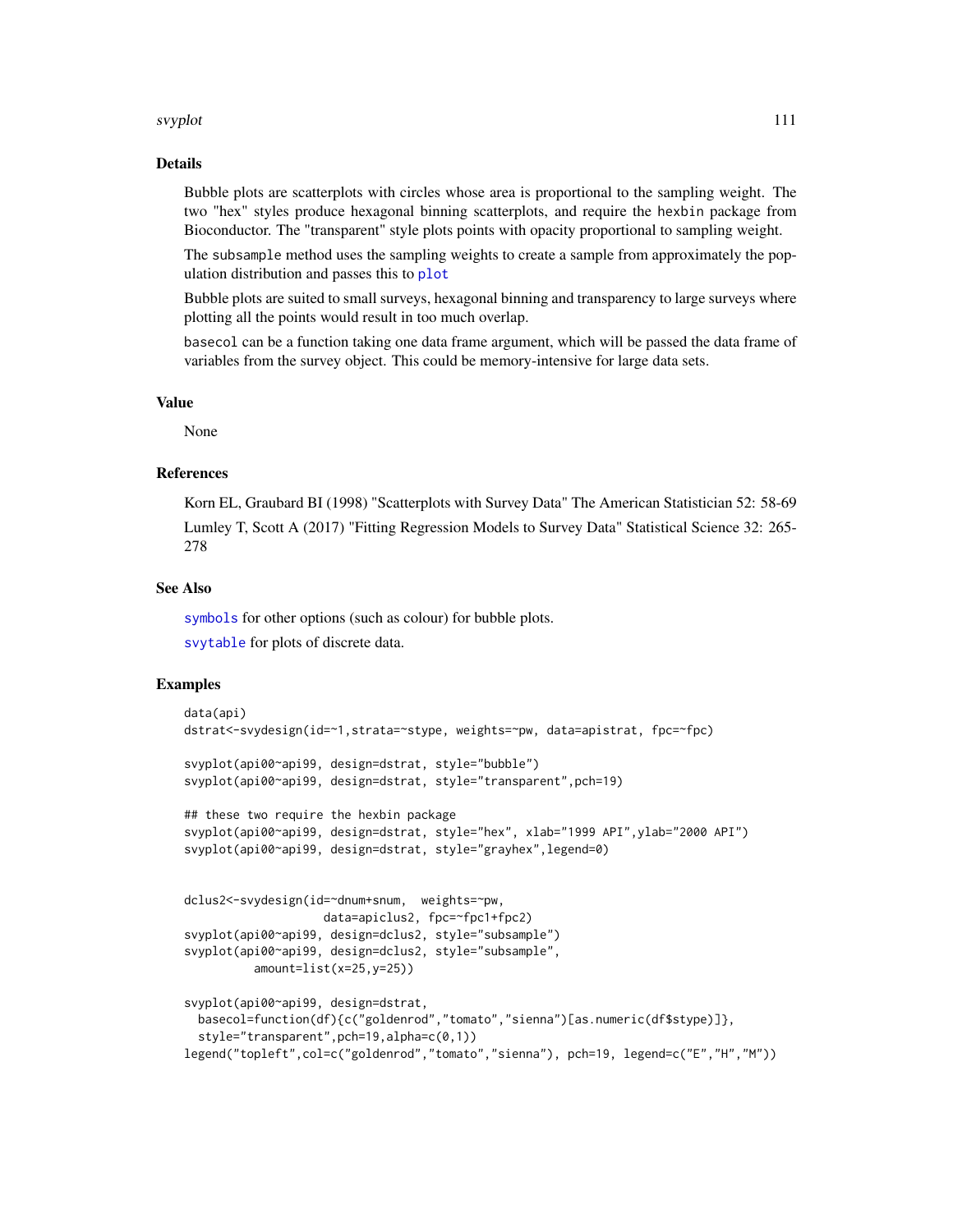```
## For discrete data, estimate a population table and plot the table.
plot(svytable(~sch.wide+comp.imp+stype,design=dstrat))
fourfoldplot(svytable(~sch.wide+comp.imp+stype,design=dstrat,round=TRUE))
## To draw on a hexbin plot you need grid graphics, eg,
library(grid)
h<-svyplot(api00~api99, design=dstrat, style="hex", xlab="1999 API",ylab="2000 API")
s<-svysmooth(api00~api99,design=dstrat)
grid.polyline(s$api99$x,s$api99$y,vp=h$plot.vp@hexVp.on,default.units="native",
   gp=gpar(col="red",lwd=2))
```
svyprcomp *Sampling-weighted principal component analysis*

# Description

Computes principal components using the sampling weights.

#### Usage

```
svyprcomp(formula, design, center = TRUE, scale. = FALSE, tol = NULL, scores = FALSE, ...)
## S3 method for class 'svyprcomp'
biplot(x, cols=c("black","darkred"),xlabs=NULL,
   weight=c("transparent","scaled","none"),
  max.alpha=0.5,max.cex=0.5,xlim=NULL,ylim=NULL,pc.biplot=FALSE,
  expand=1,xlab=NULL,ylab=NULL, arrow.len=0.1, ...)
```
#### **Arguments**

| formula   | model formula describing variables to be used                                                                                                                                |
|-----------|------------------------------------------------------------------------------------------------------------------------------------------------------------------------------|
| design    | survey design object.                                                                                                                                                        |
| center    | Center data before analysis?                                                                                                                                                 |
| scale.    | Scale to unit variance before analysis?                                                                                                                                      |
| tol       | Tolerance for omitting components from the results; a proportion of the standard<br>deviation of the first component. The default is to keep all components.                 |
| scores    | Return scores on each component? These are needed for biplot.                                                                                                                |
| X         | A svyprcomp object                                                                                                                                                           |
| cols      | Base colors for observations and variables respectively                                                                                                                      |
| xlabs     | Formula, or character vector, giving labels for each observation                                                                                                             |
| weight    | How to display the sampling weights: "scaled" changes the size of the point<br>label, "transparent" uses opacity proportional to sampling weight, "none"<br>changes neither. |
| max.alpha | Opacity for the largest sampling weight, or for all points if weight! = "transparent"                                                                                        |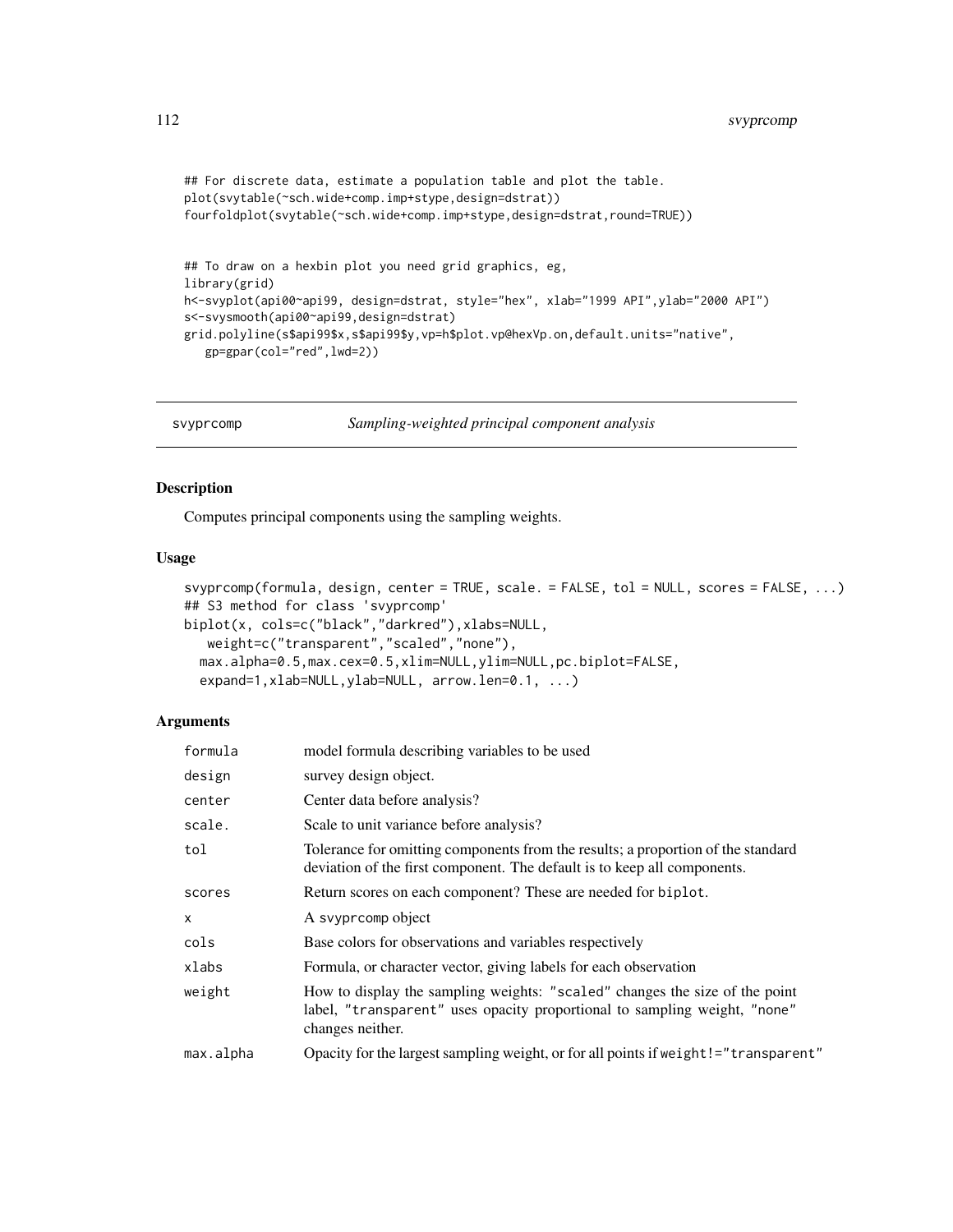# <span id="page-112-0"></span>svypredmeans 113

| max.cex             | Character size (as a multiple of par ("cex")) for the largest sampling weight, or |
|---------------------|-----------------------------------------------------------------------------------|
|                     | for all points if weight!="scaled"                                                |
| xlim,ylim,xlab,ylab |                                                                                   |
|                     | Graphical parameters                                                              |
| expand.arrow.len    |                                                                                   |
|                     | See biplot                                                                        |
| pc.biplot           | See link{biplot.prcomp}                                                           |
| $\cdots$            | Other arguments to prcomp, or graphical parameters for biplot                     |

#### Value

svyprcomp returns an object of class svyprcomp, similar to class prcomp but including design information

# See Also

[prcomp](#page-0-0), [biplot.prcomp](#page-0-0)

# Examples

```
data(api)
dclus2<-svydesign(id=~dnum+snum, fpc=~fpc1+fpc2, data=apiclus2)
pc <- svyprcomp(~api99+api00+ell+hsg+meals+emer, design=dclus2,scale=TRUE,scores=TRUE)
pc
biplot(pc, xlabs=~dnum, weight="none")
biplot(pc, xlabs=~dnum,max.alpha=1)
biplot(pc, weight="scaled",max.cex=1.5, xlabs=~dnum)
```
svypredmeans *Predictive marginal means*

#### Description

Predictive marginal means for a generalised linear model, using the method of Korn and Graubard (1999) and matching the results of SUDAAN. The predictive marginal mean for one level of a factor is the probability-weighted average of the fitted values for the model on new data where all the observations are set to that level of the factor but have whatever values of adjustment variables they really have.

#### Usage

```
svypredmeans(adjustmodel, groupfactor, predictat=NULL)
```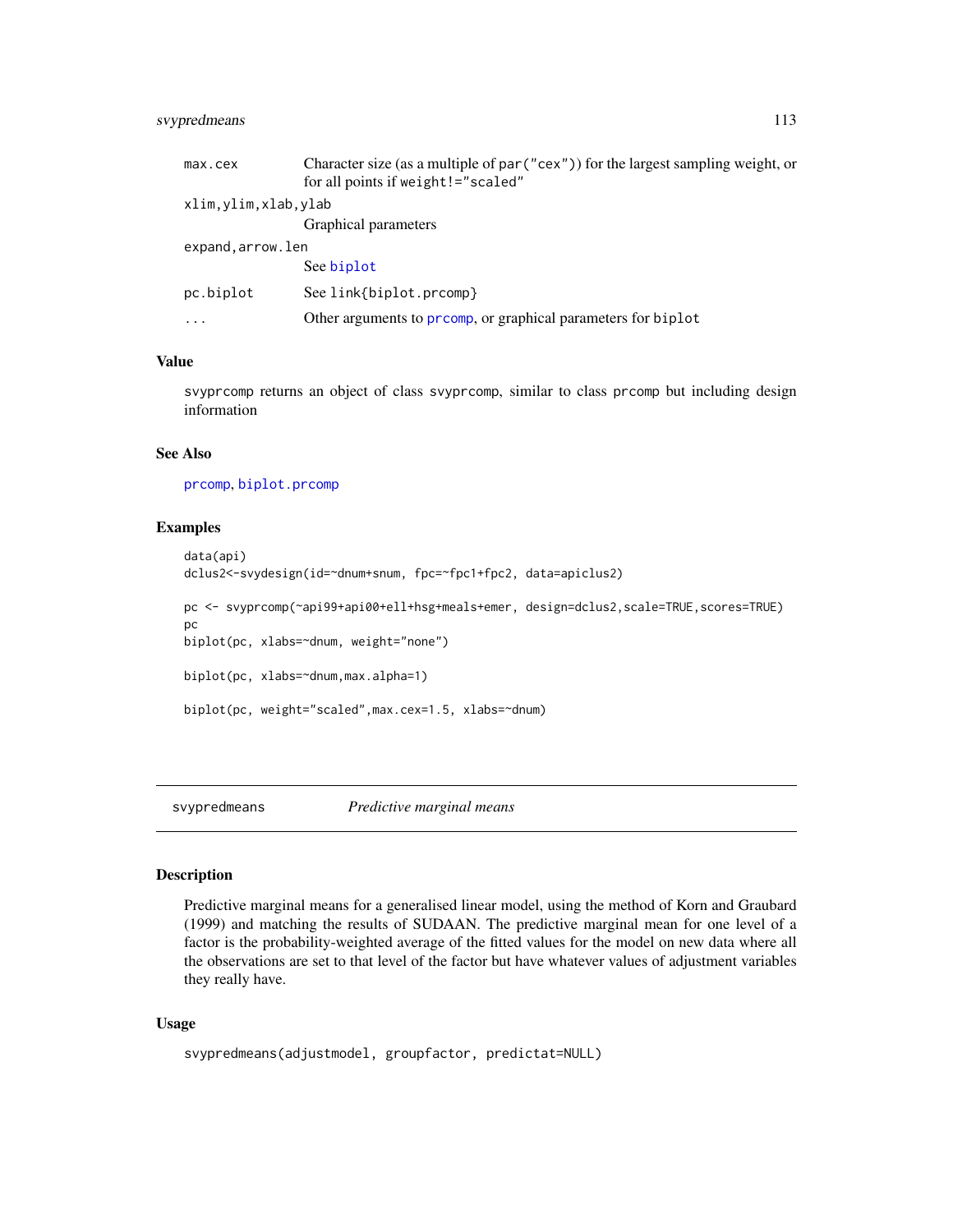#### Arguments

| adjustmodel | A generalised linear model fit by svyglm with the adjustment variable but with-<br>out the factor for which predictive means are wanted                                                                                              |
|-------------|--------------------------------------------------------------------------------------------------------------------------------------------------------------------------------------------------------------------------------------|
| groupfactor | A one-sided formula specifying the factor for which predictive means are wanted.<br>Can use, eg, ~interaction(race, sex) for combining variables. This does not<br>have to be a factor, but it will be modelled linearly if it isn't |
| predictat   | A vector of the values of groupfactor where you want predictions. If groupfactor<br>is a factor, these must be values in the data, but if it is numeric you can interpo-<br>late/extrapolate                                         |

# Value

An object of class svystat with the predictive marginal means and their covariance matrix.

# Note

It is possible to supply an adjustment model with only an intercept, but the results are then the same as [svymean](#page-63-0)

It makes no sense to have a variable in the adjustment model that is part of the grouping factor, and will give an error message or NA.

#### References

Graubard B, Korn E (1999) "Predictive Margins with Survey Data" Biometrics 55:652-659

Bieler, Brown, Williams, & Brogan (2010) "Estimating Model-Adjusted Risks, Risk Differences, and Risk Ratios From Complex Survey Data" Am J Epi DOI: 10.1093/aje/kwp440

### See Also

# [svyglm](#page-90-0)

Worked example using National Health Interview Survey data: [https://gist.github.com/tsluml](https://gist.github.com/tslumley/2e74cd0ac12a671d2724)ey/ [2e74cd0ac12a671d2724](https://gist.github.com/tslumley/2e74cd0ac12a671d2724)

```
data(nhanes)
nhanes_design <- svydesign(id=~SDMVPSU, strata=~SDMVSTRA, weights=~WTMEC2YR, nest=TRUE,data=nhanes)
agesexmodel<-svyglm(HI_CHOL~agecat+RIAGENDR, design=nhanes_design,family=quasibinomial)
## high cholesterol by race/ethnicity, adjusted for demographic differences
means<-svypredmeans(agesexmodel, ~factor(race))
means
## relative risks compared to non-Hispanic white
svycontrast(means,quote(`1`/`2`))
svycontrast(means,quote(`3`/`2`))
data(api)
dstrat<-svydesign(id=~1,strata=~stype, weights=~pw, data=apistrat, fpc=~fpc)
demog_model <- svyglm(api00~mobility+ell+hsg+meals, design=dstrat)
svypredmeans(demog_model,~enroll, predictat=c(100,300,1000,3000))
```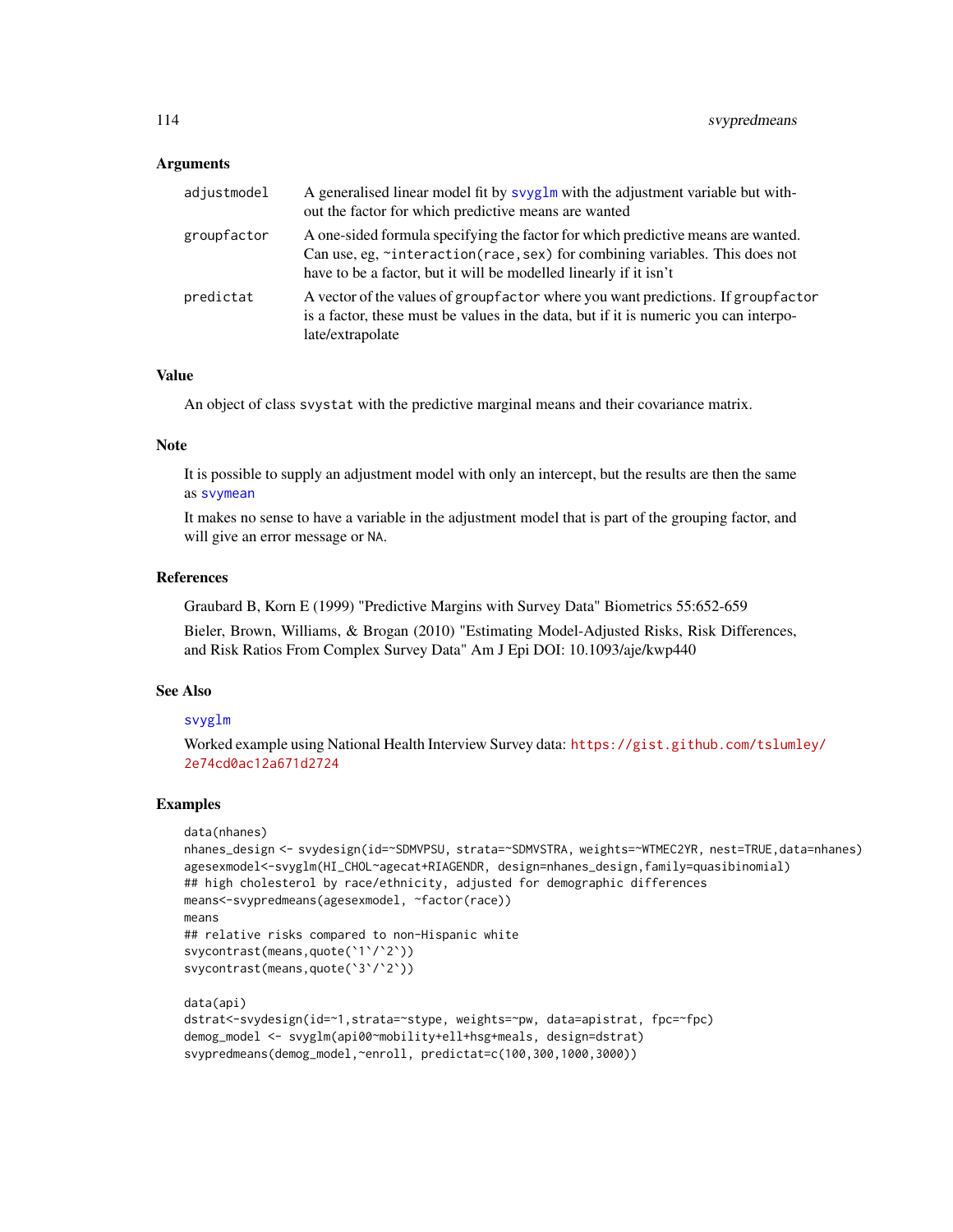# <span id="page-114-0"></span>Description

Quantile-quantile plots either against a specified distribution function or comparing two variables from the same or different designs.

# Usage

```
svyqqplot(formula, design, designx = NULL, na.rm = TRUE, qrule = "hf8",
   xlab = NULL, ylab = NULL, ...)svyqqmath(x, design, null=qnorm, na.rm=TRUE, xlab="Expected",ylab="Observed",...)
```
# Arguments

| x,formula  | A one-sided formula for svyqqmath or a two-sided formula for svyqqplot                               |
|------------|------------------------------------------------------------------------------------------------------|
| design     | Survey design object to look up variables                                                            |
| designx    | Survey design object to look up the RHS variable in syyqqplot, if different<br>from the LHS variable |
| null       | Quantile function to compare the data quantiles to                                                   |
| na.rm      | Remove missing values                                                                                |
| grule      | How to define quantiles for $s$ yqqqplot – see $s$ yqqqqntile for possible values                    |
| xlab, ylab | Passed to plot. For syyggplot, if these are NULL they are replaced by the<br>variable names          |
| $\ddotsc$  | Graphical options to be passed to plot                                                               |

# Value

None

# See Also

[quantile](#page-0-0) [qqnorm](#page-0-0) [qqplot](#page-0-0)

# Examples

```
data(api)
```

```
dstrat<-svydesign(id=~1,strata=~stype, weights=~pw, data=apistrat,
fpc=~fpc)
```
svyqqmath(~api99, design=dstrat) svyqqplot(api00~api99, design=dstrat)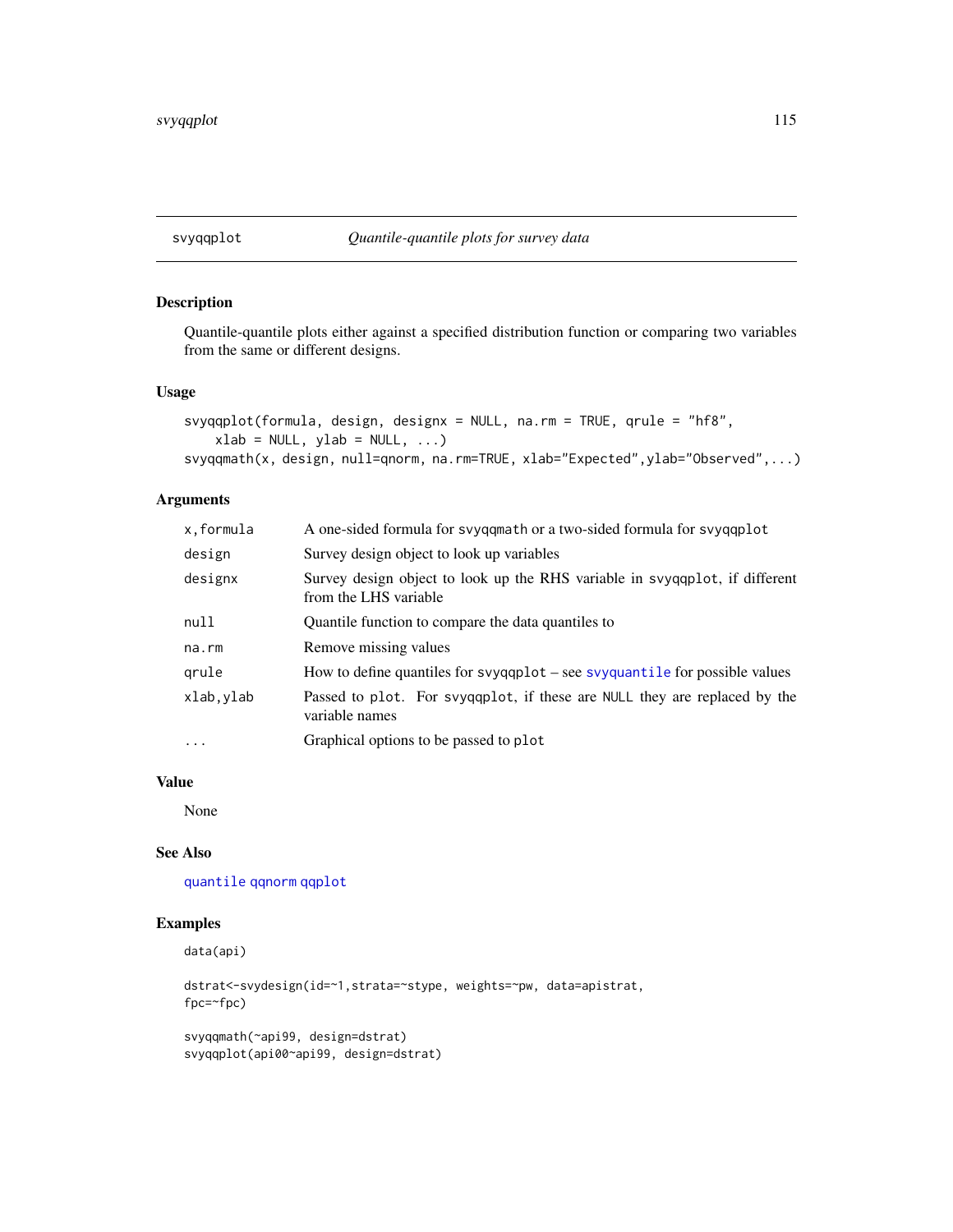```
dclus1<-svydesign(id=~dnum, weights=~pw, data=apiclus1, fpc=~fpc)
opar<-par(mfrow=c(1,2))
```

```
## sample distributions very different
qqplot(apiclus1$enroll, apistrat$enroll); abline(0,1)
```

```
## estimated population distributions much more similar
svyqqplot(enroll~enroll, design=dstrat,designx=dclus1,qrule=survey:::qrule_hf8); abline(0,1)
par(opar)
```
svyranktest *Design-based rank tests*

#### Description

Design-based versions of k-sample rank tests. The built-in tests are all for location hypotheses, but the user could specify others.

#### Usage

```
svyranktest(formula, design,
  test = c("wilcoxon", "vanderWaerden", "median","KruskalWallis"), ...)
```
#### Arguments

| formula | Model formula $y \sim g$ for outcome variable y and group g                                                                                                                                                                                                         |
|---------|---------------------------------------------------------------------------------------------------------------------------------------------------------------------------------------------------------------------------------------------------------------------|
| design  | A survey design object                                                                                                                                                                                                                                              |
| test    | Which rank test to use: Wilcoxon, van der Waerden's normal-scores test, Mood's<br>test for the median, or a function $f(r, N)$ where r is the rank and N the estimated<br>population size. "KruskalWallis" is a synonym for "wilcoxon" for more than<br>two groups. |
| .       | for future expansion                                                                                                                                                                                                                                                |

#### Details

These tests are for the null hypothesis that the population or superpopulation distributions of the response variable are different between groups, targeted at population or superpopulation alternatives. The 'ranks' are defined as quantiles of the pooled distribution of the variable, so they do not just go from 1 to N; the null hypothesis does not depend on the weights, but the ranks do.

The tests reduce to the usual Normal approximations to the usual rank tests under iid sampling. Unlike the traditional rank tests, they are not exact in small samples.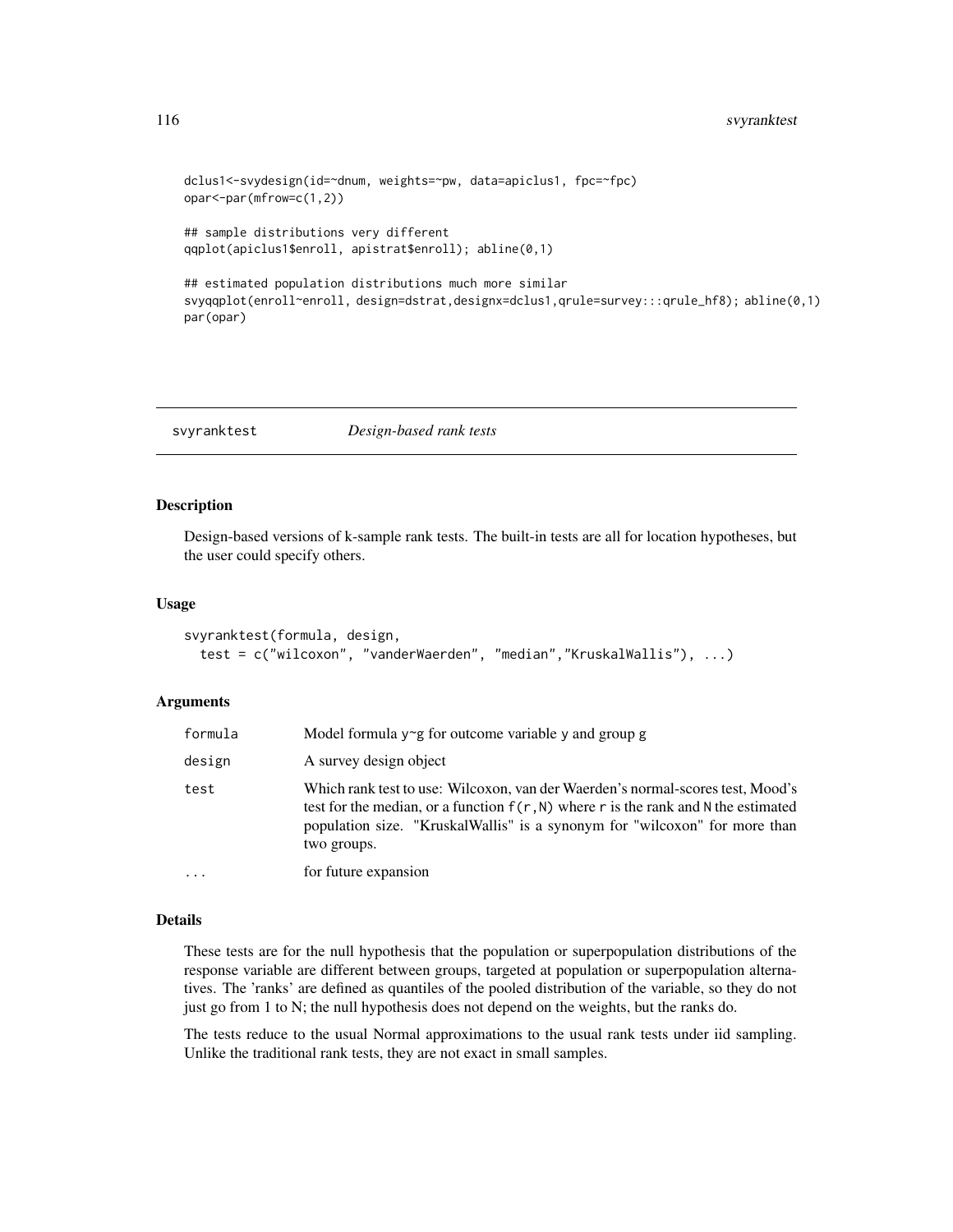#### <span id="page-116-0"></span>svyratio 117

# Value

Object of class htest

Note that with more than two groups the statistic element of the return value holds the numerator degrees of freedom and the parameter element holds the test statistic.

#### References

Lumley, T., & Scott, A. J. (2013). Two-sample rank tests under complex sampling. BIOMETRIKA, 100 (4), 831-842.

#### See Also

[svyttest](#page-128-0), [svylogrank](#page-102-0)

# Examples

```
data(api)
dclus1<-svydesign(id=~dnum, weights=~pw, fpc=~fpc, data=apiclus1)
svyranktest(ell~comp.imp, dclus1)
svyranktest(ell~comp.imp, dclus1, test="median")
svyranktest(ell~stype, dclus1)
svyranktest(ell~stype, dclus1, test="median")
str(svyranktest(ell~stype, dclus1))
## upper quartile
svyranktest(ell~comp.imp, dclus1, test=function(r,N) as.numeric(r>0.75*N))
quantiletest<-function(p){
 rval<-function(r,N) as.numeric(r>(N*p))
 attr(rval,"name")<-paste(p,"quantile")
 rval
}
svyranktest(ell~comp.imp, dclus1, test=quantiletest(0.5))
svyranktest(ell~comp.imp, dclus1, test=quantiletest(0.75))
```
svyratio *Ratio estimation*

#### Description

Ratio estimation and estimates of totals based on ratios for complex survey samples. Estimating domain (subpopulation) means can be done more easily with [svymean](#page-63-0).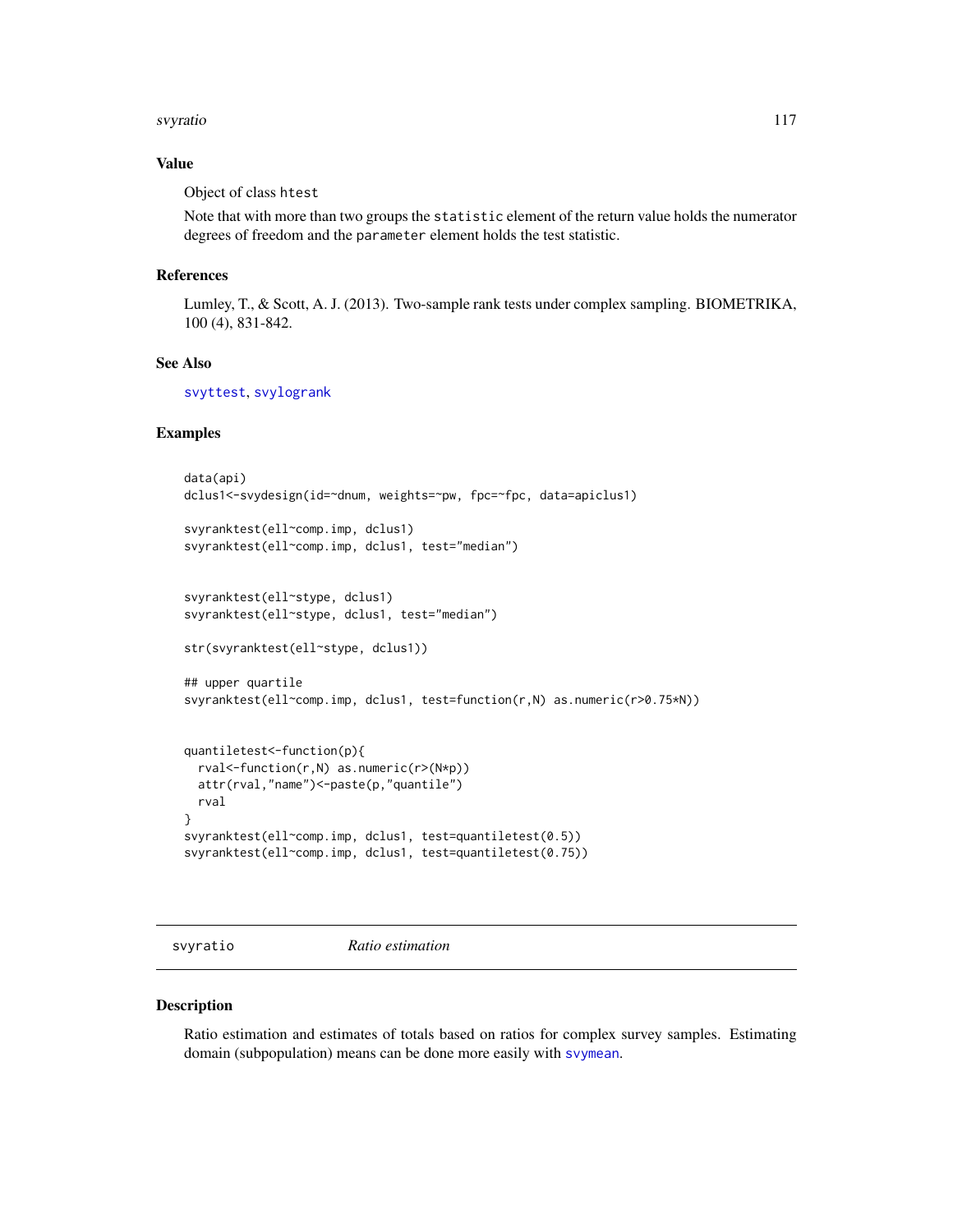## Usage

```
## S3 method for class 'survey.design2'
svyratio(numerator=formula, denominator,
   design,separate=FALSE, na.rm=FALSE,formula, covmat=FALSE,
   deff=FALSE,influence=FALSE,...)
## S3 method for class 'svyrep.design'
svyratio(numerator=formula, denominator, design,
   na.rm=FALSE,formula, covmat=FALSE,return.replicates=FALSE,deff=FALSE, ...)
## S3 method for class 'twophase'
svyratio(numerator=formula, denominator, design,
    separate=FALSE, na.rm=FALSE,formula,...)
## S3 method for class 'svyratio'
predict(object, total, se=TRUE,...)
## S3 method for class 'svyratio_separate'
predict(object, total, se=TRUE,...)
## S3 method for class 'svyratio'
SE(object,...,drop=TRUE)
## S3 method for class 'svyratio'
coef(object,...,drop=TRUE)
## S3 method for class 'svyratio'
confint(object, parm, level = 0.95, df =Inf,...)
```
#### **Arguments**

|                    | $\ddotsc$         |                                                                                                                                          |
|--------------------|-------------------|------------------------------------------------------------------------------------------------------------------------------------------|
| numerator, formula |                   |                                                                                                                                          |
|                    |                   | formula, expression, or data frame giving numerator variable(s)                                                                          |
|                    | denominator       | formula, expression, or data frame giving denominator variable(s)                                                                        |
|                    | design            | survey design object                                                                                                                     |
|                    | object            | result of svyratio                                                                                                                       |
|                    | total             | vector of population totals for the denominator variables in object, or list of<br>vectors of population stratum totals if separate=TRUE |
|                    | se                | Return standard errors?                                                                                                                  |
|                    | separate          | Estimate ratio separately for strata                                                                                                     |
|                    | na.rm             | Remove missing values?                                                                                                                   |
|                    | covmat            | Compute the full variance-covariance matrix of the ratios                                                                                |
|                    | deff              | Compute design effects                                                                                                                   |
|                    | return.replicates |                                                                                                                                          |
|                    |                   | Return replicate estimates of ratios                                                                                                     |
|                    | influence         | Return influence functions                                                                                                               |

# parm a specification of which parameters are to be given confidence intervals, either a vector of numbers or a vector of names. If missing, all parameters are considered.

level the confidence level required.

drop Return a vector rather than a matrix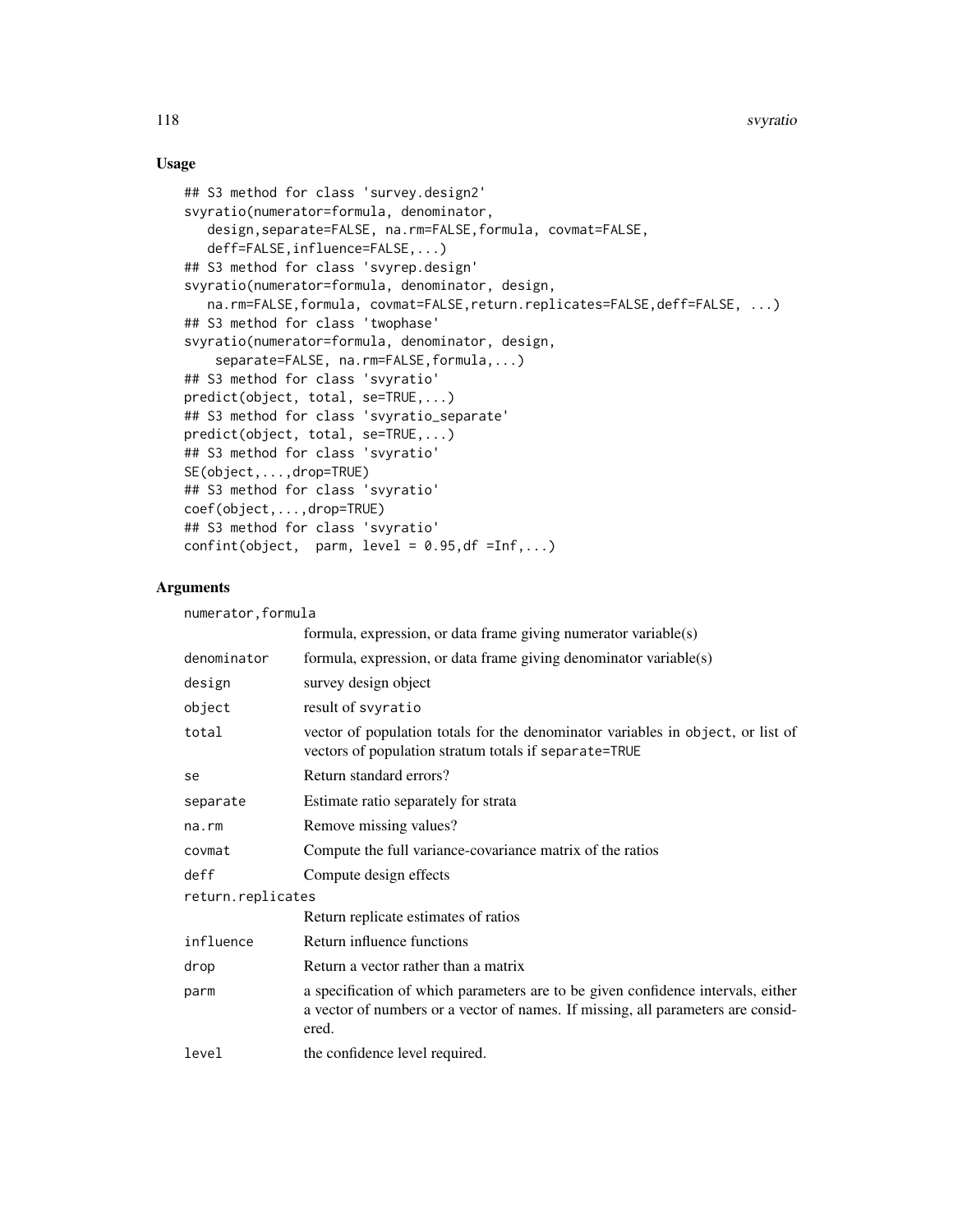#### svyratio 119

| df                   | degrees of freedom for t-distribution in confidence interval, use degf(design) |
|----------------------|--------------------------------------------------------------------------------|
|                      | for number of PSUs minus number of strata                                      |
| $\ddot{\phantom{0}}$ | Other unused arguments for other methods                                       |

# Details

The separate ratio estimate of a total is the sum of ratio estimates in each stratum. If the stratum totals supplied in the total argument and the strata in the design object both have names these names will be matched. If they do not have names it is important that the sample totals are supplied in the correct order, the same order as shown in the output of summary(design).

When design is a two-phase design, stratification will be on the second phase.

### Value

svyratio returns an object of class svyratio. The predict method returns a matrix of population totals and optionally a matrix of standard errors.

#### Author(s)

Thomas Lumley

#### References

Levy and Lemeshow. "Sampling of Populations" (3rd edition). Wiley

### See Also

#### [svydesign](#page-86-0)

[svymean](#page-63-0) for estimating proportions and domain means

[calibrate](#page-16-0) for estimators related to the separate ratio estimator.

#### Examples

data(scd)

```
## survey design objects
scddes<-svydesign(data=scd, prob=~1, id=~ambulance, strata=~ESA,
nest=TRUE, fpc=rep(5,6))
scdnofpc<-svydesign(data=scd, prob=~1, id=~ambulance, strata=~ESA,
nest=TRUE)
```

```
# convert to BRR replicate weights
scd2brr <- as.svrepdesign(scdnofpc, type="BRR")
```

```
# use BRR replicate weights from Levy and Lemeshow
repweights<-2*cbind(c(1,0,1,0,1,0), c(1,0,0,1,0,1), c(0,1,1,0,0,1),
c(0,1,0,1,1,0))
scdrep<-svrepdesign(data=scd, type="BRR", repweights=repweights)
```
# ratio estimates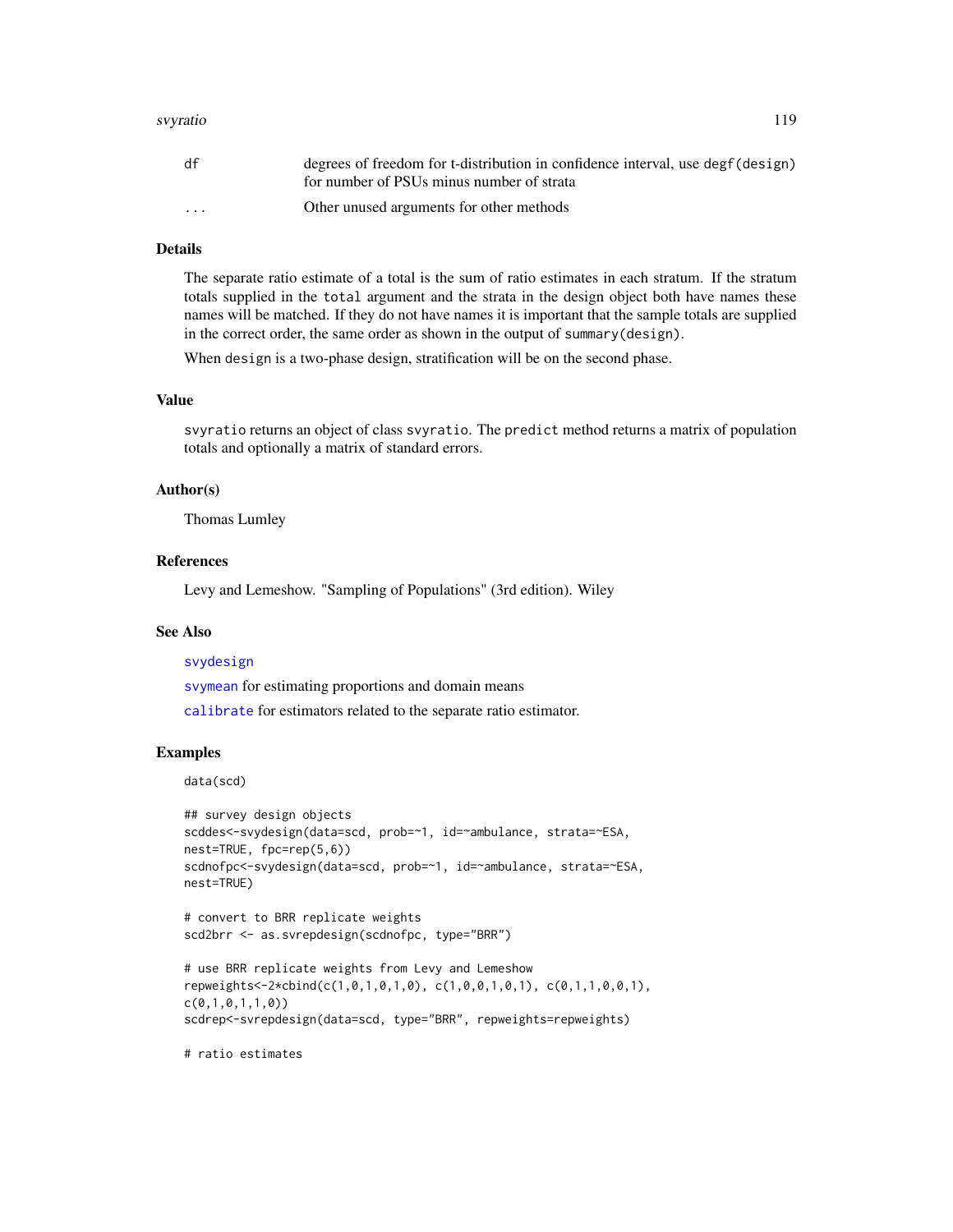```
svyratio(~alive, ~arrests, design=scddes)
svyratio(~alive, ~arrests, design=scdnofpc)
svyratio(~alive, ~arrests, design=scd2brr)
svyratio(~alive, ~arrests, design=scdrep)
data(api)
dstrat<-svydesign(id=~1,strata=~stype, weights=~pw, data=apistrat, fpc=~fpc)
## domain means are ratio estimates, but available directly
svyratio(~I(api.stu*(comp.imp=="Yes")), ~as.numeric(comp.imp=="Yes"), dstrat)
svymean(~api.stu, subset(dstrat, comp.imp=="Yes"))
## separate and combined ratio estimates of total
(sep<-svyratio(~api.stu,~enroll, dstrat,separate=TRUE))
(com<-svyratio(~api.stu, ~enroll, dstrat))
stratum.totals<-list(E=1877350, H=1013824, M=920298)
predict(sep, total=stratum.totals)
predict(com, total=sum(unlist(stratum.totals)))
SE(com)
coef(com)
coef(com, drop=FALSE)
confint(com)
```

```
svyrecvar Variance estimation for multistage surveys
```
#### **Description**

Compute the variance of a total under multistage sampling, using a recursive descent algorithm.

#### Usage

```
svyrecvar(x, clusters, stratas,fpcs, postStrata = NULL,
lonely.psu = getOption("survey.lonely.psu"),
one.stage=getOption("survey.ultimate.cluster"))
```
#### **Arguments**

| X          | Matrix of data or estimating functions                                       |
|------------|------------------------------------------------------------------------------|
| clusters   | Data frame or matrix with cluster ids for each stage                         |
| stratas    | Strata for each stage                                                        |
| fpcs       | Information on population and sample size for each stage, created by as f pc |
| postStrata | post-stratification information as created by postStratify or calibrate      |
| lonely.psu | How to handle strata with a single PSU                                       |
| one.stage  | If TRUE, compute a one-stage (ultimate-cluster) estimator                    |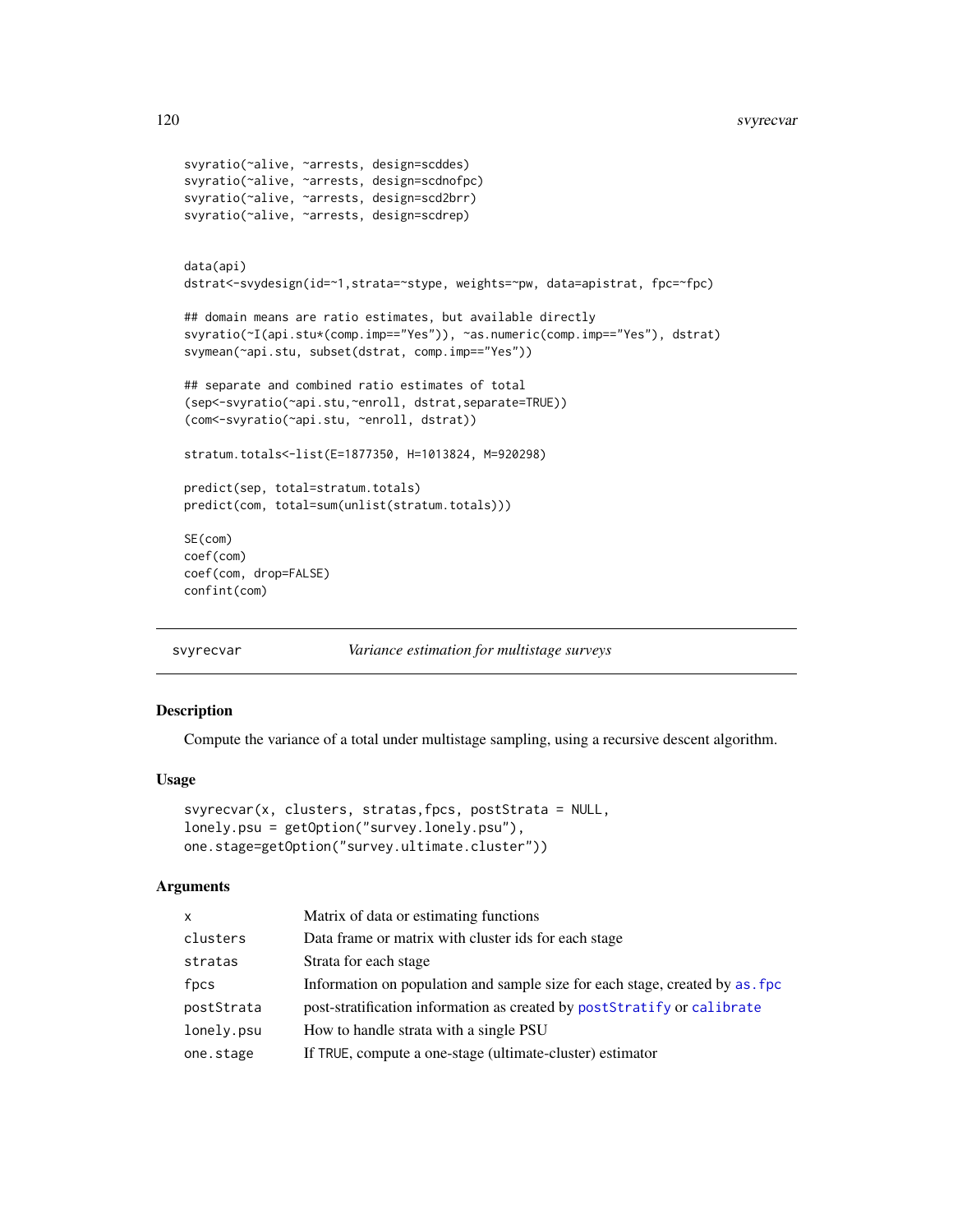#### svyrecvar 121

#### Details

The main use of this function is to compute the variance of the sum of a set of estimating functions under multistage sampling. The sampling is assumed to be simple or stratified random sampling within clusters at each stage except perhaps the last stage. The variance of a statistic is computed from the variance of estimating functions as described by Binder (1983).

Use one.stage=FALSE for compatibility with other software that does not perform multi-stage calculations, and set options(survey.ultimate.cluster=TRUE) to make this the default.

The idea of a recursive algorithm is due to Bellhouse (1985). Texts such as Cochran (1977) and Sarndal et al (1991) describe the decomposition of the variance into a single-stage between-cluster estimator and a within-cluster estimator, and this is applied recursively.

If one. stage is a positive integer it specifies the number of stages of sampling to use in the recursive estimator.

If pps="brewer", standard errors are estimated using Brewer's approximation for PPS without replacement, option 2 of those described by Berger (2004). The fpc argument must then be specified in terms of sampling fractions, not population sizes (or omitted, but then the pps argument would have no effect and the with-replacement standard errors would be correct).

#### Value

A covariance matrix

#### **Note**

A simple set of finite population corrections will only be exactly correct when each successive stage uses simple or stratified random sampling without replacement. A correction under general unequal probability sampling (eg PPS) would require joint inclusion probabilities (or, at least, sampling probabilities for units not included in the sample), information not generally available.

The quality of Brewer's approximation is excellent in Berger's simulations, but the accuracy may vary depending on the sampling algorithm used.

#### References

Bellhouse DR (1985) Computing Methods for Variance Estimation in Complex Surveys. Journal of Official Statistics. Vol.1, No.3, 1985

Berger, Y.G. (2004), A Simple Variance Estimator for Unequal Probability Sampling Without Replacement. Journal of Applied Statistics, 31, 305-315.

Binder, David A. (1983). On the variances of asymptotically normal estimators from complex surveys. International Statistical Review, 51, 279-292.

Brewer KRW (2002) Combined Survey Sampling Inference (Weighing Basu's Elephants) [Chapter 9]

Cochran, W. (1977) Sampling Techniques. 3rd edition. Wiley.

Sarndal C-E, Swensson B, Wretman J (1991) Model Assisted Survey Sampling. Springer.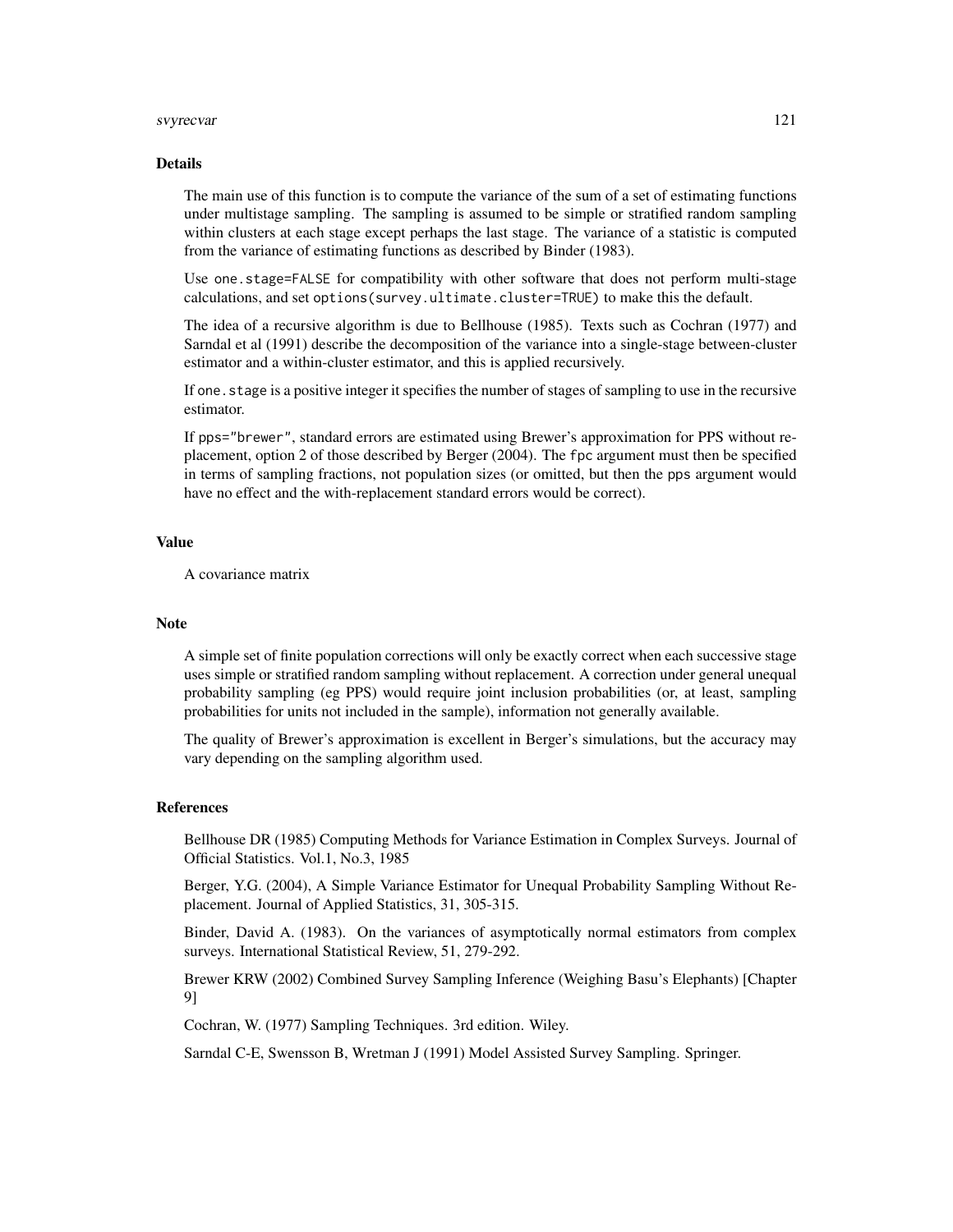# See Also

[svrVar](#page-70-0) for replicate weight designs

[svyCprod](#page-83-0) for a description of how variances are estimated at each stage

#### Examples

```
data(mu284)
dmu284<-svydesign(id=~id1+id2,fpc=~n1+n2, data=mu284)
svytotal(~y1, dmu284)
```

```
data(api)
# two-stage cluster sample
dclus2<-svydesign(id=~dnum+snum, fpc=~fpc1+fpc2, data=apiclus2)
summary(dclus2)
svymean(~api00, dclus2)
svytotal(~enroll, dclus2,na.rm=TRUE)
```

```
# bootstrap for multistage sample
mrbclus2<-as.svrepdesign(dclus2, type="mrb", replicates=100)
svytotal(~enroll, mrbclus2, na.rm=TRUE)
```

```
# two-stage `with replacement'
dclus2wr<-svydesign(id=~dnum+snum, weights=~pw, data=apiclus2)
summary(dclus2wr)
svymean(~api00, dclus2wr)
svytotal(~enroll, dclus2wr,na.rm=TRUE)
```

```
svysmooth Scatterplot smoothing and density estimation
```
#### Description

Scatterplot smoothing and density estimation for probability-weighted data.

#### Usage

```
svysmooth(formula, design, ...)
## Default S3 method:
svysmooth(formula, design, method = c("locpoly", "quantreg"),
    bandwidth = NULL, quantile, df = 4, ...## S3 method for class 'svysmooth'
plot(x, which=NULL, type="l", xlabs=NULL, ylab=NULL,...)
## S3 method for class 'svysmooth'
lines(x,which=NULL,...)
make.panel.svysmooth(design,bandwidth=NULL)
```
<span id="page-121-0"></span>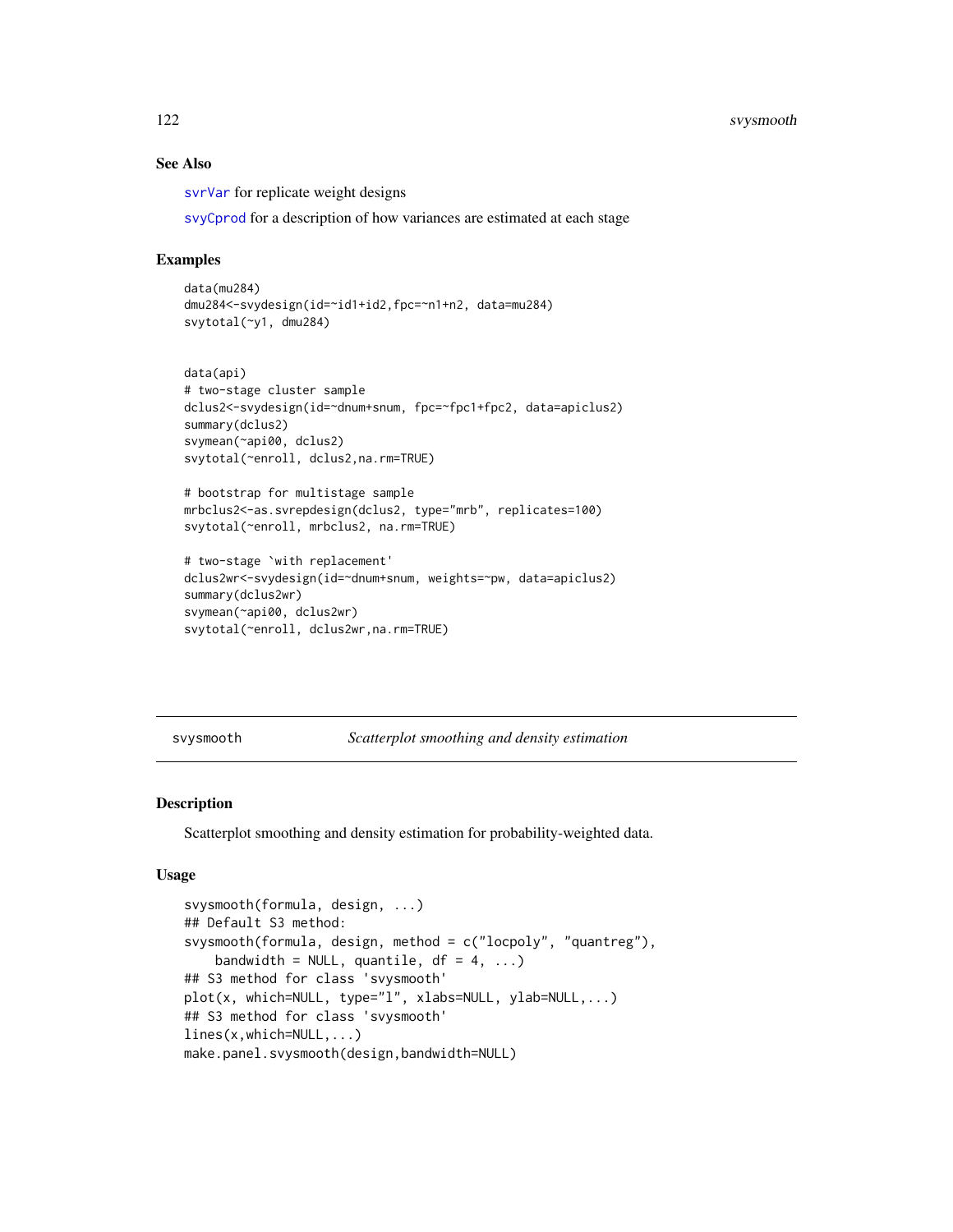#### svysmooth 123

#### Arguments

| formula   | One-sided formula for density estimation, two-sided for smoothing           |
|-----------|-----------------------------------------------------------------------------|
| design    | Survey design object                                                        |
| method    | local polynomial smoothing for the mean or regression splines for quantiles |
| bandwidth | Smoothing bandwidth for "locpoly" or NULL for automatic choice              |
| quantile  | quantile to be estimated for "quantreg"                                     |
| df        | Degrees of freedom for "quantreg"                                           |
| which     | Which plots to show (default is all)                                        |
| type      | as for plot                                                                 |
| xlabs     | Optional vector of x-axis labels                                            |
| ylab      | Optional y-axis label                                                       |
| $\cdots$  | More arguments                                                              |
| X         | Object of class syysmooth                                                   |

# Details

svysmooth does one-dimensional smoothing. If formula has multiple predictor variables a separate one-dimensional smooth is performed for each one.

For method="locpoly" the extra arguments are passed to locpoly from the KernSmooth package, for method="quantreg" they are passed to rq from the quantreg package. The automatic choice of bandwidth for method="locpoly" uses the default settings for dpik and dpill in the KernSmooth package.

make.panel.svysmooth() makes a function that plots points and draws a weighted smooth curve through them, a weighted replacement for panel. smooth that can be passed to functions such as [termplot](#page-0-0) or [plot.lm](#page-0-0). The resulting function has a span argument that will set the bandwidth; if this is not specified the automatic choice will be used.

# Value

An object of class svysmooth, a list of lists, each with x and y components.

# See Also

[svyhist](#page-95-0) for histograms

```
data(api)
dstrat<-svydesign(id=~1,strata=~stype, weights=~pw, data=apistrat, fpc=~fpc)
smth<-svysmooth(api00~api99+ell,dstrat)
dens<-svysmooth(~api99, dstrat,bandwidth=30)
dens1<-svysmooth(~api99, dstrat)
qsmth<-svysmooth(api00~ell,dstrat, quantile=0.75, df=3,method="quantreg")
```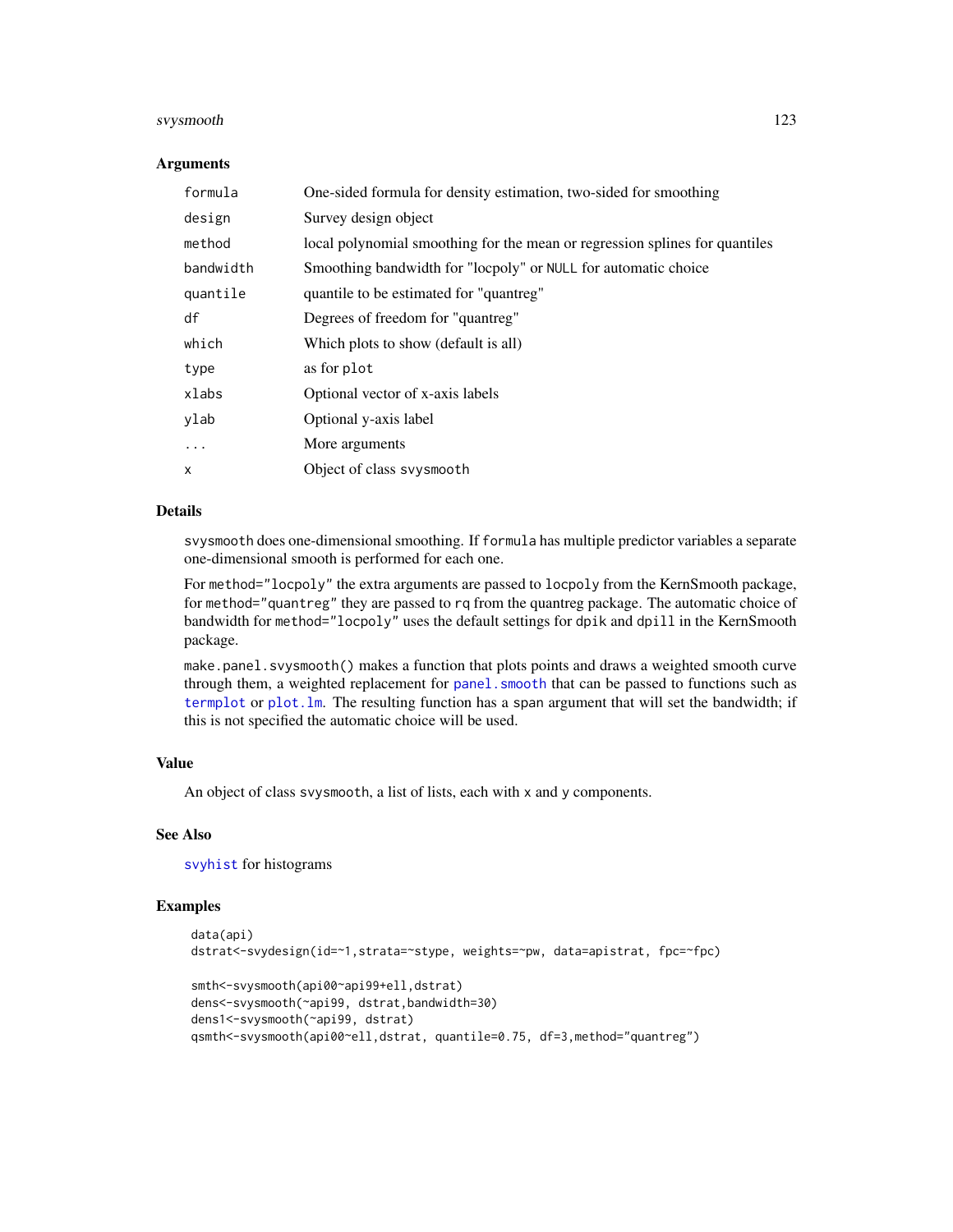```
plot(smth)
plot(smth, which="ell",lty=2,ylim=c(500,900))
lines(qsmth, col="red")
svyhist(~api99,design=dstrat)
lines(dens,col="purple",lwd=3)
lines(dens1, col="forestgreen",lwd=2)
m<-svyglm(api00~sin(api99/100)+stype, design=dstrat)
termplot(m, data=model.frame(dstrat), partial.resid=TRUE, se=TRUE,
 smooth=make.panel.svysmooth(dstrat))
```
svystandardize *Direct standardization within domains*

# Description

In health surveys it is often of interest to standardize domains to have the same distribution of, eg, age as in a target population. The operation is similar to post-stratification, except that the totals for the domains are fixed at the current estimates, not at known population values. This function matches the estimates produced by the (US) National Center for Health Statistics.

#### Usage

```
svystandardize(design, by, over, population, excluding.missing = NULL)
```
#### Arguments

| design            | survey design object                                                                                                                |
|-------------------|-------------------------------------------------------------------------------------------------------------------------------------|
| by                | A one-sided formula specifying the variables whose distribution will be stan-<br>dardised                                           |
| over              | A one-sided formula specifying the domains within which the standardisation<br>will occur, or $\sim$ 1 to use the whole population. |
| population        | Desired population totals or proportions for the levels of combinations of vari-<br>ables in by                                     |
| excluding.missing |                                                                                                                                     |
|                   | Optionally, a one-sided formula specifying variables whose missing values should                                                    |
|                   | be dropped before calculating the domain totals.                                                                                    |

# Value

A new survey design object of the same type as the input.

#### Note

The standard error estimates do not exactly match the NCHS estimates

<span id="page-123-0"></span>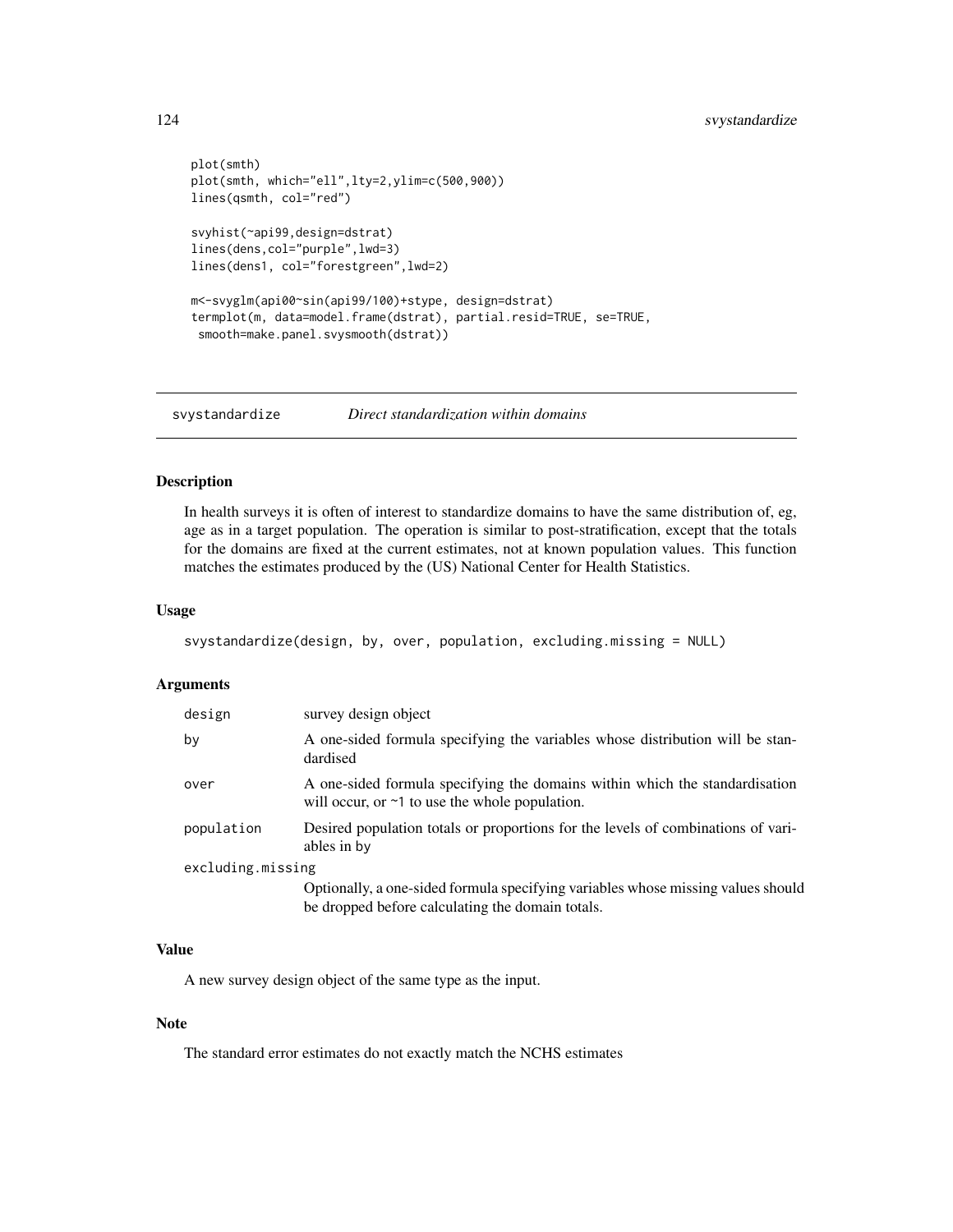#### <span id="page-124-0"></span>svysurvreg 125

#### References

National Center for Health Statistics https://www.cdc.gov/nchs/tutorials/NHANES/NHANESAnalyses/agestandardization/ag

#### See Also

[postStratify](#page-51-0), [svyby](#page-71-0)

#### Examples

```
## matches http://www.cdc.gov/nchs/data/databriefs/db92_fig1.png
data(nhanes)
popage <- c( 55901 , 77670 , 72816 , 45364 )
design<-svydesign(id=~SDMVPSU, strata=~SDMVSTRA, weights=~WTMEC2YR, data=nhanes, nest=TRUE)
stdes<-svystandardize(design, by=~agecat, over=~race+RIAGENDR,
   population=popage, excluding.missing=~HI_CHOL)
svyby(~HI_CHOL, ~race+RIAGENDR, svymean, design=subset(stdes,
agecat!="(0,19]"))
data(nhanes)
nhanes_design <- svydesign(ids = \sim SDMVPSU, strata = \sim SDMVSTRA,
                        weights = \sim WTMEC2YR, nest = TRUE, data = nhanes)
## These are the same
nhanes_adj <- svystandardize(update(nhanes_design, all_adults = "1"),
                 by = \sim agecat, over = \sim all_adults,
                 population = c(55901, 77670, 72816, 45364),
                 excluding.missing = ~ HI_CHOL)svymean(~I(HI_CHOL == 1), nhanes_adj, na.rm = TRUE)
nhanes_adj <- svystandardize(nhanes_design,
                 by = \sim agecat, over = \sim 1,
                 population = c(55901, 77670, 72816, 45364),
                 excluding.missing = ~\sim HI_CHOL)
svymean(~I(HI_CHOL == 1), nhanes_adj, na.rm = TRUE)
```
svysurvreg *Fit accelerated failure models to survey data*

#### Description

This function calls survreg from the 'survival' package to fit accelerated failure (accelerated life) models to complex survey data, and then computes correct standard errors by linearisation. It has the same arguments as survreg, except that the second argument is design rather than data.

#### Usage

```
## S3 method for class 'survey.design'
svysurvreg(formula, design, weights=NULL, subset=NULL, ...)
```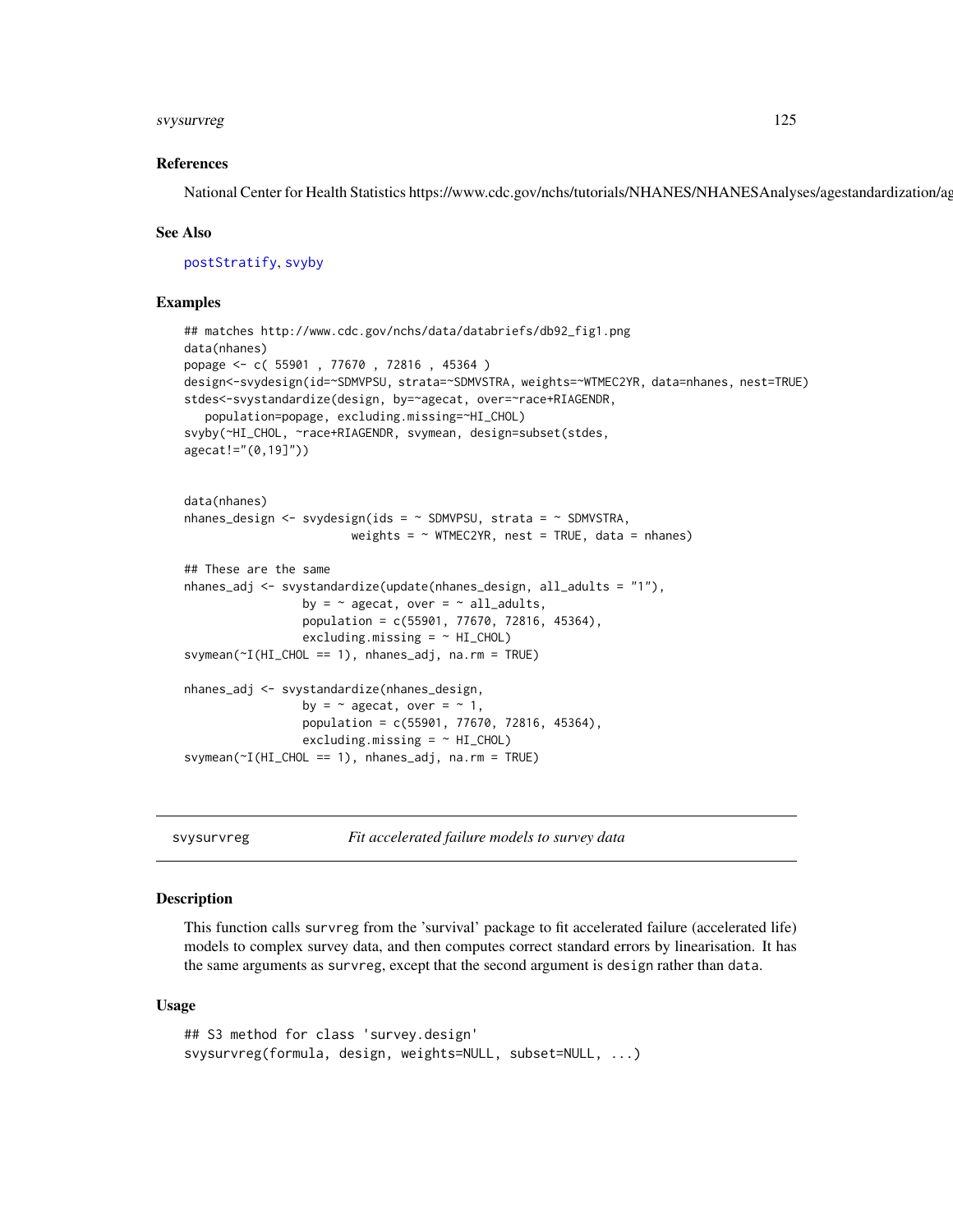#### <span id="page-125-1"></span>Arguments

| formula   | Model formula                                                                                          |
|-----------|--------------------------------------------------------------------------------------------------------|
| design    | Survey design object, including two-phase designs                                                      |
| weights   | Additional weights to multiply by the sampling weights. No, I don't know why<br>you'd want to do that. |
| subset    | subset to use in fitting (if needed)                                                                   |
| $\ddotsc$ | Other arguments of survreg                                                                             |

# Value

Object of class svysurvreg, with the same structure as a survreg object but with NA for the loglikelihood.

# Note

The residuals method is identical to that for survreg objects except the weighted option defaults to TRUE

#### Examples

```
data(pbc, package="survival")
pbc$randomized <- with(pbc, !is.na(trt) & trt>0)
biasmodel<-glm(randomized~age*edema,data=pbc)
pbc$randprob<-fitted(biasmodel)
dpbc<-svydesign(id=~1, prob=~randprob, strata=~edema,
   data=subset(pbc,randomized))
```
model <- svysurvreg(Surv(time, status>0)~bili+protime+albumin, design=dpbc, dist="weibull") summary(model)

<span id="page-125-0"></span>svytable *Contingency tables for survey data*

#### Description

Contingency tables and chisquared tests of association for survey data.

#### Usage

```
## S3 method for class 'survey.design'
svytable(formula, design, Ntotal = NULL, round = FALSE,...)
## S3 method for class 'svyrep.design'
svytable(formula, design, Ntotal = sum(weights(design, "sampling")), round = FALSE,...)
## S3 method for class 'survey.design'
svychisq(formula, design,
```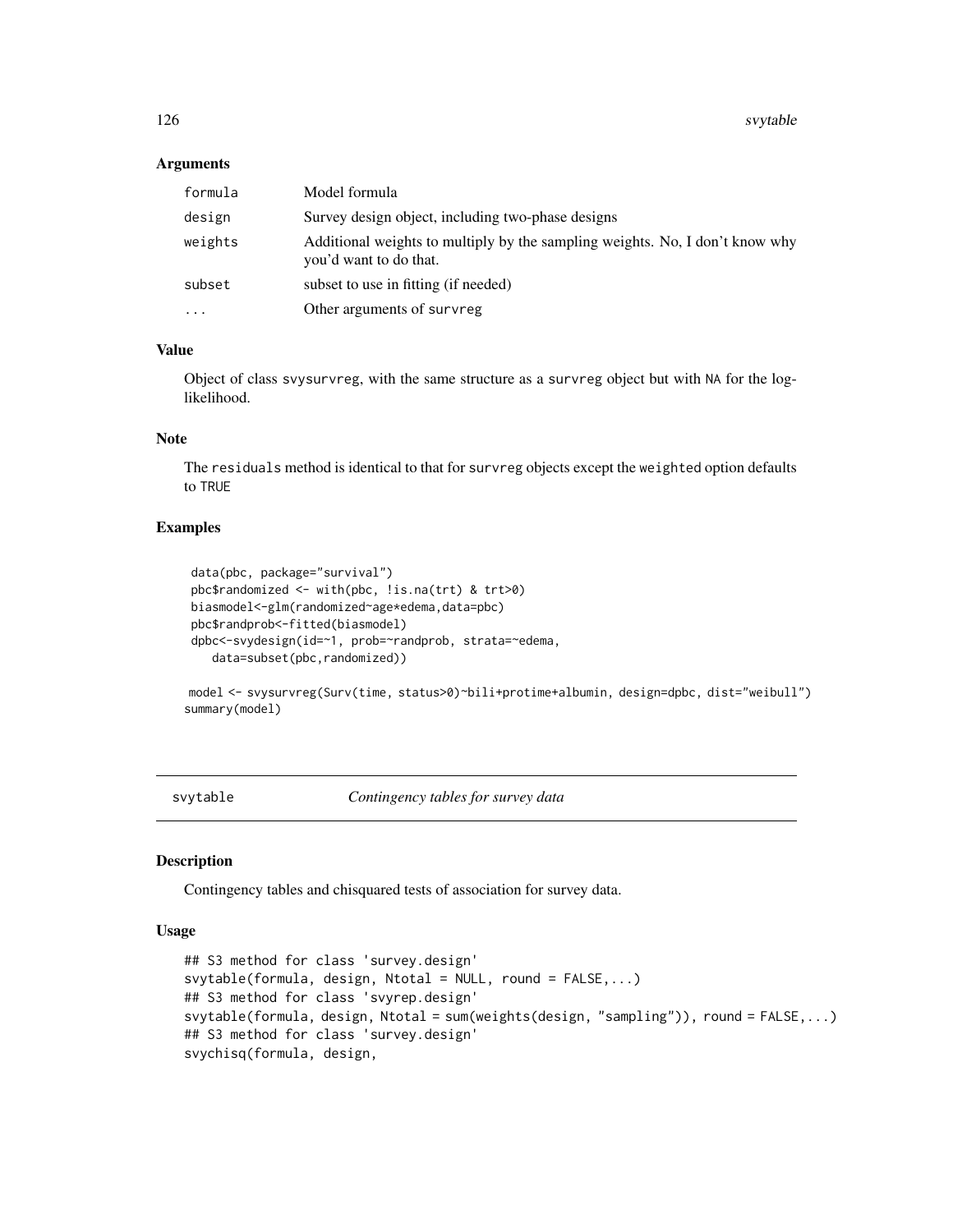#### svytable that the state of the state of the state of the state of the state of the state of the state of the state of the state of the state of the state of the state of the state of the state of the state of the state of

```
statistic = c("F", "Chisq","Wald","adjWald","lincom","saddlepoint"),na.rm=TRUE,...)
## S3 method for class 'svyrep.design'
svychisq(formula, design,
  statistic = c("F", "Chisq","Wald","adjWald","lincom","saddlepoint"),na.rm=TRUE,...)
## S3 method for class 'svytable'
summary(object,
  statistic = c("F","Chisq","Wald","adjWald","lincom","saddlepoint"),...)
degf(design, ...)
## S3 method for class 'survey.design2'
degf(design, ...)
## S3 method for class 'svyrep.design'
degf(design, tol=1e-5,...)
```
#### Arguments

| formula   | Model formula specifying margins for the table (using + only)                                                |
|-----------|--------------------------------------------------------------------------------------------------------------|
| design    | survey object                                                                                                |
| statistic | See Details below                                                                                            |
| Ntotal    | A population total or set of population stratum totals to normalise to.                                      |
| round     | Should the table entries be rounded to the nearest integer?                                                  |
| na.rm     | Remove missing values                                                                                        |
| object    | Output from svytable                                                                                         |
| $\ddotsc$ | For svytable these are passed to xtabs. Use exclude=NULL, na. action=na. pass<br>to include NAs in the table |
| tol       | Tolerance for qr in computing the matrix rank                                                                |

# Details

The svytable function computes a weighted crosstabulation. This is especially useful for producing graphics. It is sometimes easier to use [svytotal](#page-63-0) or [svymean](#page-63-0), which also produce standard errors, design effects, etc.

The frequencies in the table can be normalised to some convenient total such as 100 or 1.0 by specifying the Ntotal argument. If the formula has a left-hand side the mean or sum of this variable rather than the frequency is tabulated.

The Ntotal argument can be either a single number or a data frame whose first column gives the (first-stage) sampling strata and second column the population size in each stratum. In this second case the svytable command performs 'post-stratification': tabulating and scaling to the population within strata and then adding up the strata.

As with other xtabs objects, the output of svytable can be processed by ftable for more attractive display. The summary method for svytable objects calls svychisq for a test of independence.

svychisq computes first and second-order Rao-Scott corrections to the Pearson chisquared test, and two Wald-type tests.

The default (statistic="F") is the Rao-Scott second-order correction. The p-values are computed with a Satterthwaite approximation to the distribution and with denominator degrees of freedom as recommended by Thomas and Rao (1990). The alternative statistic="Chisq" adjusts the Pearson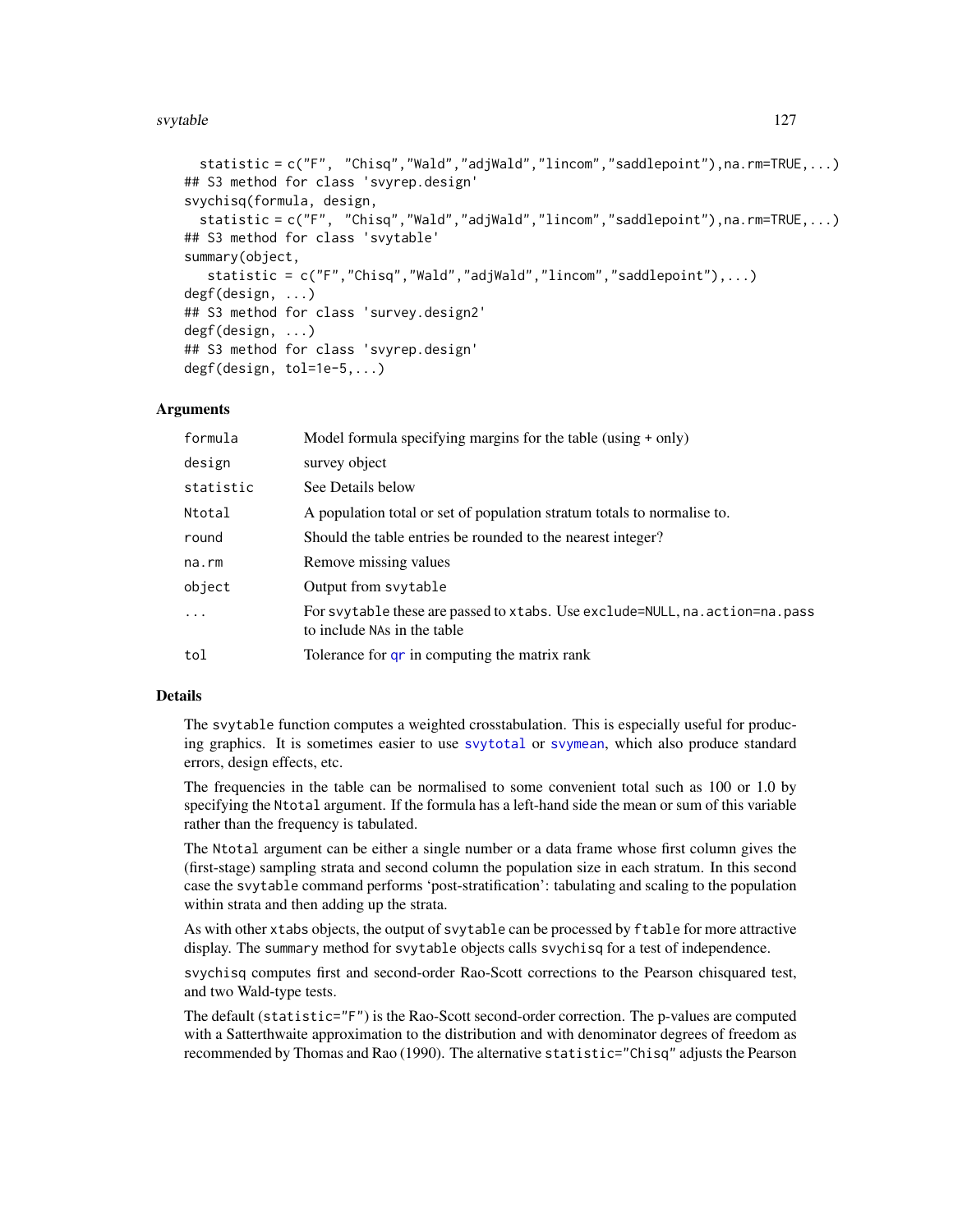chisquared statistic by a design effect estimate and then compares it to the chisquared distribution it would have under simple random sampling.

The statistic="Wald" test is that proposed by Koch et al (1975) and used by the SUDAAN software package. It is a Wald test based on the differences between the observed cells counts and those expected under independence. The adjustment given by statistic="adjWald" reduces the statistic when the number of PSUs is small compared to the number of degrees of freedom of the test. Thomas and Rao (1987) compare these tests and find the adjustment benefical.

statistic="lincom" replaces the numerator of the Rao-Scott F with the exact asymptotic distribution, which is a linear combination of chi-squared variables (see [pchisqsum](#page-49-0), and statistic="saddlepoint" uses a saddlepoint approximation to this distribution. The CompQuadForm package is needed for statistic="lincom" but not for statistic="saddlepoint". The saddlepoint approximation is especially useful when the p-value is very small (as in large-scale multiple testing problems).

For designs using replicate weights the code is essentially the same as for designs with sampling structure, since the necessary variance computations are done by the appropriate methods of [svytotal](#page-63-0) and [svymean](#page-63-0). The exception is that the degrees of freedom is computed as one less than the rank of the matrix of replicate weights (by degf).

At the moment, svychisq works only for 2-dimensional tables.

#### Value

The table commands return an xtabs object, svychisq returns a htest object.

#### **Note**

Rao and Scott (1984) leave open one computational issue. In computing 'generalised design effects' for these tests, should the variance under simple random sampling be estimated using the observed proportions or the the predicted proportions under the null hypothesis? svychisq uses the observed proportions, following simulations by Sribney (1998), and the choices made in Stata

# **References**

Davies RB (1973). "Numerical inversion of a characteristic function" Biometrika 60:415-7

P. Duchesne, P. Lafaye de Micheaux (2010) "Computing the distribution of quadratic forms: Further comparisons between the Liu-Tang-Zhang approximation and exact methods", Computational Statistics and Data Analysis, Volume 54, 858-862

Koch, GG, Freeman, DH, Freeman, JL (1975) "Strategies in the multivariate analysis of data from complex surveys" International Statistical Review 43: 59-78

Rao, JNK, Scott, AJ (1984) "On Chi-squared Tests For Multiway Contigency Tables with Proportions Estimated From Survey Data" Annals of Statistics 12:46-60.

Sribney WM (1998) "Two-way contingency tables for survey or clustered data" Stata Technical Bulletin 45:33-49.

Thomas, DR, Rao, JNK (1987) "Small-sample comparison of level and power for simple goodnessof-fit statistics under cluster sampling" JASA 82:630-636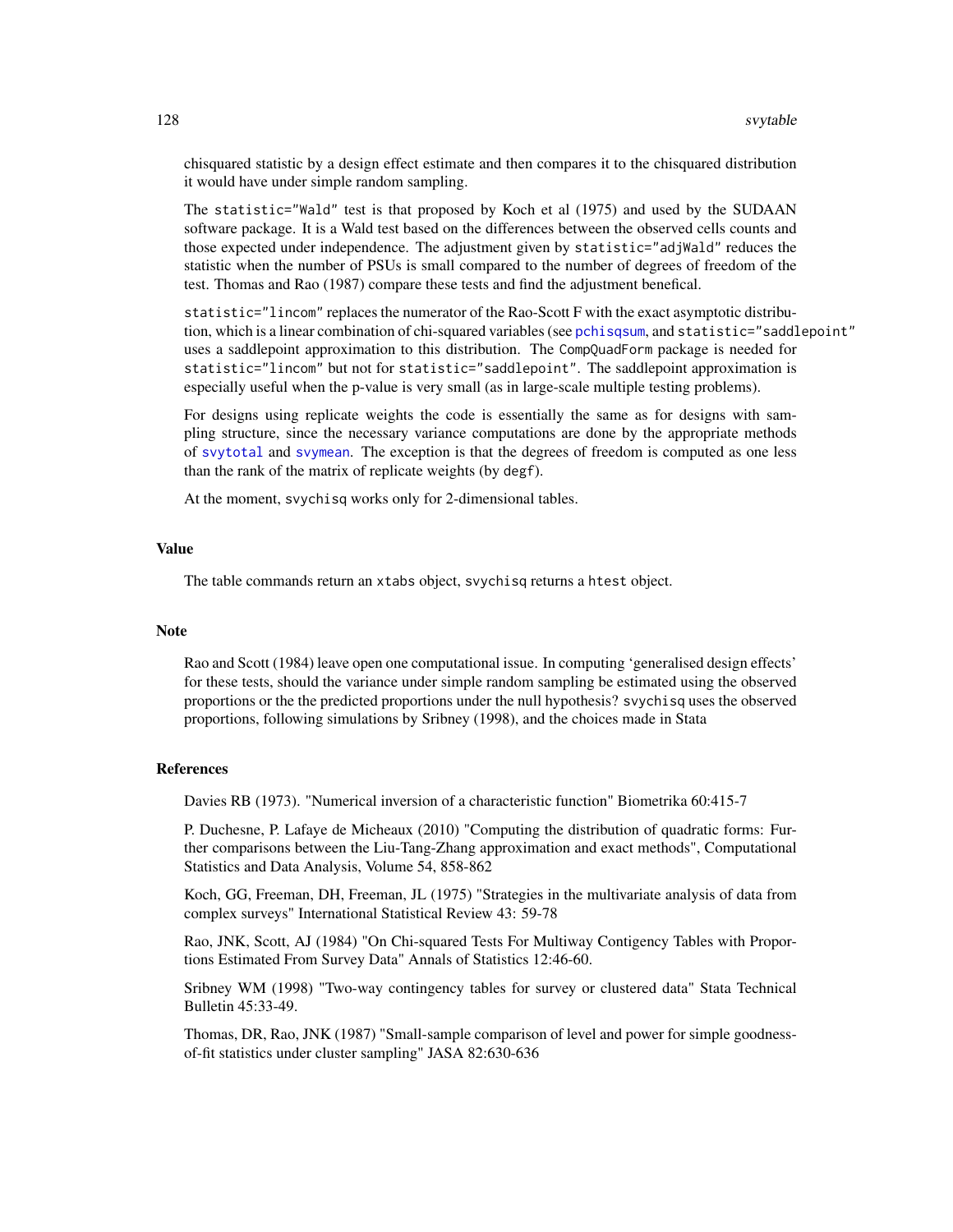#### <span id="page-128-1"></span>svyttest to the control of the control of the control of the control of the control of the control of the control of the control of the control of the control of the control of the control of the control of the control of

#### See Also

[svytotal](#page-63-0) and [svymean](#page-63-0) report totals and proportions by category for factor variables.

See [svyby](#page-71-0) and ftable. svystat to construct more complex tables of summary statistics.

See [svyloglin](#page-100-0) for loglinear models.

See [regTermTest](#page-56-0) for Rao-Scott tests in regression models.

See <https://notstatschat.rbind.io/2019/06/08/design-degrees-of-freedom-brief-note/> for an explanation of the design degrees of freedom with replicate weights.

#### Examples

```
data(api)
xtabs(~sch.wide+stype, data=apipop)
dclus1<-svydesign(id=~dnum, weights=~pw, data=apiclus1, fpc=~fpc)
summary(dclus1)
(tbl <- svytable(~sch.wide+stype, dclus1))
plot(tbl)
fourfoldplot(svytable(~sch.wide+comp.imp+stype,design=dclus1,round=TRUE), conf.level=0)
svychisq(~sch.wide+stype, dclus1)
```

```
summary(tbl, statistic="Chisq")
svychisq(~sch.wide+stype, dclus1, statistic="adjWald")
```

```
rclus1 <- as.svrepdesign(dclus1)
summary(svytable(~sch.wide+stype, rclus1))
svychisq(~sch.wide+stype, rclus1, statistic="adjWald")
```
<span id="page-128-0"></span>svyttest *Design-based t-test*

#### **Description**

One-sample or two-sample t-test. This function is a wrapper for [svymean](#page-63-0) in the one-sample case and for [svyglm](#page-90-0) in the two-sample case. Degrees of freedom are degf(design)-1 for the one-sample test and degf(design)-2 for the two-sample case.

#### Usage

```
svyttest(formula, design, ...)
```
#### Arguments

formula Formula, outcome~group for two-sample, outcome~0 or outcome~1 for onesample. The group variable must be a factor or character with two levels, or be coded 0/1 or 1/2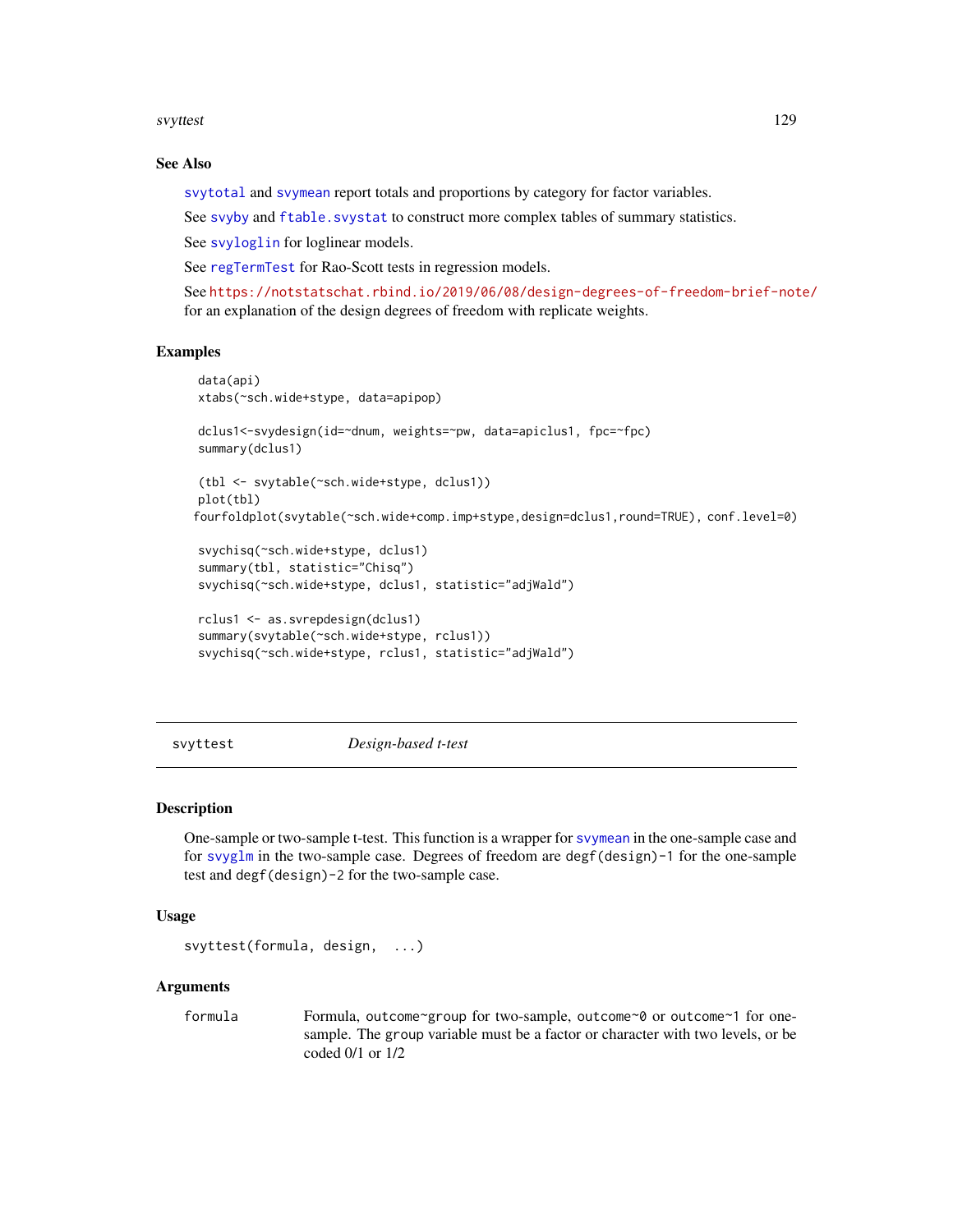<span id="page-129-0"></span>design survey design object ... for methods

#### Value

Object of class htest

#### See Also

[t.test](#page-0-0)

# Examples

```
data(api)
dclus2<-svydesign(id=~dnum+snum, fpc=~fpc1+fpc2, data=apiclus2)
tt<-svyttest(enroll~comp.imp, dclus2)
tt
confint(tt, level=0.9)
svyttest(enroll~I(stype=="E"),dclus2)
svyttest(I(api00-api99)~0, dclus2)
```
trimWeights *Trim sampling weights*

#### Description

Trims very high or very low sampling weights to reduce the influence of outlying observations. In a replicate-weight design object, the replicate weights are also trimmed. The total amount trimmed is divided among the observations that were not trimmed, so that the total weight remains the same.

#### Usage

```
trimWeights(design, upper = Inf, lower = -Inf, ...)
## S3 method for class 'survey.design2'
trimWeights(design, upper = Inf, lower = -Inf, strict=FALSE,...)
## S3 method for class 'svyrep.design'
trimWeights(design, upper = Inf, lower = -Inf,compress=FALSE,...)
```
# Arguments

| design | A survey design object                                                                                                                                                 |
|--------|------------------------------------------------------------------------------------------------------------------------------------------------------------------------|
| upper  | Upper bound for weights                                                                                                                                                |
| lower  | Lower bound for weights                                                                                                                                                |
| strict | The reapportionment of the 'trimmings' from the weights can push other weights<br>over the limits. If trim=TRUE the function calls itself recursively to prevent this. |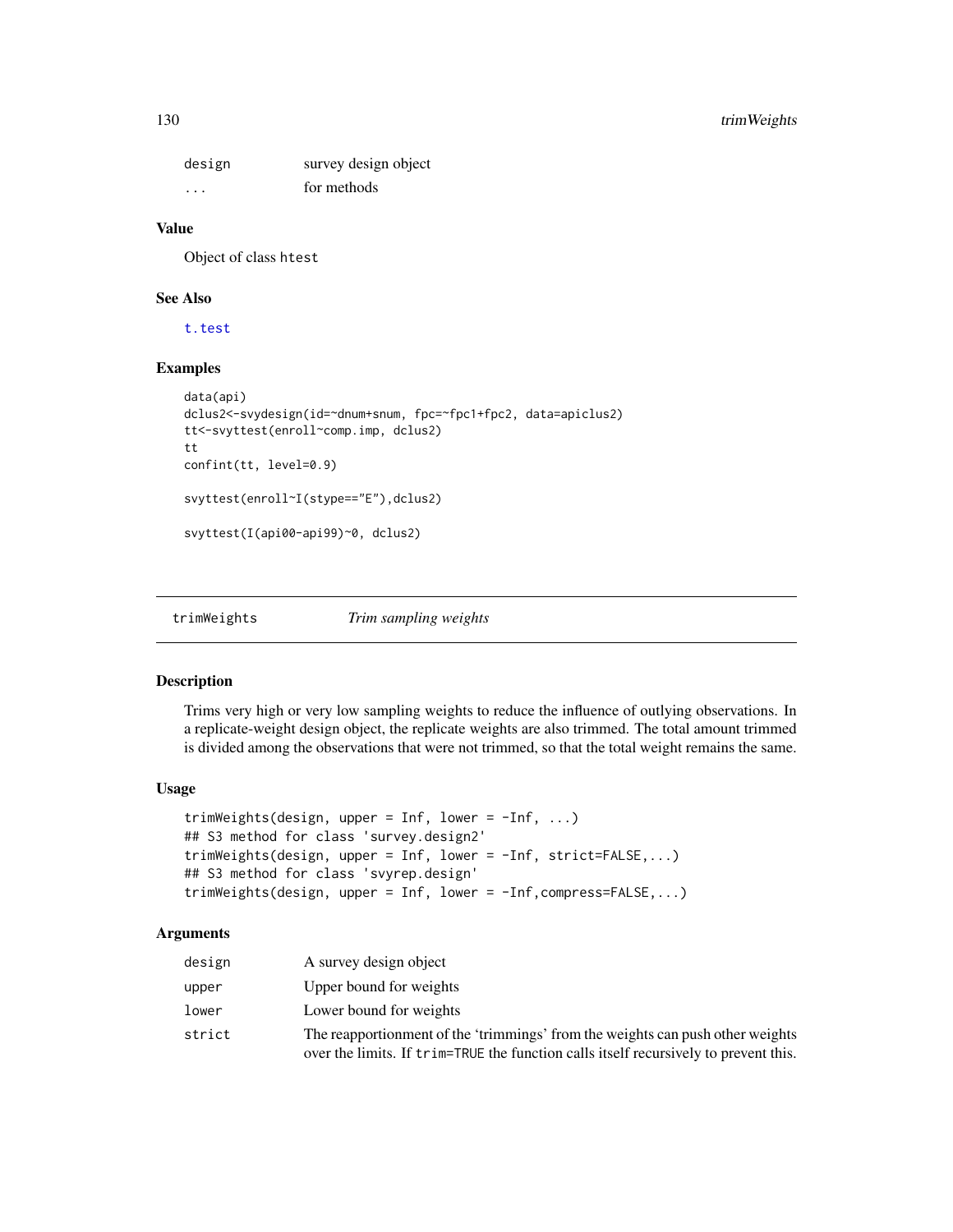#### <span id="page-130-1"></span>twophase 131

| compress | Compress the replicate weights after trimming. |
|----------|------------------------------------------------|
| $\cdots$ | Other arguments for future expansion           |

#### Value

A new survey design object with trimmed weights.

# See Also

[calibrate](#page-16-0) has a trim option for trimming the calibration adjustments.

# Examples

```
data(api)
dclus1<-svydesign(id=~dnum, weights=~pw, data=apiclus1, fpc=~fpc)
pop.totals<-c(`(Intercept)`=6194, stypeH=755, stypeM=1018,
api99=3914069)
dclus1g<-calibrate(dclus1, ~stype+api99, pop.totals)
summary(weights(dclus1g))
dclus1t<-trimWeights(dclus1g,lower=20, upper=45)
summary(weights(dclus1t))
dclus1tt<-trimWeights(dclus1g, lower=20, upper=45,strict=TRUE)
summary(weights(dclus1tt))
svymean(~api99+api00+stype, dclus1g)
svymean(~api99+api00+stype, dclus1t)
svymean(~api99+api00+stype, dclus1tt)
```
<span id="page-130-0"></span>twophase *Two-phase designs*

# Description

In a two-phase design a sample is taken from a population and a subsample taken from the sample, typically stratified by variables not known for the whole population. The second phase can use any design supported for single-phase sampling. The first phase must currently be one-stage element or cluster sampling

# Usage

```
twophase(id, strata = NULL, probs = NULL, weights = NULL, fpc = NULL,
subset, data, method=c("full","approx","simple"))
twophasevar(x,design)
twophase2var(x,design)
```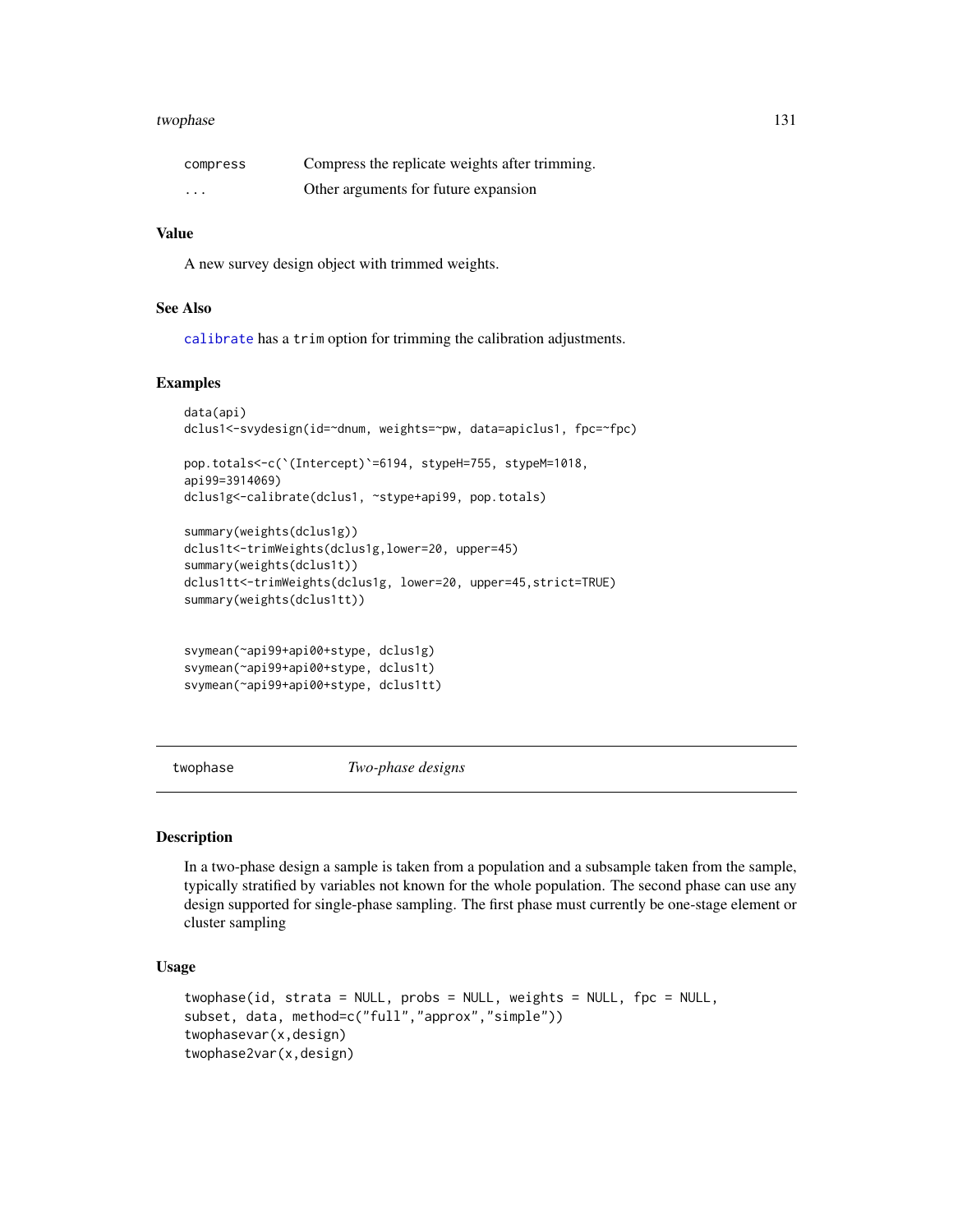## Arguments

| id      | list of two formulas for sampling unit identifiers                                                                                                                                                                                                                                                                                                                        |
|---------|---------------------------------------------------------------------------------------------------------------------------------------------------------------------------------------------------------------------------------------------------------------------------------------------------------------------------------------------------------------------------|
| strata  | list of two formulas (or NULLs) for stratum identifies                                                                                                                                                                                                                                                                                                                    |
| probs   | list of two formulas (or NULLs) for sampling probabilities                                                                                                                                                                                                                                                                                                                |
| weights | Only for method="approx", list of two formulas (or NULLs) for sampling weights                                                                                                                                                                                                                                                                                            |
| fpc     | list of two formulas (or NULLs) for finite population corrections                                                                                                                                                                                                                                                                                                         |
| subset  | formula specifying which observations are selected in phase 2                                                                                                                                                                                                                                                                                                             |
| data    | Data frame will all data for phase 1 and 2                                                                                                                                                                                                                                                                                                                                |
| method  | "full" requires (much) more memory, but gives unbiased variance estimates<br>for general multistage designs at both phases. "simple" or "approx" uses the<br>standard error calculation from version 3.14 and earlier, which uses much less<br>memory and is correct for designs with simple random sampling at phase one<br>and stratified random sampling at phase two. |
| x       | probability-weighted estimating functions                                                                                                                                                                                                                                                                                                                                 |
| design  | two-phase design                                                                                                                                                                                                                                                                                                                                                          |

# Details

The population for the second phase is the first-phase sample. If the second phase sample uses stratified (multistage cluster) sampling without replacement and all the stratum and sampling unit identifier variables are available for the whole first-phase sample it is possible to estimate the sampling probabilities/weights and the finite population correction. These would then be specified as NULL.

Two-phase case-control and case-cohort studies in biostatistics will typically have simple random sampling with replacement as the first stage. Variances given here may differ slightly from those in the biostatistics literature where a model-based estimator of the first-stage variance would typically be used.

Variance computations are based on the conditioning argument in Section 9.3 of Sarndal et al. Method "full" corresponds exactly to the formulas in that reference. Method "simple" or "approx" (the two are the same) uses less time and memory but is exact only for some special cases. The most important special case is the two-phase epidemiologic designs where phase 1 is simple random sampling from an infinite population and phase 2 is stratified random sampling. See the tests directory for a worked example. The only disadvantage of method="simple" in these cases is that standardization of margins ([marginpred](#page-36-0)) is not available.

For method="full", sampling probabilities must be available for each stage of sampling, within each phase. For multistage sampling this requires specifying either fpc or probs as a formula with a term for each stage of sampling. If no fpc or probs are specified at phase 1 it is treated as simple random sampling from an infinite population, and population totals will not be correctly estimated, but means, quantiles, and regression models will be correct.

#### Value

twophase returns an object of class twophase2 (for method="full") or twophase. The structure of twophase2 objects may change as unnecessary components are removed.

twophase2var and twophasevar return a variance matrix with an attribute containing the separate phase 1 and phase 2 contributions to the variance.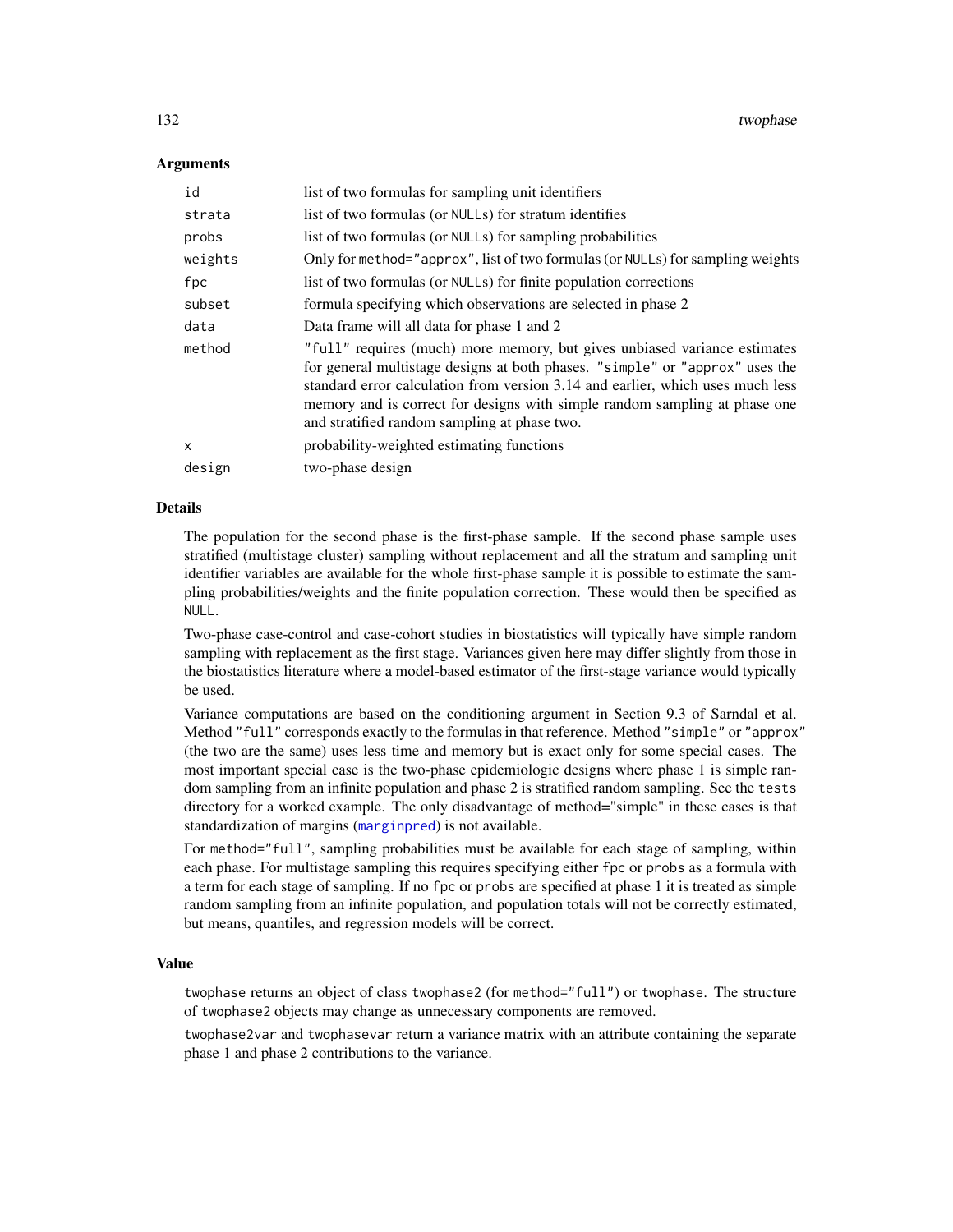#### twophase 133

#### References

Sarndal CE, Swensson B, Wretman J (1992) "Model Assisted Survey Sampling" Springer.

Breslow NE and Chatterjee N, Design and analysis of two-phase studies with binary outcome applied to Wilms tumour prognosis. "Applied Statistics" 48:457-68, 1999

Breslow N, Lumley T, Ballantyne CM, Chambless LE, Kulick M. (2009) Improved Horvitz-Thompson estimation of model parameters from two-phase stratified samples: applications in epidemiology. Statistics in Biosciences. doi 10.1007/s12561-009-9001-6

Lin, DY and Ying, Z (1993). Cox regression with incomplete covariate measurements. "Journal of the American Statistical Association" 88: 1341-1349.

# See Also

[svydesign](#page-86-0), [svyrecvar](#page-119-0) for multi\*stage\* sampling

[calibrate](#page-16-0) for calibration (GREG) estimators.

[estWeights](#page-27-0) for two-phase designs for missing data.

The "epi" and "phase1" vignettes for examples and technical details.

```
## two-phase simple random sampling.
data(pbc, package="survival")
pbc$randomized<-with(pbc, !is.na(trt) & trt>0)
pbc$id<-1:nrow(pbc)
d2pbc<-twophase(id=list(~id,~id), data=pbc, subset=~randomized)
svymean(~bili, d2pbc)
## two-stage sampling as two-phase
data(mu284)
ii<-with(mu284, c(1:15, rep(1:5,n2[1:5]-3)))
mu284.1<-mu284[ii,]
mu284.1$id<-1:nrow(mu284.1)
mu284.1$sub<-rep(c(TRUE,FALSE),c(15,34-15))
dmu284<-svydesign(id=~id1+id2,fpc=~n1+n2, data=mu284)
## first phase cluster sample, second phase stratified within cluster
d2mu284<-twophase(id=list(~id1,~id),strata=list(NULL,~id1),
                    fpc=list(~n1,NULL),data=mu284.1,subset=~sub)
svytotal(~y1, dmu284)
svytotal(~y1, d2mu284)
svymean(~y1, dmu284)
svymean(~y1, d2mu284)
## case-cohort design: this example requires R 2.2.0 or later
library("survival")
data(nwtco)
## stratified on case status
dcchs<-twophase(id=list(~seqno,~seqno), strata=list(NULL,~rel),
        subset=~I(in.subcohort | rel), data=nwtco)
svycoxph(Surv(edrel,rel)~factor(stage)+factor(histol)+I(age/12), design=dcchs)
```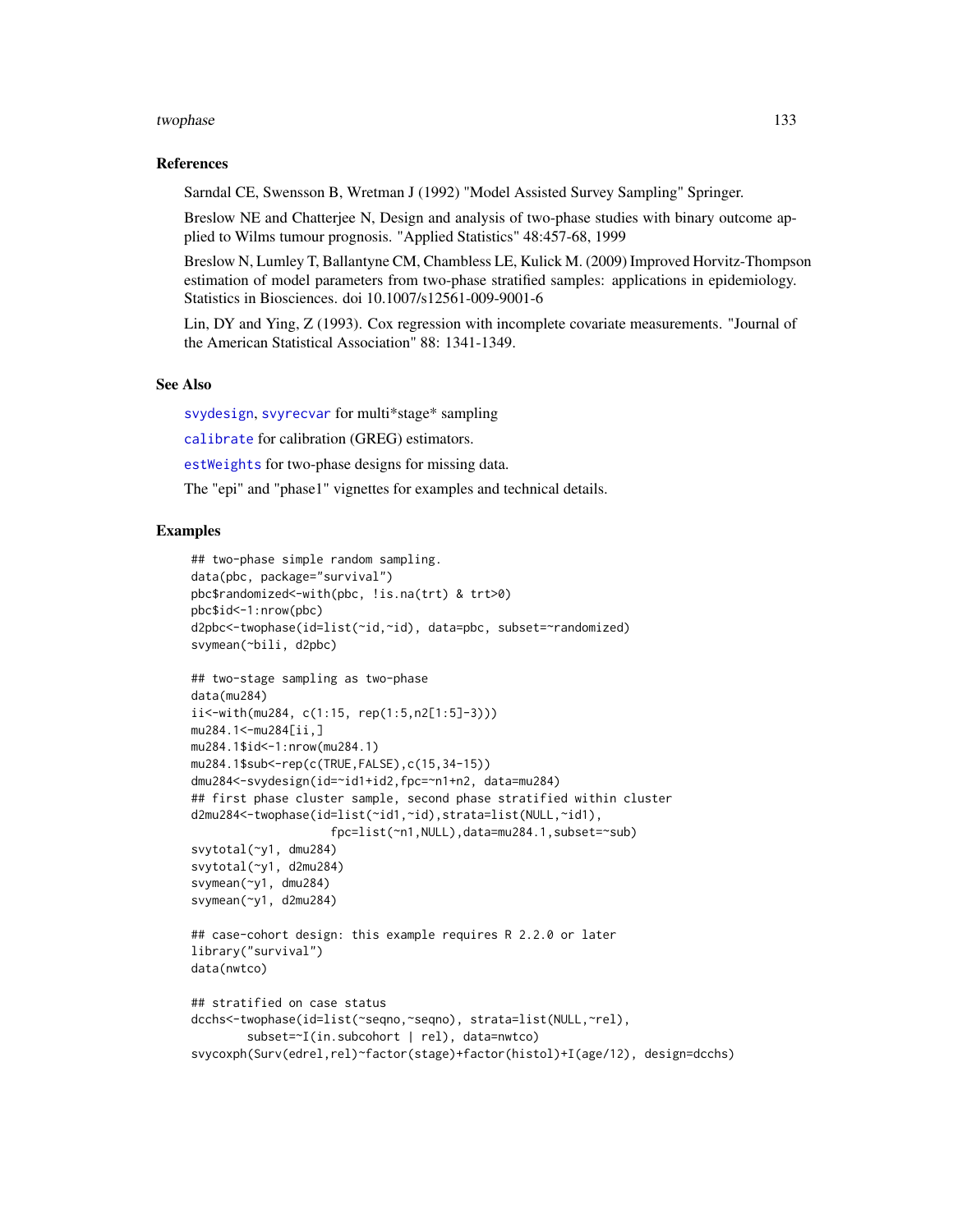```
## Using survival::cch
subcoh <- nwtco$in.subcohort
selccoh <- with(nwtco, rel==1|subcoh==1)
ccoh.data <- nwtco[selccoh,]
ccoh.data$subcohort <- subcoh[selccoh]
cch(Surv(edrel, rel) ~ factor(stage) + factor(histol) + I(age/12), data =ccoh.data,
       subcoh = ~subcohort, id=~seqno, cohort.size=4028, method="LinYing")
## two-phase case-control
## Similar to Breslow & Chatterjee, Applied Statistics (1999) but with
## a slightly different version of the data set
nwtco$incc2<-as.logical(with(nwtco, ifelse(rel | instit==2,1,rbinom(nrow(nwtco),1,.1))))
dccs2<-twophase(id=list(~seqno,~seqno),strata=list(NULL,~interaction(rel,instit)),
   data=nwtco, subset=~incc2)
dccs8<-twophase(id=list(~seqno,~seqno),strata=list(NULL,~interaction(rel,stage,instit)),
   data=nwtco, subset=~incc2)
summary(glm(rel~factor(stage)*factor(histol),data=nwtco,family=binomial()))
summary(svyglm(rel~factor(stage)*factor(histol),design=dccs2,family=quasibinomial()))
summary(svyglm(rel~factor(stage)*factor(histol),design=dccs8,family=quasibinomial()))
## Stratification on stage is really post-stratification, so we should use calibrate()
gccs8<-calibrate(dccs2, phase=2, formula=~interaction(rel,stage,instit))
summary(svyglm(rel~factor(stage)*factor(histol),design=gccs8,family=quasibinomial()))
## For this saturated model calibration is equivalent to estimating weights.
pccs8<-calibrate(dccs2, phase=2,formula=~interaction(rel,stage,instit), calfun="rrz")
summary(svyglm(rel~factor(stage)*factor(histol),design=pccs8,family=quasibinomial()))
## Since sampling is SRS at phase 1 and stratified RS at phase 2, we
## can use method="simple" to save memory.
dccs8_simple<-twophase(id=list(~seqno,~seqno),strata=list(NULL,~interaction(rel,stage,instit)),
   data=nwtco, subset=~incc2,method="simple")
summary(svyglm(rel~factor(stage)*factor(histol),design=dccs8_simple,family=quasibinomial()))
```
update.survey.design *Add variables to a survey design*

#### Description

Update the data variables in a survey design, either with a formula for a new set of variables or with an expression for variables to be added.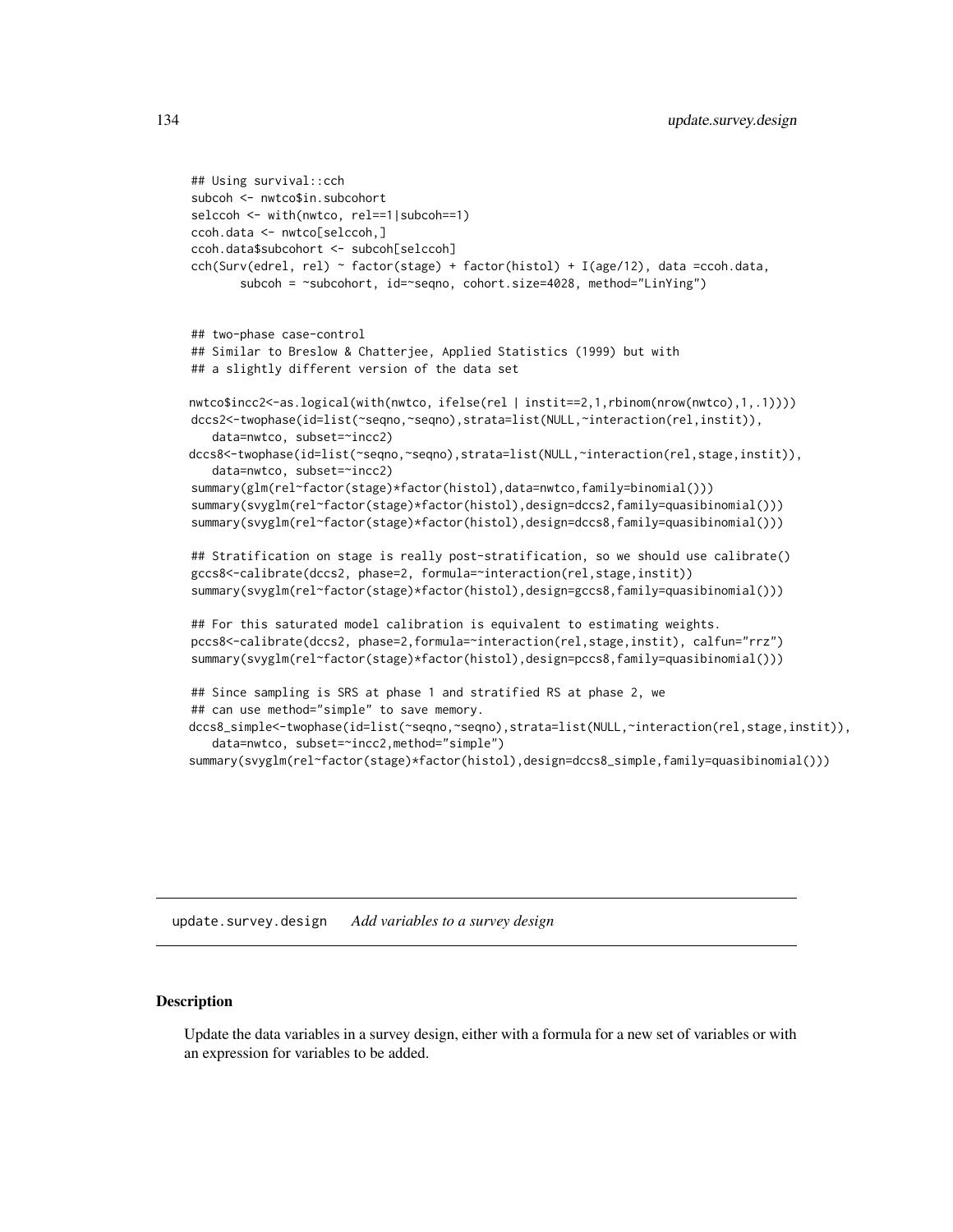# update.survey.design 135

## Usage

```
## S3 method for class 'survey.design'
update(object, ...)
## S3 method for class 'twophase'
update(object, ...)
## S3 method for class 'svyrep.design'
update(object, ...)
## S3 method for class 'DBIsvydesign'
update(object, ...)
```
# **Arguments**

| object               | a survey design object                                                                       |
|----------------------|----------------------------------------------------------------------------------------------|
| $\ddot{\phantom{0}}$ | Arguments tag=expr add a new variable tag computed by evaluating expr in<br>the survey data. |

# Details

Database-backed objects may not have write access to the database and so update does not attempt to modify the database. The expressions are stored and are evaluated when the data is loaded.

If a set of new variables will be used extensively it may be more efficient to modify the database, either with SQL queries from the R interface or separately. One useful intermediate approach is to create a table with the new variables and a view that joins this table to the table of existing variables.

There is now a base-R function [transform](#page-0-0) for adding new variables to a data frame, so I have added transform as a synonym for update for survey objects.

# Value

A survey design object

# See Also

[svydesign](#page-86-0), [svrepdesign](#page-66-0), [twophase](#page-130-0)

```
data(api)
dstrat<-svydesign(id=~1,strata=~stype, weights=~pw, data=apistrat,
fpc=~fpc)
dstrat<-update(dstrat, apidiff=api00-api99)
svymean(~api99+api00+apidiff, dstrat)
```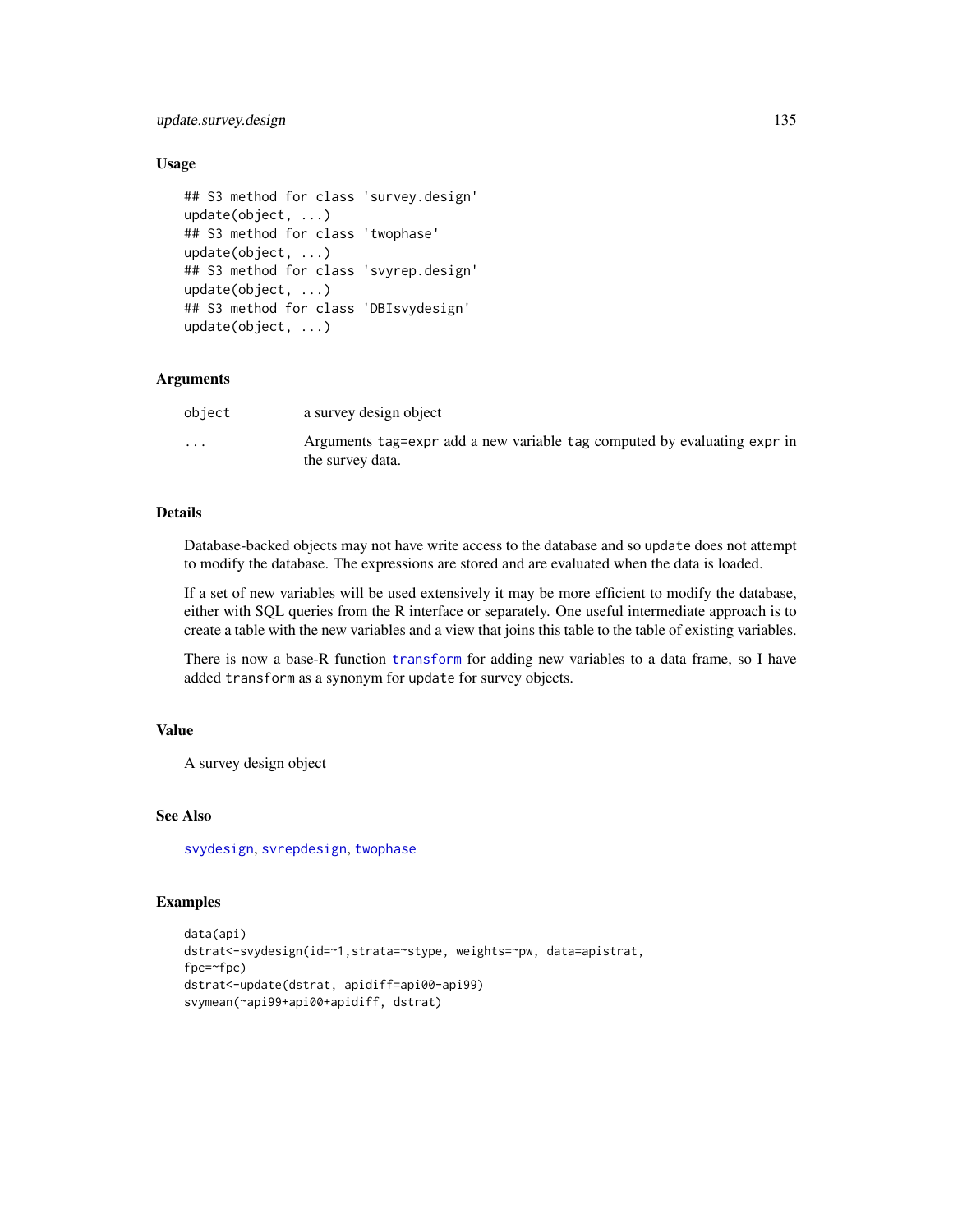<span id="page-135-0"></span>weights.survey.design *Survey design weights*

# Description

Extract weights from a survey design object.

#### Usage

```
## S3 method for class 'survey.design'
weights(object, ...)
## S3 method for class 'svyrep.design'
weights(object,
type=c("replication","sampling","analysis"), ...)
## S3 method for class 'survey_fpc'
weights(object,final=TRUE,...)
```
#### Arguments

| object    | Survey design object                                                          |
|-----------|-------------------------------------------------------------------------------|
| type      | Type of weights: "analysis" combines sampling and replication weights.        |
| final     | If FALSE return a data frame with sampling weights at each stage of sampling. |
| $\ddotsc$ | Other arguments ignored                                                       |

#### Value

vector or matrix of weights

#### See Also

[svydesign](#page-86-0), [svrepdesign](#page-66-0), [as.fpc](#page-7-0)

# Examples

data(scd)

```
scddes<-svydesign(data=scd, prob=~1, id=~ambulance, strata=~ESA,
                 nest=TRUE, fpc=rep(5,6))
repweights<-2*cbind(c(1,0,1,0,1,0), c(1,0,0,1,0,1), c(0,1,1,0,0,1), c(0,1,0,1,1,0))
scdrep<-svrepdesign(data=scd, type="BRR", repweights=repweights)
weights(scdrep)
```

```
weights(scdrep, type="sampling")
weights(scdrep, type="analysis")
weights(scddes)
```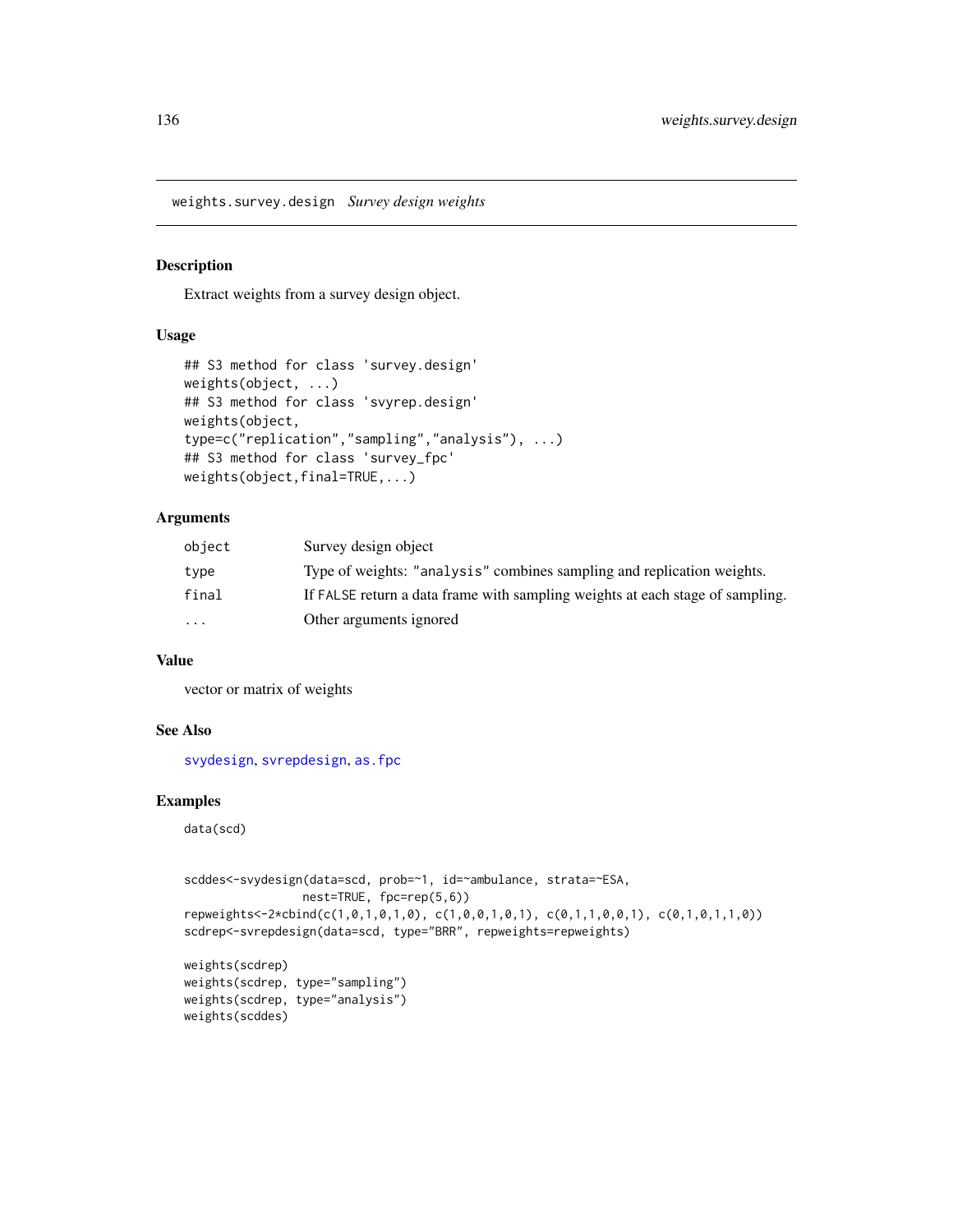<span id="page-136-1"></span><span id="page-136-0"></span>with.svyimputationList

*Analyse multiple imputations*

#### Description

Performs a survey analysis on each of the designs in a svyimputationList objects and returns a list of results suitable for MIcombine. The analysis may be specified as an expression or as a function.

#### Usage

```
## S3 method for class 'svyimputationList'
with(data, expr, fun, ...,multicore=getOption("survey.multicore"))
## S3 method for class 'svyimputationList'
subset(x, subset,...)
```
#### Arguments

| data.x    | A syyimputation List object                                                          |
|-----------|--------------------------------------------------------------------------------------|
| expr      | An expression giving a survey analysis                                               |
| fun       | A function taking a survey design object as its argument                             |
| $\cdots$  | for future expansion                                                                 |
| multicore | Use multicore package to distribute imputed data sets over multiple proces-<br>sors? |
| subset    | An logical expression specifying the subset                                          |

# Value

A list of the results from applying the analysis to each design object.

# See Also

MIcombine, in the mitools package

```
library(mitools)
data.dir<-system.file("dta",package="mitools")
files.men<-list.files(data.dir,pattern="m.\\.dta$",full=TRUE)
men<-imputationList(lapply(files.men, foreign::read.dta,
warn.missing.labels=FALSE))
files.women<-list.files(data.dir,pattern="f.\\.dta$",full=TRUE)
women<-imputationList(lapply(files.women, foreign::read.dta,
warn.missing.labels=FALSE))
men<-update(men, sex=1)
women<-update(women,sex=0)
```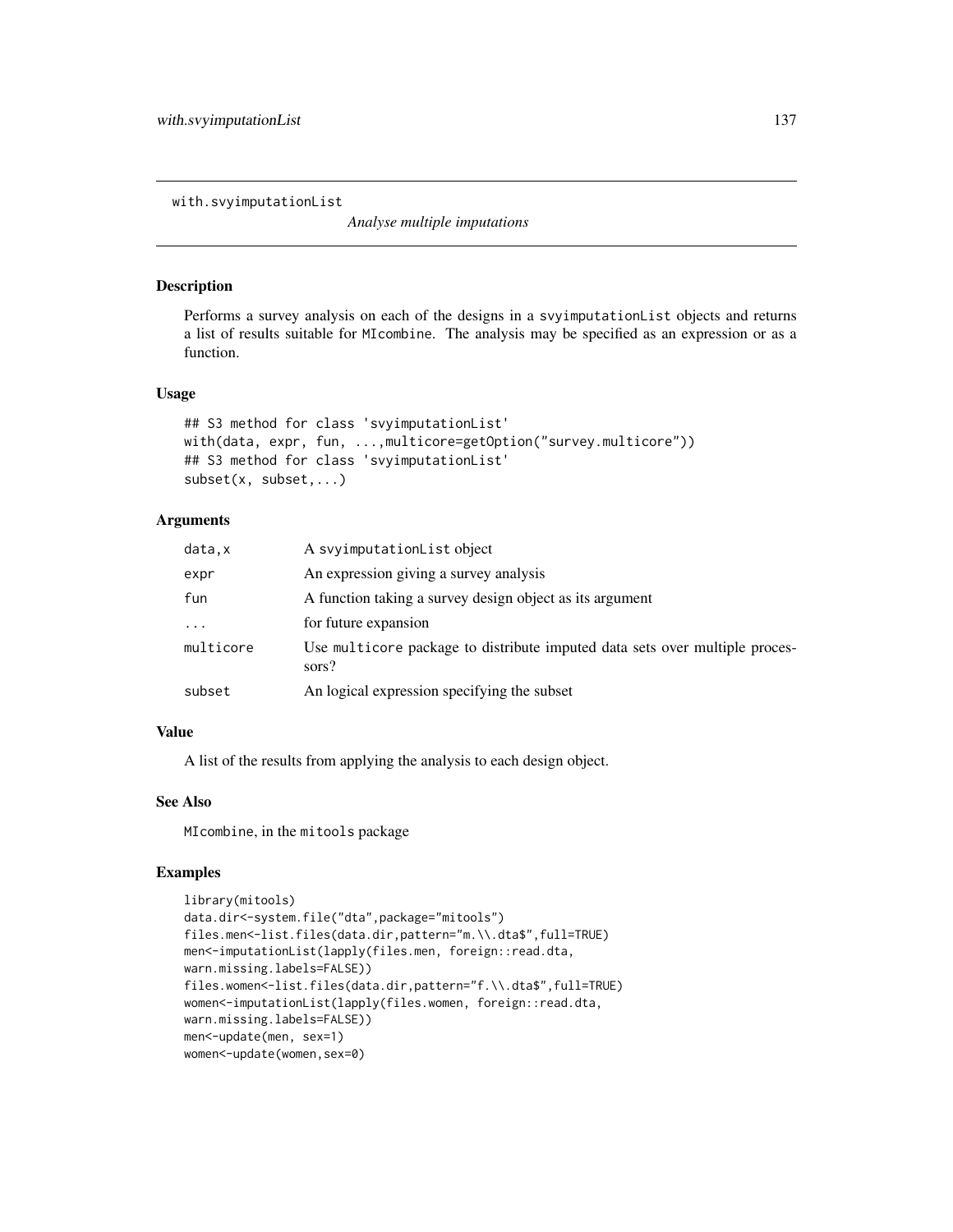```
all<-rbind(men,women)
designs<-svydesign(id=~id, strata=~sex, data=all)
designs
results<-with(designs, svymean(~drkfre))
MIcombine(results)
summary(MIcombine(results))
repdesigns<-as.svrepdesign(designs, type="boot", replicates=50)
MIcombine(with(repdesigns, svymean(~drkfre)))
```
withPV.survey.design *Analyse plausible values in surveys*

# Description

Repeats an analysis for each of a set of 'plausible values' in a survey data set, returning a list suitable for mitools::MIcombine. The default method works for both standard and replicateweight designs but not for two-phase designs.

#### Usage

## S3 method for class 'survey.design' withPV(mapping, data, action, rewrite=TRUE, ...)

# Arguments

| mapping    | A formula or list of formulas describing each variable in the analysis that has<br>plausible values. The left-hand side of the formula is the name to use in the<br>analysis; the right-hand side gives the names in the dataset.                                                              |
|------------|------------------------------------------------------------------------------------------------------------------------------------------------------------------------------------------------------------------------------------------------------------------------------------------------|
| data       | A survey design object, as created by svydesign or svrepdesign                                                                                                                                                                                                                                 |
| action     | With rewrite=TRUE, a function taking a survey design object as its only argu-<br>ment, or a quoted expression. With rewrite=TRUE a function taking a survey<br>design object as its only argument, or a quoted expression with . DESIGN refer-<br>ring to the survey design object to be used. |
| rewrite    | Rewrite action before evaluating it (versus constructing new data sets)                                                                                                                                                                                                                        |
| $\ddots$ . | For methods                                                                                                                                                                                                                                                                                    |

#### Value

A list of the results returned by each evaluation of action, with the call as an attribute.

<span id="page-137-0"></span>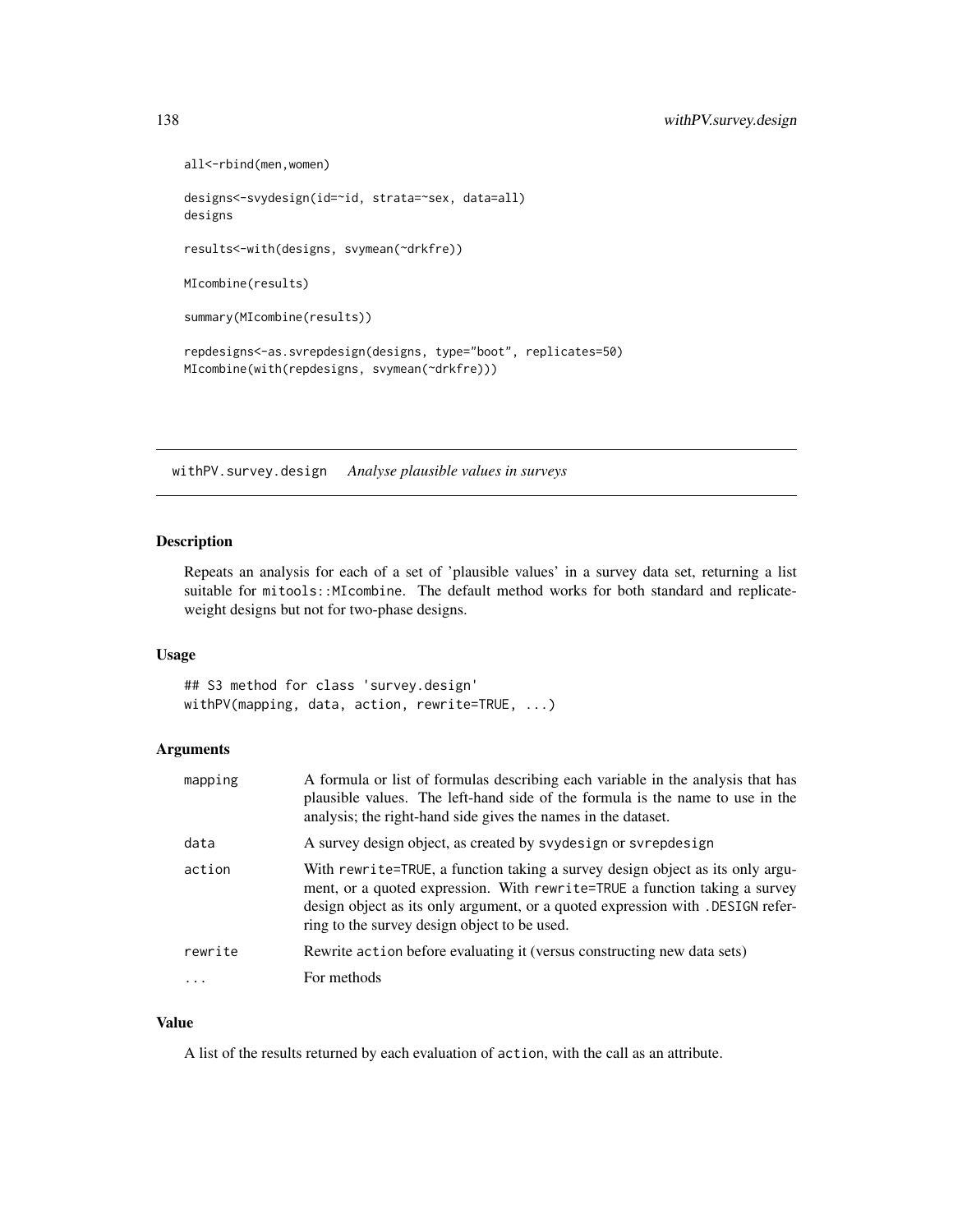# <span id="page-138-0"></span>withReplicates 139

#### See Also

[with.svyimputationList](#page-136-0)

#### Examples

```
if(require(mitools)){
data(pisamaths, package="mitools")
des<-svydesign(id=~SCHOOLID+STIDSTD, strata=~STRATUM, nest=TRUE,
weights=~W_FSCHWT+condwt, data=pisamaths)
oo<-options(survey.lonely.psu="remove")
results<-withPV(list(maths~PV1MATH+PV2MATH+PV3MATH+PV4MATH+PV5MATH),
  data=des,
  action=quote(svyglm(maths~ST04Q01*(PCGIRLS+SMRATIO)+MATHEFF+OPENPS, design=des)),
  rewrite=TRUE)
summary(MIcombine(results))
options(oo)
}
```
withReplicates *Compute variances by replicate weighting*

#### Description

Given a function or expression computing a statistic based on sampling weights, withReplicates evaluates the statistic and produces a replicate-based estimate of variance. vcov.svrep.design produces the variance estimate from a set of replicates and the design object.

#### Usage

```
withReplicates(design, theta,..., return.replicates=FALSE)
## S3 method for class 'svyrep.design'
withReplicates(design, theta, rho = NULL, ...,scale.weights=FALSE, return.replicates=FALSE)
## S3 method for class 'svrepvar'
withReplicates(design, theta, ..., return.replicates=FALSE)
## S3 method for class 'svrepstat'
withReplicates(design, theta, ..., return.replicates=FALSE)
## S3 method for class 'svyimputationList'
withReplicates(design, theta, ..., return.replicates=FALSE)
## S3 method for class 'svyrep.design'
vcov(object, replicates, centre,...)
```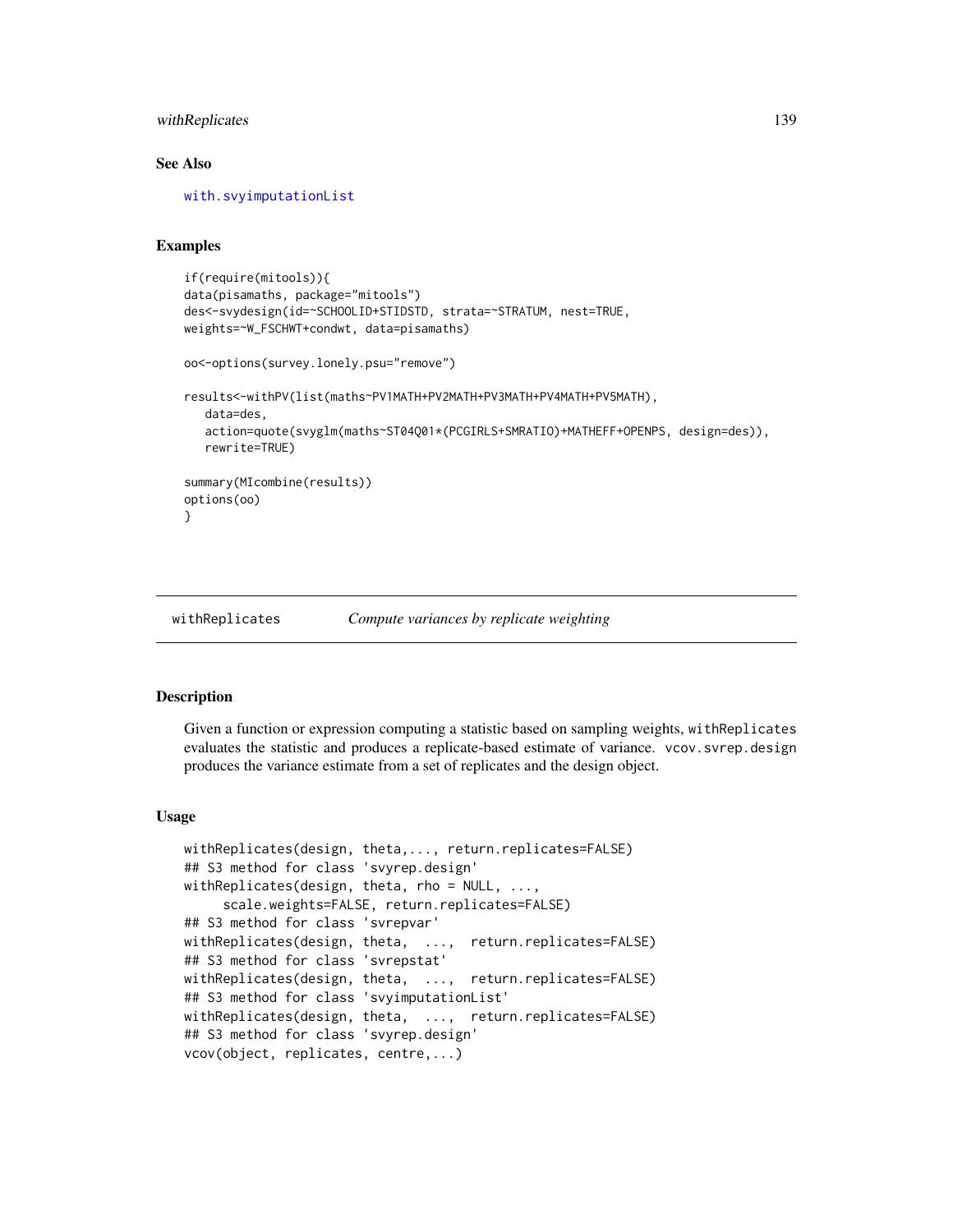#### <span id="page-139-0"></span>Arguments

| design            | A survey design with replicate weights (eg from svrepdesign) or a suitable<br>object with replicate parameter estimates                                                                                                                                            |
|-------------------|--------------------------------------------------------------------------------------------------------------------------------------------------------------------------------------------------------------------------------------------------------------------|
| theta             | A function or expression: see Details below                                                                                                                                                                                                                        |
| rho               | If design uses BRR weights, rho optionally specifies the parameter for Fay's<br>variance estimator.                                                                                                                                                                |
| $\cdot$           | Other arguments to theta                                                                                                                                                                                                                                           |
| scale.weights     | Divide the probability weights by their sum (can help with overflow problems)                                                                                                                                                                                      |
| return.replicates |                                                                                                                                                                                                                                                                    |
|                   | Return the replicate estimates as well as the variance?                                                                                                                                                                                                            |
| object            | The replicate-weights design object used to create the replicates                                                                                                                                                                                                  |
| replicates        | A set of replicates                                                                                                                                                                                                                                                |
| centre            | The centering value for variance calculation. If object\$mse is TRUE this is<br>the result of estimation using the sampling weights, and must be supplied. If<br>object\$mse is FALSE the mean of the replicates is used and this argument is<br>silently ignored. |

#### Details

The method for svyrep.design objects evaluates a function or expression using the sampling weights and then each set of replicate weights. The method for svrepvar objects evaluates the function or expression on an estimated population covariance matrix and its replicates, to simplify multivariate statistics such as structural equation models.

For the svyrep. design method, if theta is a function its first argument will be a vector of weights and the second argument will be a data frame containing the variables from the design object. If it is an expression, the sampling weights will be available as the variable .weights. Variables in the design object will also be in scope. It is possible to use global variables in the expression, but unwise, as they may be masked by local variables inside withReplicates.

For the svrepvar method a function will get the covariance matrix as its first argument, and an expression will be evaluated with .replicate set to the variance matrix.

For the svrepstat method a function will get the point estimate, and an expression will be evaluated with .replicate set to each replicate. The method can only be used when the svrepstat object includes replicates.

The svyimputationList method runs withReplicates on each imputed design (which must be replicate-weight designs).

# Value

If return.replicates=FALSE, the weighted statistic, with the variance matrix as the "var" attribute. If return.replicates=TRUE, a list with elements theta for the usual return value and replicates for the replicates.

# See Also

[svrepdesign](#page-66-0), [as.svrepdesign](#page-8-0), [svrVar](#page-70-0)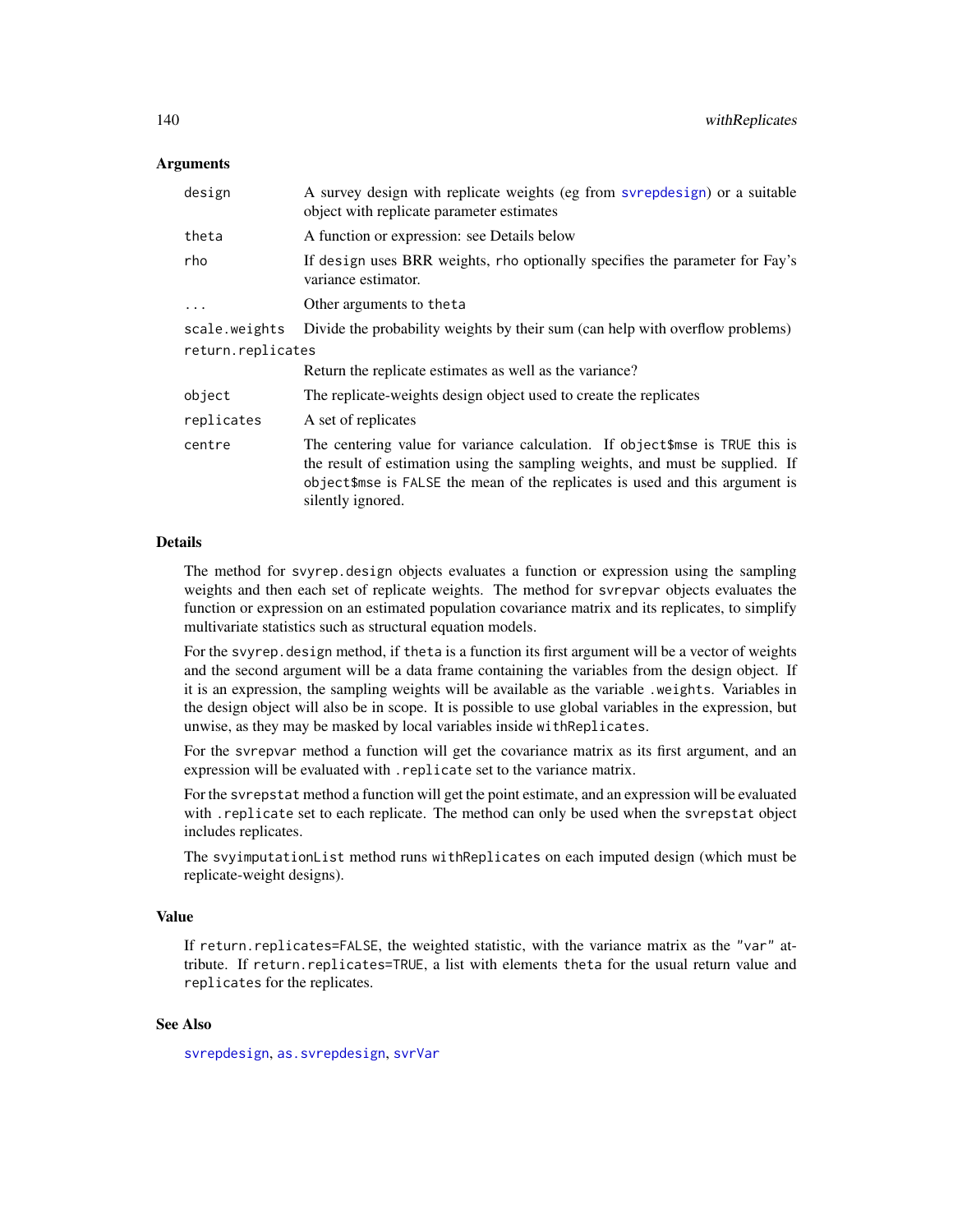# withReplicates 141

```
data(scd)
repweights<-2*cbind(c(1,0,1,0,1,0), c(1,0,0,1,0,1), c(0,1,1,0,0,1),
c(0,1,0,1,1,0))
scdrep<-svrepdesign(data=scd, type="BRR", repweights=repweights)
a<-svyratio(~alive, ~arrests, design=scdrep)
print(a$ratio)
print(a$var)
withReplicates(scdrep, quote(sum(.weights*alive)/sum(.weights*arrests)))
withReplicates(scdrep, function(w,data)
sum(w*data$alive)/sum(w*data$arrests))
data(api)
dclus1<-svydesign(id=~dnum, weights=~pw, data=apiclus1, fpc=~fpc)
rclus1<-as.svrepdesign(dclus1)
varmat<-svyvar(~api00+api99+ell+meals+hsg+mobility,rclus1,return.replicates=TRUE)
withReplicates(varmat, quote( factanal(covmat=.replicate, factors=2)$unique) )
data(nhanes)
nhanesdesign <- svydesign(id=~SDMVPSU, strata=~SDMVSTRA, weights=~WTMEC2YR, nest=TRUE,data=nhanes)
logistic <- svyglm(HI_CHOL~race+agecat+RIAGENDR, design=as.svrepdesign(nhanesdesign),
family=quasibinomial, return.replicates=TRUE)
fitted<-predict(logistic, return.replicates=TRUE, type="response")
sensitivity<-function(pred,actual) mean(pred>0.1 & actual)/mean(actual)
withReplicates(fitted, sensitivity, actual=logistic$y)
## Not run:
library(quantreg)
data(api)
## one-stage cluster sample
dclus1<-svydesign(id=~dnum, weights=~pw, data=apiclus1, fpc=~fpc)
## convert to bootstrap
bclus1<-as.svrepdesign(dclus1,type="bootstrap", replicates=100)
## median regression
withReplicates(bclus1, quote(coef(rq(api00~api99, tau=0.5, weights=.weights))))
## End(Not run)
## pearson correlation
dstrat <- svydesign(id=~1,strata=~stype, weights=~pw, data=apistrat, fpc=~fpc)
bstrat<- as.svrepdesign(dstrat,type="subbootstrap")
v <- svyvar(~api00+api99, bstrat, return.replicates=TRUE)
vcor<-cov2cor(as.matrix(v))[2,1]
vreps<-v$replicates
correps<-apply(vreps,1, function(v) v[2]/sqrt(v[1]*v[4]))
vcov(bstrat,correps, centre=vcor)
```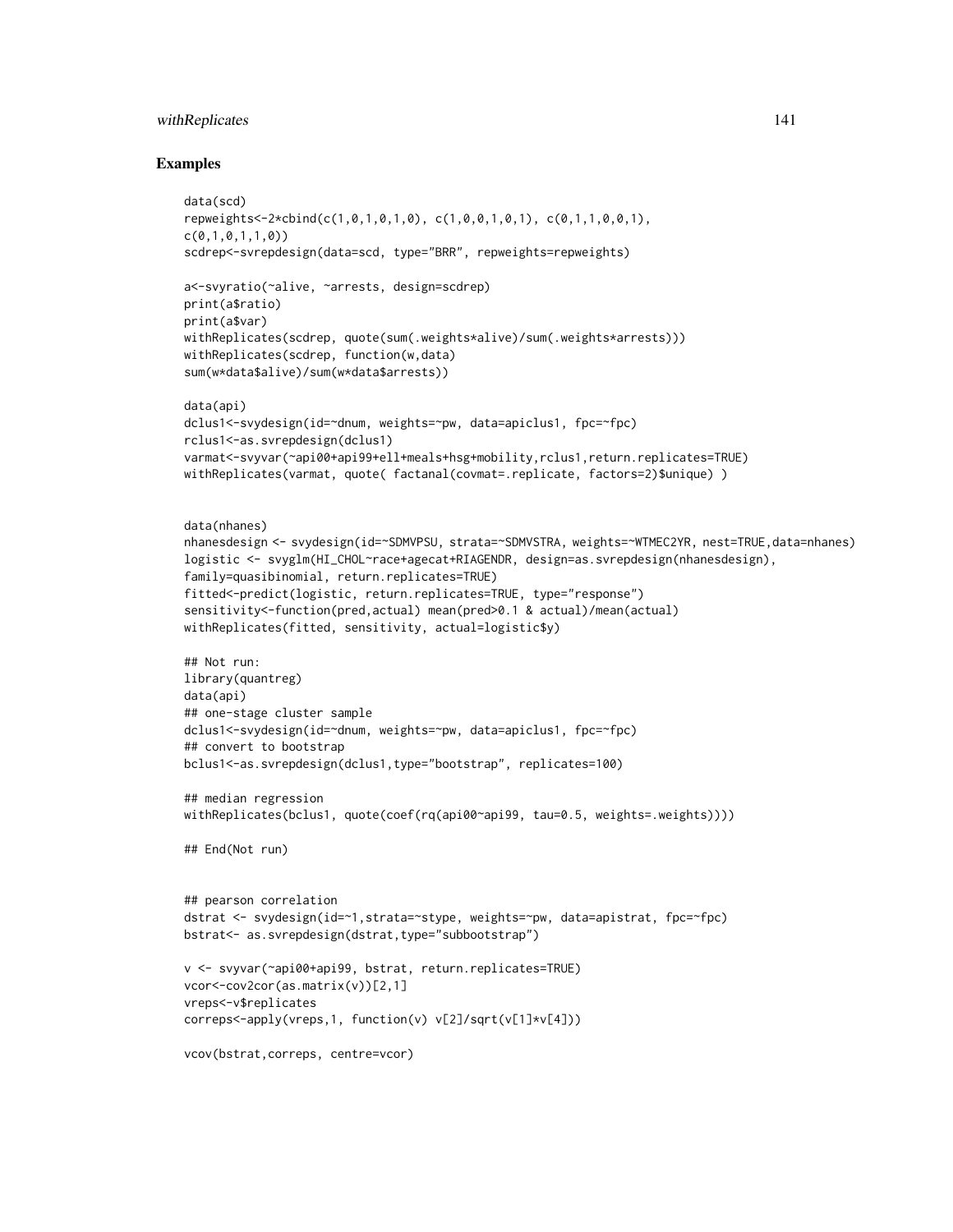<span id="page-141-0"></span>yrbs *One variable from the Youth Risk Behaviors Survey, 2015.*

#### Description

Design information from the Youth Risk Behaviors Survey (YRBS), together with the single variable 'Never/Rarely wore bike helmet'. Used as an analysis example by CDC.

#### Usage

data("yrbs")

#### Format

A data frame with 15624 observations on the following 4 variables.

weight sampling weights stratum sampling strata psu primary sampling units qn8 1=Yes, 2=No

# Source

<ftp://ftp.cdc.gov/pub/data/yrbs/2015smy/> for files

# References

Centers for Disease Control and Prevention (2016) Software for Analysis of YRBS Data. Previously at [https://www.cdc.gov/healthyyouth/data/yrbs/pdf/2015/2015\\_yrbs\\_analysis\\_softwar](https://www.cdc.gov/healthyyouth/data/yrbs/pdf/2015/2015_yrbs_analysis_software.pdf)e. [pdf](https://www.cdc.gov/healthyyouth/data/yrbs/pdf/2015/2015_yrbs_analysis_software.pdf)

```
data(yrbs)
```

```
yrbs_design <- svydesign(id=~psu, weight=~weight, strata=~stratum,
data=yrbs)
yrbs_design <- update(yrbs_design, qn8yes=2-qn8)
ci <- svyciprop(~qn8yes, yrbs_design, na.rm=TRUE, method="xlogit")
ci
## to print more digits: matches SUDAAN and SPSS exactly, per table 3 of reference
coef(ci)
SE(ci)
attr(ci,"ci")
```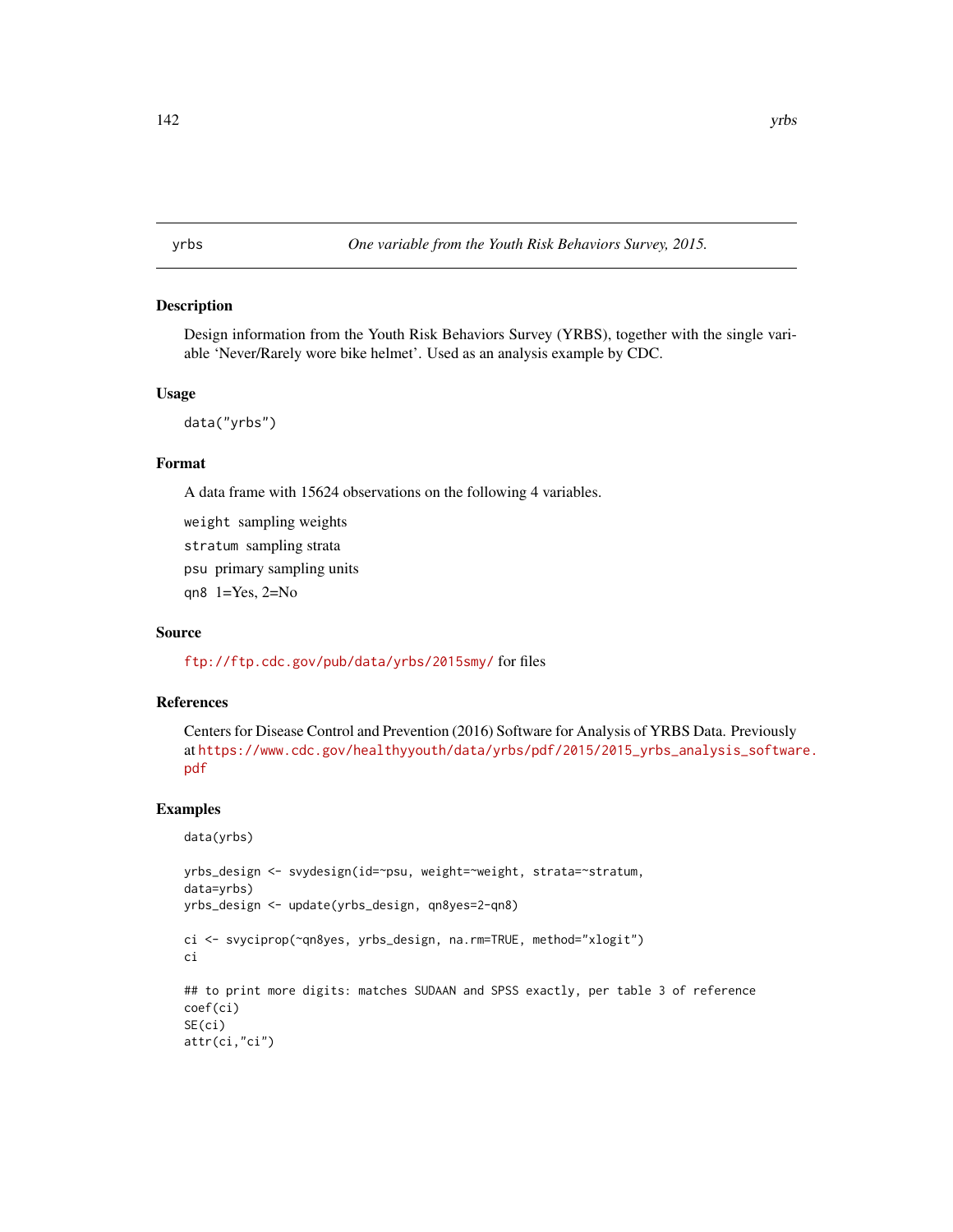# Index

∗ algebra paley, [48](#page-47-0) ∗ category svytable, [126](#page-125-1) ∗ datasets api, [6](#page-5-0) crowd, [25](#page-24-0) election, [27](#page-26-0) fpc, [30](#page-29-0) hospital, [34](#page-33-0) mu284, [38](#page-37-0) nhanes, [42](#page-41-0) scd, [59](#page-58-0) yrbs, [142](#page-141-0) ∗ distribution pchisqsum, [50](#page-49-1) ∗ hplot barplot.svystat, [12](#page-11-0) svycdf, [76](#page-75-0) svycoplot, [81](#page-80-0) svyhist, [96](#page-95-1) svyplot, [110](#page-109-0) svyprcomp, [112](#page-111-0) svysmooth, [122](#page-121-0) ∗ htest svyranktest, [116](#page-115-0) svytable, [126](#page-125-1) svyttest, [129](#page-128-1) ∗ manip as.fpc, [8](#page-7-1) as.svydesign2, [11](#page-10-0) calibrate, [17](#page-16-1) compressWeights, [23](#page-22-0) dimnames.DBIsvydesign, [26](#page-25-0) estweights, [28](#page-27-1) ftable.svystat, [31](#page-30-1) nonresponse, [42](#page-41-0) postStratify, [52](#page-51-1) rake, [55](#page-54-0)

subset.survey.design, [62](#page-61-0) svyby, [72](#page-71-1) svydesign, [87](#page-86-1) update.survey.design, [134](#page-133-0) ∗ models SE, [60](#page-59-0) svymle, [104](#page-103-0) ∗ multivariate svyfactanal, [90](#page-89-0) svyprcomp, [112](#page-111-0) ∗ optimize svymle, [104](#page-103-0) ∗ regression anova.svyglm, [3](#page-2-0) psrsq, [54](#page-53-0) regTermTest, [57](#page-56-1) svy.varcoef, [72](#page-71-1) svycoxph, [82](#page-81-0) svyglm, [91](#page-90-1) svypredmeans, [113](#page-112-0) ∗ survey anova.svyglm, [3](#page-2-0) as.fpc, [8](#page-7-1) as.svrepdesign, [9](#page-8-1) as.svydesign2, [11](#page-10-0) barplot.svystat, [12](#page-11-0) bootweights, [13](#page-12-0) brrweights, [14](#page-13-0) calibrate, [17](#page-16-1) compressWeights, [23](#page-22-0) confint.svyglm, [24](#page-23-0) dimnames.DBIsvydesign, [26](#page-25-0) election, [27](#page-26-0) estweights, [28](#page-27-1) ftable.svystat, [31](#page-30-1) hadamard, [32](#page-31-0) HR, [35](#page-34-0) make.calfun, [36](#page-35-0) marginpred, [37](#page-36-1)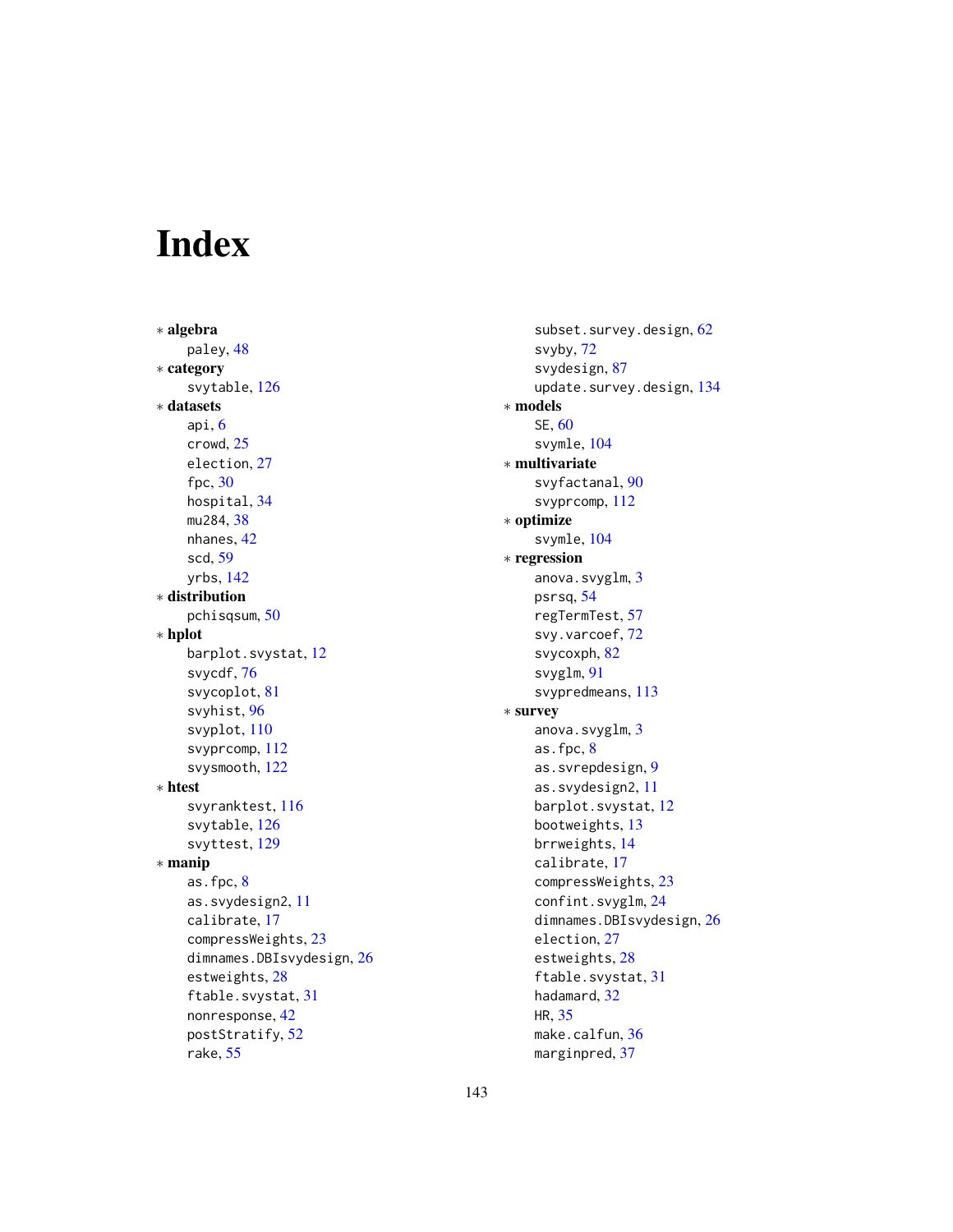144 INDEX

newsvyquantile , [39](#page-38-1) nonresponse , [42](#page-41-0) oldsvyquantile , [44](#page-43-0) open.DBIsvydesign , [47](#page-46-0) paley , [48](#page-47-0) pchisqsum , [50](#page-49-1) postStratify , [52](#page-51-1) psrsq , [54](#page-53-0) rake , [55](#page-54-0) stratsample, [61](#page-60-0) subset.survey.design, [62](#page-61-0) surveyoptions , [63](#page-62-0) surveysummary, [64](#page-63-1) svrepdesign , [67](#page-66-1) svrVar , [71](#page-70-1) svy.varcoef, [72](#page-71-1) svyby , [72](#page-71-1) svycdf , [76](#page-75-0) svyciprop , [77](#page-76-0) svycontrast , [79](#page-78-0) svycoplot , [81](#page-80-0) svycoxph , [82](#page-81-0) svyCprod , [84](#page-83-1) svycralpha , [86](#page-85-0) svydesign , [87](#page-86-1) svyfactanal , [90](#page-89-0) svyglm , [91](#page-90-1) svyhist , [96](#page-95-1) svyivreg , [97](#page-96-0) svykappa , [98](#page-97-0) svykm , [99](#page-98-0) svyloglin , [101](#page-100-1) svylogrank , [103](#page-102-1) svymle, [104](#page-103-0) svynls, [108](#page-107-0) svyolr, [109](#page-108-0) svyplot , [110](#page-109-0) svyprcomp , [112](#page-111-0) svypredmeans , [113](#page-112-0) svyqqplot , [115](#page-114-0) svyranktest , [116](#page-115-0) svyratio , [117](#page-116-0) svyrecvar , [120](#page-119-1) svysmooth , [122](#page-121-0) svystandardize , [124](#page-123-0) svysurvreg, [125](#page-124-0) svytable , [126](#page-125-1) svyttest , [129](#page-128-1)

trimWeights , [130](#page-129-0) twophase , [131](#page-130-1) update.survey.design, [134](#page-133-0) weights.survey.design , [136](#page-135-0) with.svyimputationList , [137](#page-136-1) withPV.survey.design, [138](#page-137-0) withReplicates , [139](#page-138-0) ∗ survival svycoxph, [82](#page-81-0) svykm , [99](#page-98-0) svylogrank , [103](#page-102-1) svysurvreg, [125](#page-124-0) ∗ univar newsvyquantile , [39](#page-38-1) oldsvyquantile , [44](#page-43-0) surveysummary, [64](#page-63-1) svydesign , [87](#page-86-1) ∗ utilities svyCprod, [84](#page-83-1) .svycheck *(*as.svydesign2 *)* , [11](#page-10-0) [.nonresponse *(*nonresponse *)* , [42](#page-41-0) [.repweights\_compressed *(*compressWeights *)* , [23](#page-22-0) [.survey.design *(*subset.survey.design *)* , [62](#page-61-0) [.svyrep.design(svrepdesign), [67](#page-66-1) [.twophase *(*twophase *)* , [131](#page-130-1) AIC.svycoxph *(*svycoxph *)* , [82](#page-81-0) AIC.svyglm , *[55](#page-54-0)* , *[83](#page-82-0)* AIC.svyglm *(*anova.svyglm *)* , [3](#page-2-0) anova , *[3](#page-2-0)* , *[57,](#page-56-1) [58](#page-57-0)* anova.svyglm, [3](#page-2-0) anova.svyloglin *(*svyloglin *)* , [101](#page-100-1) api , [6](#page-5-0) apiclus1 *(*api *)* , [6](#page-5-0) apiclus2 *(*api *)* , [6](#page-5-0) apipop *(*api *)* , [6](#page-5-0) apisrs *(*api *)* , [6](#page-5-0) apistrat *(*api *)* , [6](#page-5-0) approxfun , *[45](#page-44-0)* as.fpc , [8](#page-7-1) , *[120](#page-119-1)* , *[136](#page-135-0)* as.matrix.repweights *(*compressWeights *)* , [23](#page-22-0) as.matrix.repweights\_compressed *(*compressWeights*)*, [23](#page-22-0) as.svrepdesign , [9](#page-8-1) , *[14](#page-13-0)* , *[16](#page-15-0)* , *[23](#page-22-0)* , *[66](#page-65-0)* , *[70](#page-69-0) , [71](#page-70-1)* , *[89](#page-88-0)* , *[140](#page-139-0)* as.svydesign2 , [11](#page-10-0)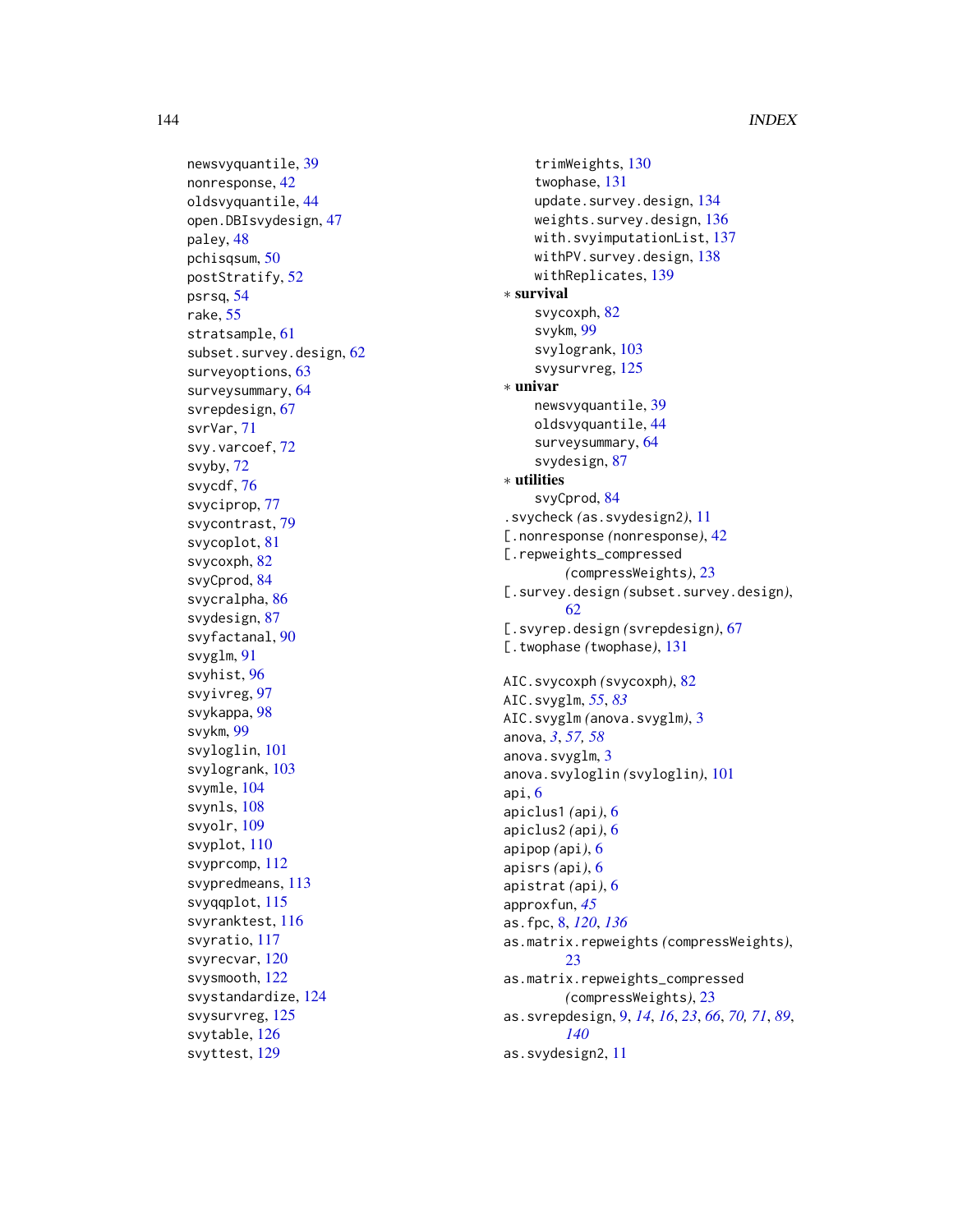as.vector.repweights\_compressed *(*compressWeights*)*, [23](#page-22-0) barplot, *[12](#page-11-0)* barplot.svrepstat *(*barplot.svystat*)*, [12](#page-11-0) barplot.svyby *(*barplot.svystat*)*, [12](#page-11-0) barplot.svystat, [12](#page-11-0) BIC.svyglm *(*anova.svyglm*)*, [3](#page-2-0) binom.test, *[78](#page-77-0)* biplot, *[113](#page-112-0)* biplot.prcomp, *[113](#page-112-0)* biplot.svyprcomp *(*svyprcomp*)*, [112](#page-111-0) bootstratum *(*bootweights*)*, [13](#page-12-0) bootweights, *[10](#page-9-0)*, [13,](#page-12-0) *[70](#page-69-0)* brrweights, *[10](#page-9-0)*, [14,](#page-13-0) *[33](#page-32-0)*, *[70,](#page-69-0) [71](#page-70-0)* bxp, *[96](#page-95-0)* cal.linear *(*make.calfun*)*, [36](#page-35-0) cal.logit *(*make.calfun*)*, [36](#page-35-0) cal.raking *(*make.calfun*)*, [36](#page-35-0) cal.sinh *(*make.calfun*)*, [36](#page-35-0) cal\_names *(*calibrate*)*, [17](#page-16-0) calibrate, [17,](#page-16-0) *[29](#page-28-0)*, *[36,](#page-35-0) [37](#page-36-0)*, *[53](#page-52-0)*, *[56](#page-55-0)*, *[93,](#page-92-0) [94](#page-93-0)*, *[119,](#page-118-0) [120](#page-119-0)*, *[131](#page-130-0)*, *[133](#page-132-0)* chisq.test, *[95](#page-94-0)* close, *[70](#page-69-0)*, *[89](#page-88-0)* close.DBIsvydesign *(*open.DBIsvydesign*)*, [47](#page-46-0) coef, *[57](#page-56-0)* coef.svrepstat *(*surveysummary*)*, [64](#page-63-0) coef.svyby *(*svyby*)*, [72](#page-71-0) coef.svyglm *(*svyglm*)*, [91](#page-90-0) coef.svyloglin *(*svyloglin*)*, [101](#page-100-0) coef.svymle *(*svymle*)*, [104](#page-103-0) coef.svyratio *(*svyratio*)*, [117](#page-116-0) coef.svystat *(*surveysummary*)*, [64](#page-63-0) compressWeights, [23,](#page-22-0) *[53](#page-52-0)*, *[56](#page-55-0)* confint, *[24](#page-23-0)* confint.svrepstat *(*surveysummary*)*, [64](#page-63-0) confint.svyby *(*svyby*)*, [72](#page-71-0) confint.svyglm, [24](#page-23-0) confint.svykm *(*svykm*)*, [99](#page-98-0) confint.svyratio *(*svyratio*)*, [117](#page-116-0) confint.svystat, *[77](#page-76-0)* confint.svystat *(*surveysummary*)*, [64](#page-63-0) confint.svyttest *(*svyttest*)*, [129](#page-128-0) contrasts, *[58](#page-57-0)* coxph, *[83](#page-82-0)* crowd, [25](#page-24-0)

cv *(*surveysummary*)*, [64](#page-63-0) deff *(*surveysummary*)*, [64](#page-63-0) deff.svyby *(*svyby*)*, [72](#page-71-0) degf, *[45](#page-44-0)*, *[66](#page-65-0)*, *[90](#page-89-0)*, *[93](#page-92-0)* degf *(*svytable*)*, [126](#page-125-0) deriv, *[79](#page-78-0)* dim.DBIsvydesign *(*dimnames.DBIsvydesign*)*, [26](#page-25-0) dim.repweights\_compressed *(*compressWeights*)*, [23](#page-22-0) dim.survey.design *(*dimnames.DBIsvydesign*)*, [26](#page-25-0) dim.svyimputationList *(*dimnames.DBIsvydesign*)*, [26](#page-25-0) dim.svyrep.design *(*dimnames.DBIsvydesign*)*, [26](#page-25-0) dim.twophase *(*dimnames.DBIsvydesign*)*, [26](#page-25-0) dimnames.DBIsvydesign, [26](#page-25-0) dimnames.repweights\_compressed *(*compressWeights*)*, [23](#page-22-0) dimnames.survey.design *(*dimnames.DBIsvydesign*)*, [26](#page-25-0) dimnames.svyimputationList *(*dimnames.DBIsvydesign*)*, [26](#page-25-0) dimnames.svyrep.design *(*dimnames.DBIsvydesign*)*, [26](#page-25-0) dimnames.twophase *(*dimnames.DBIsvydesign*)*, [26](#page-25-0) dnorm, *[105](#page-104-0)* dotchart *(*barplot.svystat*)*, [12](#page-11-0) election, [27,](#page-26-0) *[35](#page-34-0)*, *[89](#page-88-0)*

election\_insample *(*election*)*, [27](#page-26-0) election\_jointHR *(*election*)*, [27](#page-26-0) election\_jointprob *(*election*)*, [27](#page-26-0) election\_pps *(*election*)*, [27](#page-26-0) estWeights, *[19](#page-18-0)*, *[133](#page-132-0)* estWeights *(*estweights*)*, [28](#page-27-0) estweights, [28](#page-27-0) extractAIC.svrepglm *(*anova.svyglm*)*, [3](#page-2-0) extractAIC.svycoxph *(*svycoxph*)*, [82](#page-81-0) extractAIC.svyglm *(*anova.svyglm*)*, [3](#page-2-0)

factanal, *[90,](#page-89-0) [91](#page-90-0)* fpc, [30](#page-29-0) ftable, *[32](#page-31-0)* ftable.svrepstat *(*ftable.svystat*)*, [31](#page-30-0) ftable.svyby, *[74](#page-73-0)*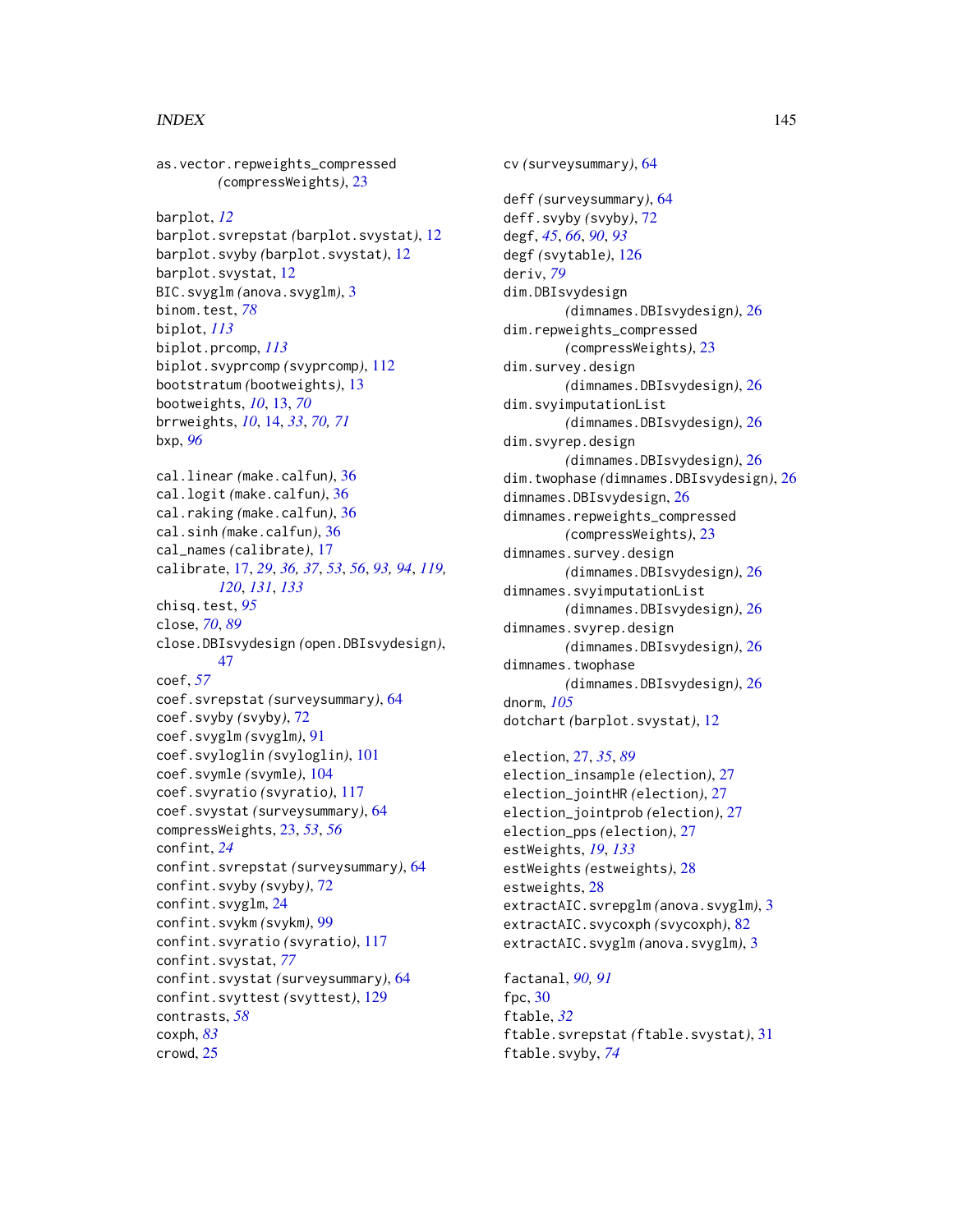ftable.svyby *(*ftable.svystat*)*, [31](#page-30-0) ftable.svystat, [31,](#page-30-0) *[65,](#page-64-0) [66](#page-65-0)*, *[74](#page-73-0)*, *[129](#page-128-0)*

glm, *[72](#page-71-0)*, *[94](#page-93-0)* grake *(*calibrate*)*, [17](#page-16-0)

hadamard, *[16](#page-15-0)*, [32,](#page-31-0) *[48,](#page-47-0) [49](#page-48-0)* hist, *[96](#page-95-0)* hospital, [34](#page-33-0) HR, [35,](#page-34-0) *[87](#page-86-0)*

image, *[69](#page-68-0)* image.svyrep.design *(*svrepdesign*)*, [67](#page-66-0) interaction, *[65](#page-64-0)* is.hadamard *(*paley*)*, [48](#page-47-0) ivreg, *[98](#page-97-0)*

jk1weights, *[70,](#page-69-0) [71](#page-70-0)* jk1weights *(*brrweights*)*, [14](#page-13-0) jknweights, *[23](#page-22-0)*, *[70,](#page-69-0) [71](#page-70-0)* jknweights *(*brrweights*)*, [14](#page-13-0) joinCells *(*nonresponse*)*, [42](#page-41-0)

lines.svykm *(*svykm*)*, [99](#page-98-0) lines.svysmooth *(*svysmooth*)*, [122](#page-121-0)

make.calfun, *[19,](#page-18-0) [20](#page-19-0)*, [36](#page-35-0) make.formula *(*surveysummary*)*, [64](#page-63-0) make.panel.svysmooth *(*svysmooth*)*, [122](#page-121-0) marginpred, [37,](#page-36-0) *[132](#page-131-0)* model.frame.svyrep.design *(*svrepdesign*)*, [67](#page-66-0) model.frame.twophase *(*twophase*)*, [131](#page-130-0) mrbweights, *[10](#page-9-0)* mrbweights *(*bootweights*)*, [13](#page-12-0) mu284, [38](#page-37-0) multistage *(*svyrecvar*)*, [120](#page-119-0) multistage.phase1 *(*twophase*)*, [131](#page-130-0)

```
na.exclude.survey.design (svydesign), 87
na.exclude.twophase (twophase), 131
na.fail.survey.design (svydesign), 87
na.fail.twophase (twophase), 131
na.omit.survey.design (svydesign), 87
na.omit.twophase (twophase), 131
neighbours (nonresponse), 42
newsvyquantile, 39
nhanes, 42
nlm, 105
nls, 108
```
nonresponse, [42](#page-41-0) oldsvyquantile, *[41](#page-40-0)*, [44](#page-43-0) onestage *(*svyCprod*)*, [84](#page-83-0) onestage.phase1 *(*twophase*)*, [131](#page-130-0) onestrat *(*svyCprod*)*, [84](#page-83-0) onestrat.phase1 *(*twophase*)*, [131](#page-130-0) open, *[70](#page-69-0)*, *[89](#page-88-0)* open.DBIsvydesign, [47](#page-46-0) optim, *[105](#page-104-0)* paley, *[33](#page-32-0)*, [48](#page-47-0) panel.smooth, *[123](#page-122-0)* par, *[99](#page-98-0)* pchisq, *[51](#page-50-0)* pchisqsum, *[5](#page-4-0)*, [50,](#page-49-0) *[58](#page-57-0)*, *[95](#page-94-0)*, *[102](#page-101-0)*, *[128](#page-127-0)* pFsum *(*pchisqsum*)*, [50](#page-49-0) plot, *[111](#page-110-0)* plot.lm, *[123](#page-122-0)* plot.stepfun, *[76](#page-75-0)* plot.svycdf *(*svycdf*)*, [76](#page-75-0) plot.svykm *(*svykm*)*, [99](#page-98-0) plot.svykmlist *(*svykm*)*, [99](#page-98-0) plot.svysmooth *(*svysmooth*)*, [122](#page-121-0) poisson\_sampling, [51](#page-50-0) postStratify, *[20](#page-19-0)*, *[29](#page-28-0)*, [52,](#page-51-0) *[56](#page-55-0)*, *[85,](#page-84-0) [86](#page-85-0)*, *[120](#page-119-0)*, *[125](#page-124-0)* ppscov, *[51,](#page-50-0) [52](#page-51-0)* ppscov *(*HR*)*, [35](#page-34-0) ppsmat, *[87,](#page-86-0) [88](#page-87-0)* ppsmat *(*HR*)*, [35](#page-34-0) prcomp, *[113](#page-112-0)* predict.coxph, *[83](#page-82-0)* predict.svrepglm *(*svyglm*)*, [91](#page-90-0) predict.svycoxph, *[37](#page-36-0)*, *[100](#page-99-0)* predict.svycoxph *(*svycoxph*)*, [82](#page-81-0) predict.svyglm *(*svyglm*)*, [91](#page-90-0) predict.svyratio *(*svyratio*)*, [117](#page-116-0) predict.svyratio\_separate *(*svyratio*)*, [117](#page-116-0) print.anova.svyloglin *(*svyloglin*)*, [101](#page-100-0) print.nonresponse *(*nonresponse*)*, [42](#page-41-0) print.nonresponseSubset *(*nonresponse*)*, [42](#page-41-0) print.regTermTest *(*regTermTest*)*, [57](#page-56-0) print.summary.svyrep.design *(*svrepdesign*)*, [67](#page-66-0) print.summary.svytable *(*svytable*)*, [126](#page-125-0) print.summary.twophase *(*twophase*)*, [131](#page-130-0) print.svycdf *(*svycdf*)*, [76](#page-75-0)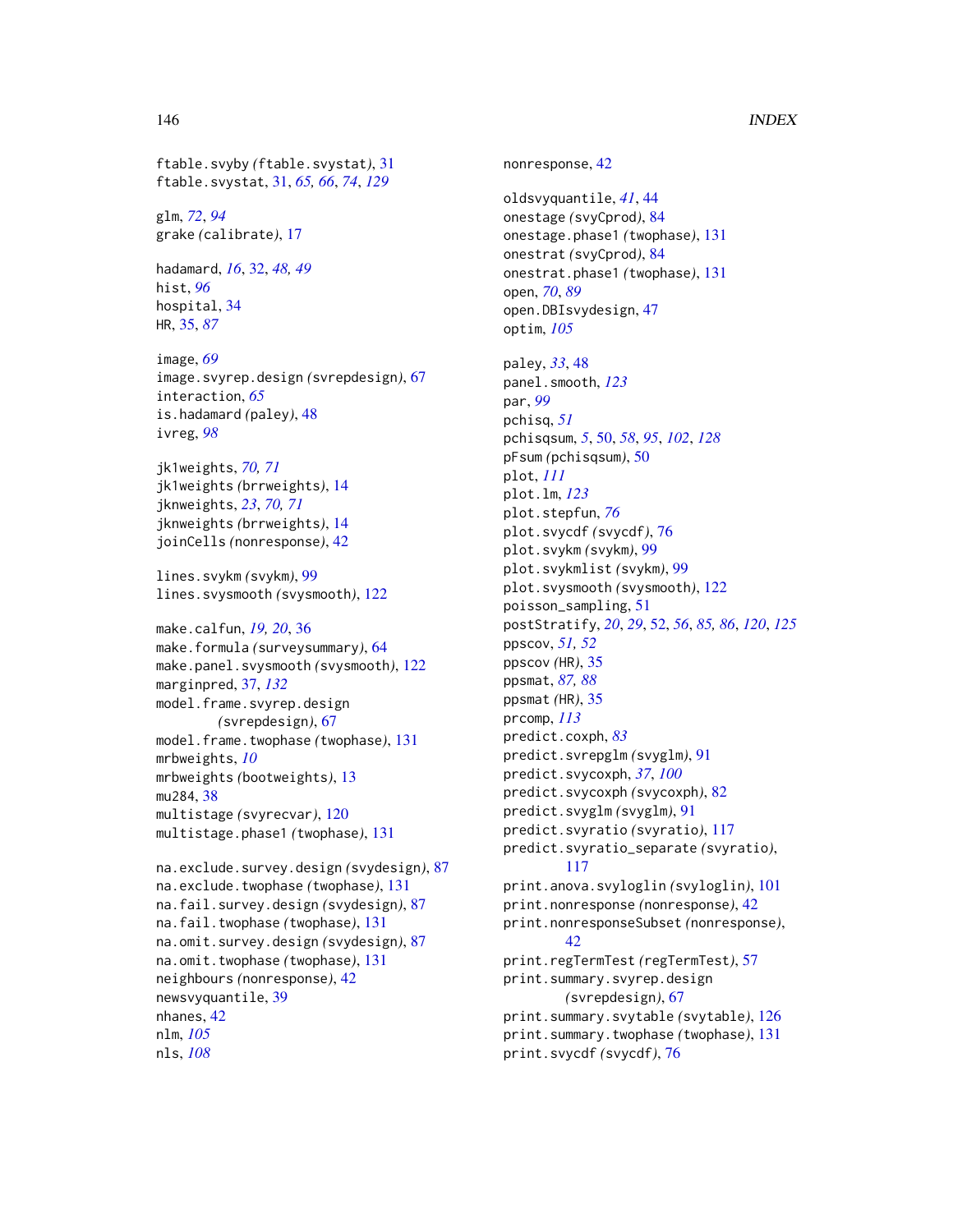```
print.svymle (svymle), 104
print.svyquantile (oldsvyquantile), 44
print.svyratio (svyratio), 117
print.svyratio_separate (svyratio), 117
print.svyrep.design (svrepdesign), 67
print.svysmooth (svysmooth), 122
print.twophase (twophase), 131
psrsq, 54
```
qqnorm, *[115](#page-114-0)* qqplot, *[115](#page-114-0)* qr, *[127](#page-126-0)* quantile, *[40,](#page-39-0) [41](#page-40-0)*, *[99](#page-98-0)*, *[115](#page-114-0)* quantile.svykm *(*svykm*)*, [99](#page-98-0)

rake, *[18](#page-17-0)*, *[20](#page-19-0)*, *[52,](#page-51-0) [53](#page-52-0)*, [55](#page-54-0) regTermTest, *[4,](#page-3-0) [5](#page-4-0)*, [57,](#page-56-0) *[80](#page-79-0)*, *[83](#page-82-0)*, *[94](#page-93-0)*, *[109](#page-108-0)*, *[129](#page-128-0)* residuals.svrepglm *(*svyglm*)*, [91](#page-90-0) residuals.svyglm *(*svyglm*)*, [91](#page-90-0)

sample, *[61](#page-60-0)* scd, [59](#page-58-0) SE, [60,](#page-59-0) *[66](#page-65-0)* SE.svyby *(*svyby*)*, [72](#page-71-0) SE.svyratio *(*svyratio*)*, [117](#page-116-0) sparseCells *(*nonresponse*)*, [42](#page-41-0) stepfun, *[76](#page-75-0)* stratsample, [61](#page-60-0) subbootweights, *[10](#page-9-0)* subbootweights *(*bootweights*)*, [13](#page-12-0) subset.survey.design, [62,](#page-61-0) *[88,](#page-87-0) [89](#page-88-0)* subset.svyimputationList *(*with.svyimputationList*)*, [137](#page-136-0) subset.svyrep.design *(*subset.survey.design*)*, [62](#page-61-0) subset.twophase *(*twophase*)*, [131](#page-130-0) summary.svrepglm *(*svyglm*)*, [91](#page-90-0) summary.svreptable *(*svytable*)*, [126](#page-125-0) summary.svyglm *(*svyglm*)*, [91](#page-90-0) summary.svymle *(*svymle*)*, [104](#page-103-0) summary.svyrep.design *(*svrepdesign*)*, [67](#page-66-0) summary.svytable *(*svytable*)*, [126](#page-125-0) summary.twophase *(*twophase*)*, [131](#page-130-0) survey.adjust.domain.lonely *(*surveyoptions*)*, [63](#page-62-0) survey.drop.replicates *(*surveyoptions*)*, [63](#page-62-0) survey.lonely.psu *(*surveyoptions*)*, [63](#page-62-0) survey.multicore *(*surveyoptions*)*, [63](#page-62-0)

survey.replicates.mse *(*surveyoptions*)*, [63](#page-62-0) survey.ultimate.cluster *(*surveyoptions*)*, [63](#page-62-0) survey.want.obsolete *(*surveyoptions*)*, [63](#page-62-0) surveyoptions, *[16](#page-15-0)*, [63,](#page-62-0) *[86](#page-85-0)* surveysummary, [64](#page-63-0) svrepdesign, *[10](#page-9-0)*, *[66](#page-65-0)*, [67,](#page-66-0) *[71](#page-70-0)*, *[92](#page-91-0)*, *[135,](#page-134-0) [136](#page-135-0)*, *[140](#page-139-0)* svreptable *(*svytable*)*, [126](#page-125-0) svrVar, *[16](#page-15-0)*, [71,](#page-70-0) *[122](#page-121-0)*, *[140](#page-139-0)* svy.varcoef, [72](#page-71-0) svyboxplot *(*svyhist*)*, [96](#page-95-0) svyby, *[45](#page-44-0)*, *[65](#page-64-0)*, [72,](#page-71-0) *[125](#page-124-0)*, *[129](#page-128-0)* svybys *(*svyby*)*, [72](#page-71-0) svycdf, [76](#page-75-0) svychisq, *[95](#page-94-0)*, *[102](#page-101-0)* svychisq *(*svytable*)*, [126](#page-125-0) svyciprop, *[40](#page-39-0)*, *[46](#page-45-0)*, *[66](#page-65-0)*, [77](#page-76-0) svycontrast, *[66](#page-65-0)*, *[73](#page-72-0)*, [79,](#page-78-0) *[98](#page-97-0)* svycoplot, [81](#page-80-0) svycoxph, [82,](#page-81-0) *[103](#page-102-0)* svyCprod, *[72](#page-71-0)*, [84,](#page-83-0) *[88,](#page-87-0) [89](#page-88-0)*, *[122](#page-121-0)* svycralpha, [86](#page-85-0) svydesign, *[9,](#page-8-0) [10](#page-9-0)*, *[12](#page-11-0)*, *[35](#page-34-0)*, *[48](#page-47-0)*, *[52](#page-51-0)*, *[62](#page-61-0)*, *[66](#page-65-0)*, *[70](#page-69-0)*, *[72](#page-71-0)*, *[86](#page-85-0)*, [87,](#page-86-0) *[92](#page-91-0)*, *[106](#page-105-0)*, *[119](#page-118-0)*, *[133](#page-132-0)*, *[135,](#page-134-0) [136](#page-135-0)* svyfactanal, [90](#page-89-0) svyglm, *[3,](#page-2-0) [4](#page-3-0)*, *[24](#page-23-0)*, *[54](#page-53-0)*, *[65](#page-64-0)*, *[72](#page-71-0)*, [91,](#page-90-0) *[102](#page-101-0)*, *[106](#page-105-0)*, *[109](#page-108-0)*, *[114](#page-113-0)*, *[129](#page-128-0)* svygofchisq, [95](#page-94-0) svyhist, *[76](#page-75-0)*, [96,](#page-95-0) *[123](#page-122-0)* svyivreg, [97](#page-96-0) svykappa, [98](#page-97-0) svykm, *[46](#page-45-0)*, *[83](#page-82-0)*, [99,](#page-98-0) *[103](#page-102-0)* svyloglin, [101,](#page-100-0) *[129](#page-128-0)* svylogrank, [103,](#page-102-0) *[117](#page-116-0)* svymean, *[78](#page-77-0)*, *[101](#page-100-0)*, *[114](#page-113-0)*, *[117](#page-116-0)*, *[119](#page-118-0)*, *[127](#page-126-0)[–129](#page-128-0)* svymean *(*surveysummary*)*, [64](#page-63-0) svymle, [104,](#page-103-0) *[108](#page-107-0)* svynls, [108](#page-107-0) svyolr, [109](#page-108-0) svyplot, *[81](#page-80-0)*, *[96](#page-95-0)*, [110](#page-109-0) svyprcomp, [112](#page-111-0) svypredmeans, *[37](#page-36-0)*, [113](#page-112-0) svyqqmath *(*svyqqplot*)*, [115](#page-114-0) svyqqplot, [115](#page-114-0) svyquantile, *[44](#page-43-0)*, *[66](#page-65-0)*, *[76](#page-75-0)*, *[115](#page-114-0)* svyquantile *(*newsvyquantile*)*, [39](#page-38-0)